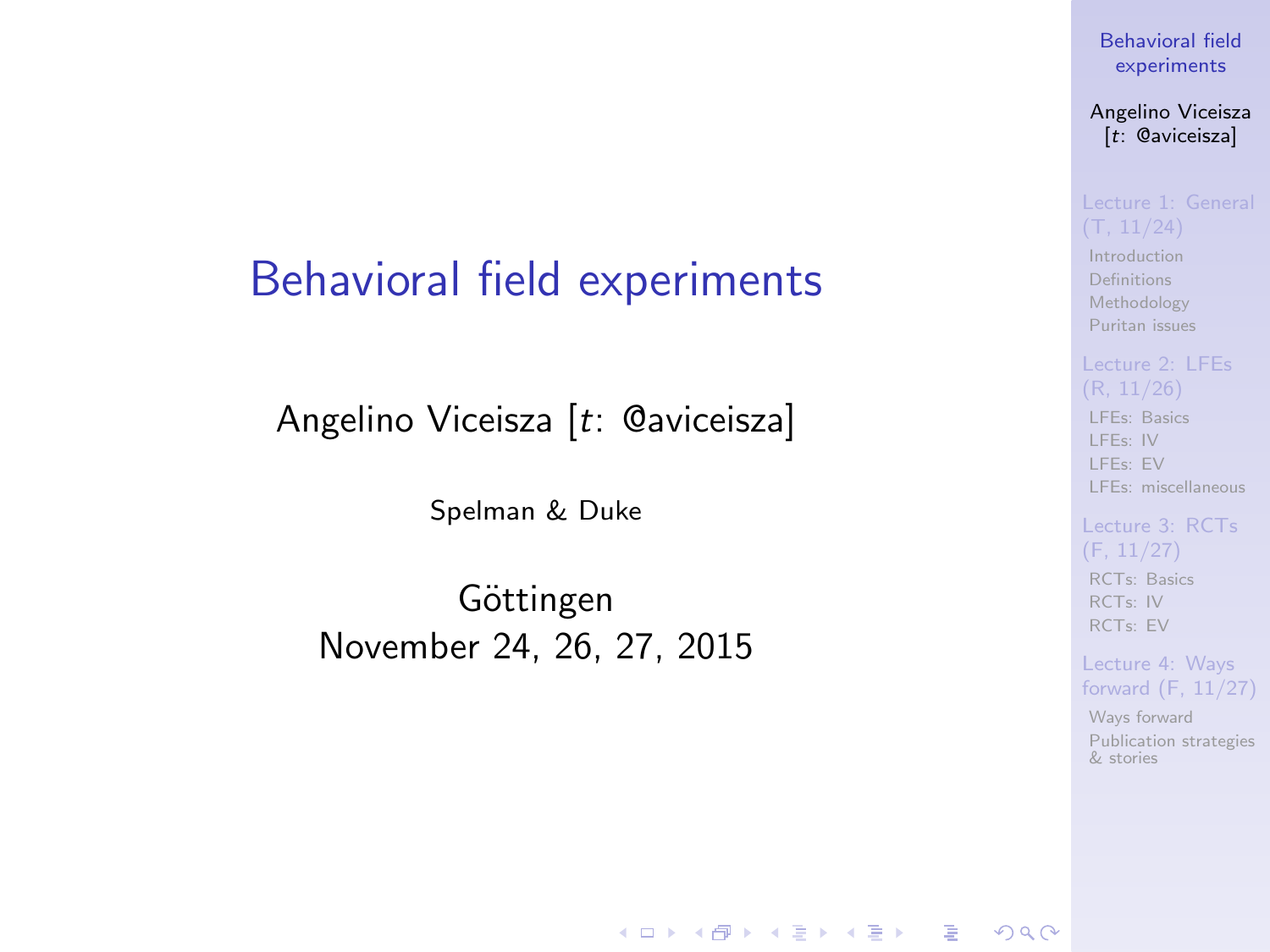## **Outline**

### [Lecture 1: General \(T, 11/24\)](#page-2-0)

[Introduction](#page-3-0) [Definitions](#page-7-0) [Methodology](#page-9-0) [Puritan issues](#page-20-0)

### [Lecture 2: LFEs \(R, 11/26\)](#page-28-0)

- [LFEs: Basics](#page-29-0)
- [LFEs: IV](#page-31-0)
- [LFEs: EV](#page-40-0)
- [LFEs: miscellaneous](#page-48-0)

### [Lecture 3: RCTs \(F, 11/27\)](#page-52-0)

- [RCTs: Basics](#page-53-0) [RCTs: IV](#page-57-0)
- [RCTs: EV](#page-80-0)

### [Lecture 4: Ways forward \(F, 11/27\)](#page-91-0)

[Ways forward](#page-92-0) [Publication strategies & stories](#page-103-0)

### [Behavioral field](#page-0-0) experiments

### Angelino Viceisza [t: @aviceisza]

[Introduction](#page-3-0) [Definitions](#page-7-0) [Methodology](#page-9-0) [Puritan issues](#page-20-0)

[LFEs: Basics](#page-29-0) [LFEs: IV](#page-31-0) [LFEs: EV](#page-40-0) [LFEs: miscellaneous](#page-48-0)

### [RCTs: Basics](#page-53-0) [RCTs: IV](#page-57-0) [RCTs: EV](#page-80-0)

Lecture 4: Ways [forward \(F, 11/27\)](#page-91-0)

[Ways forward](#page-92-0) [Publication strategies](#page-103-0) & stories

KEL KALA KEL KEL KAR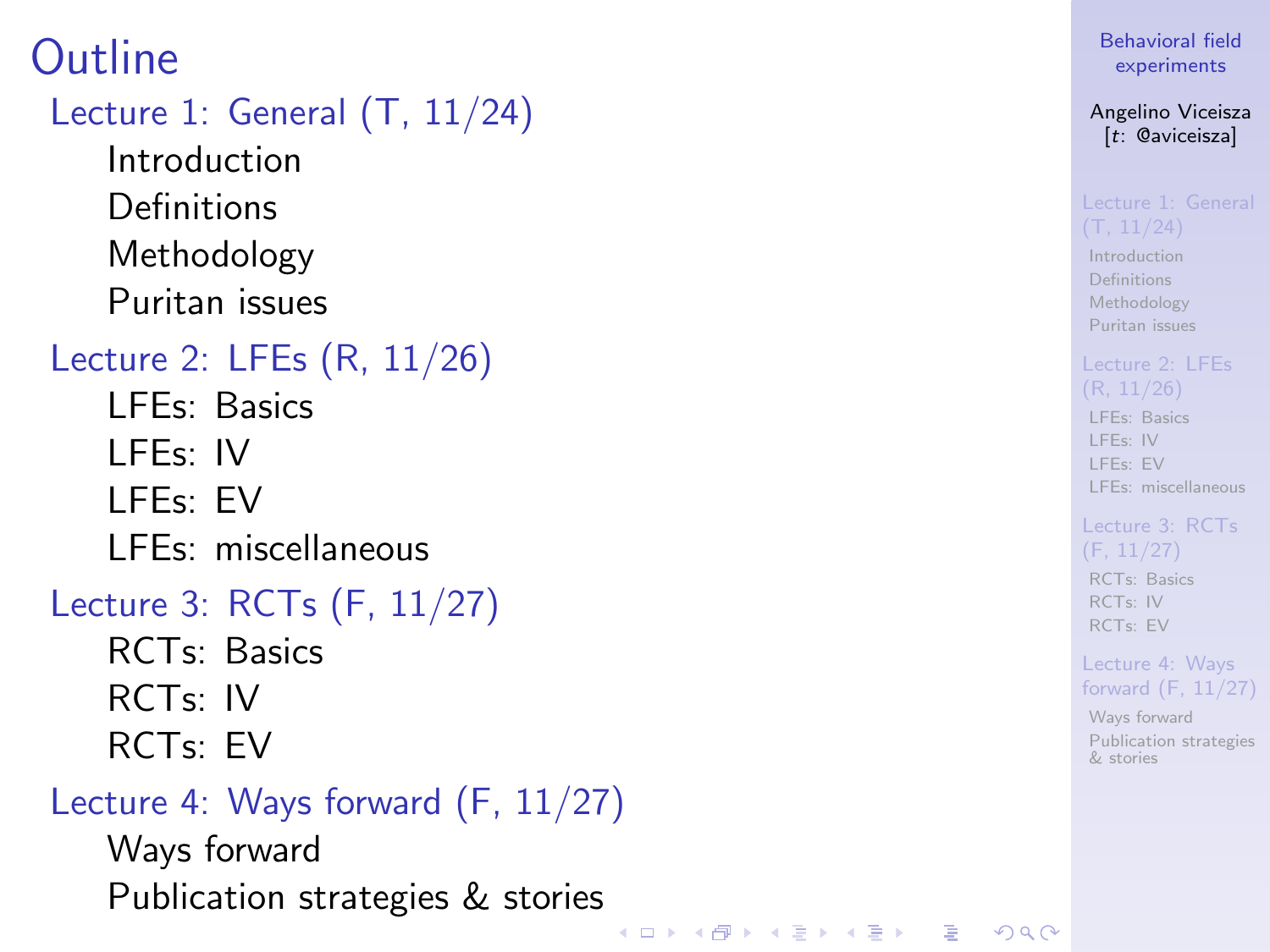# <span id="page-2-0"></span>Lecture 1: General (T, 11/24)

[Behavioral field](#page-0-0) experiments

Angelino Viceisza [t: @aviceisza]

[Lecture 1: General](#page-2-0) (T, 11/24)

[Introduction](#page-3-0) [Definitions](#page-7-0) [Methodology](#page-9-0) [Puritan issues](#page-20-0)

[LFEs: Basics](#page-29-0) [LFEs: IV](#page-31-0) [LFEs: EV](#page-40-0) [LFEs: miscellaneous](#page-48-0)

[Lecture 3: RCTs](#page-52-0) (F, 11/27) [RCTs: Basics](#page-53-0) [RCTs: IV](#page-57-0) [RCTs: EV](#page-80-0)

Lecture 4: Ways [forward \(F, 11/27\)](#page-91-0)

[Ways forward](#page-92-0) [Publication strategies](#page-103-0) & stories

**KORK STRATER ARRIVAL**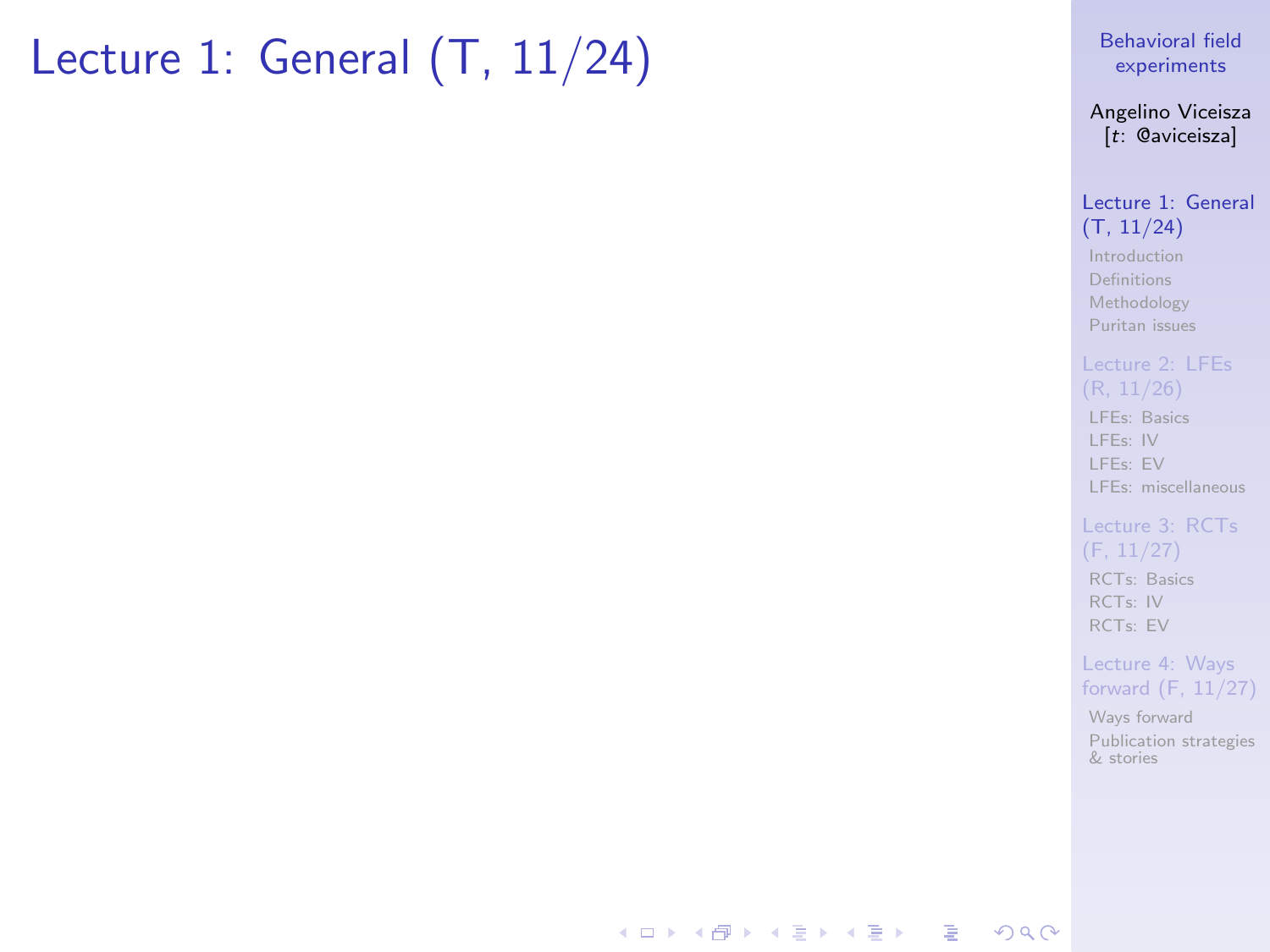## <span id="page-3-0"></span>**Syllabus**

### Review syllabus & assessment guidelines.

### experiments

### Angelino Viceisza [t: @aviceisza]

[Behavioral field](#page-0-0)

#### [Introduction](#page-3-0) [Definitions](#page-7-0)

[Methodology](#page-9-0) [Puritan issues](#page-20-0)

[LFEs: Basics](#page-29-0) [LFEs: IV](#page-31-0) [LFEs: EV](#page-40-0) [LFEs: miscellaneous](#page-48-0)

#### [Lecture 3: RCTs](#page-52-0) (F, 11/27) [RCTs: Basics](#page-53-0) [RCTs: IV](#page-57-0)

[RCTs: EV](#page-80-0) Lecture 4: Ways

### [forward \(F, 11/27\)](#page-91-0)

[Ways forward](#page-92-0) [Publication strategies](#page-103-0) & stories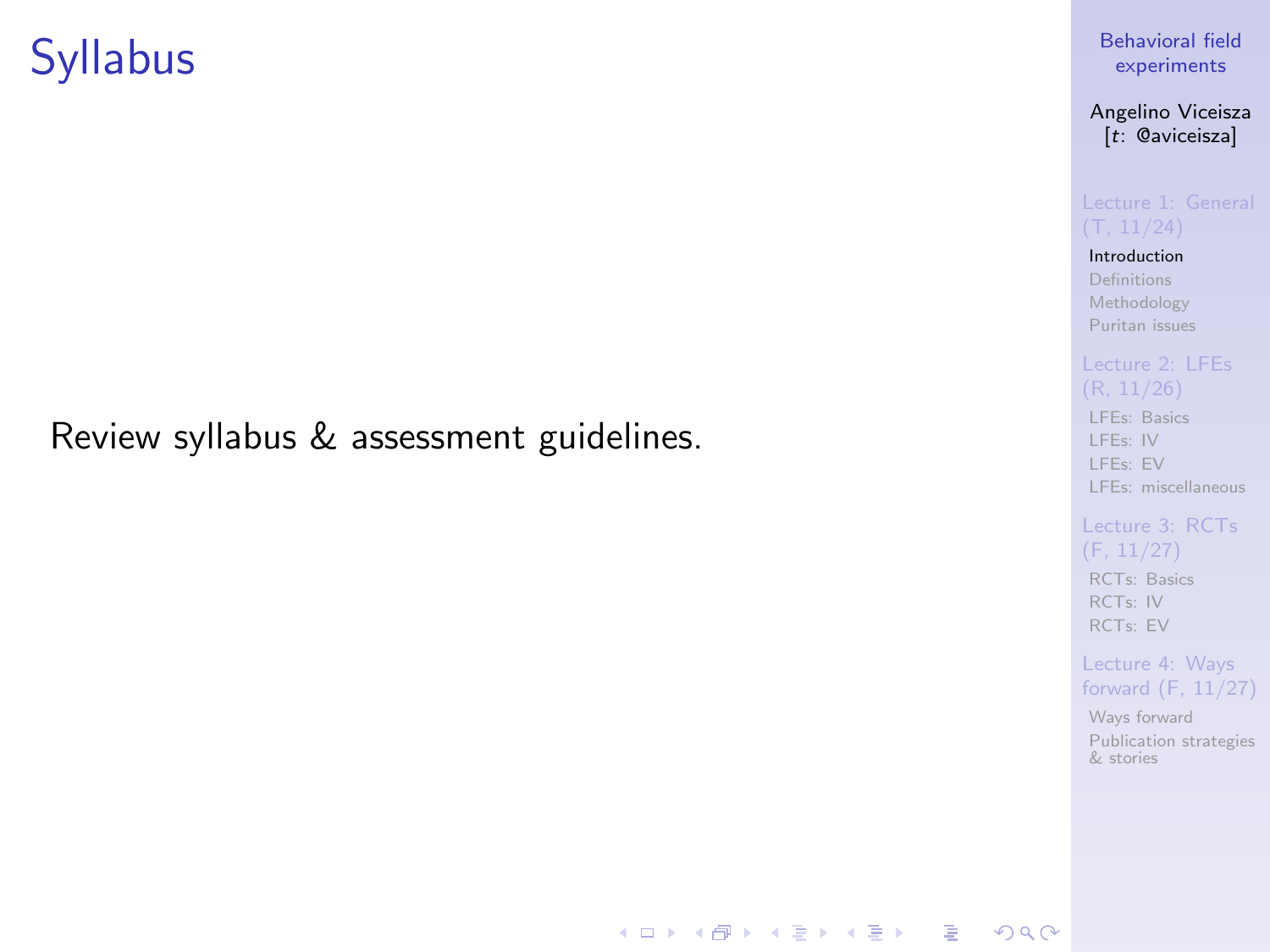### **Exercise**

- 1. What is an experiment?
- 2. What is the main issue you should consider when designing an experiment?

### [Behavioral field](#page-0-0) experiments

Angelino Viceisza [t: @aviceisza]

[Introduction](#page-3-0) [Definitions](#page-7-0) [Methodology](#page-9-0) [Puritan issues](#page-20-0)

[LFEs: Basics](#page-29-0) [LFEs: IV](#page-31-0)

[LFEs: EV](#page-40-0) [LFEs: miscellaneous](#page-48-0)

[RCTs: Basics](#page-53-0) [RCTs: IV](#page-57-0) [RCTs: EV](#page-80-0)

Lecture 4: Ways [forward \(F, 11/27\)](#page-91-0)

[Ways forward](#page-92-0) [Publication strategies](#page-103-0) & stories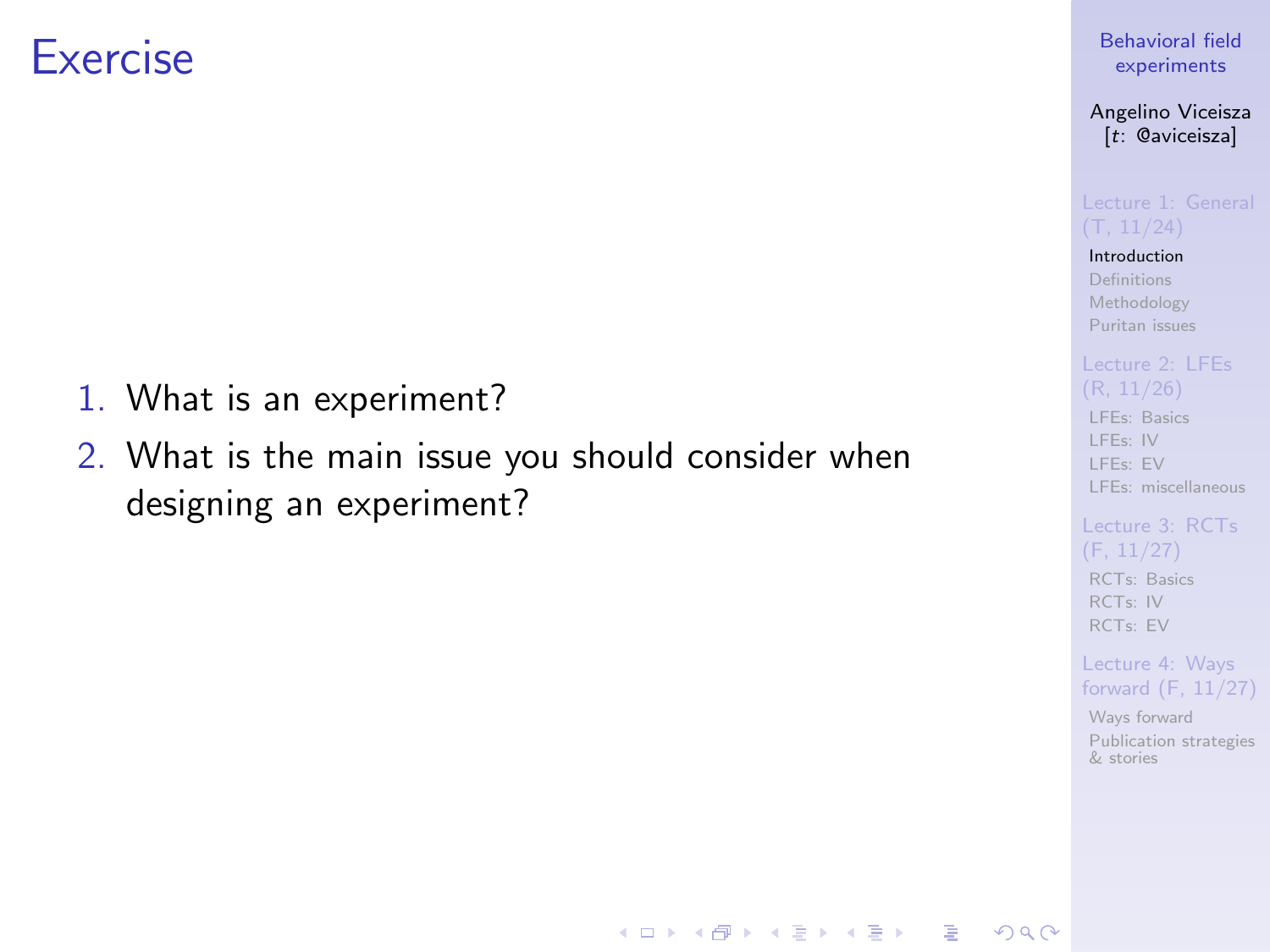What is the main issue you should consider when designing an experiment?

Q: What is the question you want the experiment to answer?

Notice that this is no different from any research project.

### [Behavioral field](#page-0-0) experiments

Angelino Viceisza [t: @aviceisza]

[Introduction](#page-3-0) [Definitions](#page-7-0) [Methodology](#page-9-0) [Puritan issues](#page-20-0)

[LFEs: Basics](#page-29-0) [LFEs: IV](#page-31-0) [LFEs: EV](#page-40-0) [LFEs: miscellaneous](#page-48-0)

[RCTs: Basics](#page-53-0) [RCTs: IV](#page-57-0) [RCTs: EV](#page-80-0)

Lecture 4: Ways [forward \(F, 11/27\)](#page-91-0)

[Ways forward](#page-92-0) [Publication strategies](#page-103-0) & stories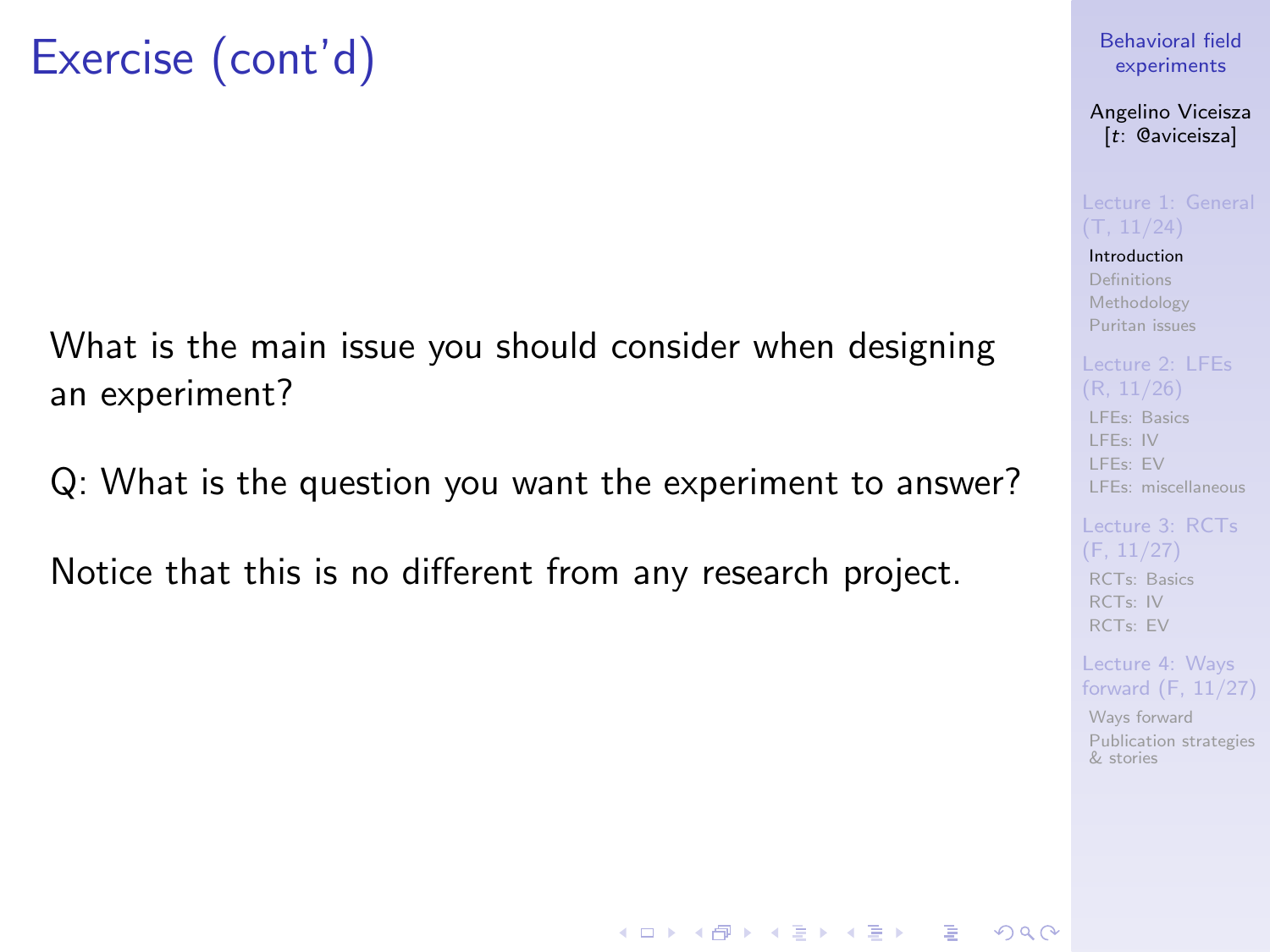## Example

A designs an experiment around a baseline two-person trust game and a modified three-person/third-party trust game.

Q: Is this a well-designed experiment?

### [Behavioral field](#page-0-0) experiments

#### Angelino Viceisza [t: @aviceisza]

[Introduction](#page-3-0) [Definitions](#page-7-0) [Methodology](#page-9-0) [Puritan issues](#page-20-0)

[LFEs: Basics](#page-29-0) [LFEs: IV](#page-31-0) [LFEs: EV](#page-40-0) [LFEs: miscellaneous](#page-48-0)

[RCTs: Basics](#page-53-0) [RCTs: IV](#page-57-0) [RCTs: EV](#page-80-0)

Lecture 4: Ways [forward \(F, 11/27\)](#page-91-0)

[Ways forward](#page-92-0) [Publication strategies](#page-103-0) & stories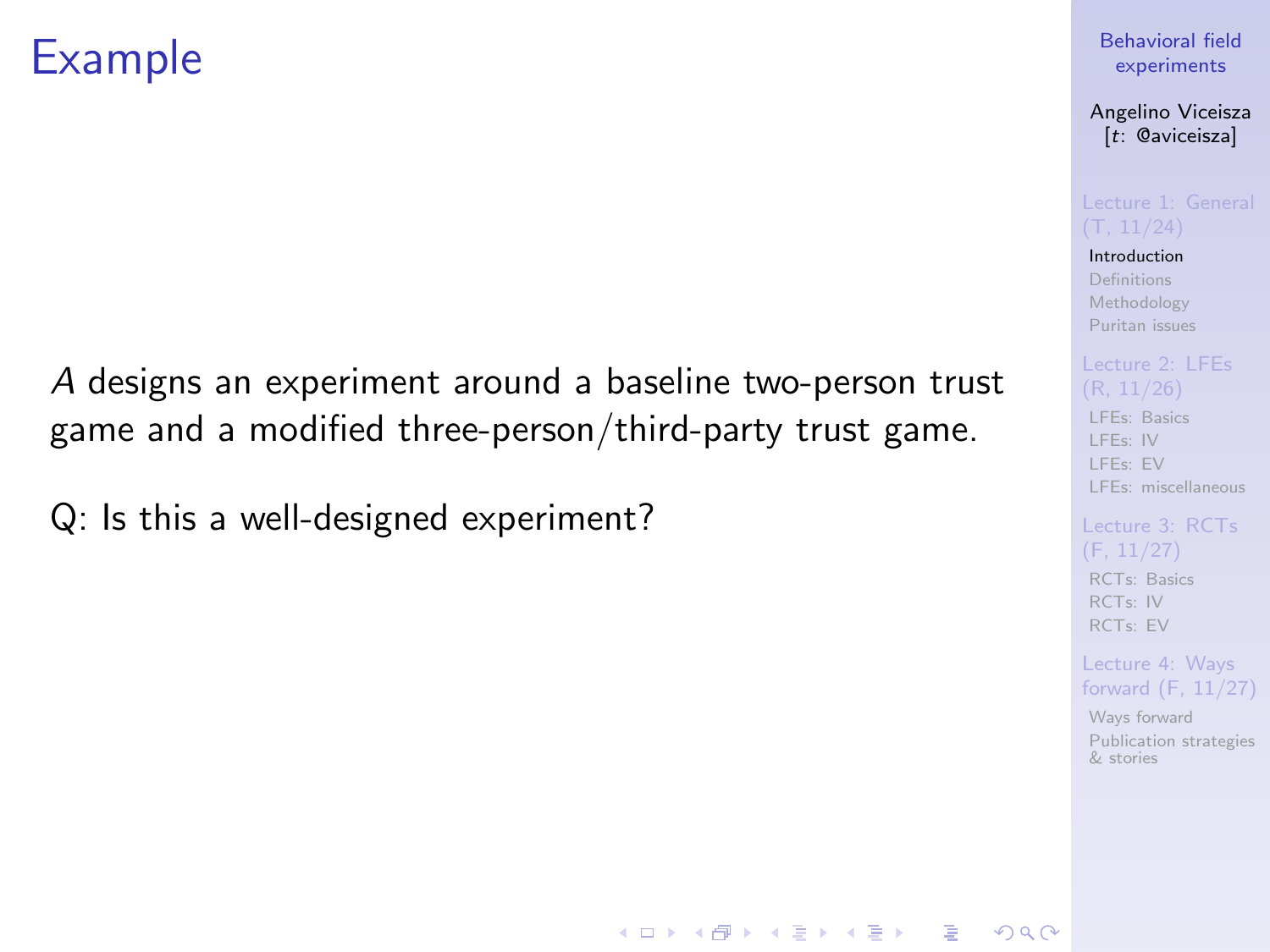# <span id="page-7-0"></span>Subfields & methodology

- 1. Decision theory, (traditional) game theory, behavioral game theory
- 2. Experimental economics, behavioral economics
- 3. Structural econometrics, reduced-form econometrics

[Behavioral field](#page-0-0) experiments

Angelino Viceisza [t: @aviceisza]

[Introduction](#page-3-0) [Definitions](#page-7-0) [Methodology](#page-9-0) [Puritan issues](#page-20-0)

[LFEs: Basics](#page-29-0) [LFEs: IV](#page-31-0) [LFEs: EV](#page-40-0) [LFEs: miscellaneous](#page-48-0)

[RCTs: Basics](#page-53-0) [RCTs: IV](#page-57-0) [RCTs: EV](#page-80-0)

Lecture 4: Ways [forward \(F, 11/27\)](#page-91-0)

[Ways forward](#page-92-0) [Publication strategies](#page-103-0) & stories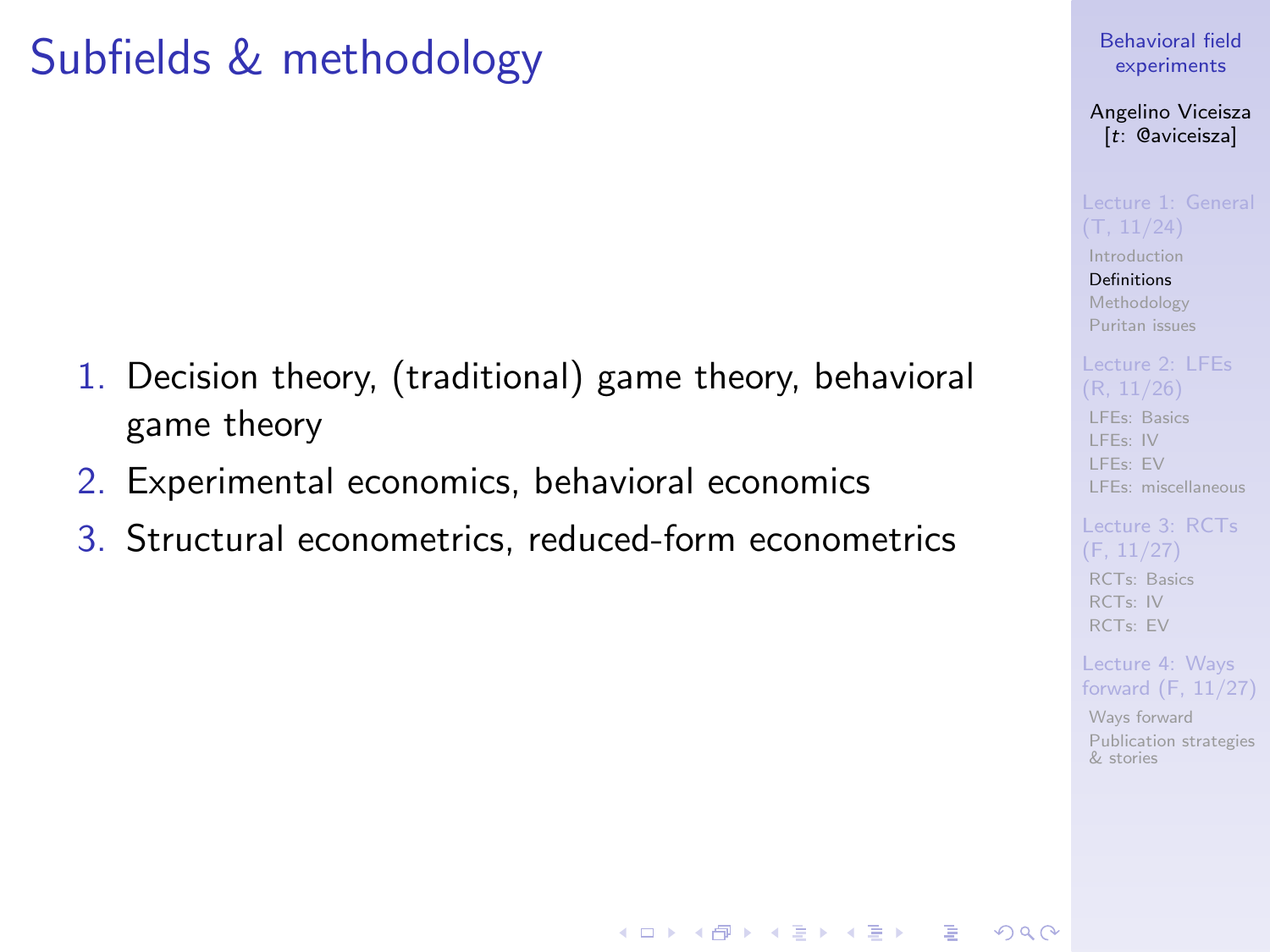# Taxonomy & terminology

Harrison and List (2004)

- 1. Conventional lab experiments.
- 2. Artefactual field experiments (AFEs).
- 3. Framed field experiments (FFEs).
- 4. Natural field experiments (NFEs).
- 5. Natural experiments.
- 6. Quasi-experimental/synth. control: matching, RD, instrumental variable, DiD.

Viceisza (2015): Lablike field experiments (LFEs).

Development à la Duflo: Randomized controlled trials (RCTs) aka NFEs or FFEs & Lab-in-the-field.

Experimental à la Gneezy: Extralab experiments for LFEs aka AFEs, FFEs.**KORK EXTERNE PROVIDE**  [Behavioral field](#page-0-0) experiments

Angelino Viceisza [t: @aviceisza]

[Introduction](#page-3-0) [Definitions](#page-7-0)

[Methodology](#page-9-0) [Puritan issues](#page-20-0)

[LFEs: Basics](#page-29-0) [LFEs: IV](#page-31-0) [LFEs: EV](#page-40-0) [LFEs: miscellaneous](#page-48-0)

[RCTs: Basics](#page-53-0) [RCTs: IV](#page-57-0) [RCTs: EV](#page-80-0)

Lecture 4: Ways [forward \(F, 11/27\)](#page-91-0)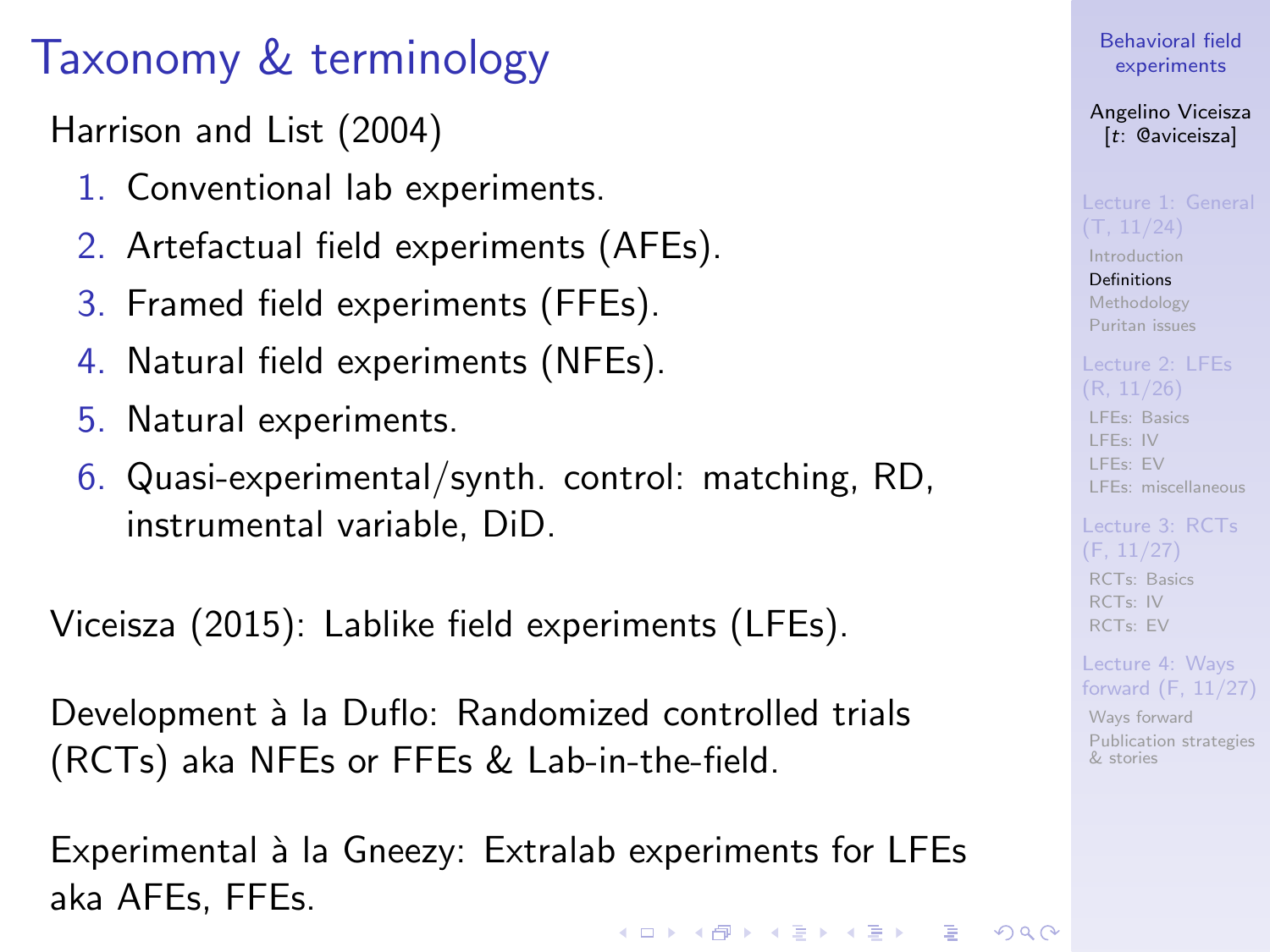### <span id="page-9-0"></span>**Elicitation**

Given your research question, is your experiment eliciting what you think it is/should?

Example: Charness and Viceisza (CV; RoBE forthcoming, 2015), <https://goo.gl/7gfC3d>.

### [Behavioral field](#page-0-0) experiments

Angelino Viceisza [t: @aviceisza]

[Introduction](#page-3-0) [Definitions](#page-7-0) [Methodology](#page-9-0) [Puritan issues](#page-20-0)

[LFEs: Basics](#page-29-0) [LFEs: IV](#page-31-0) [LFEs: EV](#page-40-0) [LFEs: miscellaneous](#page-48-0)

[Lecture 3: RCTs](#page-52-0) [RCTs: Basics](#page-53-0) [RCTs: IV](#page-57-0) [RCTs: EV](#page-80-0)

Lecture 4: Ways [forward \(F, 11/27\)](#page-91-0)

[Ways forward](#page-92-0) [Publication strategies](#page-103-0) & stories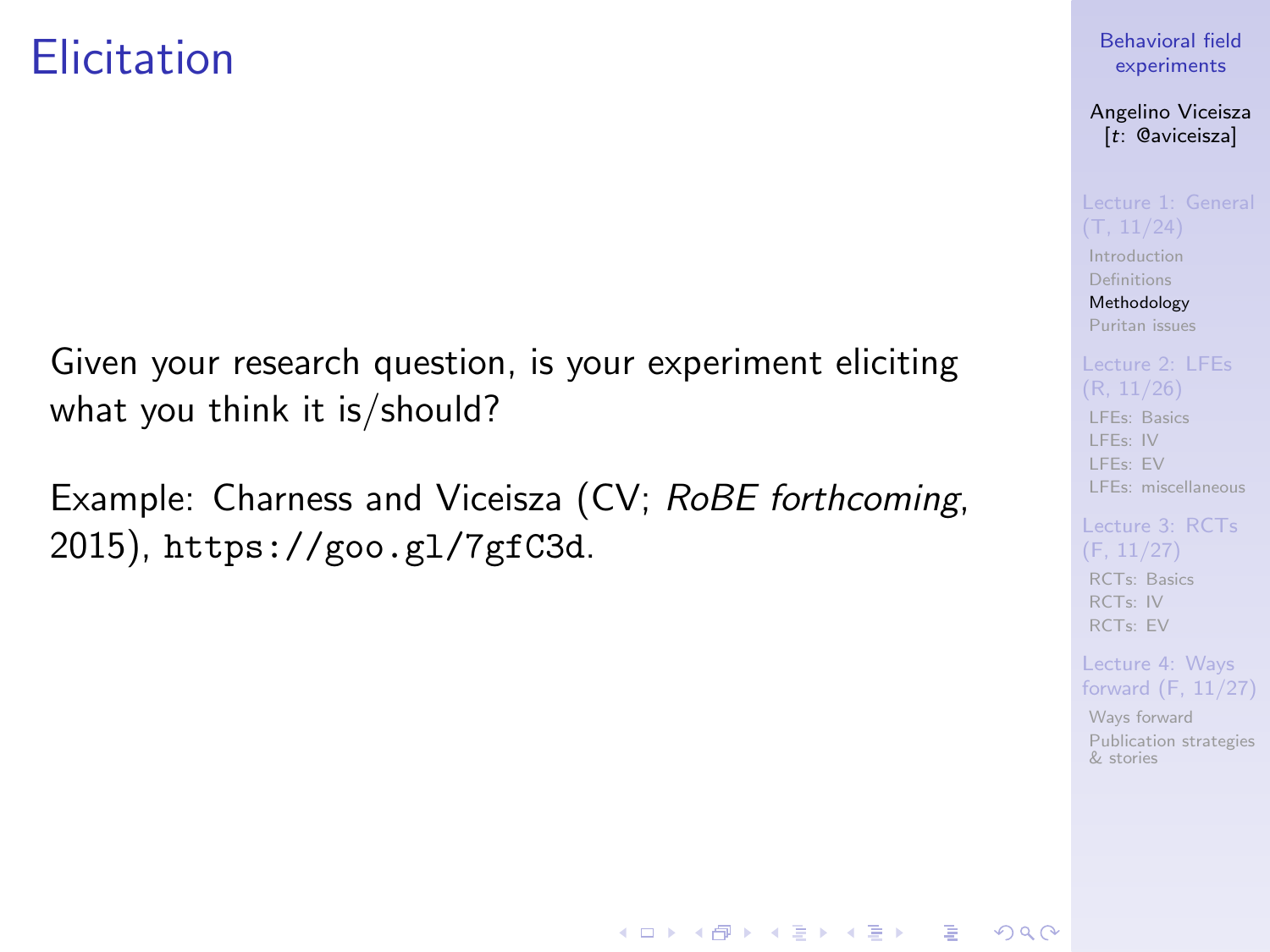# CV (2015), 1

Small-scale/pilot study  $(N = 91)$ 

- 1. Senegalese farmers.
- 2. Exposed to Holt-Laury and Gneezy-Potters (between-subjects).
- 3. All subjects exposed to WTR scale à la Dohmen et al.
- 4. Punchline:
	- 4.1 HL high inconsistency, but some predictive ability.
	- 4.2 WTR some predictive ability, but women are more likely than men to report highest WTR  $(= 10)$ .
	- 4.3 GP no apparent failure, but limited predictive ability.

### [Behavioral field](#page-0-0) experiments

Angelino Viceisza [t: @aviceisza]

[Introduction](#page-3-0) [Definitions](#page-7-0) [Methodology](#page-9-0) [Puritan issues](#page-20-0)

[LFEs: Basics](#page-29-0) [LFEs: IV](#page-31-0) [LFEs: EV](#page-40-0) [LFEs: miscellaneous](#page-48-0)

[RCTs: Basics](#page-53-0) [RCTs: IV](#page-57-0) [RCTs: EV](#page-80-0)

Lecture 4: Ways [forward \(F, 11/27\)](#page-91-0)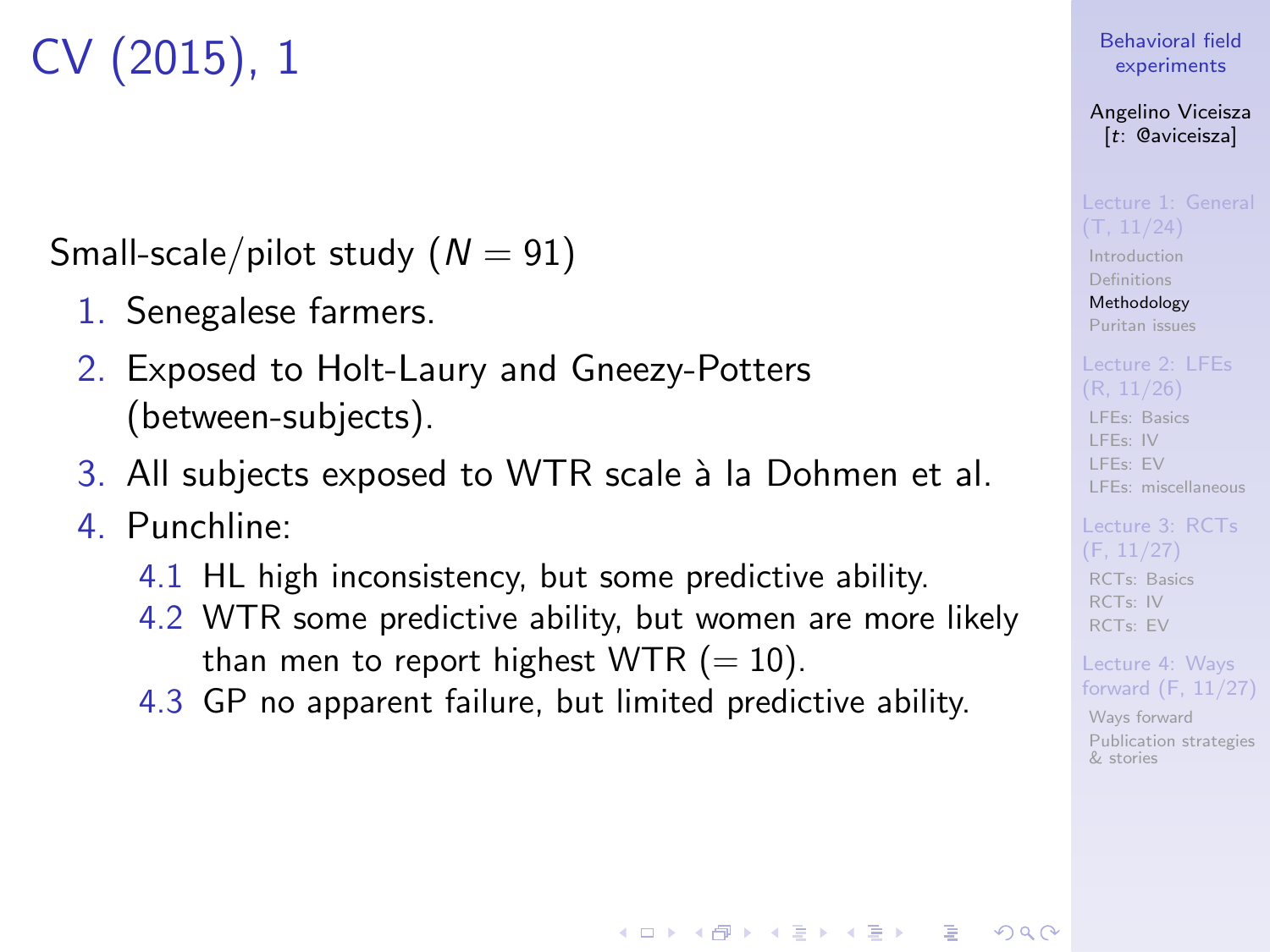# CV (2015), 2

One can imagine that such issues extend to other forms of elicitation such as time preferences and beliefs.

Caution: Be careful what elicitation instrument one uses and know what subjects are taking away from it. I.e. do not mis-specify the DGP!

Potential for:

- 1. Extensive piloting.
- 2. Objective/quantitative tests of understanding and decisionmaking.
- 3. Qualitative understanding & debriefing, but beware of "endogenous" explanations (ex-post rationalization).

Angelino Viceisza [t: @aviceisza]

[Introduction](#page-3-0) [Definitions](#page-7-0) [Methodology](#page-9-0) [Puritan issues](#page-20-0)

[LFEs: Basics](#page-29-0) [LFEs: IV](#page-31-0) [LFEs: EV](#page-40-0) [LFEs: miscellaneous](#page-48-0)

[RCTs: Basics](#page-53-0) [RCTs: IV](#page-57-0) [RCTs: EV](#page-80-0)

Lecture 4: Ways [forward \(F, 11/27\)](#page-91-0)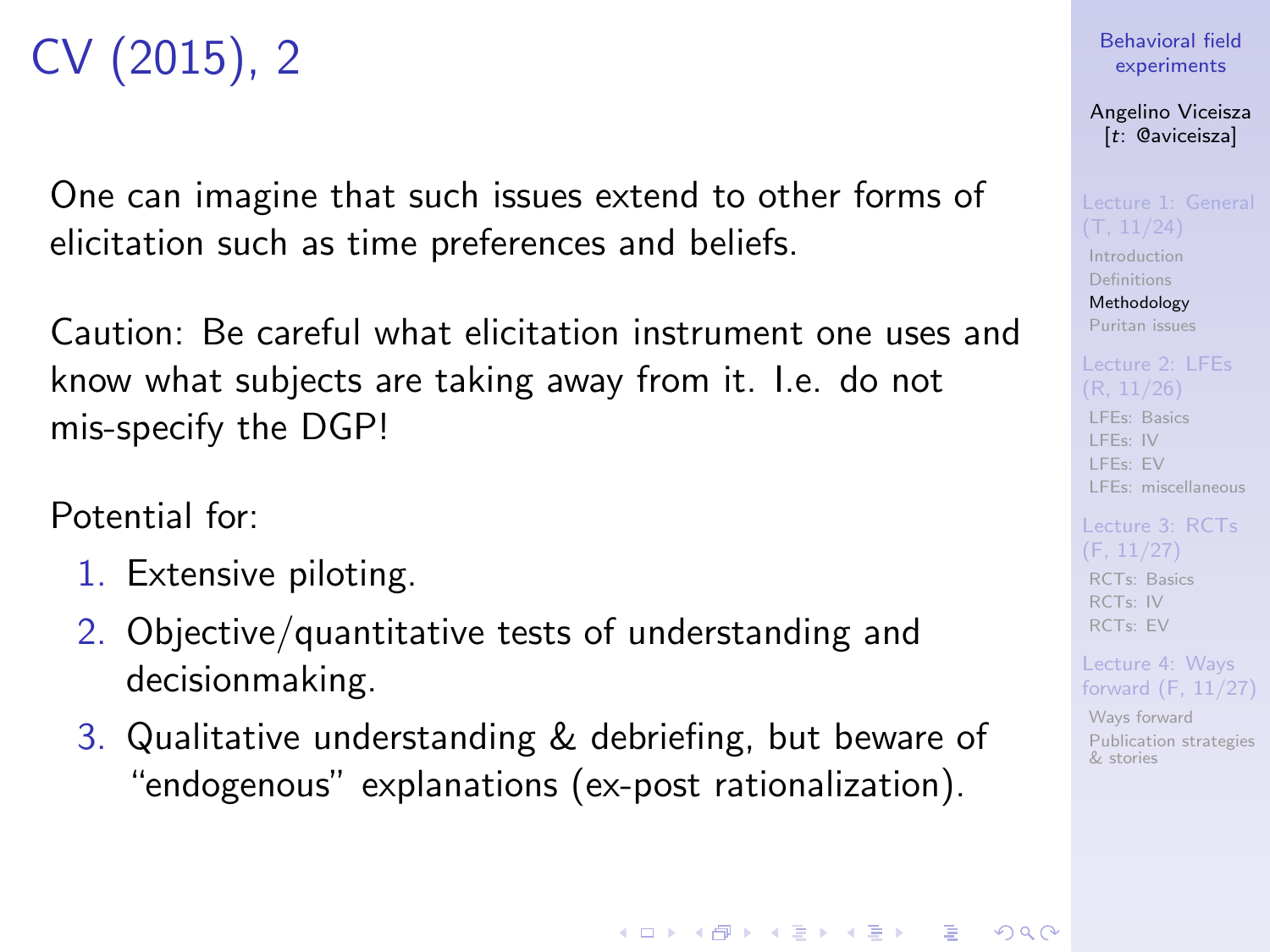## Demand/Hawthorne effects

Two examples:

- 1. LFE: Cilliers et al. (WP, 2014), <http://goo.gl/0JwMme>.
- 2. RCT/survey: Zwane et al. (PNAS, 2010), [http:](http://www.pnas.org/content/108/5/1821.full.pdf) [//www.pnas.org/content/108/5/1821.full.pdf](http://www.pnas.org/content/108/5/1821.full.pdf).

[Behavioral field](#page-0-0) experiments

Angelino Viceisza [t: @aviceisza]

**[Introduction](#page-3-0)** [Definitions](#page-7-0) [Methodology](#page-9-0)

[Puritan issues](#page-20-0)

[LFEs: Basics](#page-29-0) [LFEs: IV](#page-31-0) [LFEs: EV](#page-40-0) [LFEs: miscellaneous](#page-48-0)

[RCTs: Basics](#page-53-0) [RCTs: IV](#page-57-0) [RCTs: EV](#page-80-0)

Lecture 4: Ways [forward \(F, 11/27\)](#page-91-0)

[Ways forward](#page-92-0) [Publication strategies](#page-103-0) & stories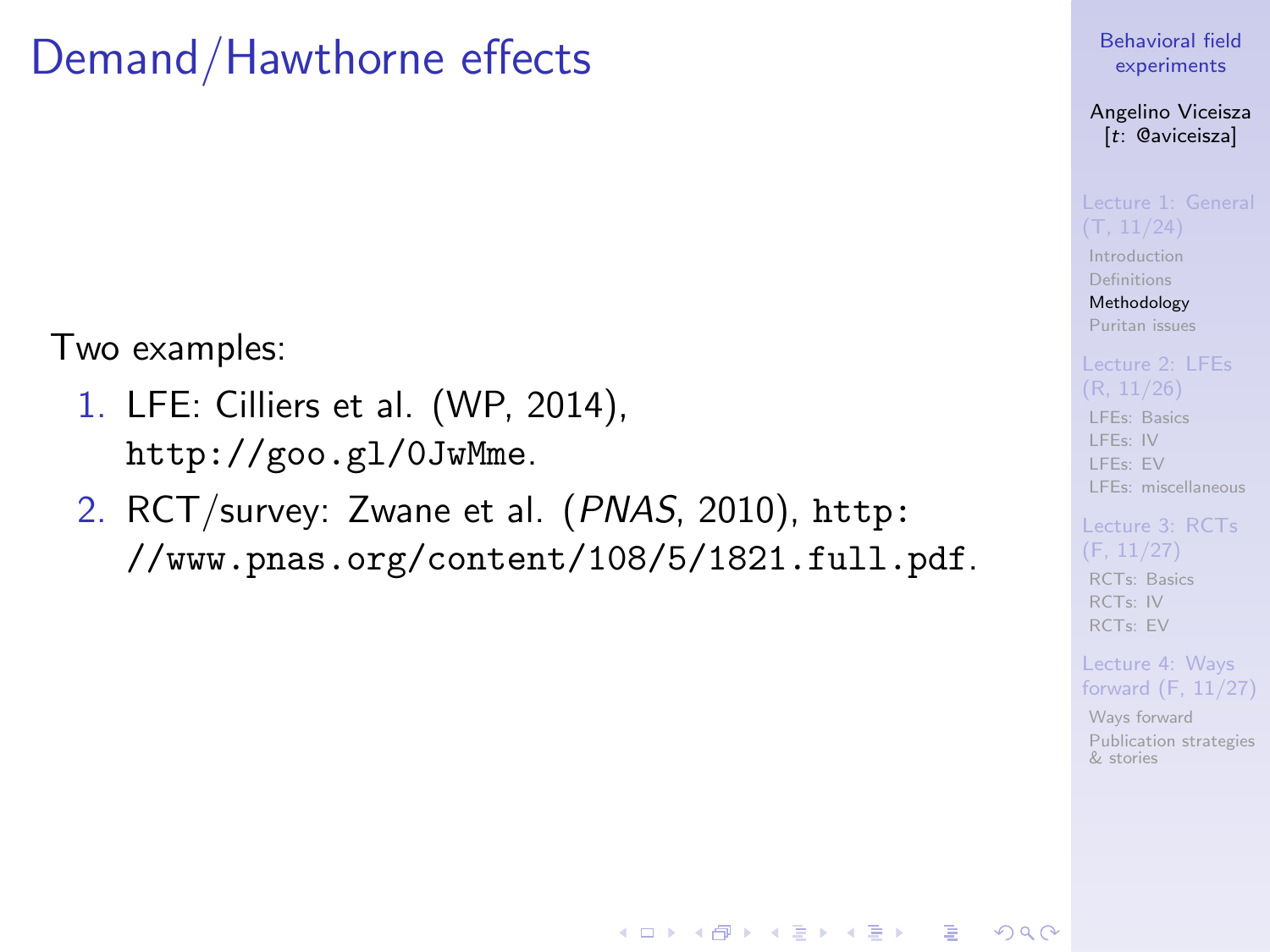# Cilliers et al. 1

- 1. Experimentally vary white foreigner presence in dictator games across 60 villages in Sierra Leone.
- 2. Presence of a silent white foreigner increases player contributions by 19 %.
- 3. Players may want to impress the white foreigner by being more generous. Consistent with this, game contributions are no longer predicted by real-world public good contributions when the white foreigner is present.
- 4. The white foreigner's presence may make those more familiar with aid perceive the games as a form of means testing. Consistent with this, in the presence of the white foreigner, players in more aid-exposed villages give less and are more likely to believe that the games are testing them for aid suitability.
- 5. This is what Viceisza (Guide 2012, JES 2015) calls the "mzungu effect".**KOD KAR KED KED E YOUR**

[Behavioral field](#page-0-0) experiments

Angelino Viceisza [t: @aviceisza]

[Introduction](#page-3-0)

[Definitions](#page-7-0) [Methodology](#page-9-0) [Puritan issues](#page-20-0)

[LFEs: Basics](#page-29-0) [LFEs: IV](#page-31-0) [LFEs: EV](#page-40-0) [LFEs: miscellaneous](#page-48-0)

[RCTs: Basics](#page-53-0) [RCTs: IV](#page-57-0) [RCTs: EV](#page-80-0)

Lecture 4: Ways [forward \(F, 11/27\)](#page-91-0)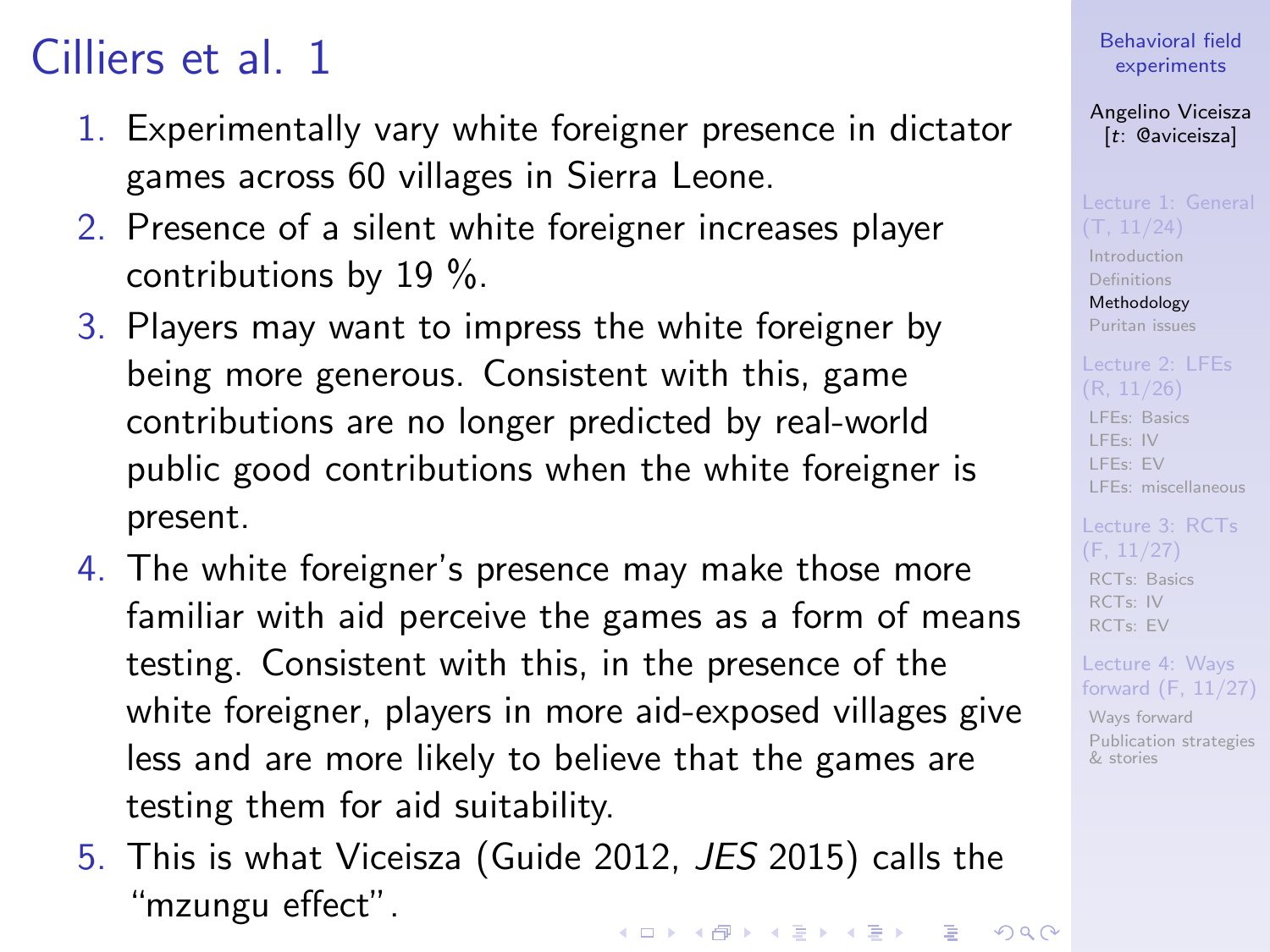## Cilliers et al. 2

Take-away: Hold foreigner presence across your treatments if at all.

Crudely:

- 1. Assume bias =  $\beta$  such that behavior in treatment A is  $A + \beta$  and in treatment B is  $B + \beta$ .
- 2. So, treatment effect  $\tau = (A + \beta) (B + \beta) = A B$ under certain conditions.
- 3. This is not the case if  $\beta$  is different in A than in B.

#### [Behavioral field](#page-0-0) experiments

Angelino Viceisza [t: @aviceisza]

[Introduction](#page-3-0) [Definitions](#page-7-0) [Methodology](#page-9-0) [Puritan issues](#page-20-0)

[LFEs: Basics](#page-29-0) [LFEs: IV](#page-31-0) [LFEs: EV](#page-40-0) [LFEs: miscellaneous](#page-48-0)

[RCTs: Basics](#page-53-0) [RCTs: IV](#page-57-0) [RCTs: EV](#page-80-0)

Lecture 4: Ways [forward \(F, 11/27\)](#page-91-0)

[Ways forward](#page-92-0) [Publication strategies](#page-103-0) & stories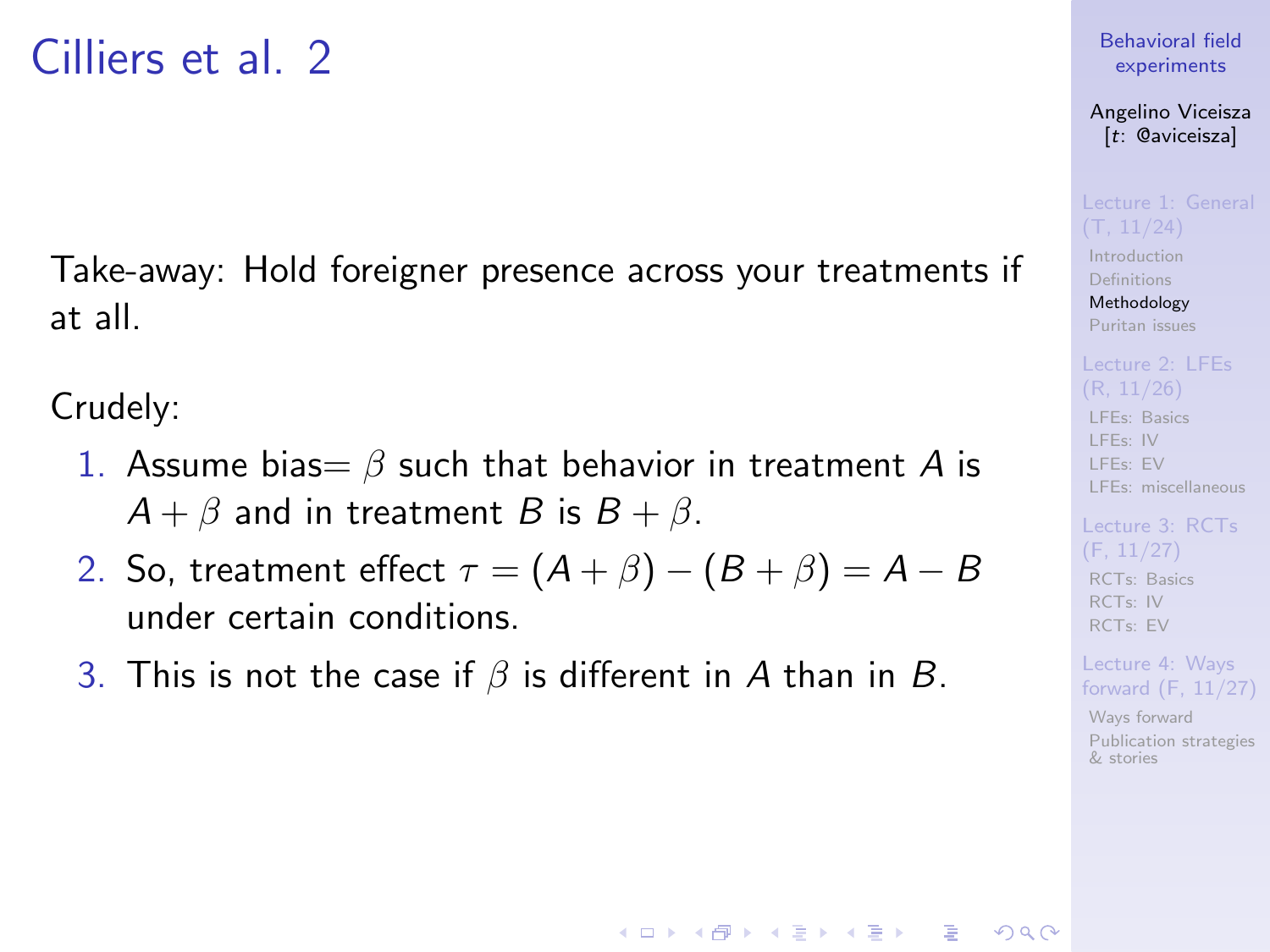## Zwane et al. 1

- 1. In the three health experiments, they find that being surveyed increases use of water treatment products and take-up of medical insurance.
- 2. Frequent surveys on reported diarrhea also led to biased estimates of the impact of improved source water quality.
- 3. In two microlending studies, they do NOT find an effect of being surveyed on borrowing behavior.
- 4. They conclude that the results suggest that limited attention could play an important but context-dependent role in consumer choice.

### [Behavioral field](#page-0-0) experiments

Angelino Viceisza [t: @aviceisza]

[Introduction](#page-3-0) [Definitions](#page-7-0) [Methodology](#page-9-0) [Puritan issues](#page-20-0)

[LFEs: Basics](#page-29-0) [LFEs: IV](#page-31-0) [LFEs: EV](#page-40-0) [LFEs: miscellaneous](#page-48-0)

[RCTs: Basics](#page-53-0) [RCTs: IV](#page-57-0) [RCTs: EV](#page-80-0)

Lecture 4: Ways [forward \(F, 11/27\)](#page-91-0)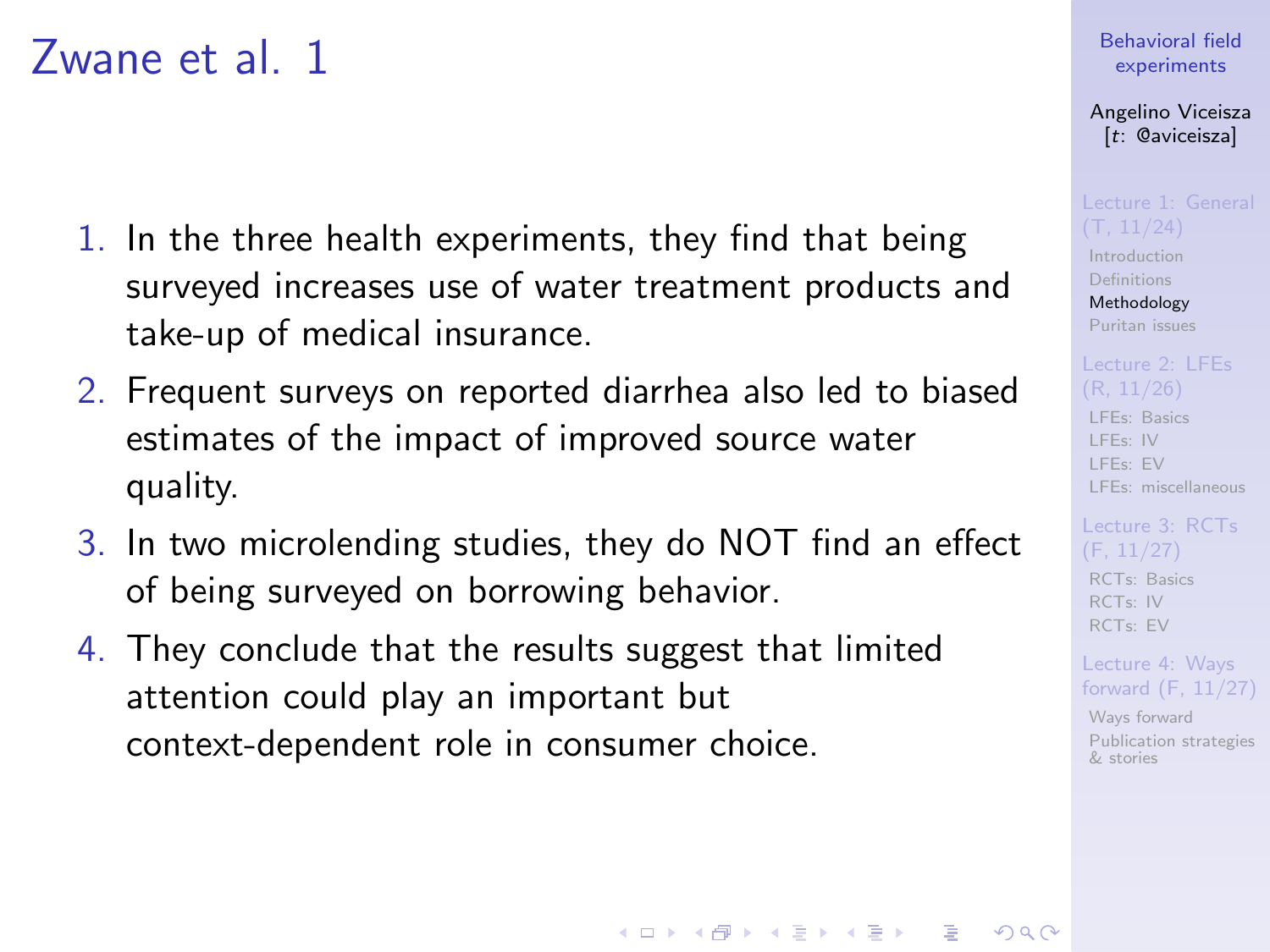Take-away: Researchers should reconsider whether, how, and how much to survey their subjects.

Related to "priming" and behavioral cues.

### [Behavioral field](#page-0-0) experiments

Angelino Viceisza [t: @aviceisza]

[Introduction](#page-3-0)

[Definitions](#page-7-0) [Methodology](#page-9-0) [Puritan issues](#page-20-0)

[LFEs: Basics](#page-29-0) [LFEs: IV](#page-31-0) [LFEs: EV](#page-40-0) [LFEs: miscellaneous](#page-48-0)

[RCTs: Basics](#page-53-0) [RCTs: IV](#page-57-0) [RCTs: EV](#page-80-0)

Lecture 4: Ways [forward \(F, 11/27\)](#page-91-0)

[Ways forward](#page-92-0) [Publication strategies](#page-103-0) & stories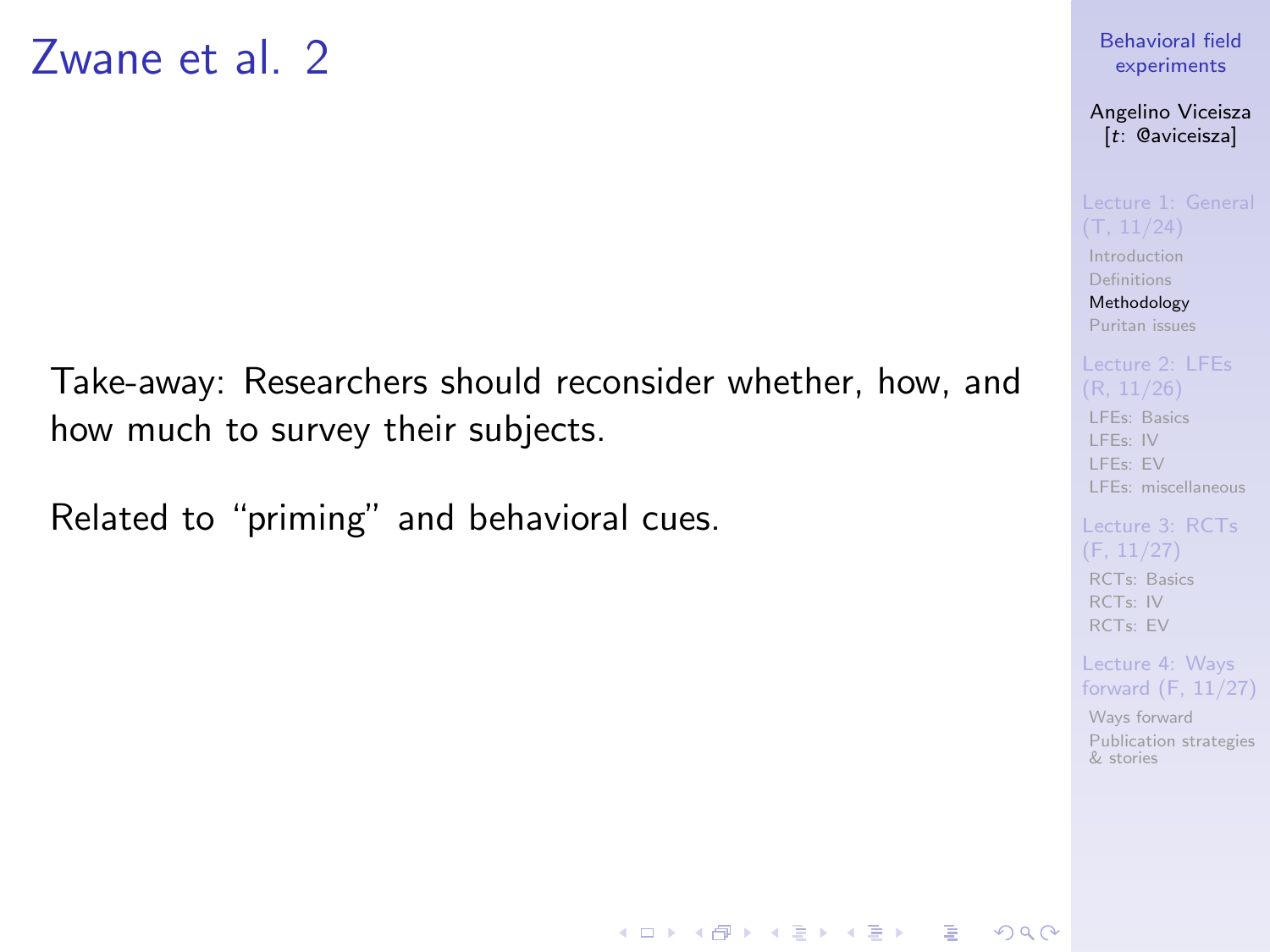## Other related issues

- 1. Experimenter/enumerator-subject gender-interaction effects (sociology).
- 2. Same for race- or ethnicity-interaction effects (same).
- 3. Non-white (other) foreigner presence effects.
- 4. Language, look, etc. effects.

Key role for experimental design to mitigate such effects: If  $\beta$  is constant across treatments, it drops off.

If  $\beta$  is nonconstant, then one should elicit/control for it!

Key Q: How do you know if it is constant across treatments? Role for e.g. piloting, theory, previous findings.

[Behavioral field](#page-0-0) experiments

Angelino Viceisza [t: @aviceisza]

[Introduction](#page-3-0) [Definitions](#page-7-0)

[Methodology](#page-9-0) [Puritan issues](#page-20-0)

[LFEs: Basics](#page-29-0) [LFEs: IV](#page-31-0) [LFEs: EV](#page-40-0) [LFEs: miscellaneous](#page-48-0)

[RCTs: Basics](#page-53-0) [RCTs: IV](#page-57-0) [RCTs: EV](#page-80-0)

Lecture 4: Ways [forward \(F, 11/27\)](#page-91-0)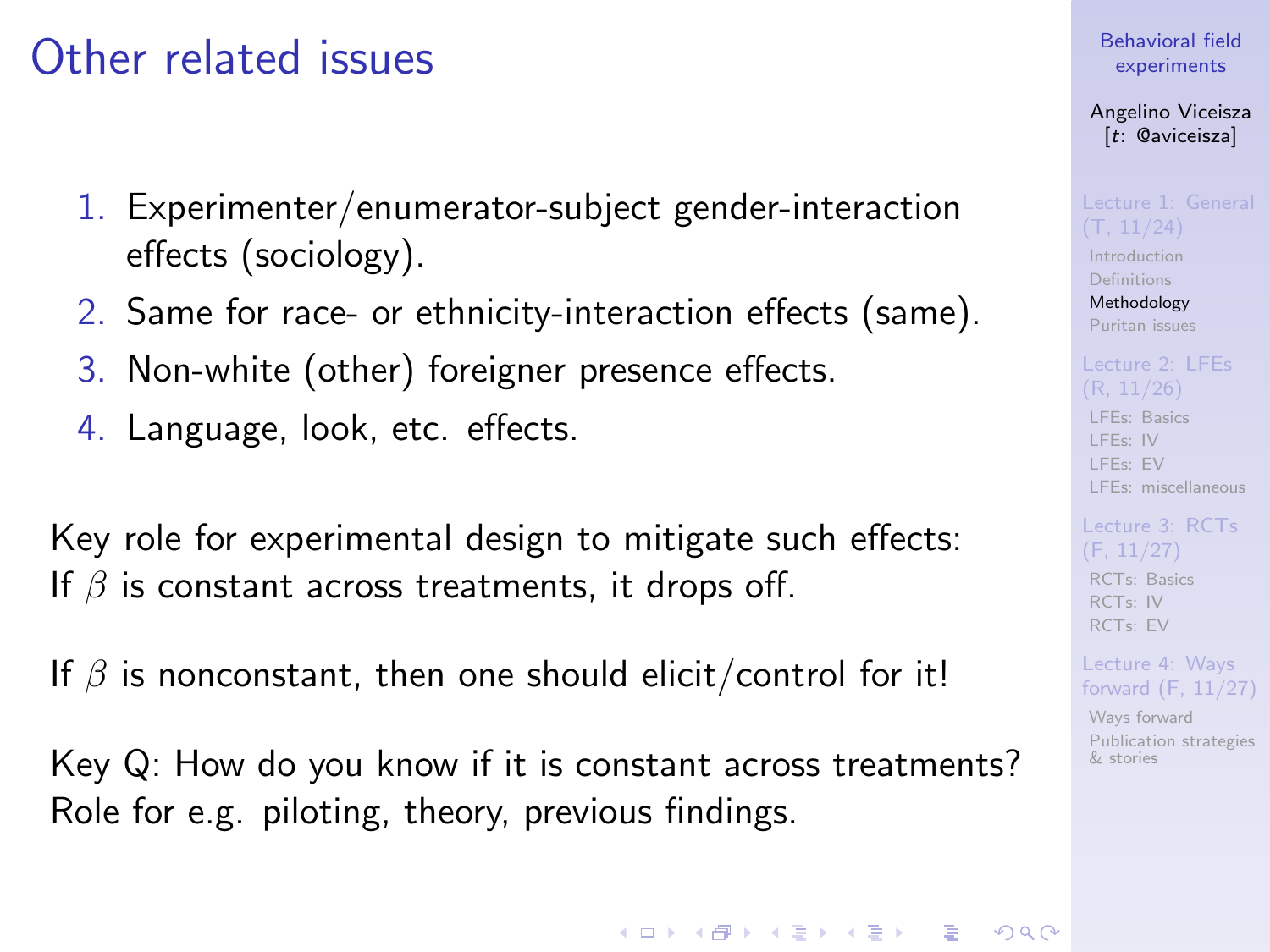## Power 1

Spybrook et al. (2011).

Optimal Design software, <http://hlmsoft.net/od/>.

Documentation, [http:](http://hlmsoft.net/od/od-manual-20111016-v300.pdf)

[//hlmsoft.net/od/od-manual-20111016-v300.pdf](http://hlmsoft.net/od/od-manual-20111016-v300.pdf).

### [Behavioral field](#page-0-0) experiments

Angelino Viceisza [t: @aviceisza]

[Introduction](#page-3-0) **[Definitions](#page-7-0)** [Methodology](#page-9-0)

[Puritan issues](#page-20-0)

[LFEs: Basics](#page-29-0) [LFEs: IV](#page-31-0)

[LFEs: EV](#page-40-0) [LFEs: miscellaneous](#page-48-0)

[Lecture 3: RCTs](#page-52-0) [RCTs: Basics](#page-53-0) [RCTs: IV](#page-57-0) [RCTs: EV](#page-80-0)

Lecture 4: Ways [forward \(F, 11/27\)](#page-91-0)

[Ways forward](#page-92-0) [Publication strategies](#page-103-0) & stories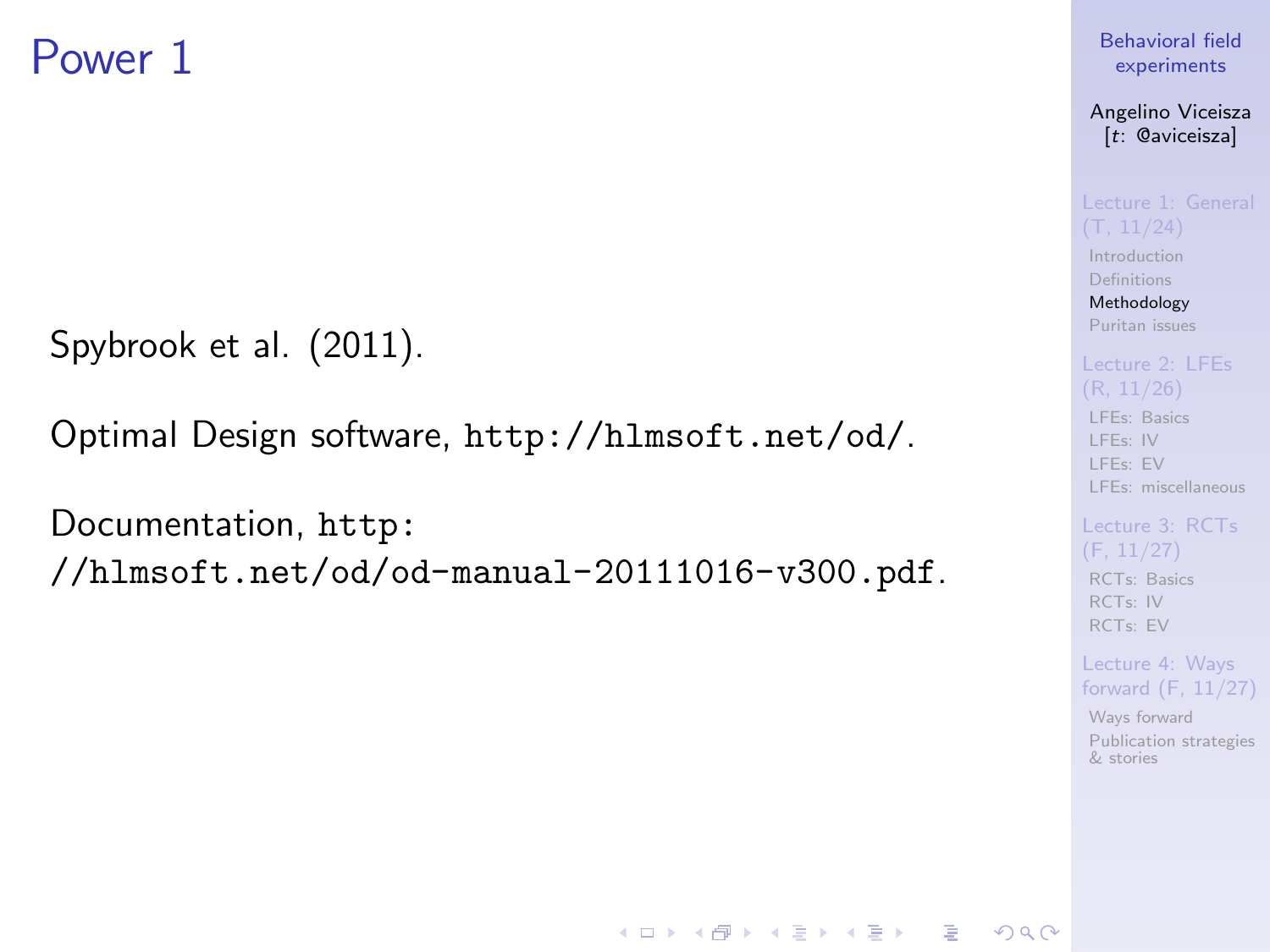## <span id="page-19-0"></span>Power 2

Useful for ex-ante and ex-post power calculations.

- 1. Experimental/empirical design.
- 2. Grant applications (e.g. DOE/FITW grant).

Ex ante: priors for (1) variance, (2) effect sizes, (3) intra-cluster correlations.

Can do sensitivity analysis and pull from previous literature (comparable to calibration exercise).

Viceisza (2012): Also mentions references such as Grosch and Muñoz (World Bank LSMS, 1996); see <http://goo.gl/ymNuhT>.

[Behavioral field](#page-0-0) experiments

Angelino Viceisza [t: @aviceisza]

[Introduction](#page-3-0) [Definitions](#page-7-0) [Methodology](#page-9-0) [Puritan issues](#page-20-0)

[LFEs: Basics](#page-29-0) [LFEs: IV](#page-31-0) [LFEs: EV](#page-40-0) [LFEs: miscellaneous](#page-48-0)

[RCTs: Basics](#page-53-0) [RCTs: IV](#page-57-0) [RCTs: EV](#page-80-0)

Lecture 4: Ways [forward \(F, 11/27\)](#page-91-0)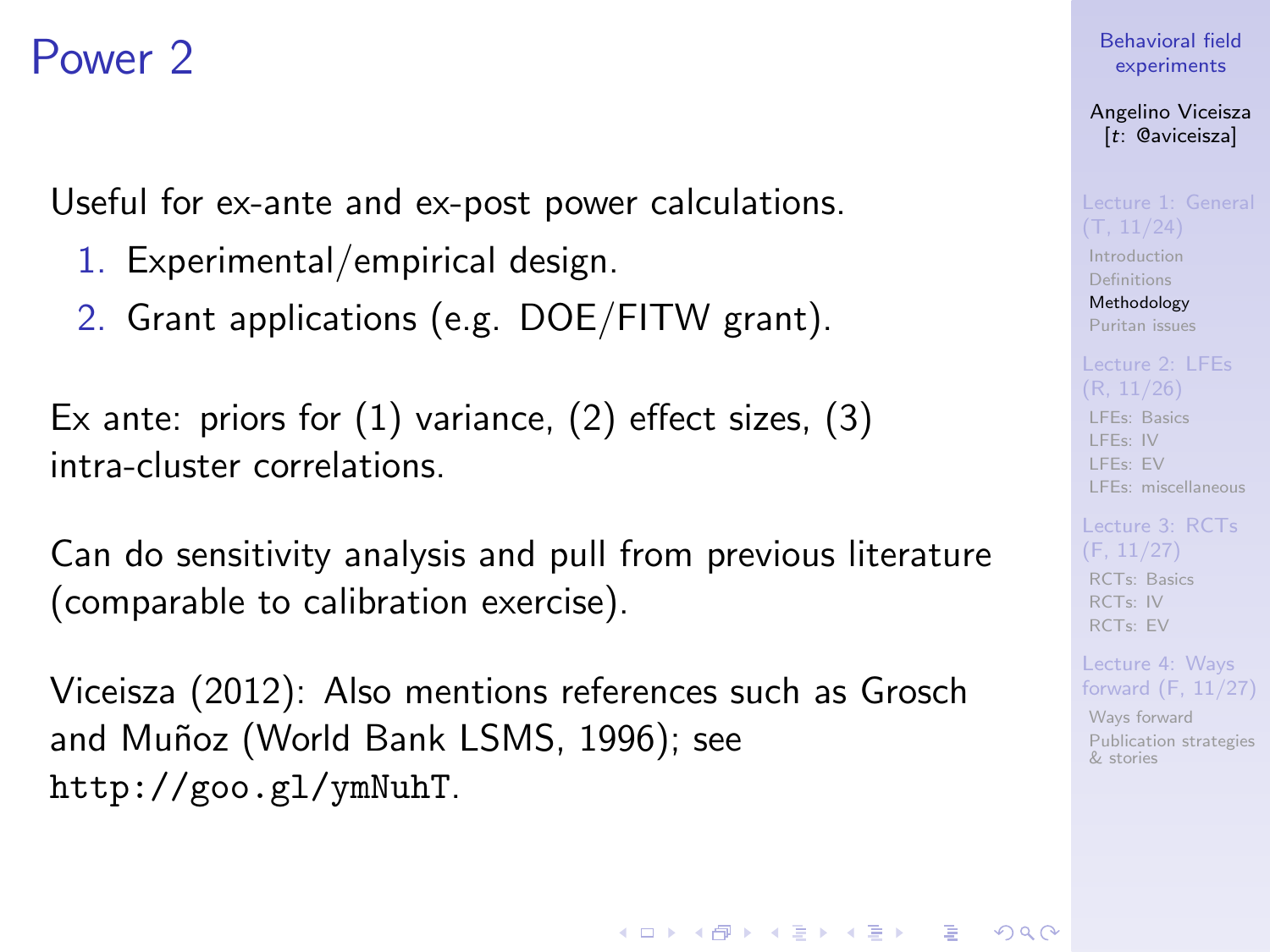## <span id="page-20-0"></span>**Deception**

What is deception?

Difference between lies of omission and lies of commission.

Is deception right or wrong?

Are there ramifications for publication?

Anecdotes RE Hill et al. (JDE, 2012) and Torero and Viceisza (2015).

#### [Behavioral field](#page-0-0) experiments

Angelino Viceisza [t: @aviceisza]

[Introduction](#page-3-0) [Definitions](#page-7-0) [Methodology](#page-9-0) [Puritan issues](#page-20-0)

[LFEs: Basics](#page-29-0) [LFEs: IV](#page-31-0) [LFEs: EV](#page-40-0) [LFEs: miscellaneous](#page-48-0)

[RCTs: Basics](#page-53-0) [RCTs: IV](#page-57-0) [RCTs: EV](#page-80-0)

Lecture 4: Ways [forward \(F, 11/27\)](#page-91-0)

[Ways forward](#page-92-0) [Publication strategies](#page-103-0) & stories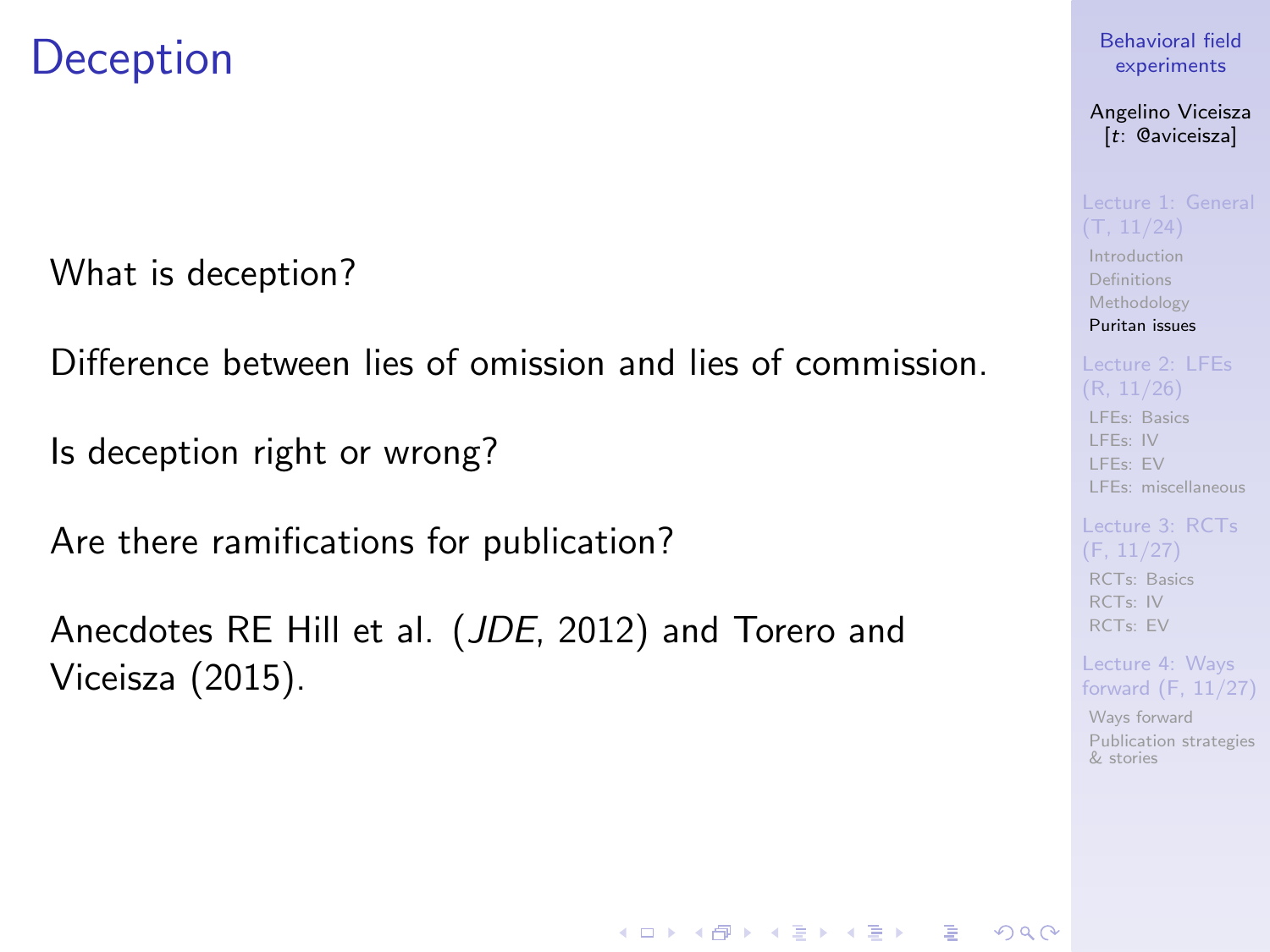# IRB 1

What is IRB?

What is the history of IRB?

Is IRB only a US thing and if so, should it be?

How does one deal with IRB internationally?

### [Behavioral field](#page-0-0) experiments

Angelino Viceisza [t: @aviceisza]

[Introduction](#page-3-0) [Definitions](#page-7-0) [Methodology](#page-9-0) [Puritan issues](#page-20-0)

[LFEs: Basics](#page-29-0) [LFEs: IV](#page-31-0) [LFEs: EV](#page-40-0) [LFEs: miscellaneous](#page-48-0)

[RCTs: Basics](#page-53-0) [RCTs: IV](#page-57-0) [RCTs: EV](#page-80-0)

**KOD KAR KED KED E YOUR** 

Lecture 4: Ways [forward \(F, 11/27\)](#page-91-0)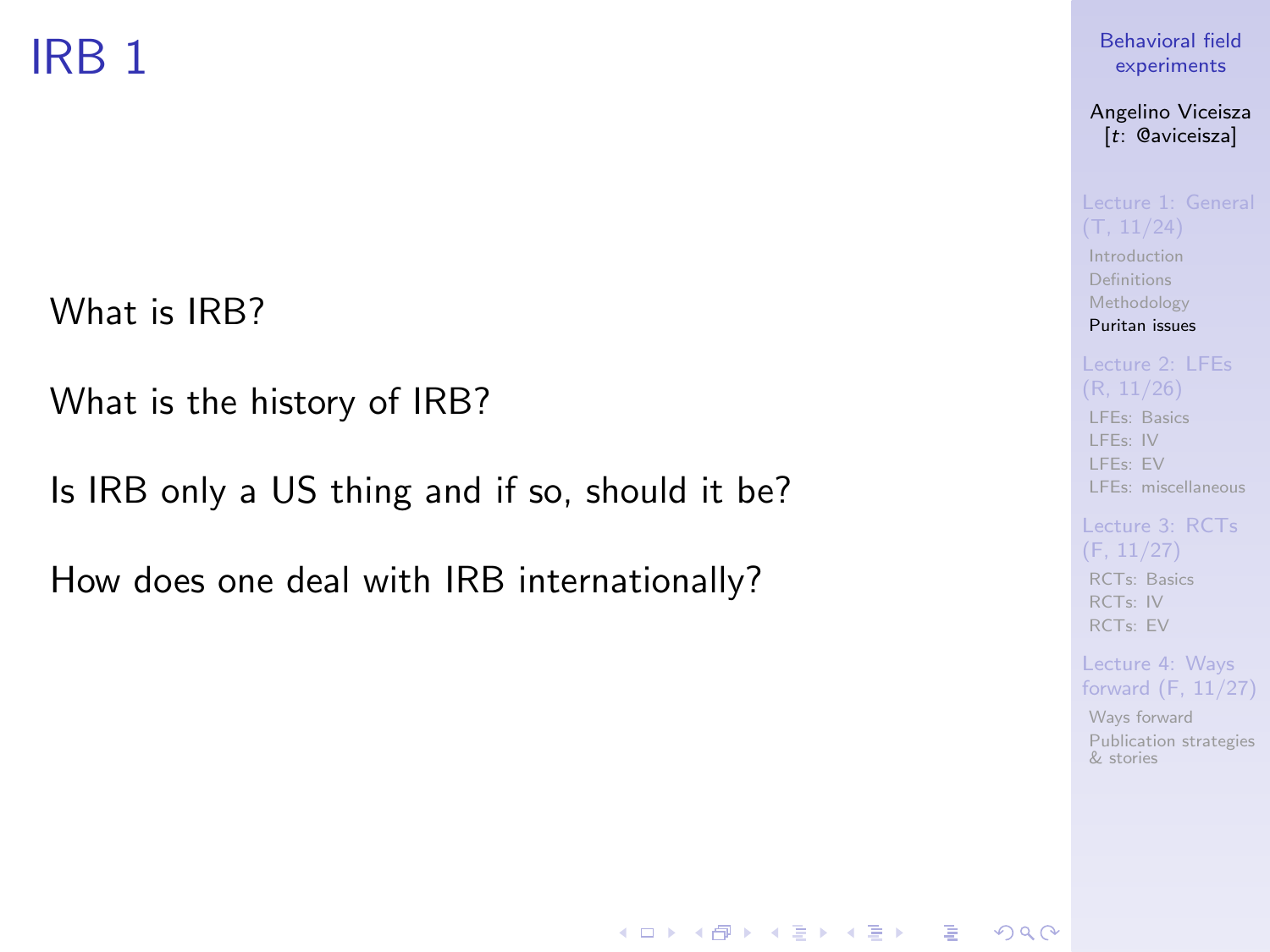Why seek IRB approval even if not in the US?

Is the researcher the best judge of potential risks associated with the research?

Journals and IRB.

IRB anecdotes...

### [Behavioral field](#page-0-0) experiments

Angelino Viceisza [t: @aviceisza]

[Introduction](#page-3-0)

[Definitions](#page-7-0) [Methodology](#page-9-0) [Puritan issues](#page-20-0)

[LFEs: Basics](#page-29-0) [LFEs: IV](#page-31-0) [LFEs: EV](#page-40-0) [LFEs: miscellaneous](#page-48-0)

[Lecture 3: RCTs](#page-52-0) [RCTs: Basics](#page-53-0) [RCTs: IV](#page-57-0) [RCTs: EV](#page-80-0)

Lecture 4: Ways [forward \(F, 11/27\)](#page-91-0)

[Ways forward](#page-92-0) [Publication strategies](#page-103-0) & stories

**KOD KAR KED KED E YOUR**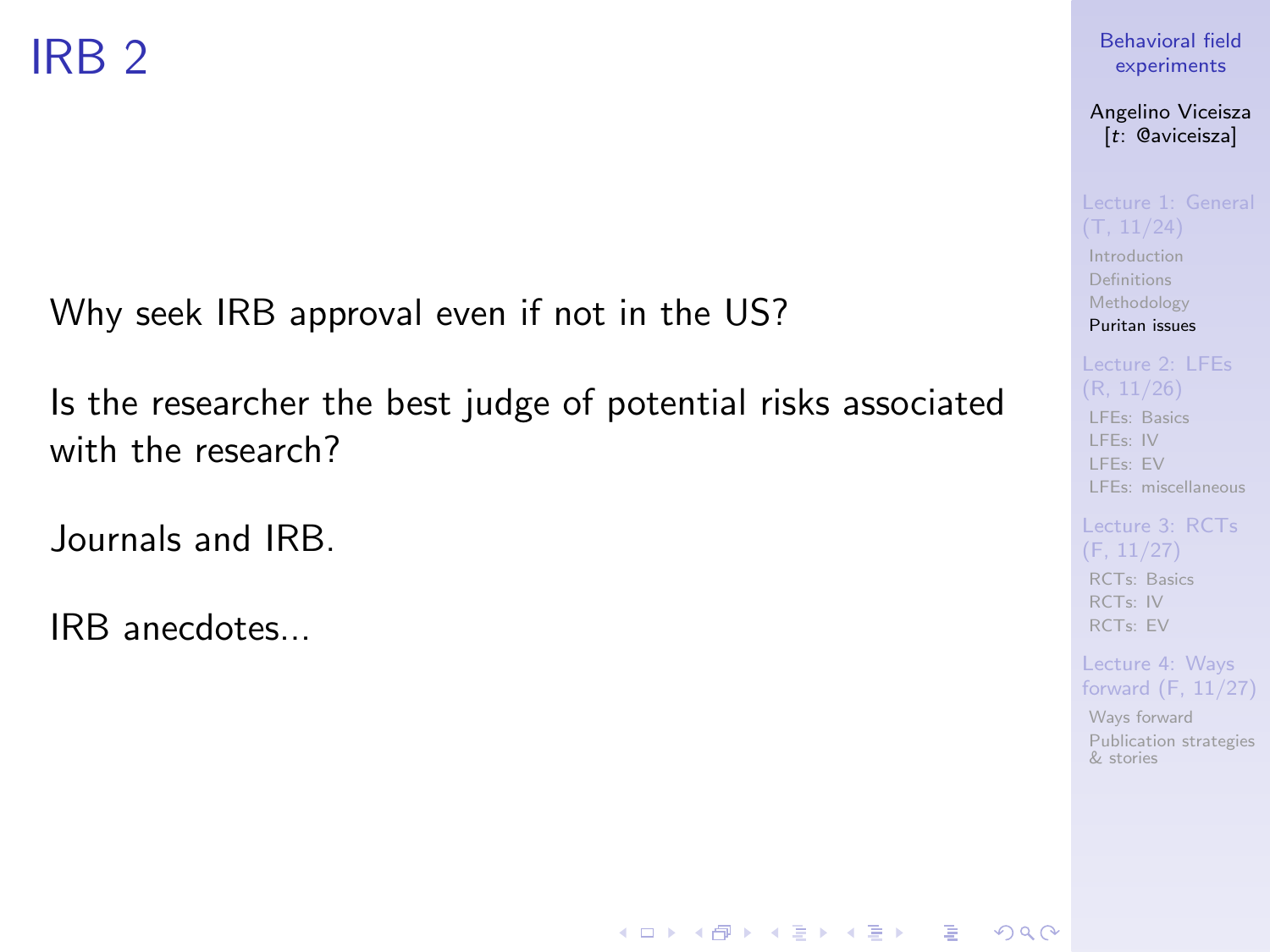What is a pre-analysis plan (PAP)?

Main reference: Coffman and Niederle (2015), [http://](http://pubs.aeaweb.org/doi/pdfplus/10.1257/jep.29.3.81) [pubs.aeaweb.org/doi/pdfplus/10.1257/jep.29.3.81](http://pubs.aeaweb.org/doi/pdfplus/10.1257/jep.29.3.81).

A pre-analysis plan is a credibly fixed plan of how a researcher will collect and analyze data, which is submitted before a project begins. So, in its extreme, you tell me before the project begins the EXACT regressions you plan to run (no more, no less).

Pre-analysis plans have recently becomes more popular across the social sciences; e.g. Humphreys et al. (2013), Monogan (2013), Miguel et al. (2014), & Berge et al. (2015).

Purpose: Transparency?

#### [Behavioral field](#page-0-0) experiments

Angelino Viceisza [t: @aviceisza]

[Introduction](#page-3-0) [Definitions](#page-7-0) [Methodology](#page-9-0) [Puritan issues](#page-20-0)

[LFEs: Basics](#page-29-0) [LFEs: IV](#page-31-0) [LFEs: EV](#page-40-0) [LFEs: miscellaneous](#page-48-0)

[RCTs: Basics](#page-53-0) [RCTs: IV](#page-57-0) [RCTs: EV](#page-80-0)

Lecture 4: Ways [forward \(F, 11/27\)](#page-91-0)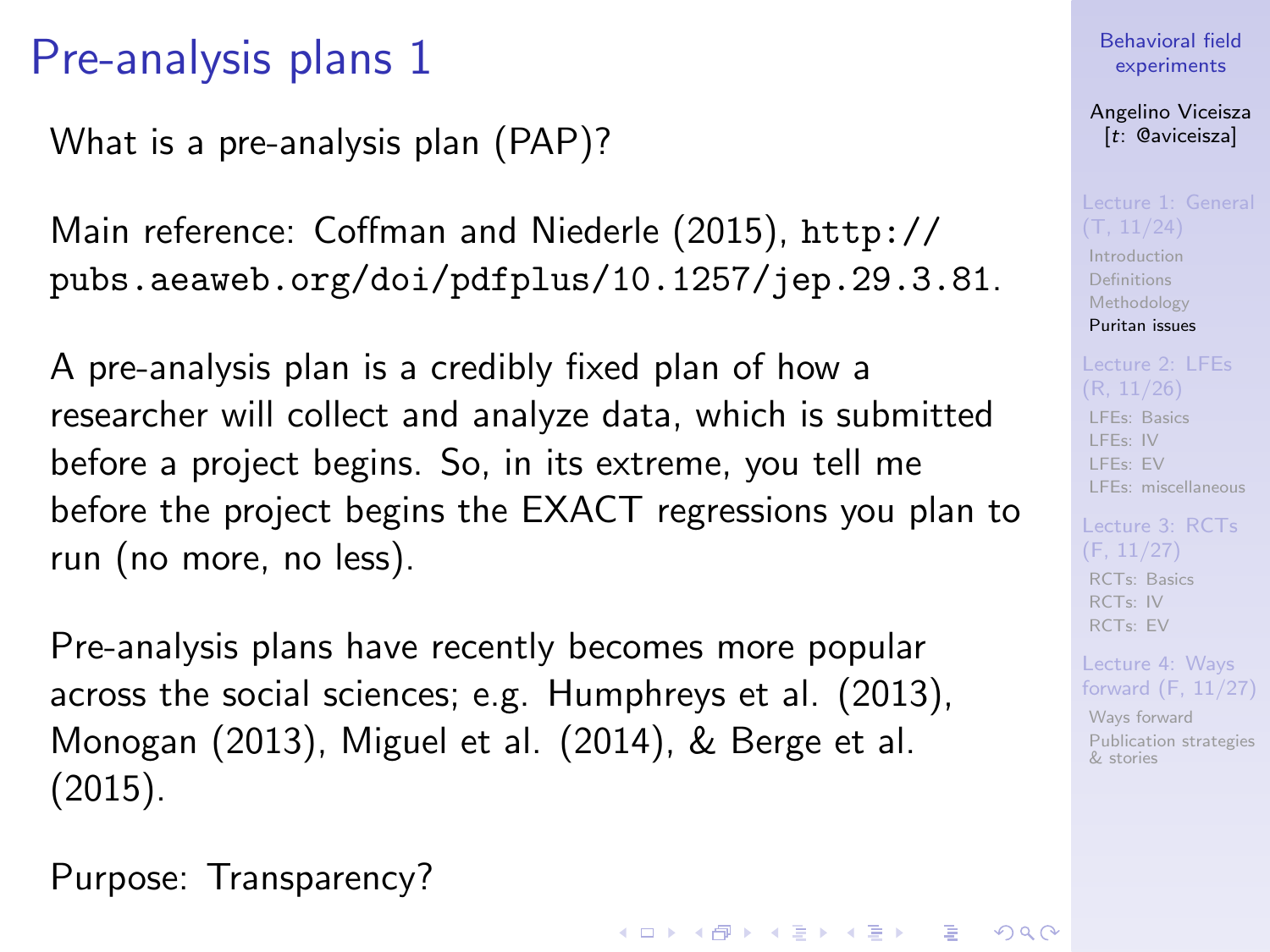Pos. Pred. Val. (PPV)=  $\frac{[1-\beta^{k}(1-u)^{k}] \pi}{[1-\beta^{k}(1-u)^{k}] \pi + (1-\pi)^{k}[1-(1-\pi)^{k}] \pi}$  $[1-\beta^k(1-u)^k]\pi{+}(1-\pi)[1-(1-\alpha)^k(1-u)^k]$ where:

- 1.  $\alpha = 0.05$  (statistical significance)
- 2.  $\beta = 0.2$  (type II error;  $1 \beta$  is power of the study)
- 3.  $\pi \in \{0.3, 0.5, 0.7, 0.9\}$  (proportion of studies testing the true hypothesis)
- 4.  $u \in \{0.01, 0.1, 0.25\}$  (study bias-the probability with which a study that would have been reported false without any bias is instead reported positive)
- 5.  $k \in \{1, 10, 25\}$  (the number of studies that were (or could be) investigated.)

[Behavioral field](#page-0-0) experiments

Angelino Viceisza [t: @aviceisza]

[Introduction](#page-3-0) [Definitions](#page-7-0) [Methodology](#page-9-0) [Puritan issues](#page-20-0)

[LFEs: Basics](#page-29-0) [LFEs: IV](#page-31-0) [LFEs: EV](#page-40-0) [LFEs: miscellaneous](#page-48-0)

[RCTs: Basics](#page-53-0) [RCTs: IV](#page-57-0) [RCTs: EV](#page-80-0)

Lecture 4: Ways [forward \(F, 11/27\)](#page-91-0)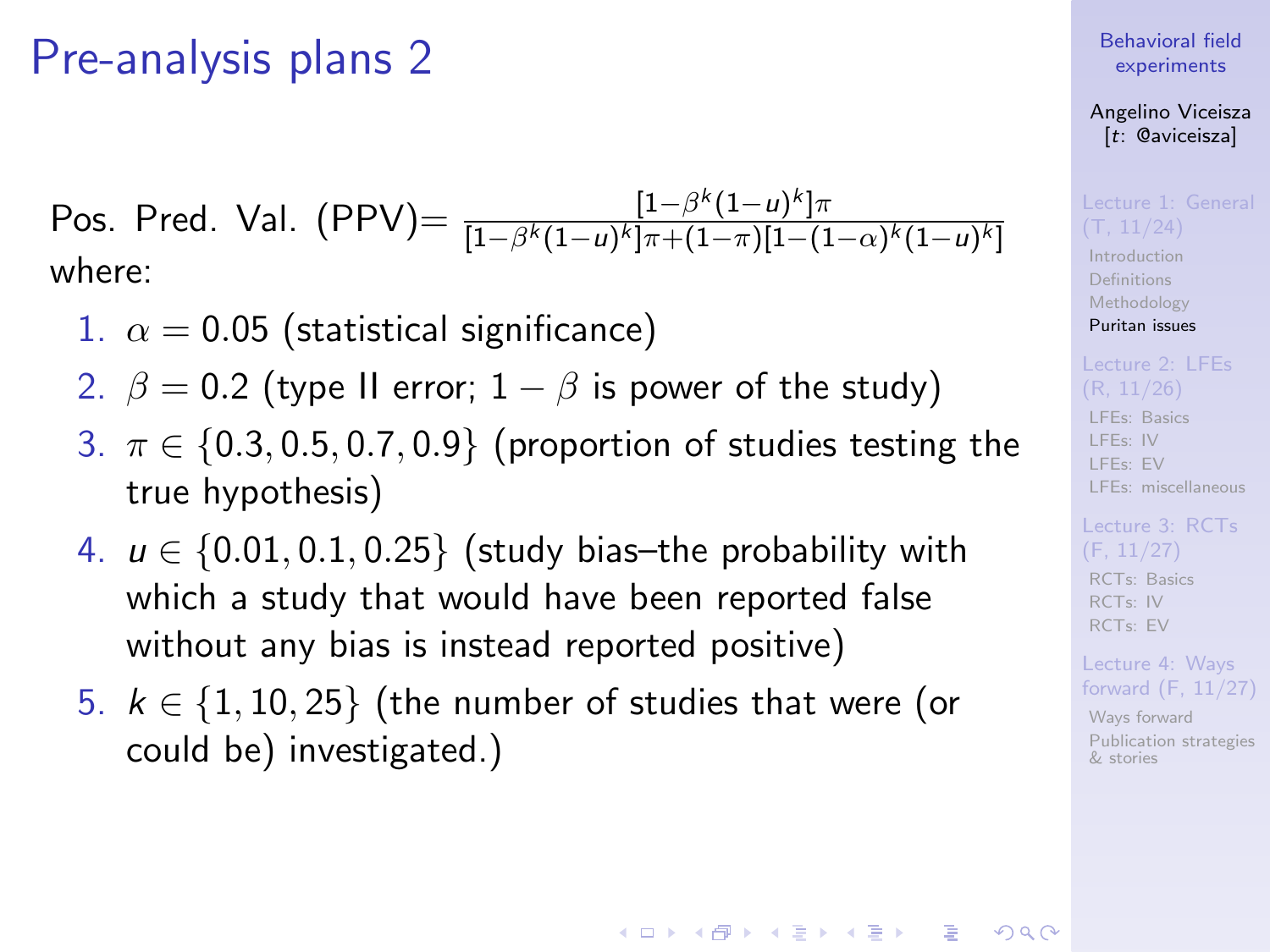### <span id="page-25-0"></span>Benefit?

Table [1](#page-26-0) calculates PPV and  $\Delta$ PPV as study bias u is reduced for any given  $k$ . Findings:

- 1. A PAP that reduces u is most effective when  $k = 1$ and/or  $\pi$  is lower.
- 2. If  $k > 1$ , a PAP is most helpful when it reduces u to almost zero.
- 3. For  $k > 1$ , a PAP that reduces u has very little effect unless it is almost eliminating it.
- 4. Conclusion: PAPs mainly make sense when  $k = 1$  and  $\pi$ is low, e.g. large-scale and costly field experiments/studies that are unlikely to be replicated. Hence the title of the paper!

[Behavioral field](#page-0-0) experiments

Angelino Viceisza [t: @aviceisza]

[Introduction](#page-3-0) [Definitions](#page-7-0) [Methodology](#page-9-0)

[LFEs: Basics](#page-29-0) [LFEs: IV](#page-31-0) [LFEs: EV](#page-40-0) [LFEs: miscellaneous](#page-48-0)

[Puritan issues](#page-20-0)

[RCTs: Basics](#page-53-0) [RCTs: IV](#page-57-0) [RCTs: EV](#page-80-0)

Lecture 4: Ways [forward \(F, 11/27\)](#page-91-0)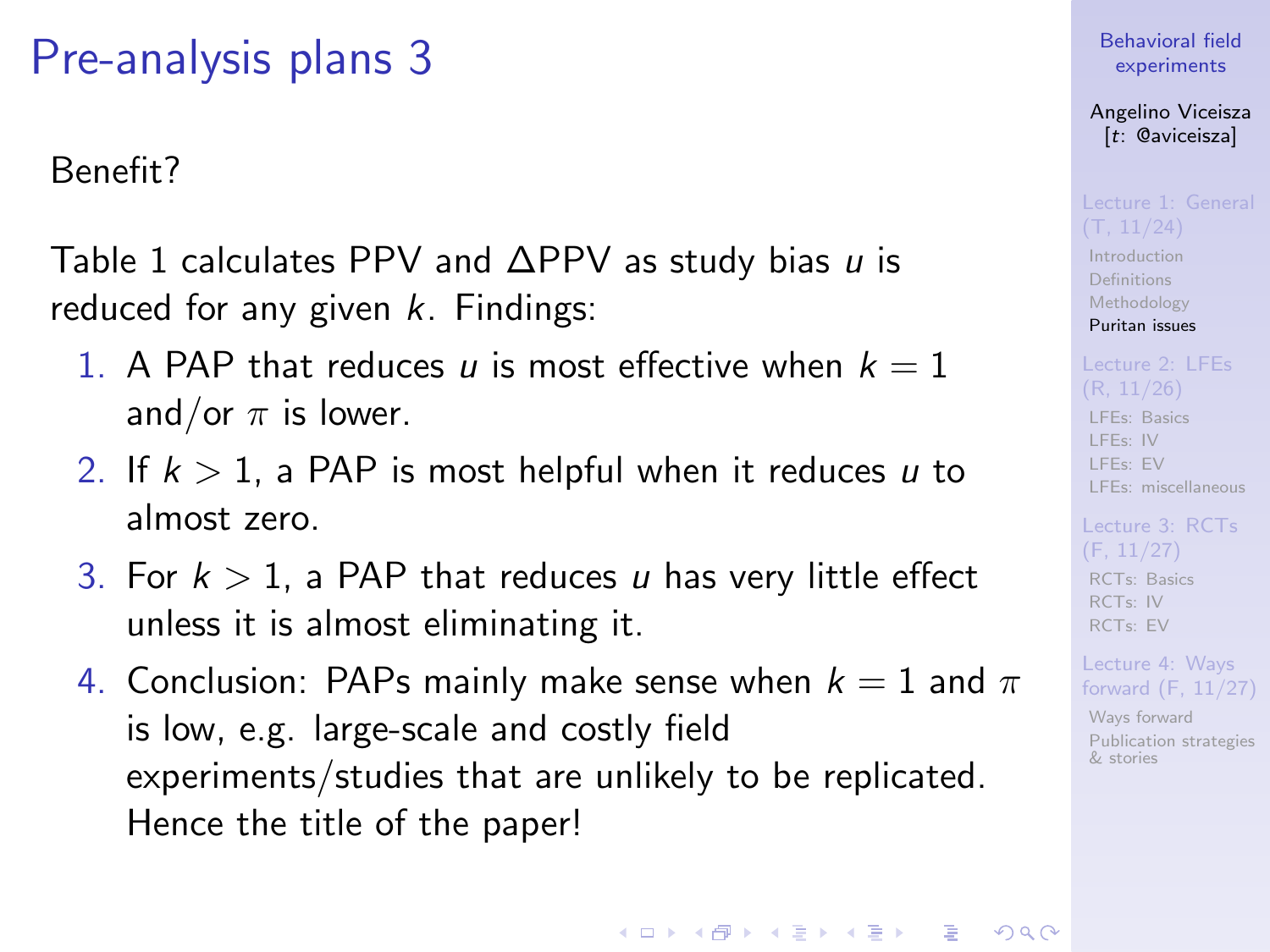### <span id="page-26-1"></span>Figure: PPV from Coffman and Niederle (2015)

#### *Table 1*

**How Reducing Within-Study Bias Affects Probability that a Published Positive Result Is True (PPV), by Number of Substitute Studies and Expected Probability That a Hypothesis Is True**

| Number of<br>substitute studies:              |             | 1 study    |                                     | 10 studies |                                        | 25 studies |                                        |
|-----------------------------------------------|-------------|------------|-------------------------------------|------------|----------------------------------------|------------|----------------------------------------|
| Expected<br>probability of<br>true hypothesis | <b>Bias</b> | <b>PPV</b> | $\Delta PPV$<br>(from row<br>above) | <b>PPV</b> | $\triangle PPV$<br>(from row<br>above) | <b>PPV</b> | $\triangle PPV$<br>(from row<br>above) |
| 0.30                                          | 0.25        | 0.56       |                                     | 0.31       |                                        | 0.30       | -                                      |
|                                               | 0.10        | 0.71       | 0.15                                | 0.35       | 0.04                                   | 0.30       | 0.00                                   |
|                                               | 0.01        | 0.86       | 0.14                                | 0.52       | 0.17                                   | 0.37       | 0.07                                   |
| 0.50                                          | 0.25        | 0.75       | -                                   | 0.51       | $\overline{\phantom{a}}$               | 0.50       | -                                      |
|                                               | 0.10        | 0.85       | 0.10                                | 0.56       | 0.05                                   | 0.50       | 0.00                                   |
|                                               | 0.01        | 0.93       | 0.08                                | 0.71       | 0.16                                   | 0.58       | 0.08                                   |
| 0.70                                          | 0.25        | 0.87       | $\overline{\phantom{a}}$            | 0.71       | ۰                                      | 0.70       | -                                      |
|                                               | 0.10        | 0.93       | 0.06                                | 0.75       | 0.04                                   | 0.70       | 0.00                                   |
|                                               | 0.01        | 0.97       | 0.04                                | 0.85       | 0.11                                   | 0.76       | 0.06                                   |
| 0.90                                          | 0.25        | 0.96       | -                                   | 0.90       | $\overline{\phantom{0}}$               | 0.90       | -                                      |
|                                               | 0.10        | 0.98       | 0.02                                | 0.92       | 0.02                                   | 0.90       | 0.00                                   |
|                                               | 0.01        | 0.99       | 0.01                                | 0.96       | 0.04                                   | 0.93       | 0.03                                   |

*Note:* A significance level of 0.05 and power of 0.8 is used throughout; "PPV" refers to the "positive predictive value" as in Ioannidis (2005), which is the probability of a result being true given a positive result.

[Behavioral field](#page-0-0) experiments

Angelino Viceisza [t: @aviceisza]

[Introduction](#page-3-0) [Definitions](#page-7-0) [Methodology](#page-9-0) [Puritan issues](#page-20-0)

[LFEs: Basics](#page-29-0) [LFEs: IV](#page-31-0) [LFEs: EV](#page-40-0)

[LFEs: miscellaneous](#page-48-0)

### [Lecture 3: RCTs](#page-52-0) [RCTs: Basics](#page-53-0) [RCTs: IV](#page-57-0) [RCTs: EV](#page-80-0)

<span id="page-26-0"></span>Lecture 4: Ways [forward \(F, 11/27\)](#page-91-0)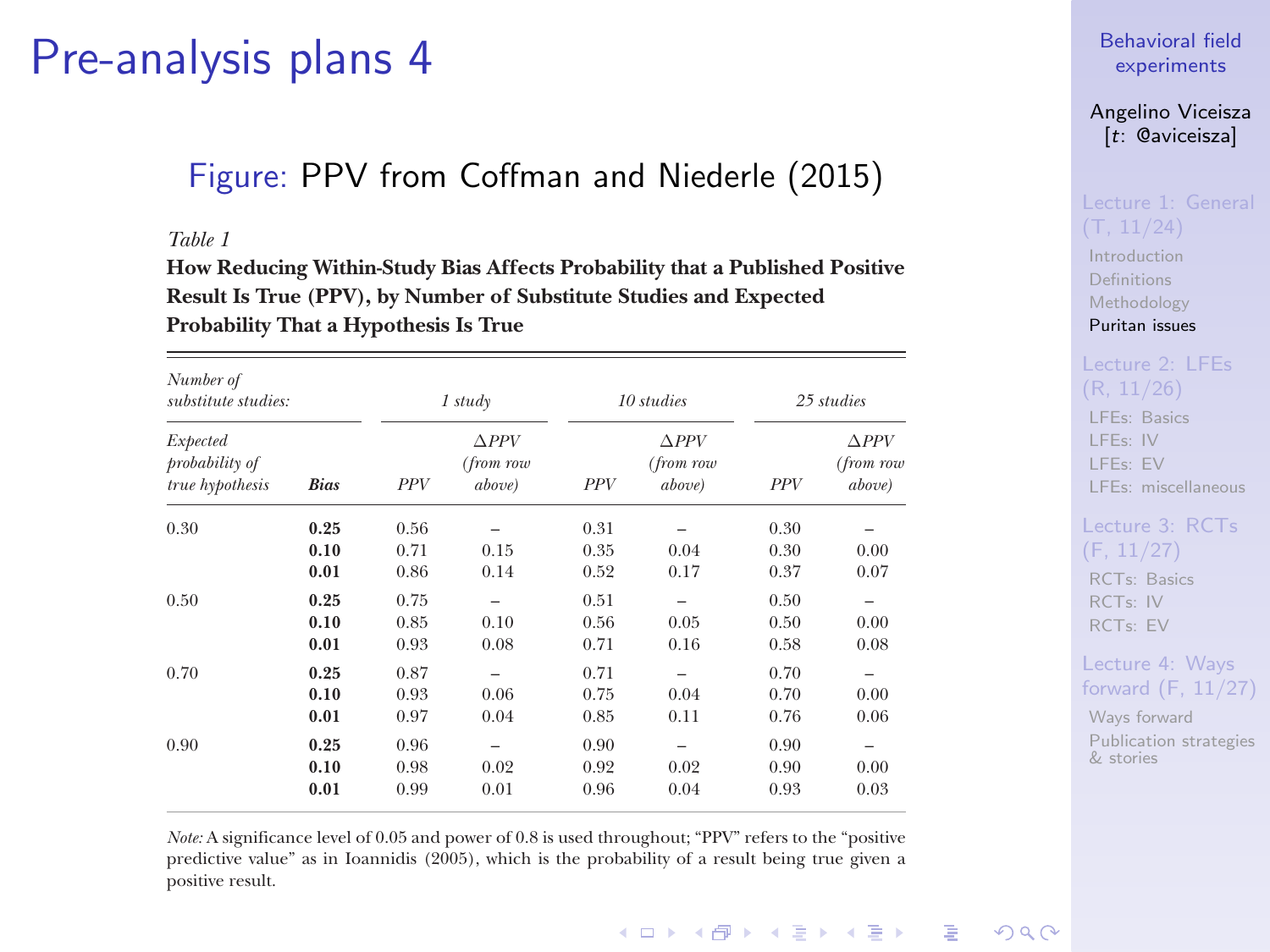<span id="page-27-0"></span>Other considerations

- 1. Costs & benefits of PAPs.
- 2. Costs & benefits of hypothesis registries.
- 3. Costs & benefits of replication studies.
- 4. Suggested Journal of Replication Studies.

[Behavioral field](#page-0-0) experiments

Angelino Viceisza [t: @aviceisza]

**[Introduction](#page-3-0)** [Definitions](#page-7-0) [Methodology](#page-9-0) [Puritan issues](#page-20-0)

[LFEs: Basics](#page-29-0) [LFEs: IV](#page-31-0) [LFEs: EV](#page-40-0)

[LFEs: miscellaneous](#page-48-0)

[RCTs: Basics](#page-53-0) [RCTs: IV](#page-57-0) [RCTs: EV](#page-80-0)

Lecture 4: Ways [forward \(F, 11/27\)](#page-91-0)

[Ways forward](#page-92-0) [Publication strategies](#page-103-0) & stories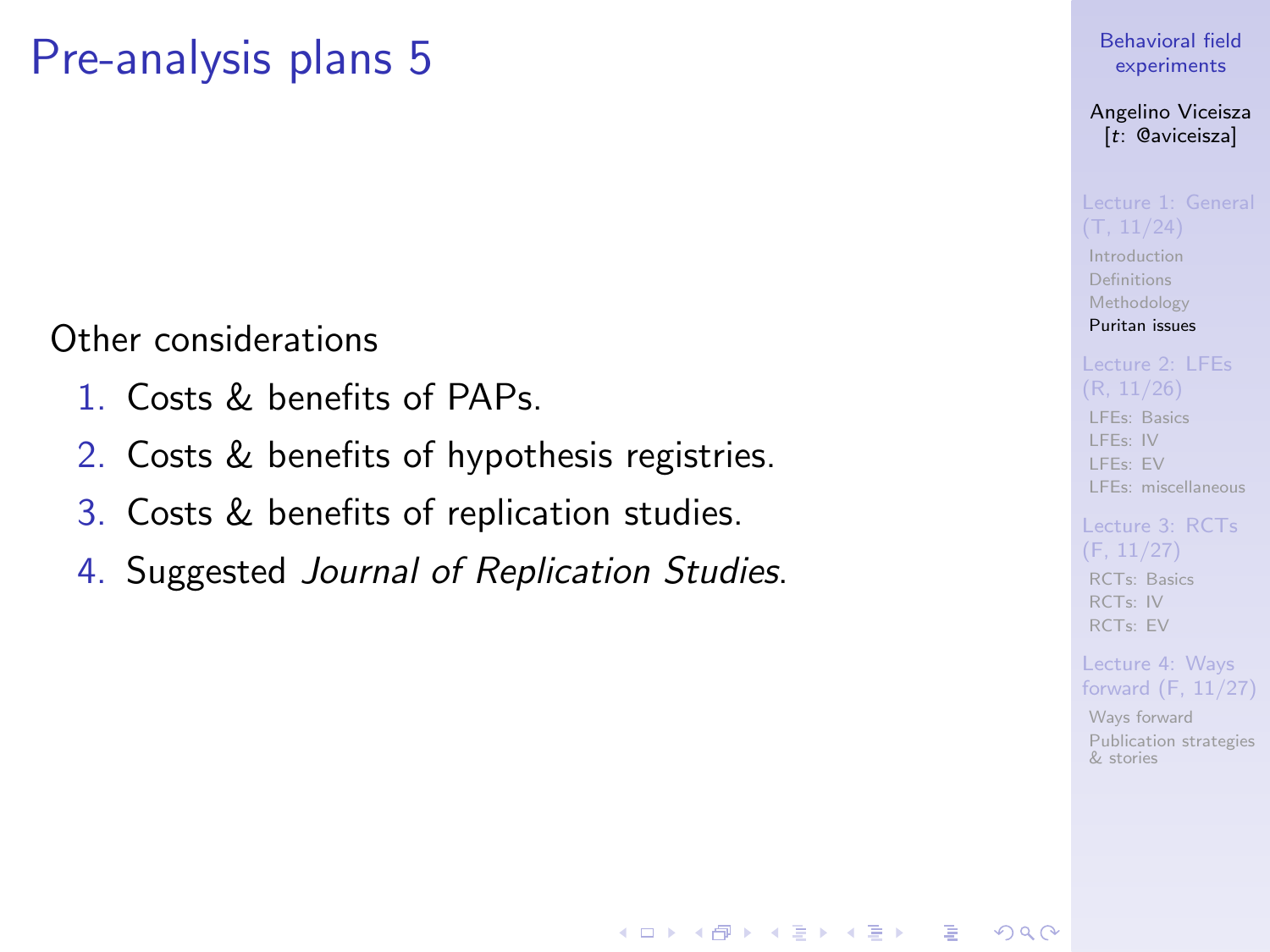## <span id="page-28-0"></span>Lecture 2: LFEs (R, 11/26)

#### [Behavioral field](#page-0-0) experiments

#### Angelino Viceisza [t: @aviceisza]

[Introduction](#page-3-0) [Definitions](#page-7-0) [Methodology](#page-9-0) [Puritan issues](#page-20-0)

#### [Lecture 2: LFEs](#page-28-0) (R, 11/26)

[LFEs: Basics](#page-29-0) [LFEs: IV](#page-31-0) [LFEs: EV](#page-40-0) [LFEs: miscellaneous](#page-48-0)

#### [Lecture 3: RCTs](#page-52-0) (F, 11/27) [RCTs: Basics](#page-53-0) [RCTs: IV](#page-57-0)

[RCTs: EV](#page-80-0)

#### Lecture 4: Ways [forward \(F, 11/27\)](#page-91-0)

[Ways forward](#page-92-0) [Publication strategies](#page-103-0) & stories

### **KORK STRATER ARRIVAL**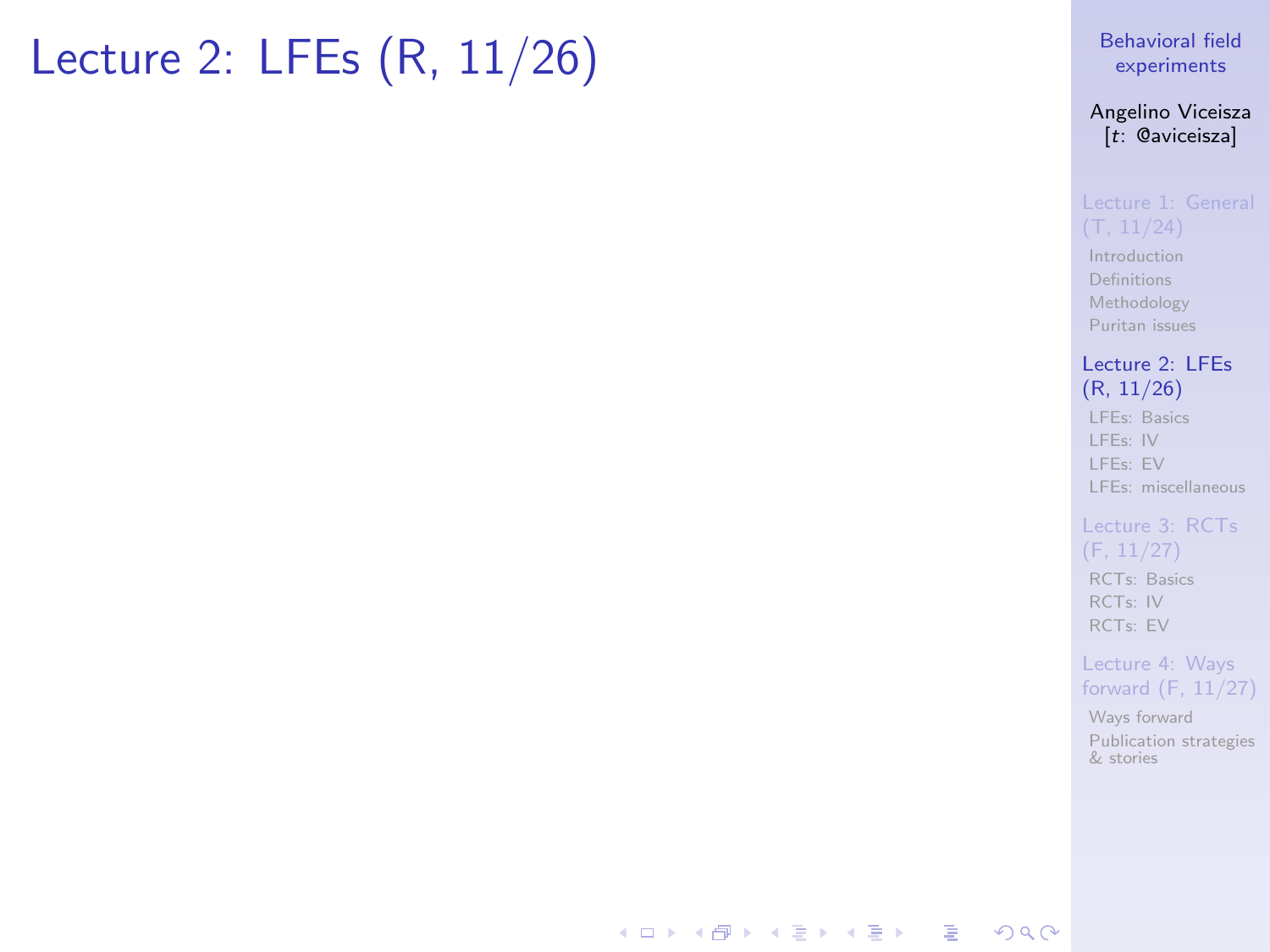## <span id="page-29-0"></span>LFEs: References

Two main references

- 1. Viceisza (2012), IFPRI guide, <https://goo.gl/1h1Jkt> (complete download form).
- 2. Viceisza (2015), JES article, <https://goo.gl/FIWYP3>.

#### [Behavioral field](#page-0-0) experiments

Angelino Viceisza [t: @aviceisza]

[Introduction](#page-3-0) [Definitions](#page-7-0) [Methodology](#page-9-0) [Puritan issues](#page-20-0)

[LFEs: Basics](#page-29-0)

[LFEs: IV](#page-31-0) [LFEs: EV](#page-40-0) [LFEs: miscellaneous](#page-48-0)

[RCTs: Basics](#page-53-0) [RCTs: IV](#page-57-0) [RCTs: EV](#page-80-0)

Lecture 4: Ways [forward \(F, 11/27\)](#page-91-0)

[Ways forward](#page-92-0) [Publication strategies](#page-103-0) & stories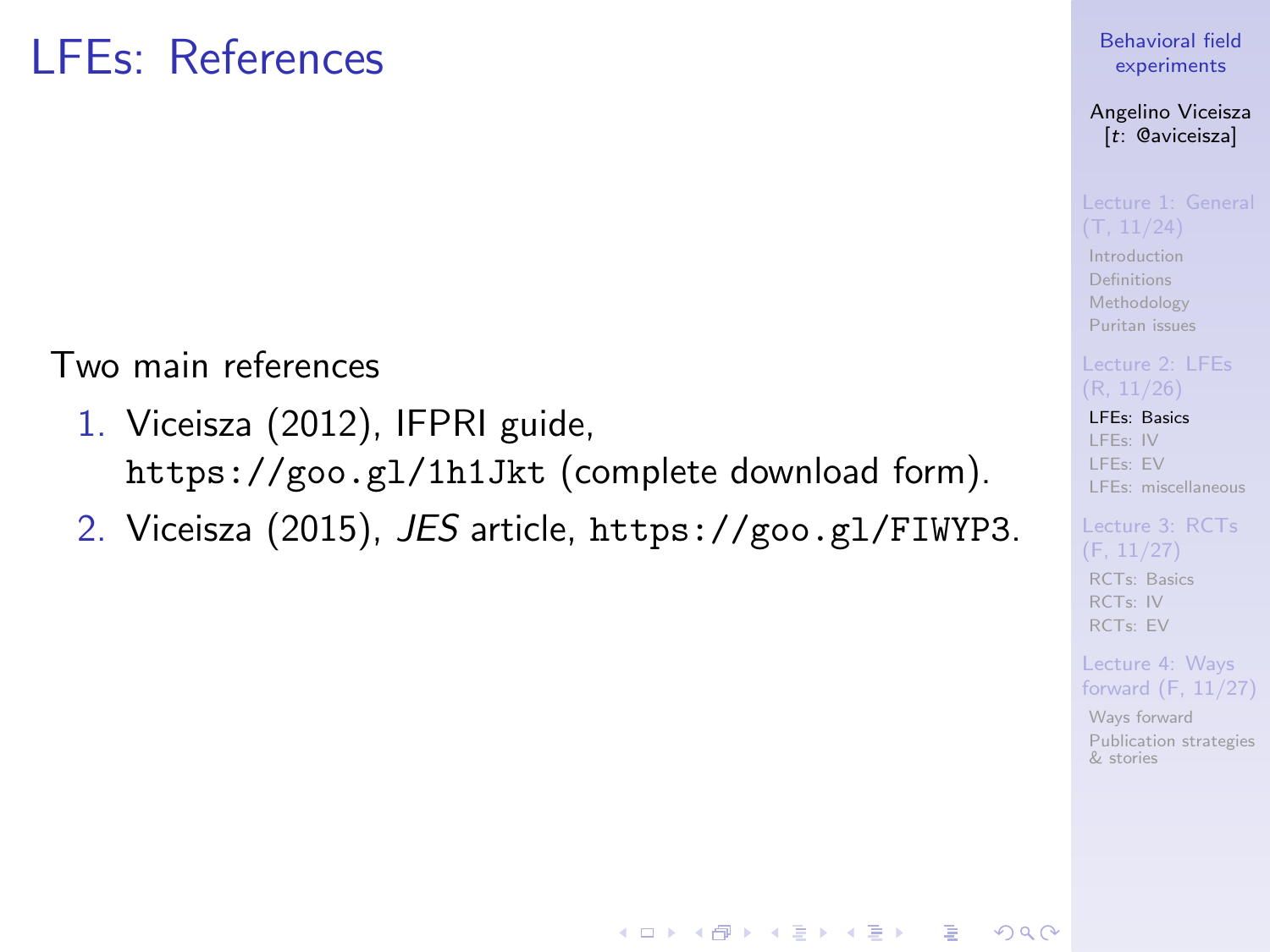# LFE purposes

### Viceisza (2015)

- 1. Test theory/heuristics.
- 2. Elicit parameters/characteristics.
- 3. Unpack black box/combine with other empirical methods.
- 4. Methodological explorations.
- 5. To teach concepts/alter behavior in other contexts.

### [Behavioral field](#page-0-0) experiments

Angelino Viceisza [t: @aviceisza]

[Introduction](#page-3-0) [Definitions](#page-7-0) [Methodology](#page-9-0) [Puritan issues](#page-20-0)

#### [LFEs: Basics](#page-29-0)

[LFEs: IV](#page-31-0) [LFEs: EV](#page-40-0) [LFEs: miscellaneous](#page-48-0)

### [RCTs: Basics](#page-53-0) [RCTs: IV](#page-57-0) [RCTs: EV](#page-80-0)

Lecture 4: Ways [forward \(F, 11/27\)](#page-91-0)

[Ways forward](#page-92-0) [Publication strategies](#page-103-0) & stories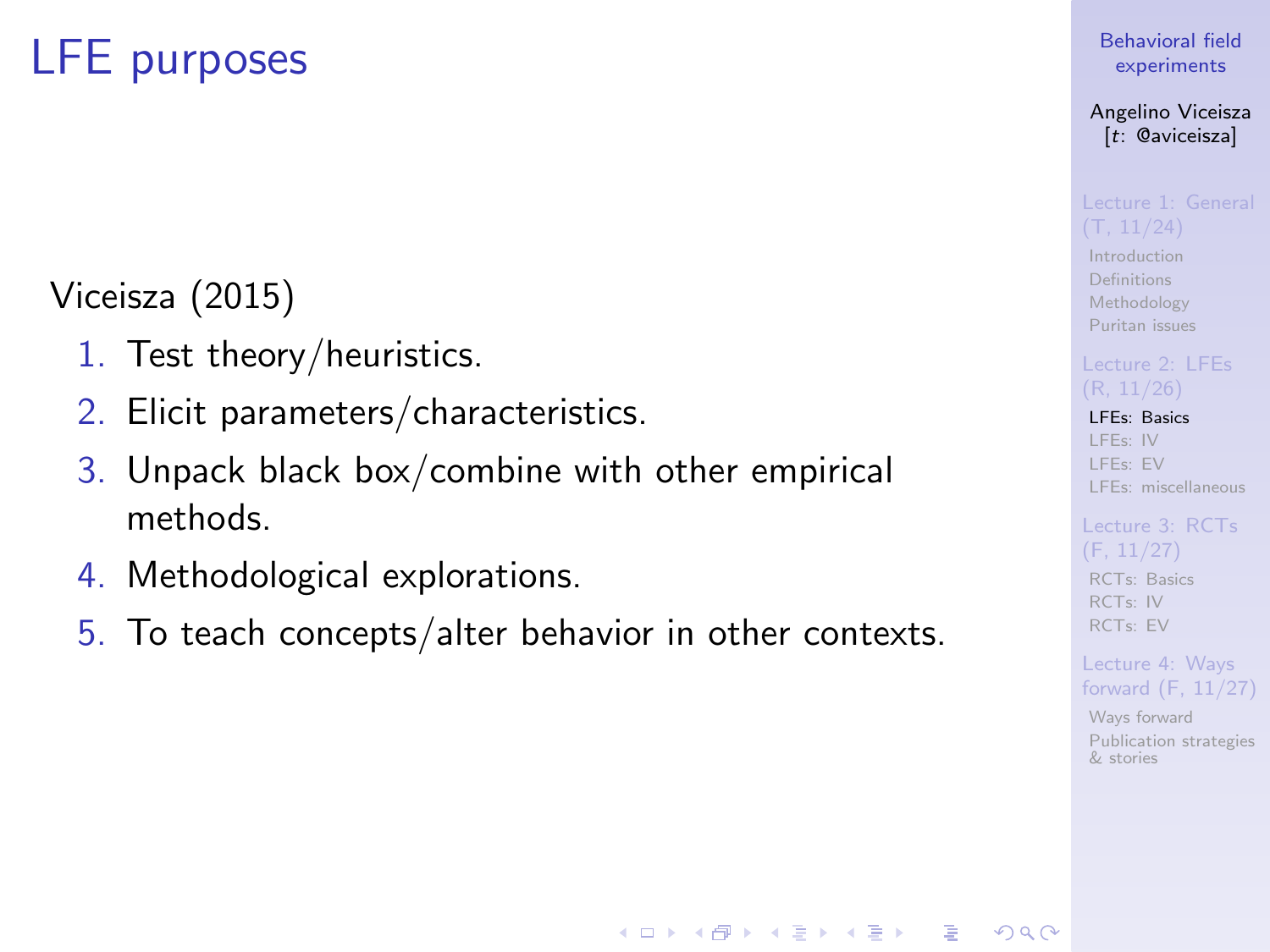### <span id="page-31-0"></span>Exercise: Qs

What is internal validity (IV)?

What is external validity (EV)?

Which is more important?

### [Behavioral field](#page-0-0) experiments

Angelino Viceisza [t: @aviceisza]

[Introduction](#page-3-0) [Definitions](#page-7-0) [Methodology](#page-9-0) [Puritan issues](#page-20-0)

[LFEs: Basics](#page-29-0) [LFEs: IV](#page-31-0) [LFEs: EV](#page-40-0) [LFEs: miscellaneous](#page-48-0)

[RCTs: Basics](#page-53-0) [RCTs: IV](#page-57-0) [RCTs: EV](#page-80-0)

**KORK EXTERNE PROVIDE** 

Lecture 4: Ways [forward \(F, 11/27\)](#page-91-0)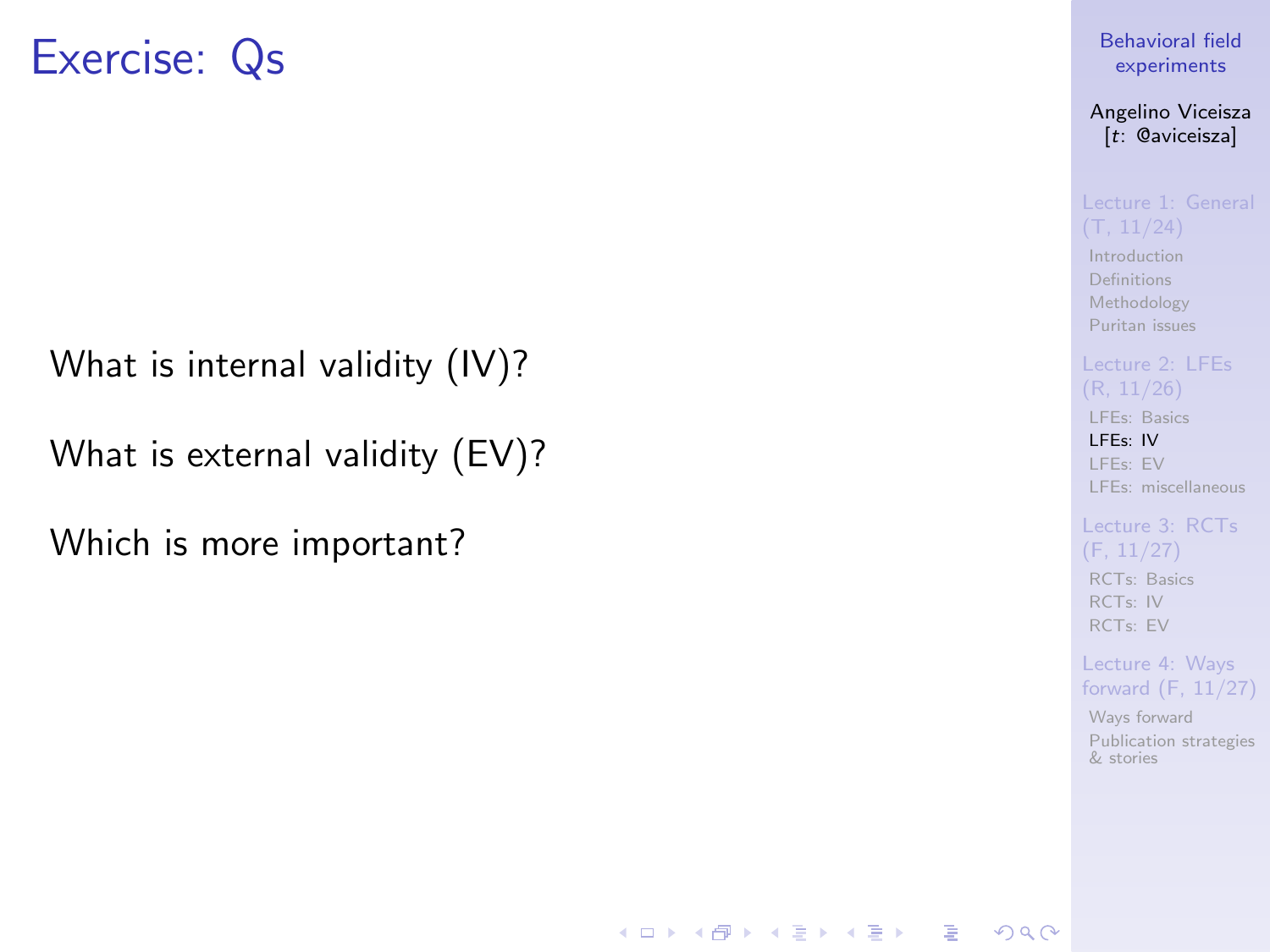## Exercise: Response

Crudely, IV is about whether or not your study does what it sets out to.

More specifically, IV is about whether or not an experiment that seeks to identify a causal treatment effect actually achieves such goal.

So, IV is intimately tied to proper experimental design (avoiding confounds).

We will discuss external validity (EV) later, but in principle, one must first worry about IV. Crudely, one could say that IV is necessary, but not always sufficient for a well-designed experiment.

[Behavioral field](#page-0-0) experiments

Angelino Viceisza [t: @aviceisza]

[Introduction](#page-3-0) [Definitions](#page-7-0) [Methodology](#page-9-0) [Puritan issues](#page-20-0)

[LFEs: Basics](#page-29-0) [LFEs: IV](#page-31-0) [LFEs: EV](#page-40-0) [LFEs: miscellaneous](#page-48-0)

[RCTs: Basics](#page-53-0) [RCTs: IV](#page-57-0) [RCTs: EV](#page-80-0)

Lecture 4: Ways [forward \(F, 11/27\)](#page-91-0)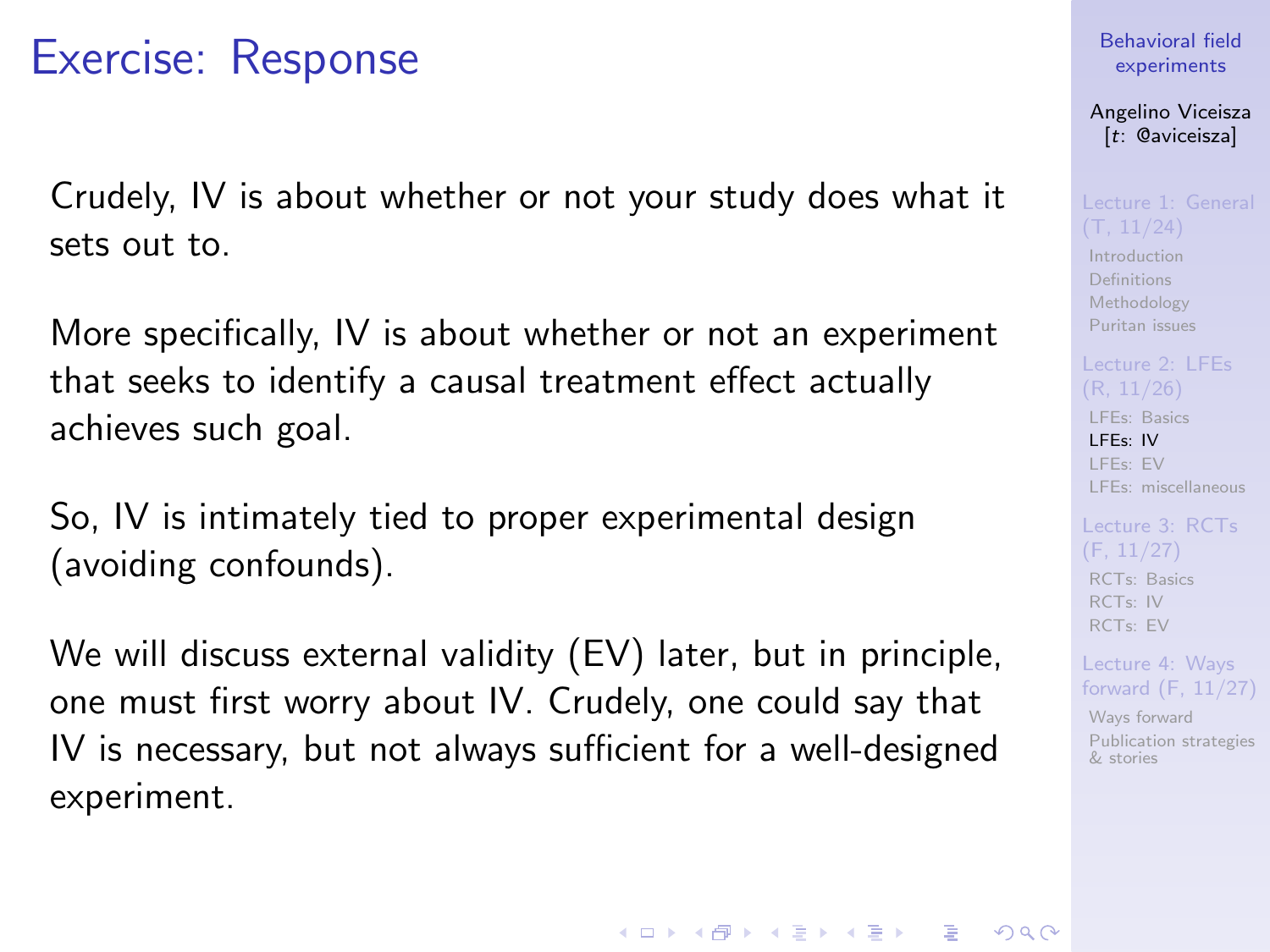# IV considerations 1

Well-defined research question.

Clean/simple treatments to test such research question.

Experimental design issues (not exhaustive):

- 1. Between (balancedness) and/or within-subjects (order/learning) effects?
- 2. Random assignment to treatment and if so, at what level? Clusters or individual? This has implications for ex-ante power calculations as well as ex-post analysis (clustering of standard errors).
- 3. Mitigate spillovers (dividers) or exploit this? (location in the room)

Notice that 2 has historically not been a major concern in lab experiments. Why?

[Behavioral field](#page-0-0) experiments

Angelino Viceisza [t: @aviceisza]

[Introduction](#page-3-0) [Definitions](#page-7-0) [Methodology](#page-9-0) [Puritan issues](#page-20-0)

[LFEs: Basics](#page-29-0) [LFEs: IV](#page-31-0) [LFEs: EV](#page-40-0) [LFEs: miscellaneous](#page-48-0)

[RCTs: Basics](#page-53-0) [RCTs: IV](#page-57-0) [RCTs: EV](#page-80-0)

Lecture 4: Ways [forward \(F, 11/27\)](#page-91-0)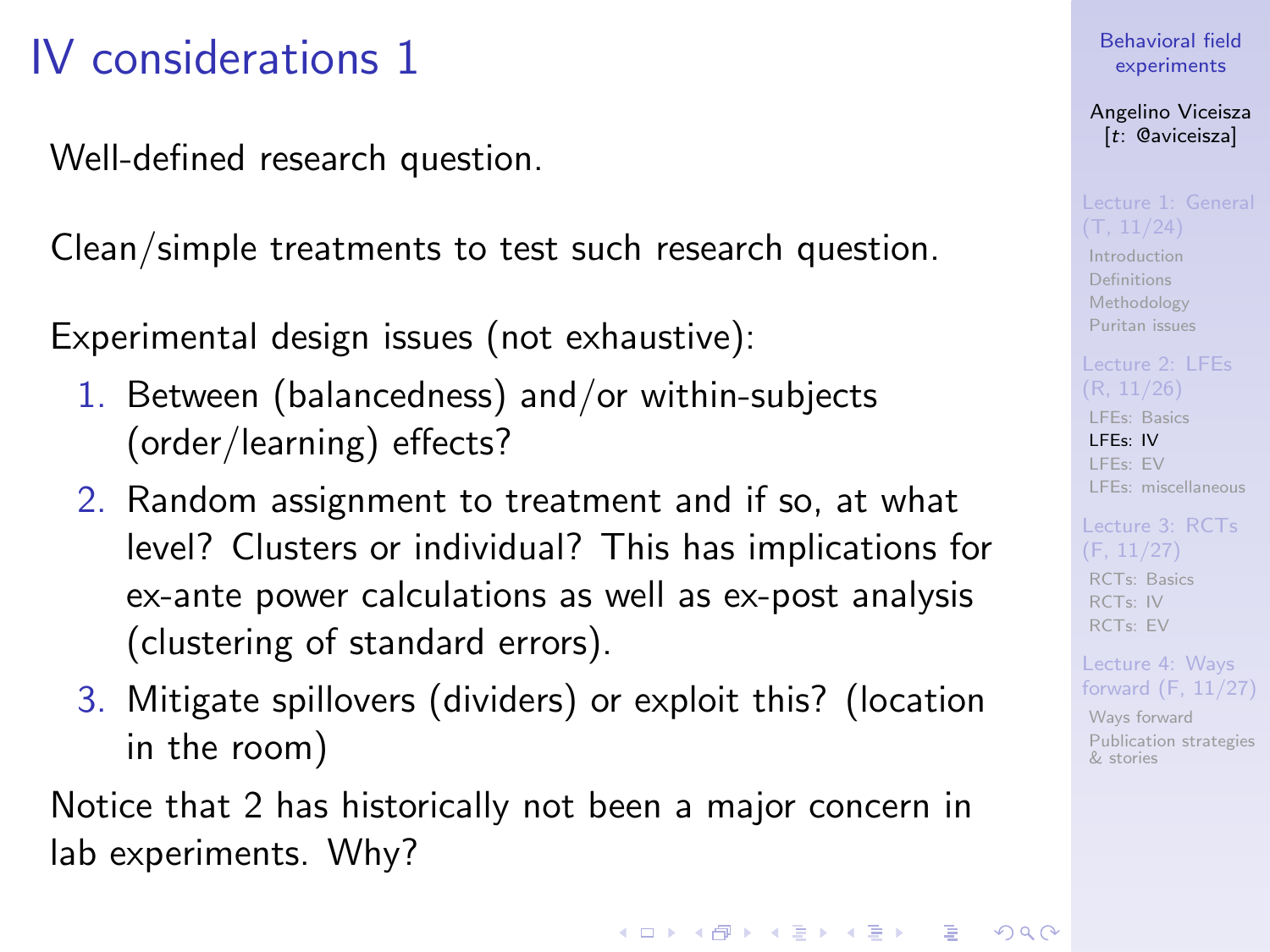# IV considerations 2

Well-defined experiment protocol:

- 1. To frame or not to frame?
- 2. To incentivize or not to incentivize?
- 3. Classroom or individual?
- 4. Paper and pencil or computerized?
- 5. Live translation or train experimenter mzungu effects?

**KORK EXTERNE PROVIDE** 

6. How to gauge subject understanding?

### [Behavioral field](#page-0-0) experiments

Angelino Viceisza [t: @aviceisza]

[Introduction](#page-3-0) [Definitions](#page-7-0) [Methodology](#page-9-0) [Puritan issues](#page-20-0)

[LFEs: Basics](#page-29-0) [LFEs: IV](#page-31-0) [LFEs: EV](#page-40-0) [LFEs: miscellaneous](#page-48-0)

[RCTs: Basics](#page-53-0) [RCTs: IV](#page-57-0) [RCTs: EV](#page-80-0)

Lecture 4: Ways [forward \(F, 11/27\)](#page-91-0)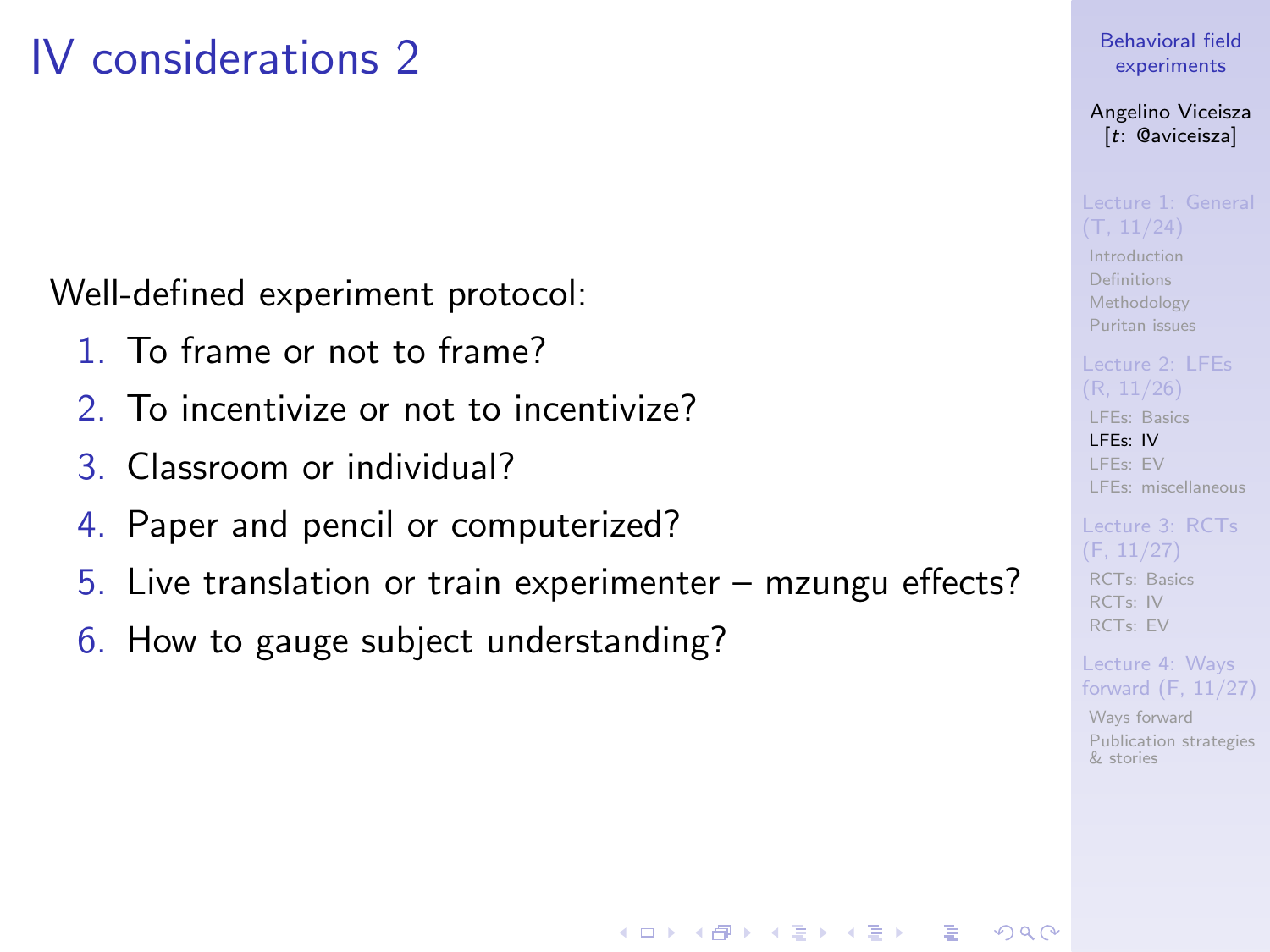# IV considerations 3

Other considerations:

- 1. Pilot, pilot, pilot..
- 2. Do not underestimate intuition cultivated by in-country discussions.
- 3. Collect and exploit additional survey data as well as administrative data.
- 4. Do not underestimate the power of ex-post debriefing.
- 5. E.g. Torero and Viceisza (JEBO, 2015) built into the design, <http://goo.gl/karlAk>.

**KORK EXTERNE PROVIDE** 

### [Behavioral field](#page-0-0) experiments

Angelino Viceisza [t: @aviceisza]

[Introduction](#page-3-0) [Definitions](#page-7-0) [Methodology](#page-9-0) [Puritan issues](#page-20-0)

[LFEs: Basics](#page-29-0) [LFEs: IV](#page-31-0) [LFEs: EV](#page-40-0) [LFEs: miscellaneous](#page-48-0)

[RCTs: Basics](#page-53-0) [RCTs: IV](#page-57-0) [RCTs: EV](#page-80-0)

Lecture 4: Ways [forward \(F, 11/27\)](#page-91-0)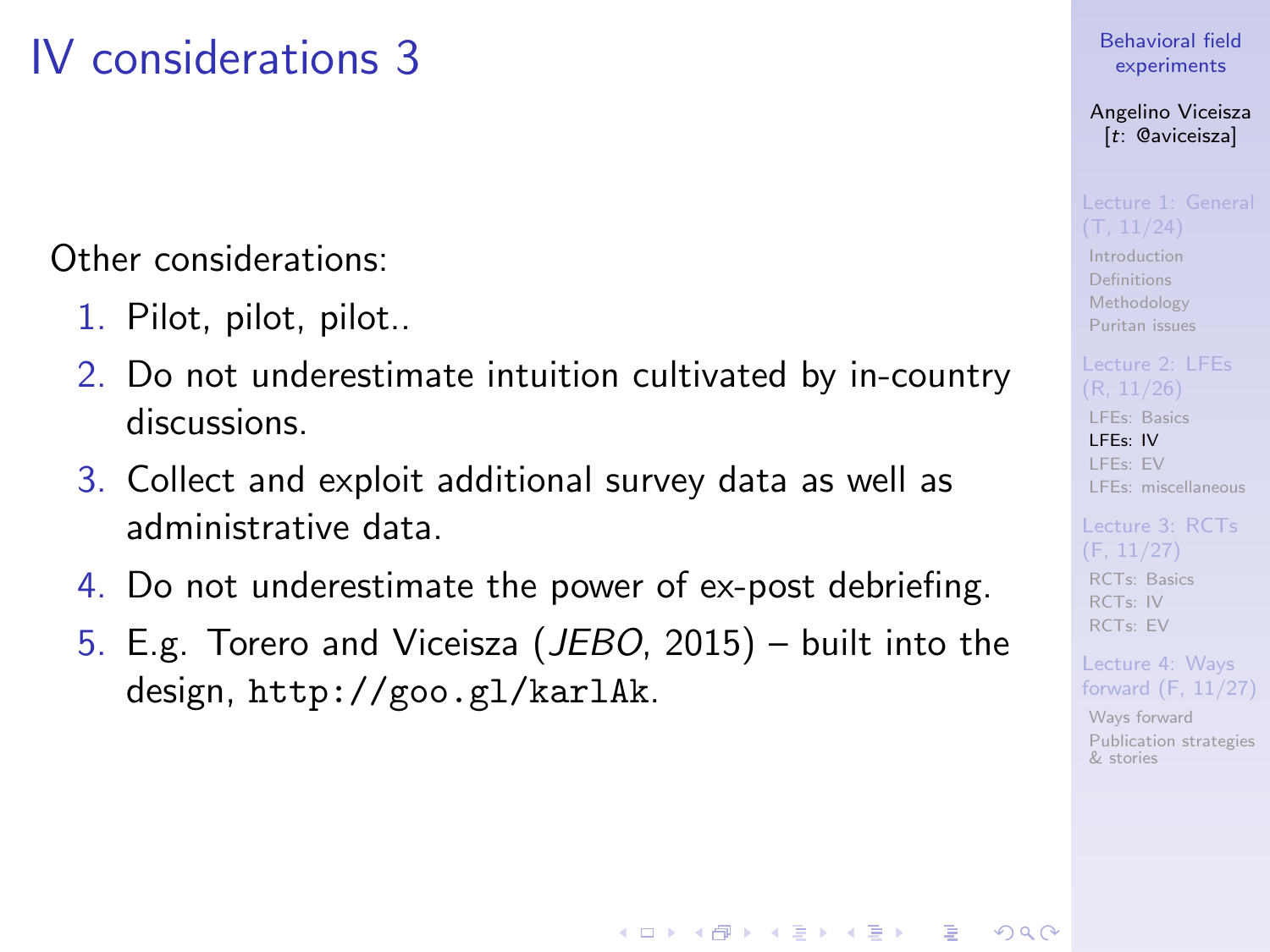## Exercise: Qs

How do we check for internal validity?

What to do if one lacks internal validity?

[Behavioral field](#page-0-0) experiments

Angelino Viceisza [t: @aviceisza]

[Introduction](#page-3-0) [Definitions](#page-7-0) [Methodology](#page-9-0) [Puritan issues](#page-20-0)

[LFEs: Basics](#page-29-0) [LFEs: IV](#page-31-0) [LFEs: EV](#page-40-0)

[LFEs: miscellaneous](#page-48-0)

[RCTs: Basics](#page-53-0) [RCTs: IV](#page-57-0) [RCTs: EV](#page-80-0)

Lecture 4: Ways [forward \(F, 11/27\)](#page-91-0)

[Ways forward](#page-92-0) [Publication strategies](#page-103-0) & stories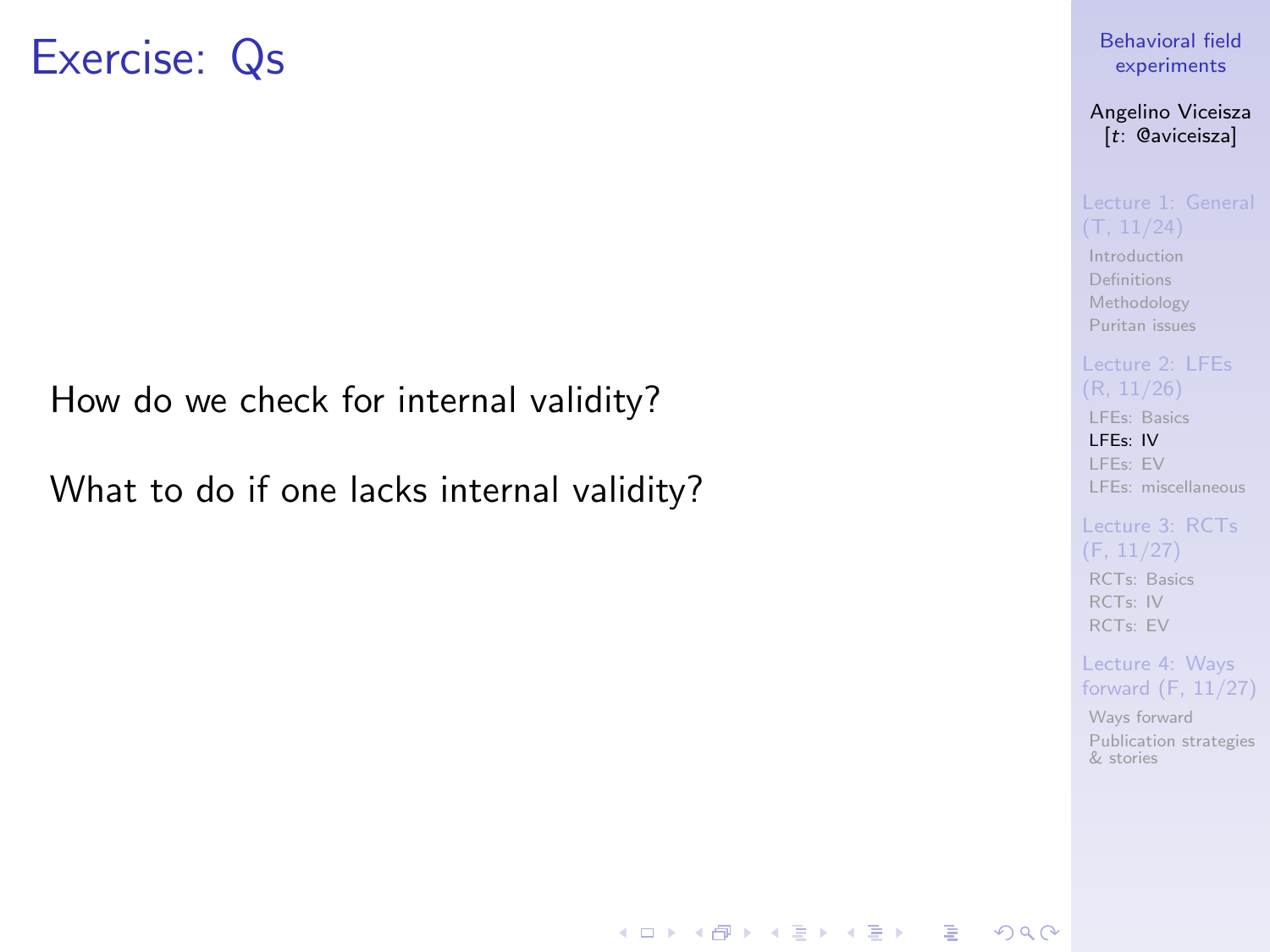How do we check for internal validity?

Check for baseline equivalence using pre-characteristics.

Check for balancedness ex post.

Typical: Between-subjects – check whether characteristics are different across treatments on average. But, one can do full distribution tests as well.

Typical: Within-subjects – check whether there are any order/learning effects across treatments.

### [Behavioral field](#page-0-0) experiments

Angelino Viceisza [t: @aviceisza]

[Introduction](#page-3-0) [Definitions](#page-7-0) [Methodology](#page-9-0) [Puritan issues](#page-20-0)

[LFEs: Basics](#page-29-0) [LFEs: IV](#page-31-0) [LFEs: EV](#page-40-0) [LFEs: miscellaneous](#page-48-0)

[RCTs: Basics](#page-53-0) [RCTs: IV](#page-57-0) [RCTs: EV](#page-80-0)

Lecture 4: Ways [forward \(F, 11/27\)](#page-91-0)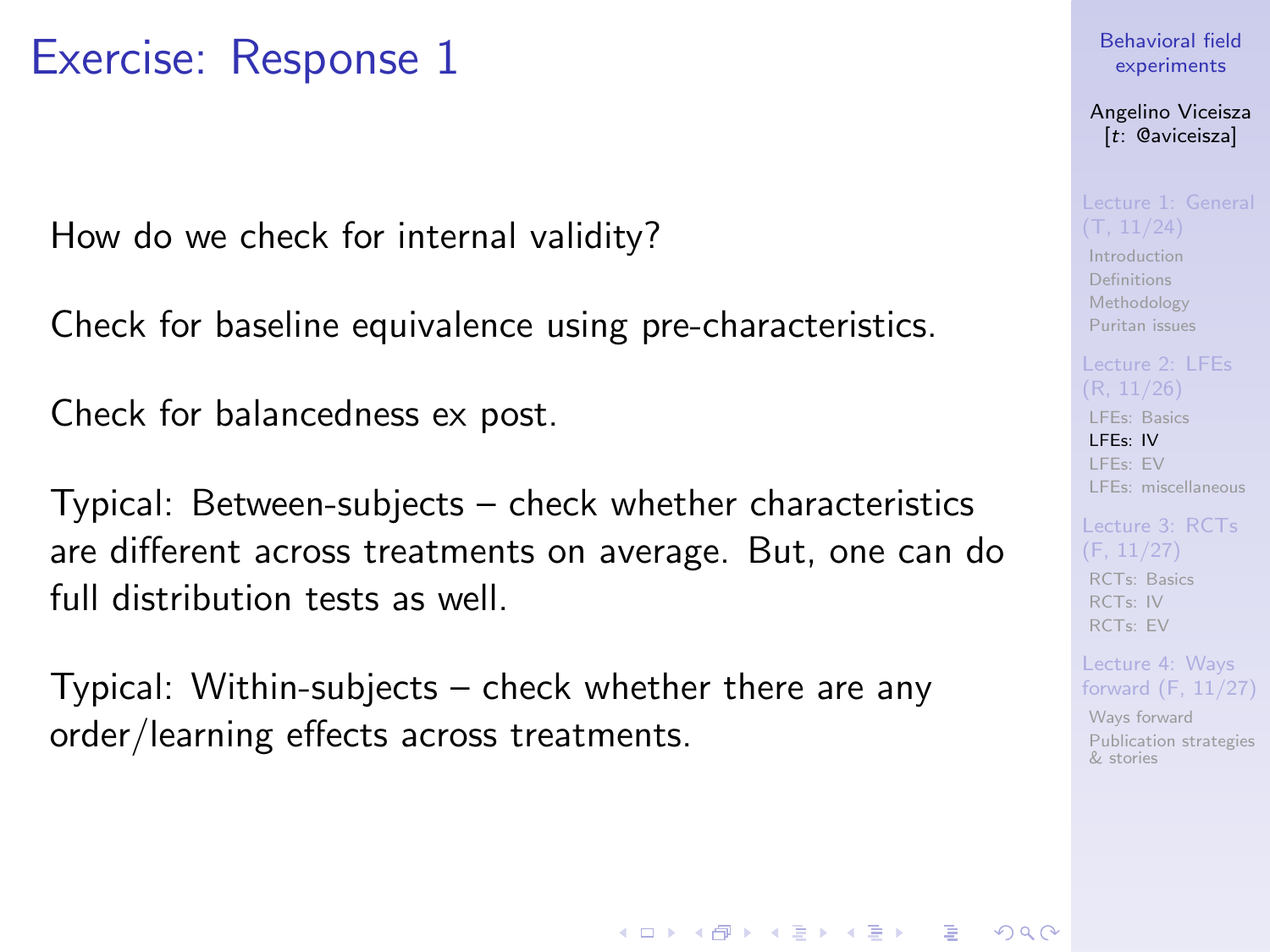What to do if one lacks internal validity?

Control for confounding issues.

Simple: include certain covariates in regression and/or test for order effects and include time/order dummies.

More complicated: treat experimental data as non-experimental  $\rightarrow$  instrumental variable, matching, weighting.

E.g. Hill and Viceisza (*Exp. Econ.*, 2012); <http://goo.gl/76Uj4S>.

### [Behavioral field](#page-0-0) experiments

Angelino Viceisza [t: @aviceisza]

[Introduction](#page-3-0) [Definitions](#page-7-0) [Methodology](#page-9-0) [Puritan issues](#page-20-0)

[LFEs: Basics](#page-29-0) [LFEs: IV](#page-31-0) [LFEs: EV](#page-40-0) [LFEs: miscellaneous](#page-48-0)

[RCTs: Basics](#page-53-0) [RCTs: IV](#page-57-0) [RCTs: EV](#page-80-0)

Lecture 4: Ways [forward \(F, 11/27\)](#page-91-0)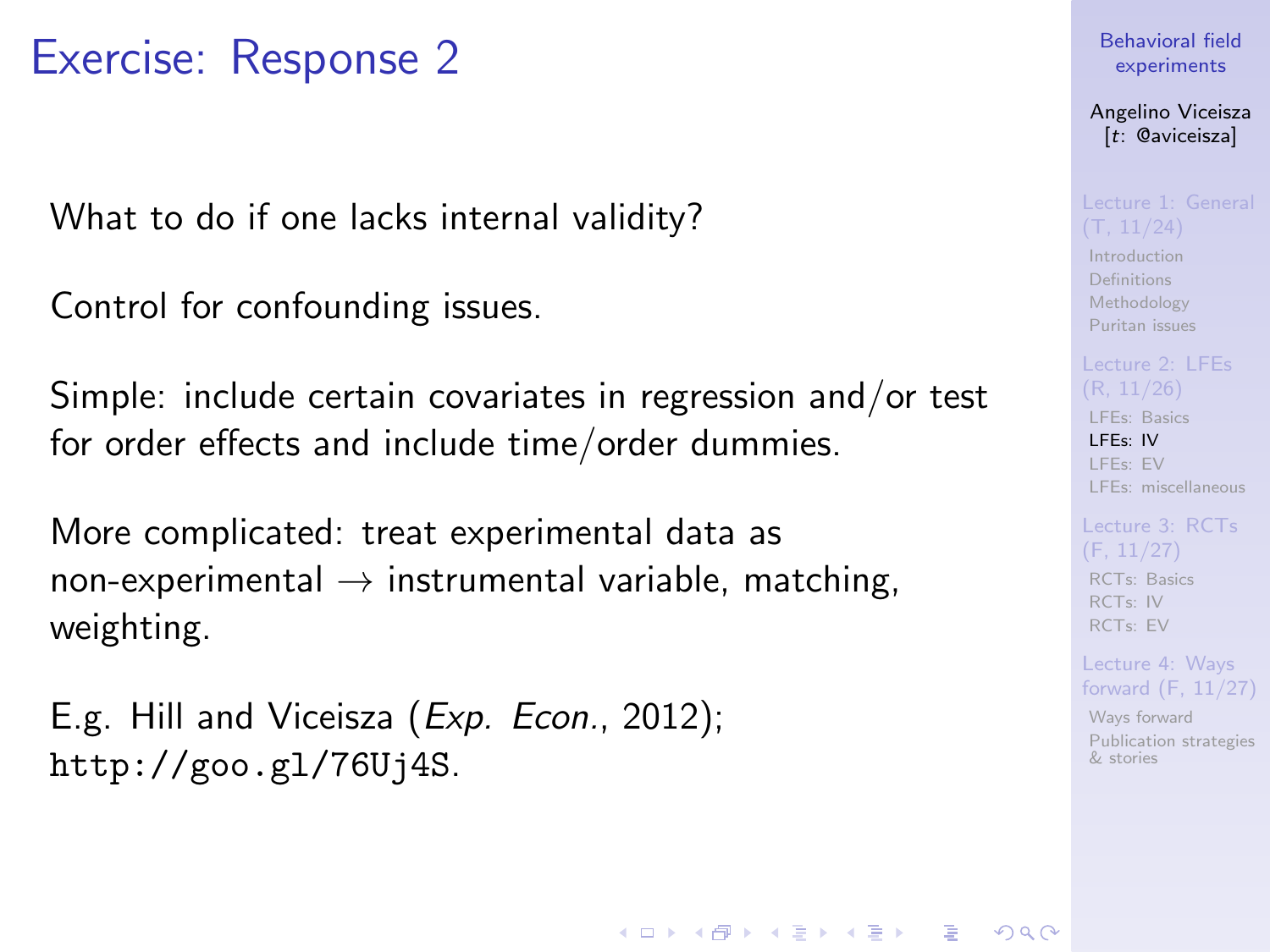### The biggest concern is to what extent lack of IV gives rise to unbalanced unobservables that cannot be controlled for!

This can also be an issue if there is NO evidence of lack of IV. But, people are less likely to raise it in such case.

### [Behavioral field](#page-0-0) experiments

### Angelino Viceisza [t: @aviceisza]

**[Introduction](#page-3-0)** [Definitions](#page-7-0) [Methodology](#page-9-0) [Puritan issues](#page-20-0)

[LFEs: Basics](#page-29-0) [LFEs: IV](#page-31-0) [LFEs: EV](#page-40-0) [LFEs: miscellaneous](#page-48-0)

[RCTs: Basics](#page-53-0) [RCTs: IV](#page-57-0) [RCTs: EV](#page-80-0)

Lecture 4: Ways [forward \(F, 11/27\)](#page-91-0)

[Ways forward](#page-92-0) [Publication strategies](#page-103-0) & stories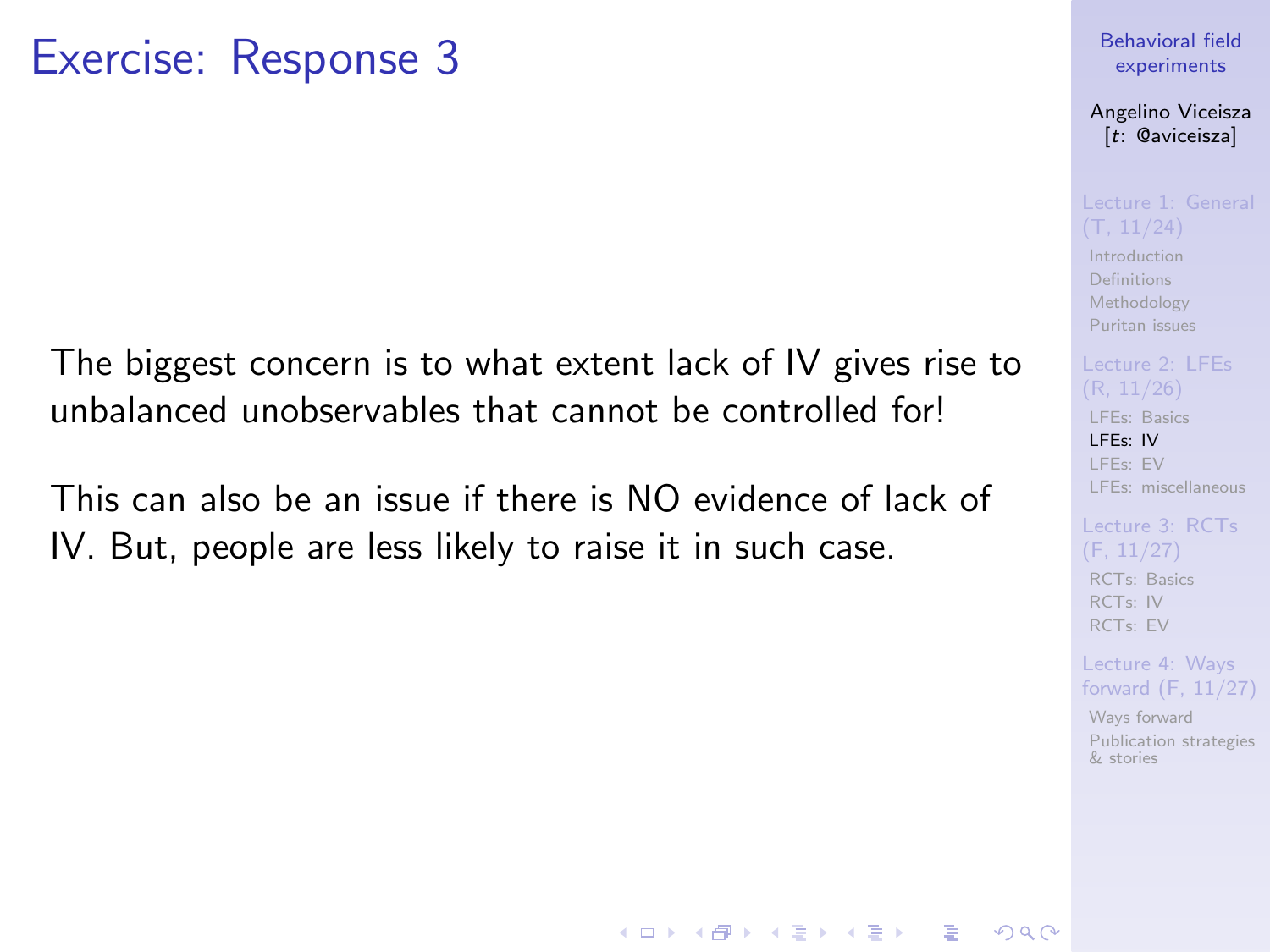## <span id="page-40-0"></span>Recall the question we asked earlier: "What is external validity (EV)"?

[Behavioral field](#page-0-0) experiments

Angelino Viceisza [t: @aviceisza]

[Introduction](#page-3-0) [Definitions](#page-7-0) [Methodology](#page-9-0) [Puritan issues](#page-20-0)

[LFEs: Basics](#page-29-0)

[LFEs: IV](#page-31-0) [LFEs: EV](#page-40-0)

[LFEs: miscellaneous](#page-48-0)

(F, 11/27) [RCTs: Basics](#page-53-0) [RCTs: IV](#page-57-0) [RCTs: EV](#page-80-0)

Lecture 4: Ways [forward \(F, 11/27\)](#page-91-0)

[Ways forward](#page-92-0) [Publication strategies](#page-103-0) & stories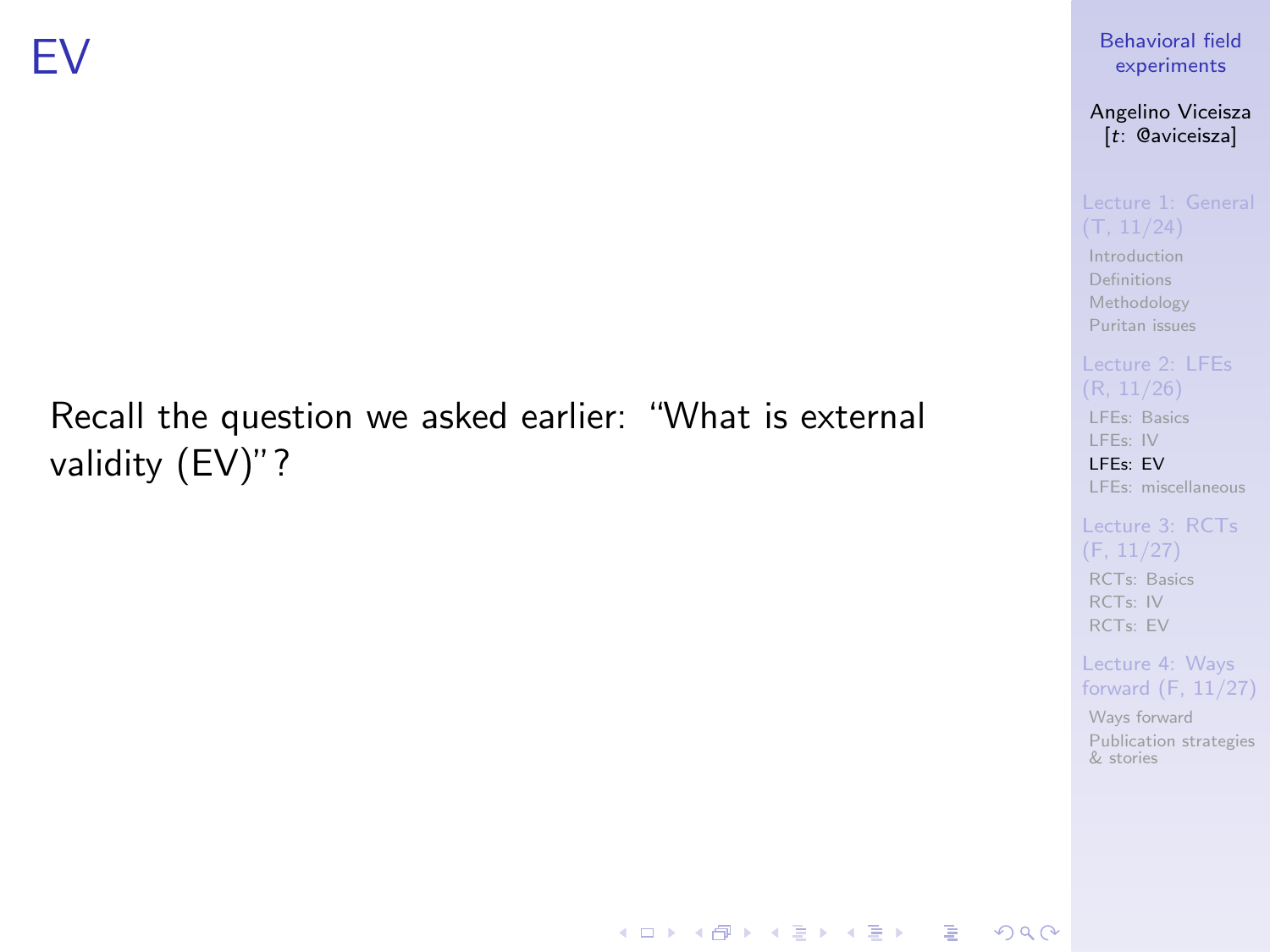EV aka generalizability asks to what extent findings from one context generalize to another.

See Al-Ubaydli and List (NBER WP 19757, 2012) for a model; <http://www.nber.org/papers/w17957>. I recap some of this in Viceisza (JES, 2015). Also see NBER WP 19666.

Also see <http://www.nber.org/papers/w20877> on "control" in NFE relative to LFE/lab.

### [Behavioral field](#page-0-0) experiments

Angelino Viceisza [t: @aviceisza]

[Introduction](#page-3-0) [Definitions](#page-7-0) [Methodology](#page-9-0) [Puritan issues](#page-20-0)

[LFEs: Basics](#page-29-0) [LFEs: IV](#page-31-0) [LFEs: EV](#page-40-0) [LFEs: miscellaneous](#page-48-0)

[RCTs: Basics](#page-53-0) [RCTs: IV](#page-57-0) [RCTs: EV](#page-80-0)

Lecture 4: Ways [forward \(F, 11/27\)](#page-91-0)

[Ways forward](#page-92-0) [Publication strategies](#page-103-0) & stories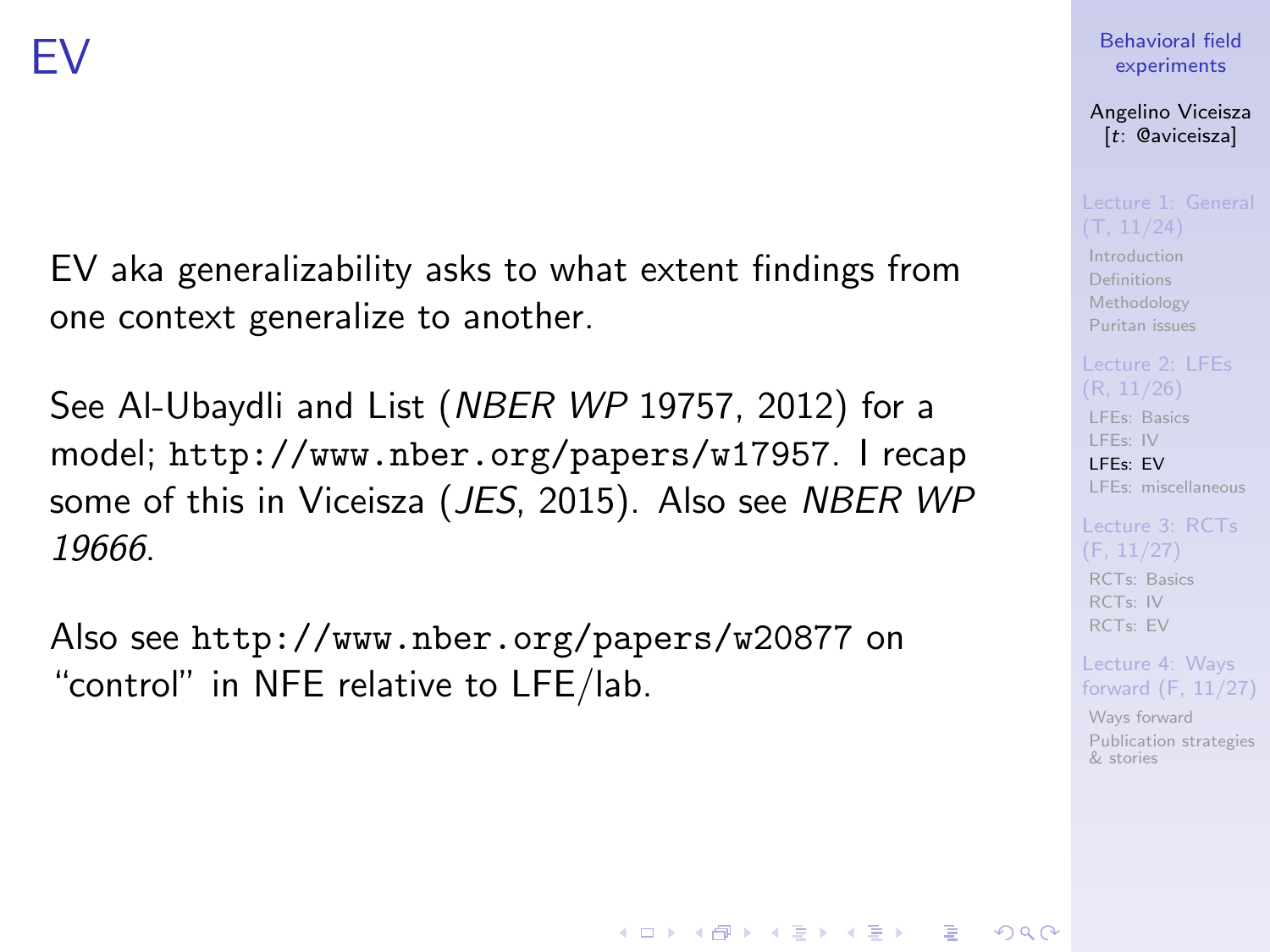## Exercise: Qs

How do you assure EV?

How do you test for EV?

[Behavioral field](#page-0-0) experiments

Angelino Viceisza [t: @aviceisza]

[Introduction](#page-3-0) [Definitions](#page-7-0) [Methodology](#page-9-0) [Puritan issues](#page-20-0)

[LFEs: Basics](#page-29-0) [LFEs: IV](#page-31-0)

[LFEs: EV](#page-40-0) [LFEs: miscellaneous](#page-48-0)

(F, 11/27) [RCTs: Basics](#page-53-0) [RCTs: IV](#page-57-0) [RCTs: EV](#page-80-0)

Lecture 4: Ways [forward \(F, 11/27\)](#page-91-0)

[Ways forward](#page-92-0) [Publication strategies](#page-103-0) & stories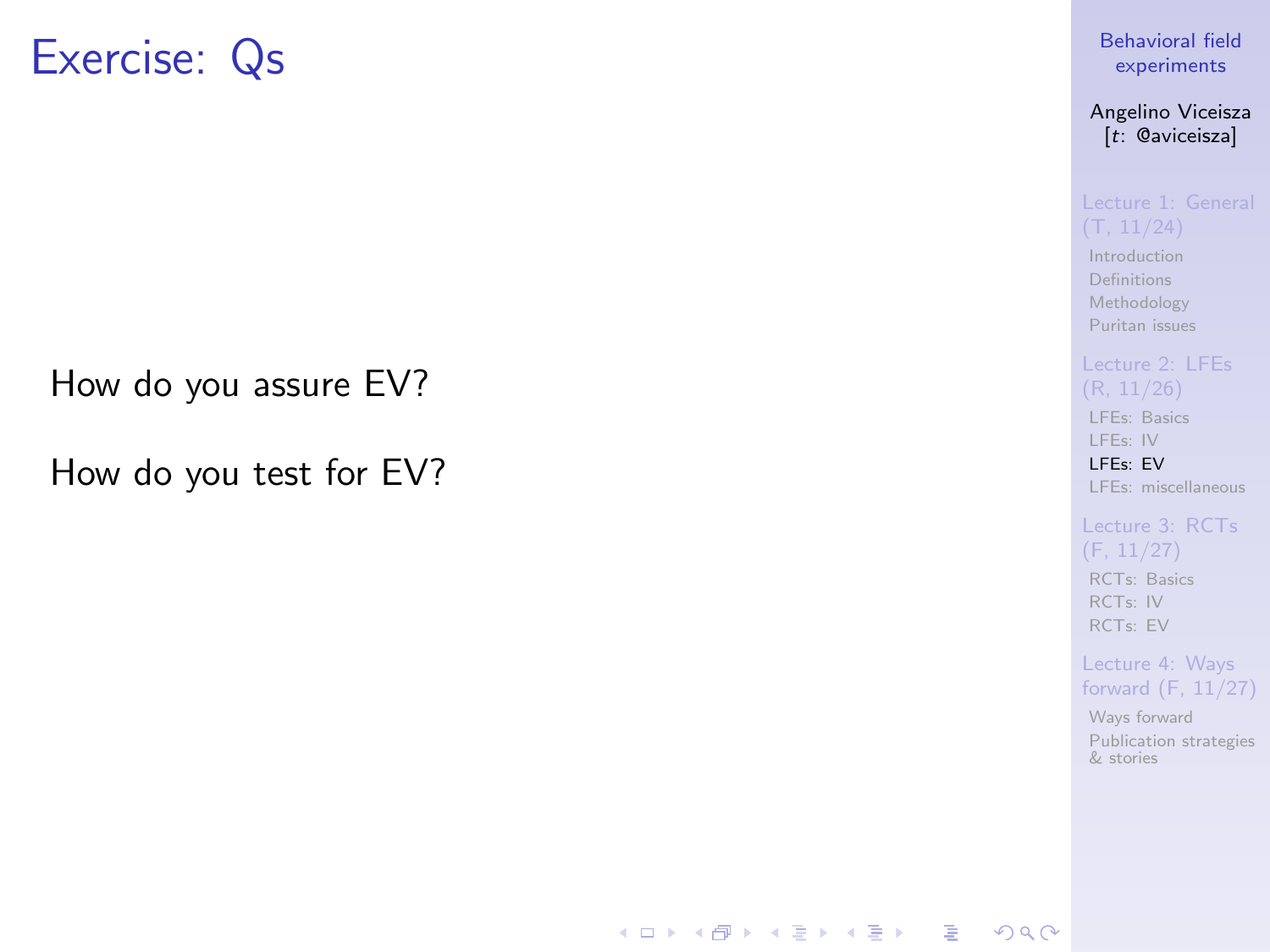In a sense, the ONLY way to test for generalizability is to run a study in more than one context.

Case for replication?

Many people think of EV on the spectrum from the lab to the field, but that is not necessarily the way to think about it.

Again, it depends on the purpose of one's experiment/study more generally.

### [Behavioral field](#page-0-0) experiments

Angelino Viceisza [t: @aviceisza]

[Introduction](#page-3-0) [Definitions](#page-7-0) [Methodology](#page-9-0) [Puritan issues](#page-20-0)

[LFEs: Basics](#page-29-0) [LFEs: IV](#page-31-0) [LFEs: EV](#page-40-0) [LFEs: miscellaneous](#page-48-0)

[RCTs: Basics](#page-53-0) [RCTs: IV](#page-57-0) [RCTs: EV](#page-80-0)

Lecture 4: Ways [forward \(F, 11/27\)](#page-91-0)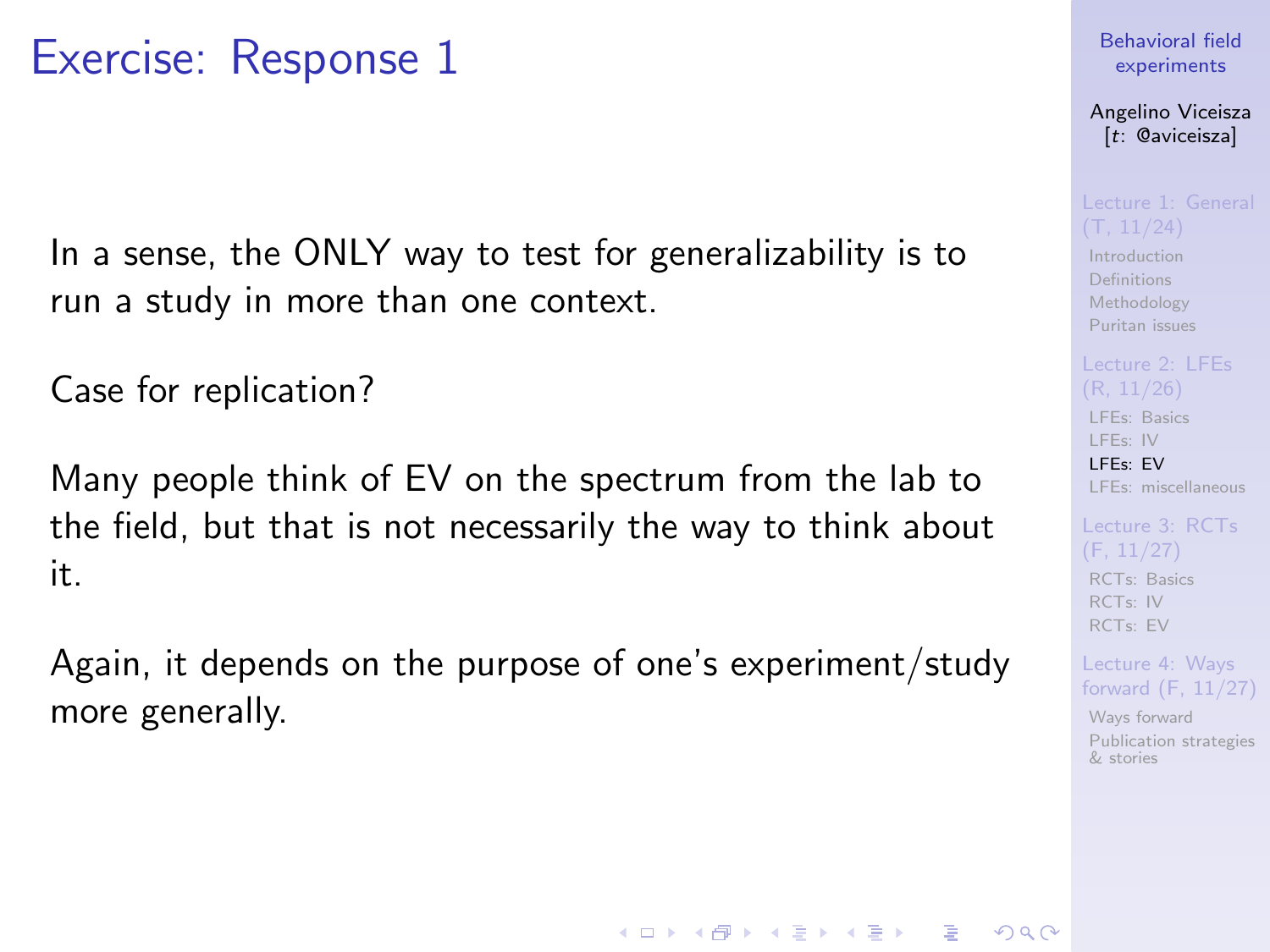Typically, it is tied to representativeness of a sample. So, be careful when sampling and make sure you have some characteristics of the full population.

But, note that generalizability has to do with the treatment effect – not the characteristics per se!

So, perhaps use other sources of data to correlate with the main outcome and treatment effect? E.g. actual commercialization with contributions in a coordination game OR actual production with effort in a real-effort task. And so on...

In some sense, generalizability is also related to the concept of parallelism discussed in seminal experimental literature.

### [Behavioral field](#page-0-0) experiments

Angelino Viceisza [t: @aviceisza]

[Introduction](#page-3-0) [Definitions](#page-7-0) [Methodology](#page-9-0) [Puritan issues](#page-20-0)

[LFEs: Basics](#page-29-0) [LFEs: IV](#page-31-0) [LFEs: EV](#page-40-0) [LFEs: miscellaneous](#page-48-0)

[RCTs: Basics](#page-53-0) [RCTs: IV](#page-57-0) [RCTs: EV](#page-80-0)

Lecture 4: Ways [forward \(F, 11/27\)](#page-91-0)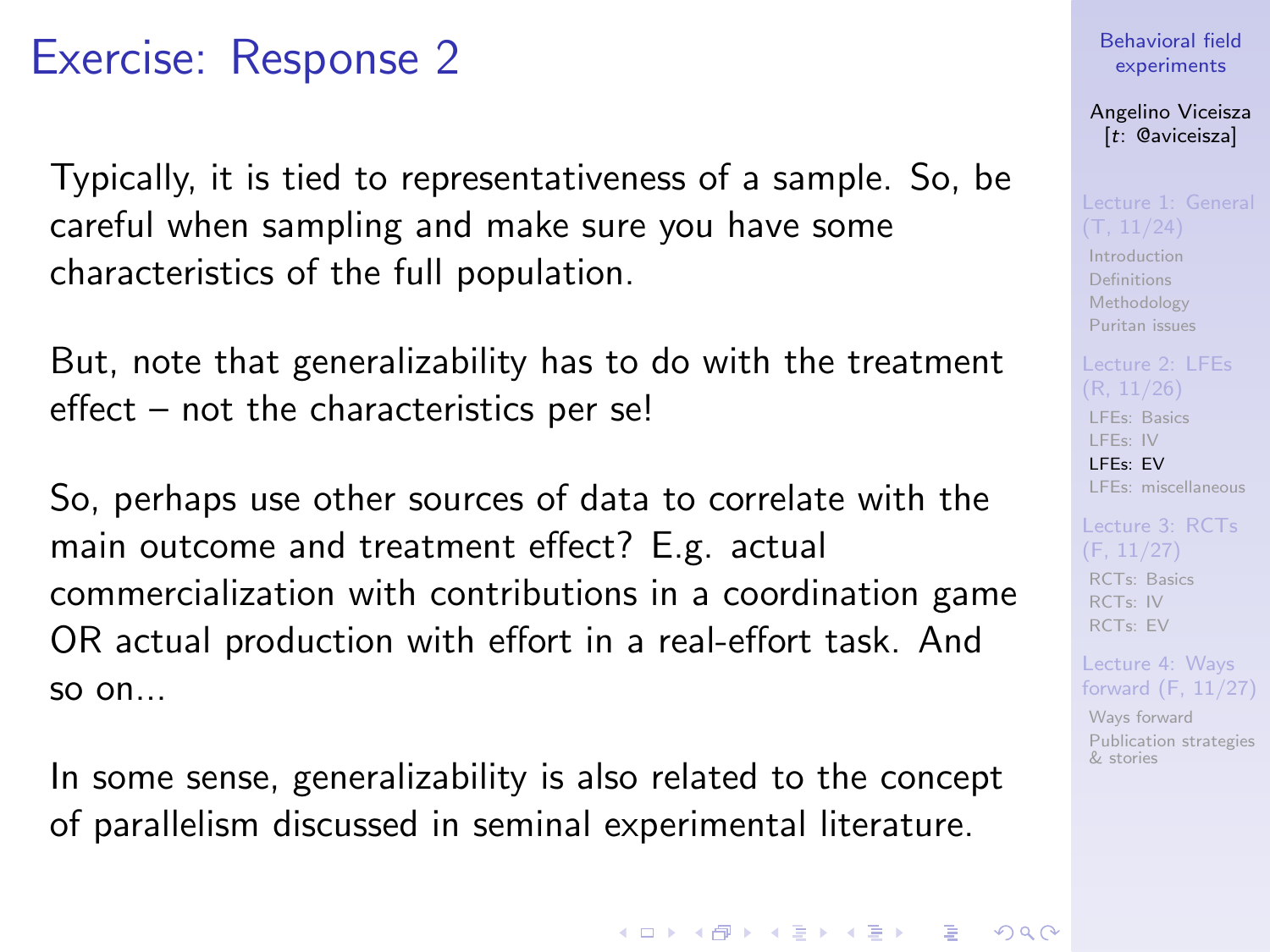## Camerer-List debate 1

Is it a debate?

Let us assume it is. What is it really about?

How does this debate relate to Coffman and Niederle?

### [Behavioral field](#page-0-0) experiments

Angelino Viceisza [t: @aviceisza]

[Introduction](#page-3-0) [Definitions](#page-7-0) [Methodology](#page-9-0) [Puritan issues](#page-20-0)

[LFEs: Basics](#page-29-0) [LFEs: IV](#page-31-0)

[LFEs: EV](#page-40-0) [LFEs: miscellaneous](#page-48-0)

[Lecture 3: RCTs](#page-52-0) [RCTs: Basics](#page-53-0) [RCTs: IV](#page-57-0) [RCTs: EV](#page-80-0)

Lecture 4: Ways [forward \(F, 11/27\)](#page-91-0)

[Ways forward](#page-92-0) [Publication strategies](#page-103-0) & stories

**KOD KAR KED KED E YOUR**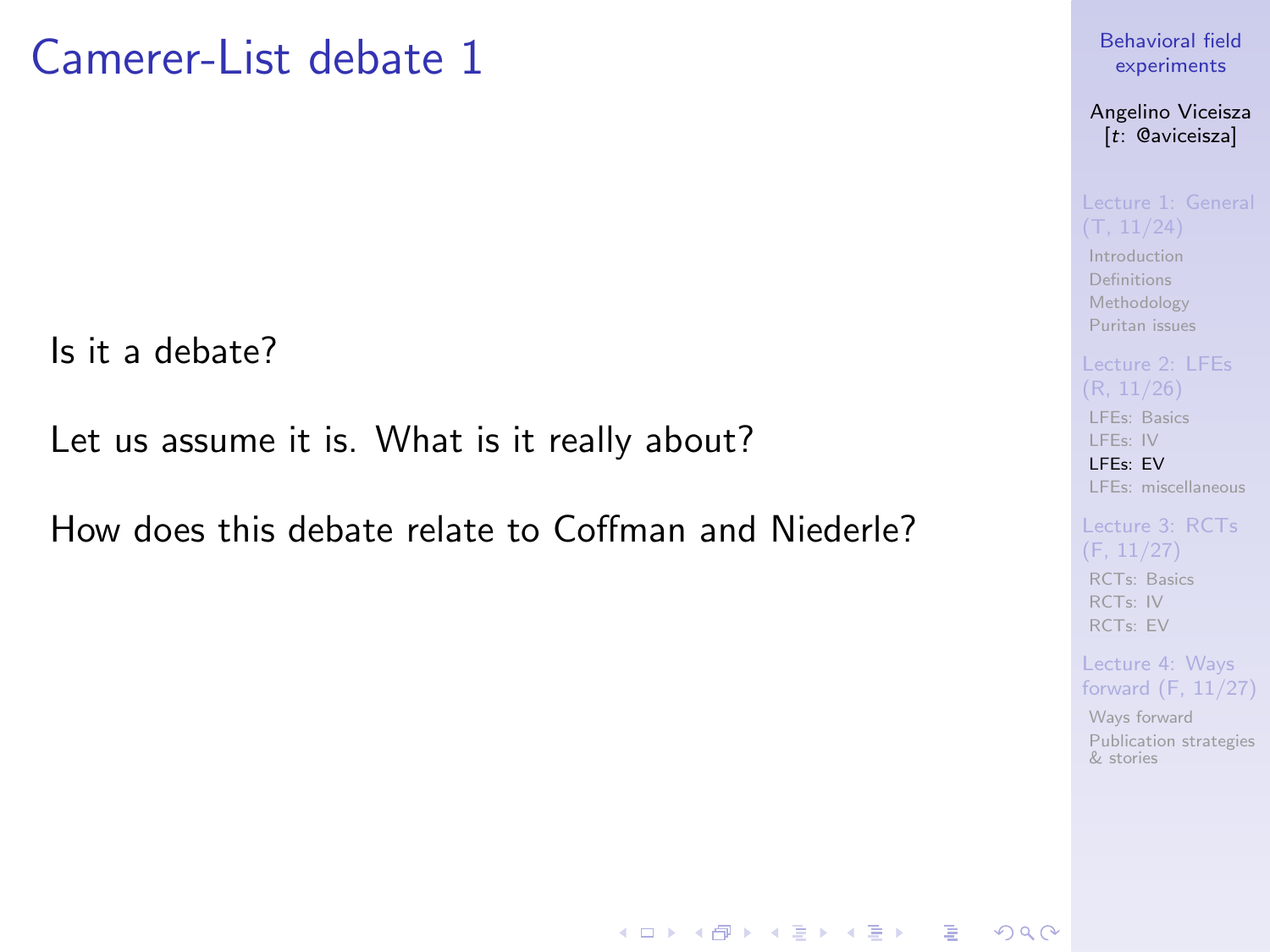## Camerer-List debate 2

Reference 1: Levitt and List (JEP, 2007), [http://pubs.](http://pubs.aeaweb.org/doi/pdfplus/10.1257/jep.21.2.153) [aeaweb.org/doi/pdfplus/10.1257/jep.21.2.153](http://pubs.aeaweb.org/doi/pdfplus/10.1257/jep.21.2.153).

Reference 2: Camerer (Handbook, 2015), [http://papers.](http://papers.ssrn.com/sol3/papers.cfm?abstract_id=1977749) [ssrn.com/sol3/papers.cfm?abstract\\_id=1977749](http://papers.ssrn.com/sol3/papers.cfm?abstract_id=1977749).

Reference 3: Al-Ubaydli and List (NBER WP 19666, 2013), <http://www.nber.org/papers/w19666>.

### [Behavioral field](#page-0-0) experiments

Angelino Viceisza [t: @aviceisza]

[Introduction](#page-3-0) [Definitions](#page-7-0) [Methodology](#page-9-0) [Puritan issues](#page-20-0)

[LFEs: Basics](#page-29-0) [LFEs: IV](#page-31-0) [LFEs: EV](#page-40-0) [LFEs: miscellaneous](#page-48-0)

[RCTs: Basics](#page-53-0) [RCTs: IV](#page-57-0) [RCTs: EV](#page-80-0)

Lecture 4: Ways [forward \(F, 11/27\)](#page-91-0)

[Ways forward](#page-92-0) [Publication strategies](#page-103-0) & stories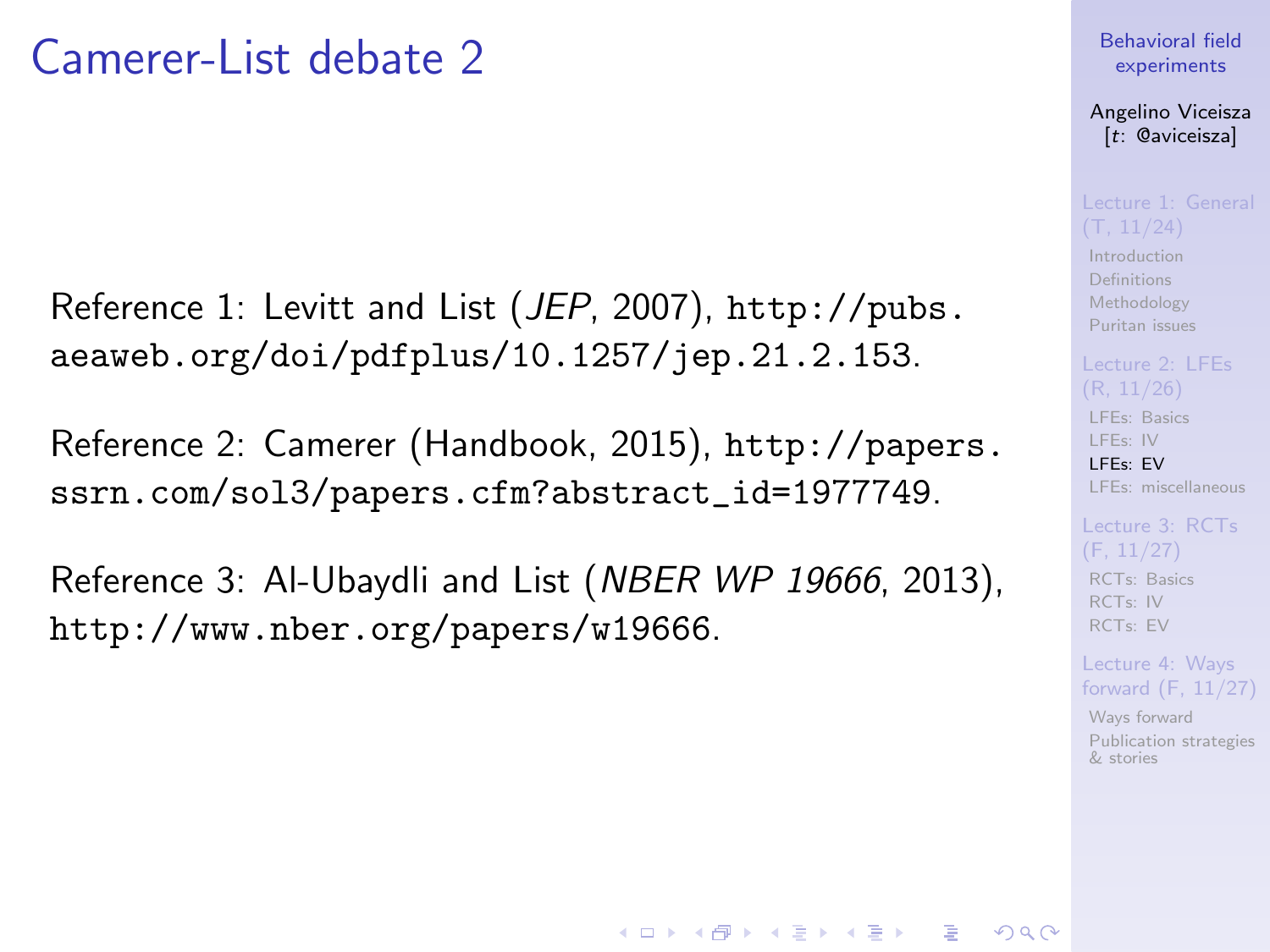### Important note

The issue of "external validity" is not one that ONLY plagues experimental work.

One can ask of any research project whether its findings "generalize". E.g. theoretical work hinges on certain assumptions; other empirical work rests on certain assumptions and/or data limitations.

As some have argued, the reason why other work potentially makes less of a fuss about EV is because this issue is usually trumped by that of IV (identification of causal effects).

### [Behavioral field](#page-0-0) experiments

Angelino Viceisza [t: @aviceisza]

[Introduction](#page-3-0) [Definitions](#page-7-0) [Methodology](#page-9-0) [Puritan issues](#page-20-0)

[LFEs: Basics](#page-29-0) [LFEs: IV](#page-31-0) [LFEs: EV](#page-40-0) [LFEs: miscellaneous](#page-48-0)

[RCTs: Basics](#page-53-0) [RCTs: IV](#page-57-0) [RCTs: EV](#page-80-0)

Lecture 4: Ways [forward \(F, 11/27\)](#page-91-0)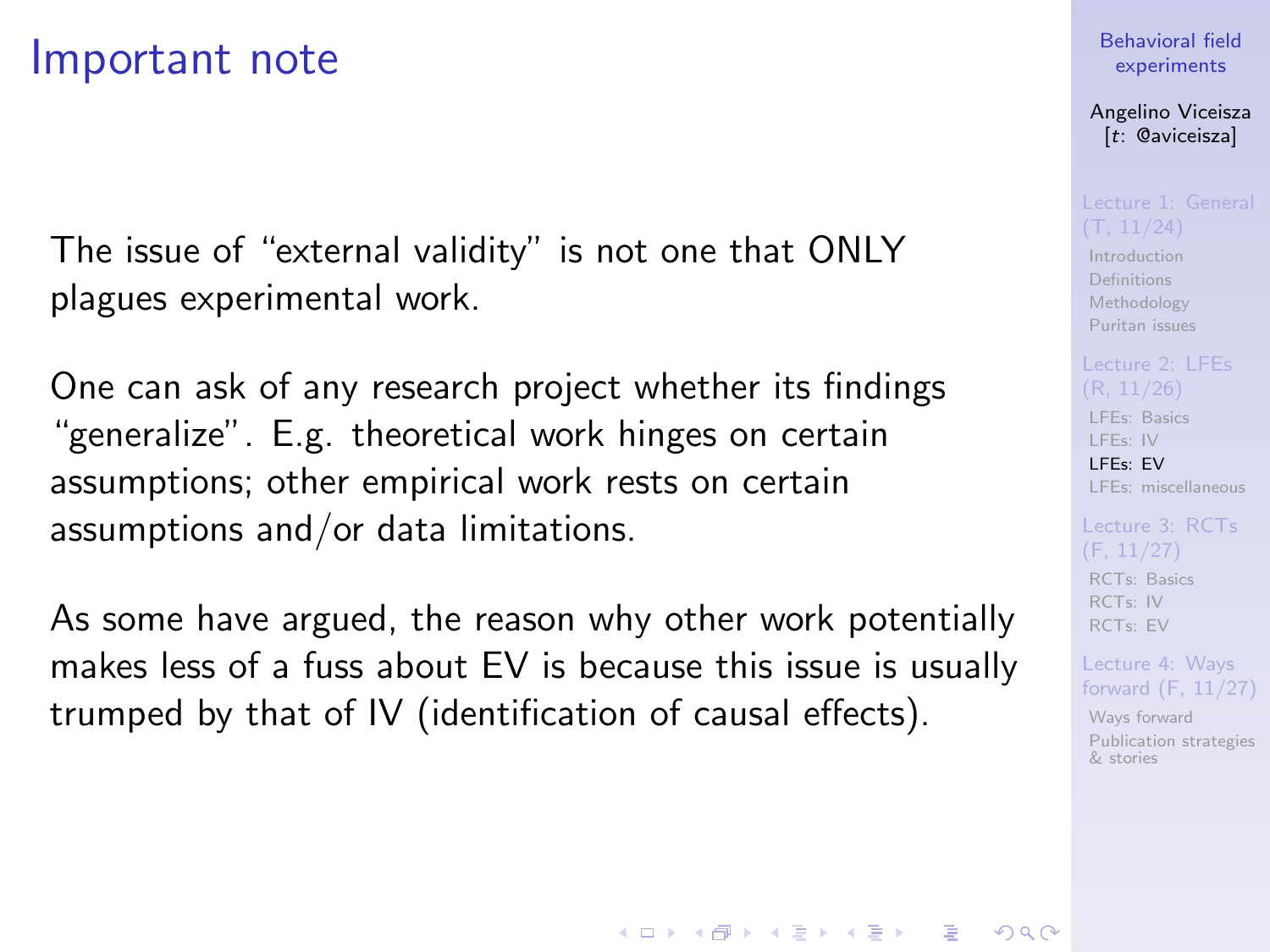# <span id="page-48-0"></span>Budgetary aspects 1

Typically, subject payments (potentially, high stakes).

Labor: main experimenter, translator, assistants, enumerators for complementary data collection.

Expenses for setting up or renting a field lab (classrooms, equipment, etc.)

Public good contributions – e.g. payments to farmer groups for facilitation.

Transportation costs for experiment team & sometimes, for the subjects.

E.g. in Torero and Viceisza (2015) as well as Sänger et al.  $(Ag. Econ., 2013)$  – bused farmers who were far away to/from the experiment site (Vietnam).

[Behavioral field](#page-0-0) experiments

Angelino Viceisza [t: @aviceisza]

[Introduction](#page-3-0) [Definitions](#page-7-0) [Methodology](#page-9-0) [Puritan issues](#page-20-0)

[LFEs: Basics](#page-29-0) [LFEs: IV](#page-31-0) [LFEs: EV](#page-40-0) [LFEs: miscellaneous](#page-48-0)

[RCTs: Basics](#page-53-0) [RCTs: IV](#page-57-0) [RCTs: EV](#page-80-0)

Lecture 4: Ways [forward \(F, 11/27\)](#page-91-0)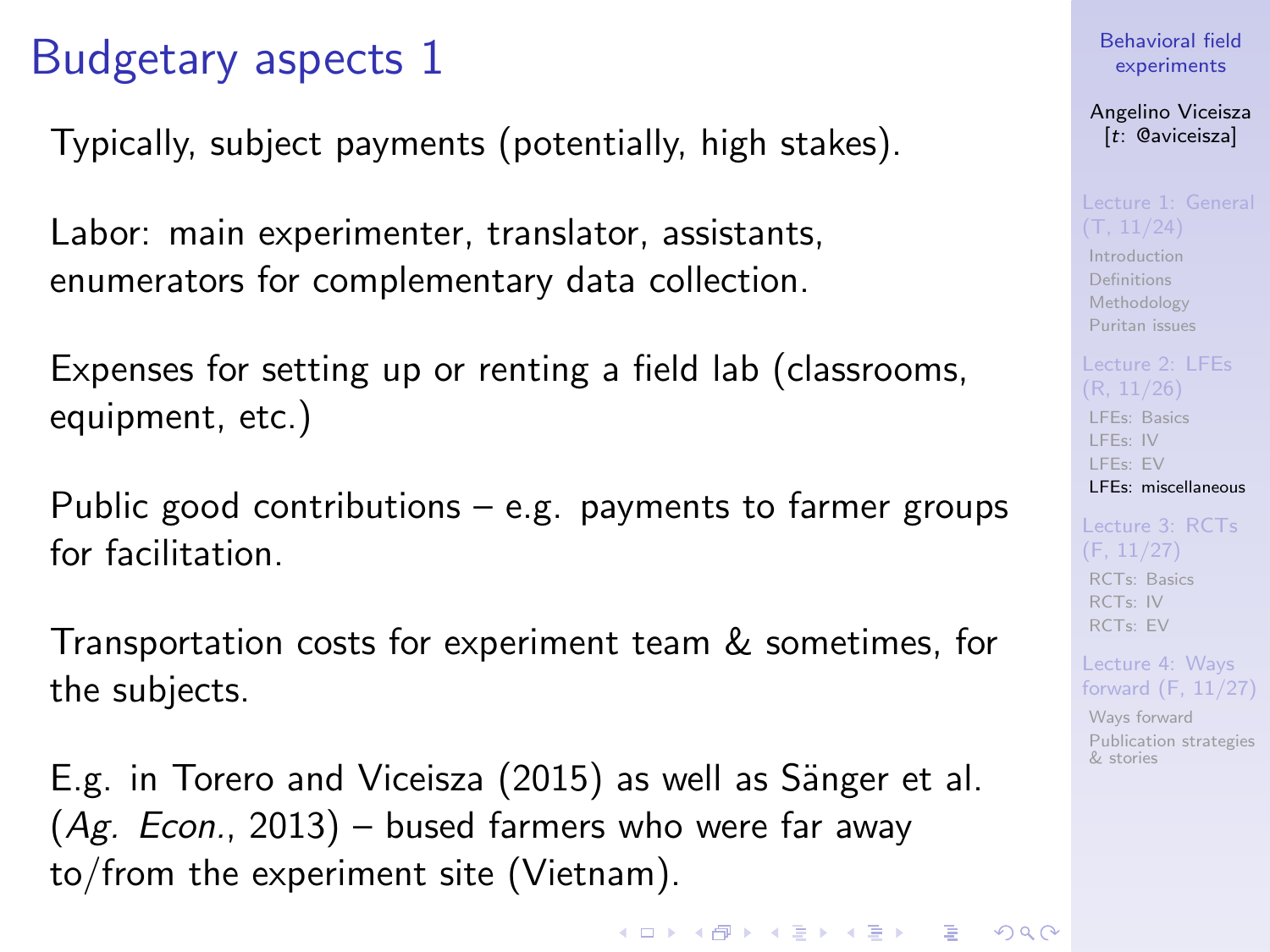## Budgetary aspects 2

Depending on the context, one may be able to contract all this out – e.g. Busara lab in Kenya.

Potential concern: less control as to what is done.

### [Behavioral field](#page-0-0) experiments

Angelino Viceisza [t: @aviceisza]

[Introduction](#page-3-0) **[Definitions](#page-7-0)** [Methodology](#page-9-0) [Puritan issues](#page-20-0)

[LFEs: Basics](#page-29-0) [LFEs: IV](#page-31-0) [LFEs: EV](#page-40-0) [LFEs: miscellaneous](#page-48-0)

[Lecture 3: RCTs](#page-52-0) [RCTs: Basics](#page-53-0) [RCTs: IV](#page-57-0) [RCTs: EV](#page-80-0)

Lecture 4: Ways [forward \(F, 11/27\)](#page-91-0)

[Ways forward](#page-92-0) [Publication strategies](#page-103-0) & stories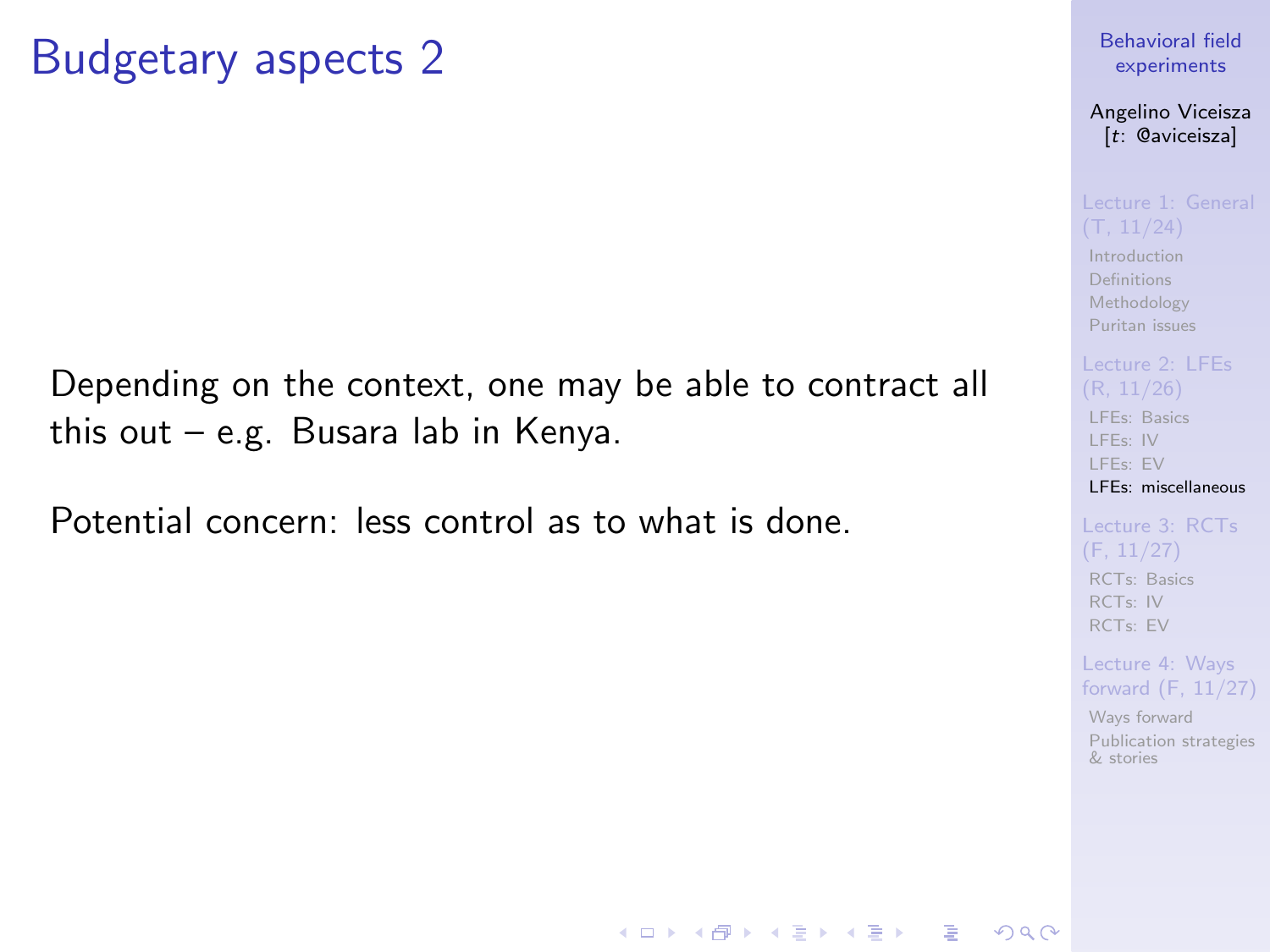## Proposal 1

Recall that one of your proposals must focus on an LFE.

In writing your three-pager, consider the above issues.

The proposal must strike a balance between addressing these main issues and being succinct.

Notice that you are also supposed to discuss your empirical strategy and the types of tables/analyses you anticipate coming from the project.

### [Behavioral field](#page-0-0) experiments

Angelino Viceisza [t: @aviceisza]

[Introduction](#page-3-0) [Definitions](#page-7-0) [Methodology](#page-9-0) [Puritan issues](#page-20-0)

[LFEs: Basics](#page-29-0) [LFEs: IV](#page-31-0) [LFEs: EV](#page-40-0) [LFEs: miscellaneous](#page-48-0)

[RCTs: Basics](#page-53-0) [RCTs: IV](#page-57-0) [RCTs: EV](#page-80-0)

Lecture 4: Ways [forward \(F, 11/27\)](#page-91-0)

[Ways forward](#page-92-0) [Publication strategies](#page-103-0) & stories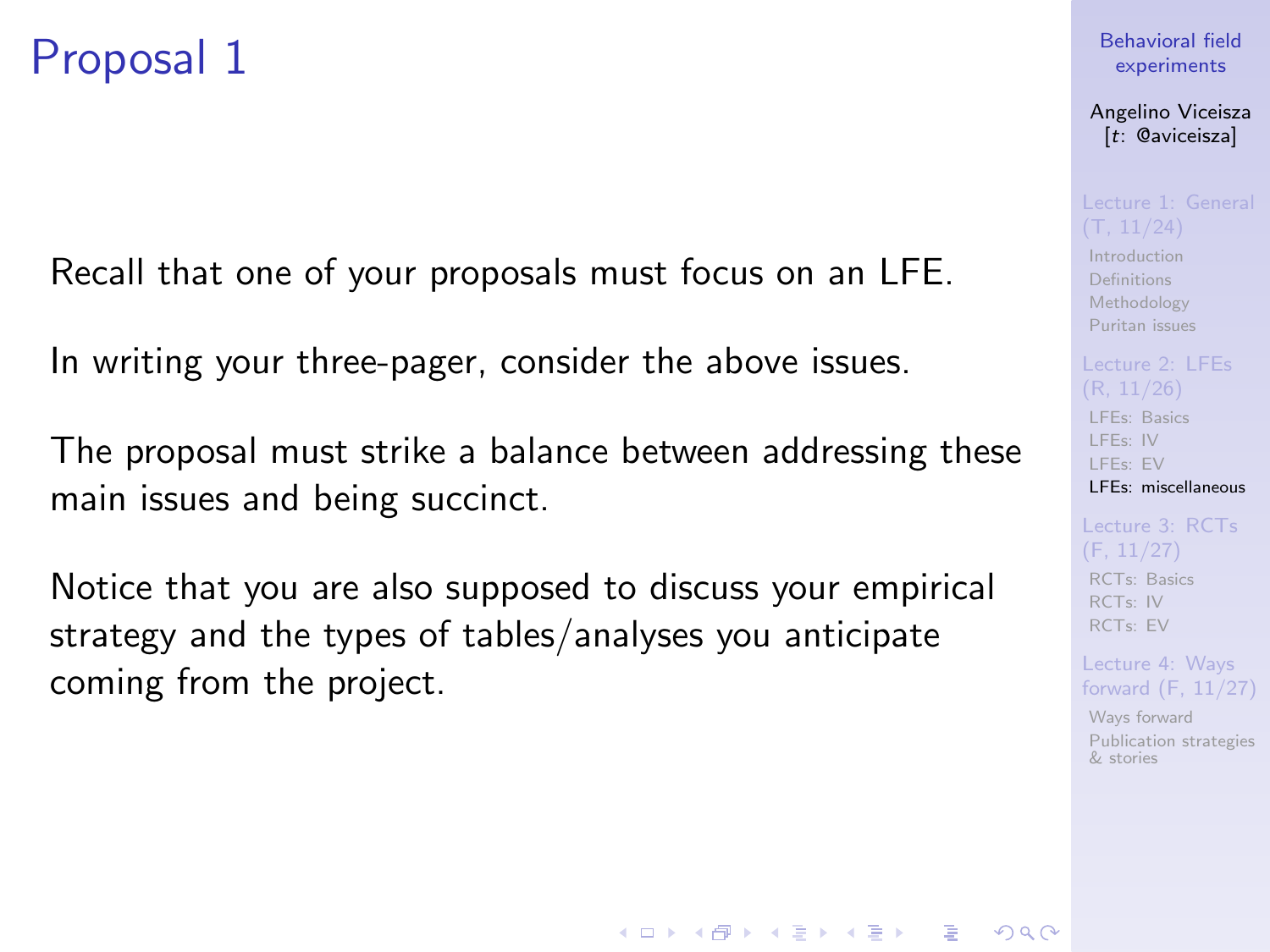# Proposal 2: Exercise (time permitting)

Spend  $X$ ] minutes thinking about your LFE proposal in the context of what we just discussed.

Let  $X = 90 - lecture \geq 0$  mins hopefully!

If not, see me during OHs.

[Behavioral field](#page-0-0) experiments

Angelino Viceisza [t: @aviceisza]

[Introduction](#page-3-0) [Definitions](#page-7-0) [Methodology](#page-9-0) [Puritan issues](#page-20-0)

[LFEs: Basics](#page-29-0) [LFEs: IV](#page-31-0) [LFEs: EV](#page-40-0) [LFEs: miscellaneous](#page-48-0)

(F, 11/27) [RCTs: Basics](#page-53-0) [RCTs: IV](#page-57-0) [RCTs: EV](#page-80-0)

Lecture 4: Ways [forward \(F, 11/27\)](#page-91-0)

[Ways forward](#page-92-0) [Publication strategies](#page-103-0) & stories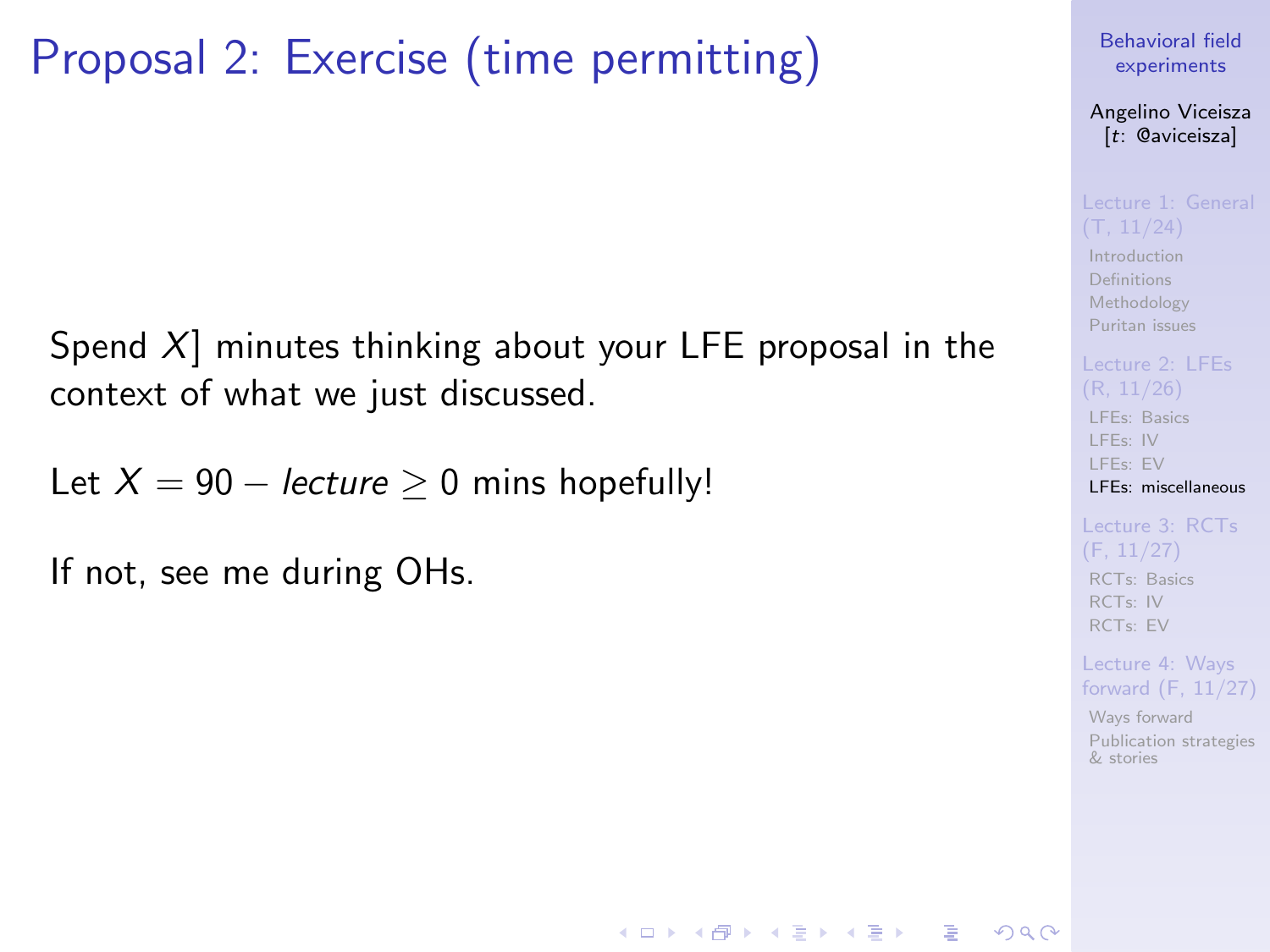# <span id="page-52-0"></span>Lecture 3: RCTs (F, 11/27)

### [Behavioral field](#page-0-0) experiments

### Angelino Viceisza [t: @aviceisza]

[Introduction](#page-3-0) [Definitions](#page-7-0) [Methodology](#page-9-0) [Puritan issues](#page-20-0)

[LFEs: Basics](#page-29-0) [LFEs: IV](#page-31-0) [LFEs: EV](#page-40-0) [LFEs: miscellaneous](#page-48-0)

### [Lecture 3: RCTs](#page-52-0) (F, 11/27) [RCTs: Basics](#page-53-0) [RCTs: IV](#page-57-0) [RCTs: EV](#page-80-0)

Lecture 4: Ways [forward \(F, 11/27\)](#page-91-0)

[Ways forward](#page-92-0) [Publication strategies](#page-103-0) & stories

### **KORK EXTER A BY A GACK**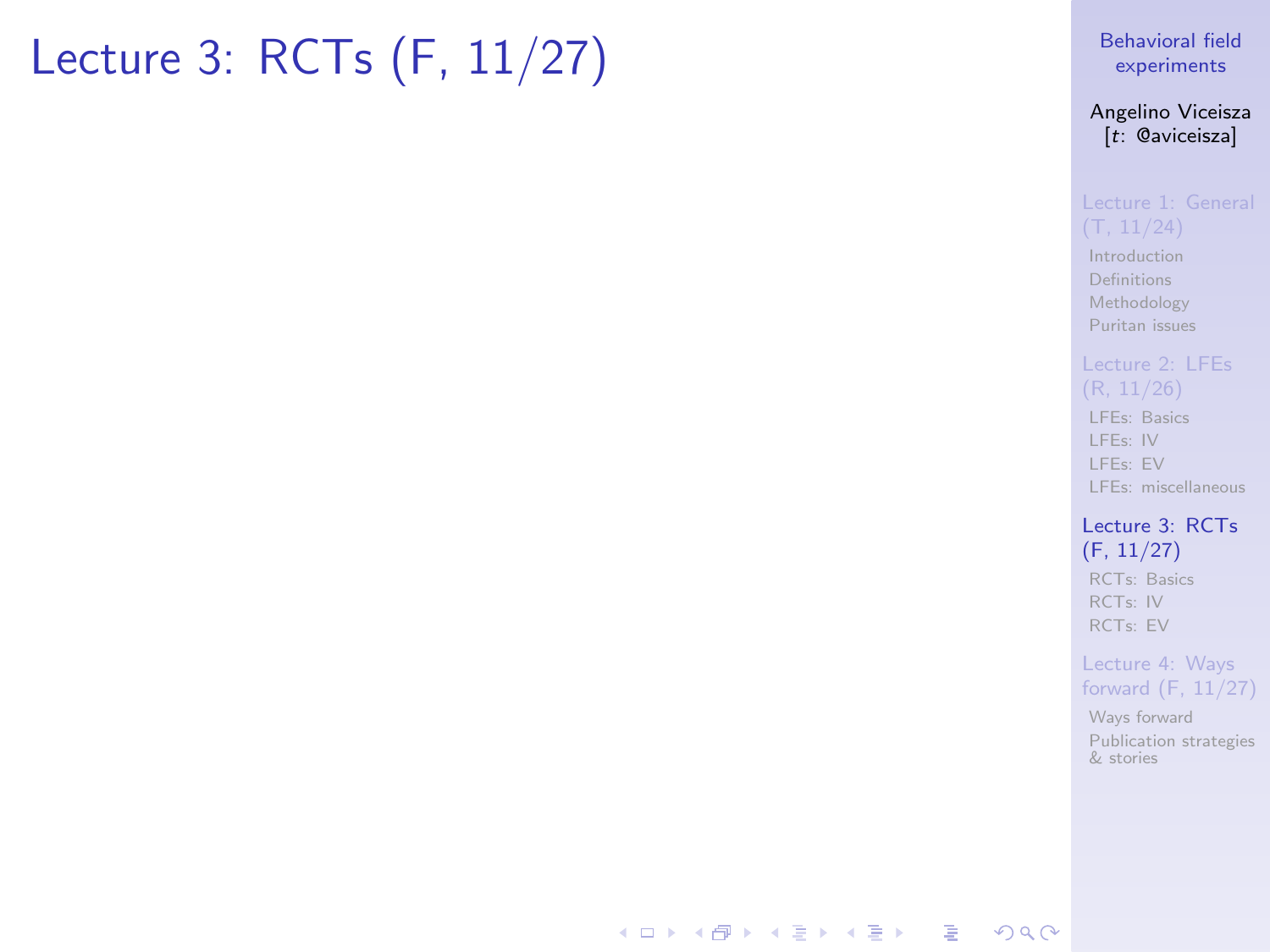<span id="page-53-0"></span>What is a randomized controlled trial (RCT)?

Why has this approach gained extensive popularity in (development) economics recently?

[Behavioral field](#page-0-0) experiments

Angelino Viceisza [t: @aviceisza]

[Introduction](#page-3-0) **[Definitions](#page-7-0)** [Methodology](#page-9-0) [Puritan issues](#page-20-0)

[LFEs: Basics](#page-29-0) [LFEs: IV](#page-31-0) [LFEs: EV](#page-40-0) [LFEs: miscellaneous](#page-48-0)

[RCTs: Basics](#page-53-0) [RCTs: IV](#page-57-0) [RCTs: EV](#page-80-0)

**KORKA SERKER ORA** 

Lecture 4: Ways [forward \(F, 11/27\)](#page-91-0)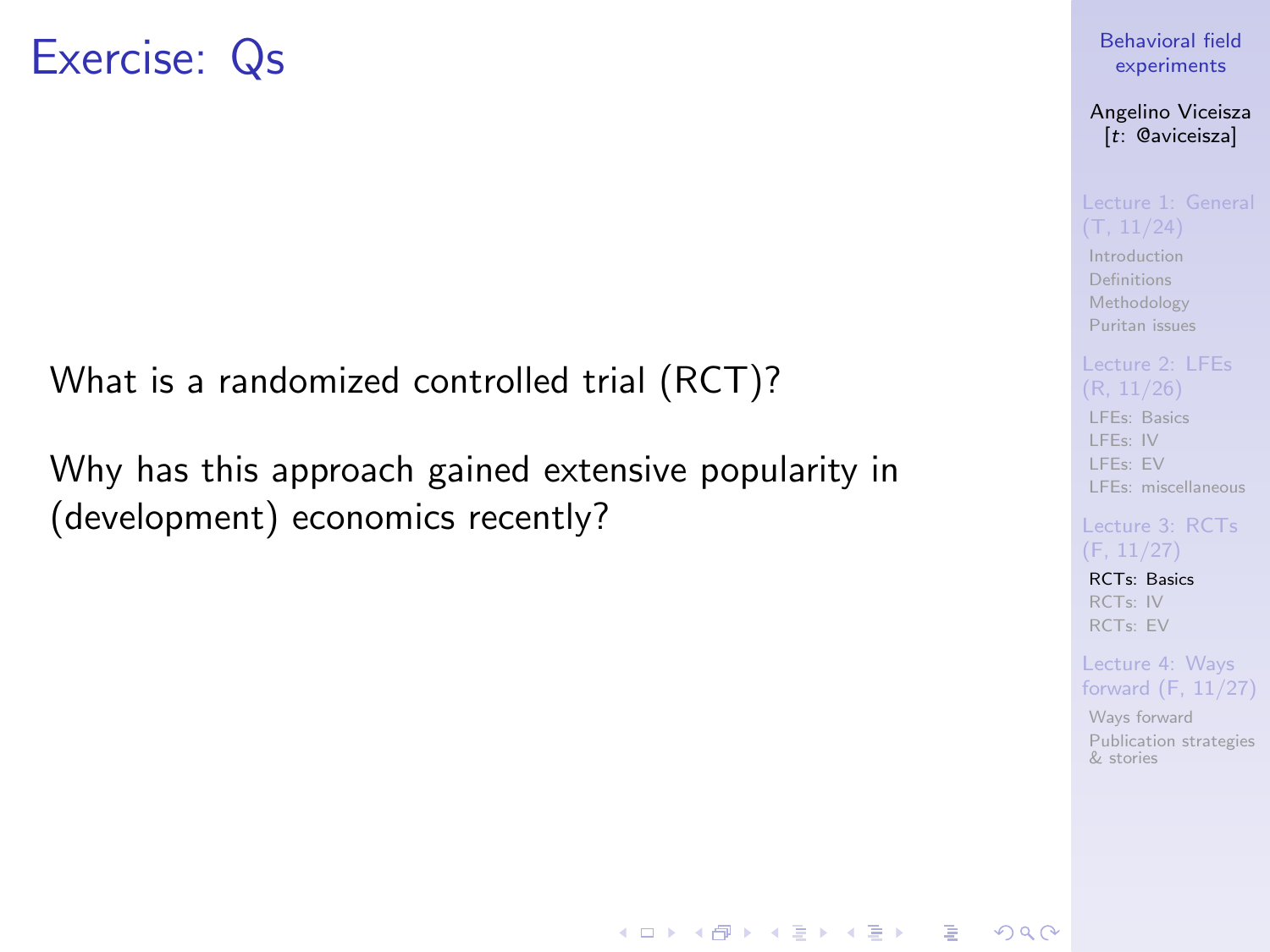An RCT randomly assigns units of a population or subpopulation (sample) to (experimental) conditions.

The term is borrowed from the medical professions where historically there have been placebos and double-blind protocols.

Reasons for fame:

- 1. Economics cares (A LOT) about causal effects.
- 2. Some argue that randomized experiments are the "gold standard" for obtaining causal effects.
- 3. By-pass selection bias.
- 4. Good marketing, particularly to donors.

[Behavioral field](#page-0-0) experiments

Angelino Viceisza [t: @aviceisza]

[Introduction](#page-3-0) [Definitions](#page-7-0) [Methodology](#page-9-0) [Puritan issues](#page-20-0)

[LFEs: Basics](#page-29-0) [LFEs: IV](#page-31-0) [LFEs: EV](#page-40-0) [LFEs: miscellaneous](#page-48-0)

[RCTs: Basics](#page-53-0) [RCTs: IV](#page-57-0) [RCTs: EV](#page-80-0)

Lecture 4: Ways [forward \(F, 11/27\)](#page-91-0)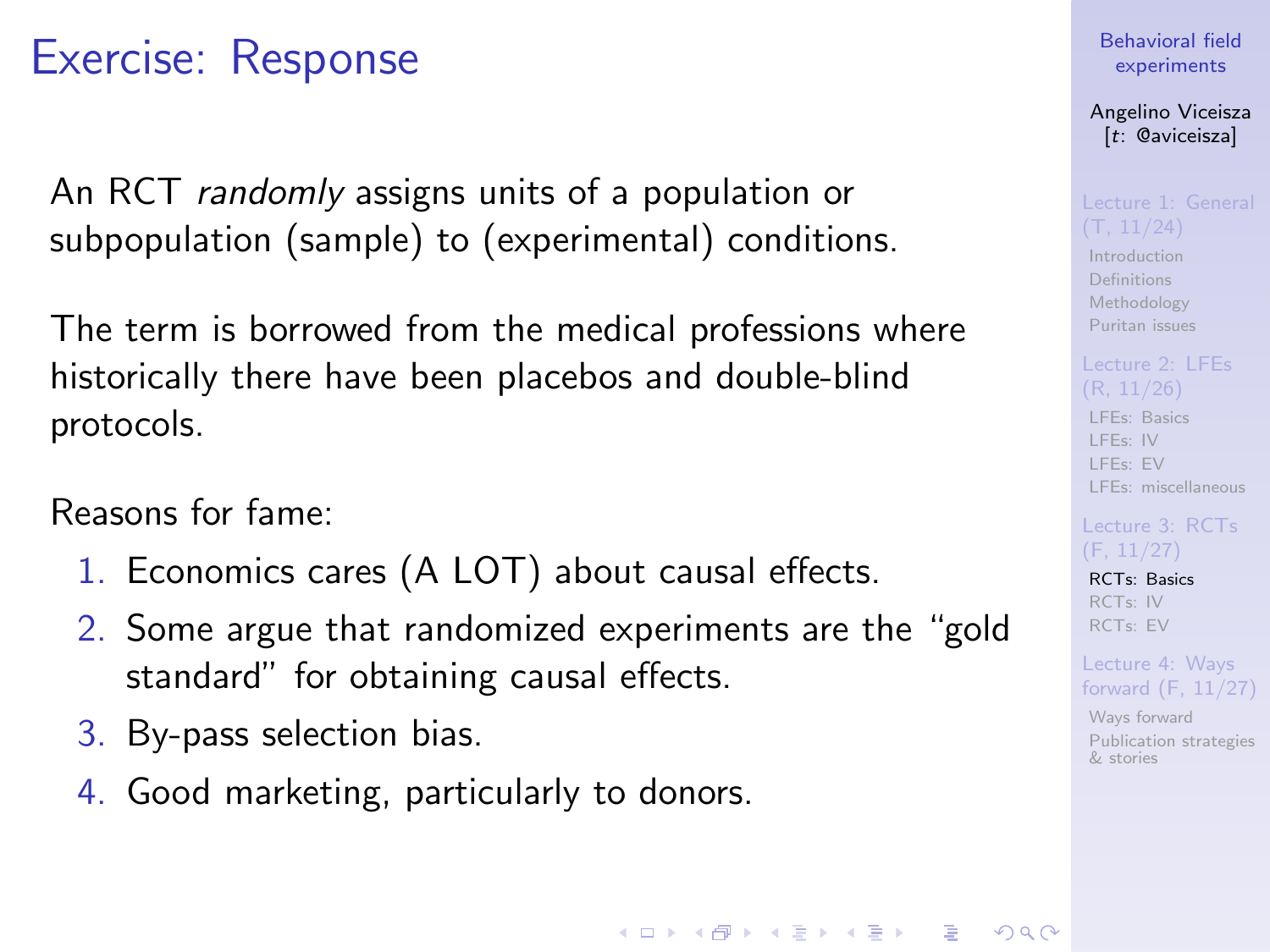## Caveat: terminology

Note that in development and several other economics subfields, RCT is taken to be synonymous with an NFE.

That is, a study in which units are randomly assigned to control and treatment conditions (without typically knowing so) AND outcomes are measured based on behavior/data collected in a naturally-occurring context. E.g. random assignment to "metacognition" at Spelman, <http://goo.gl/5JITP5>.

But, an LFE in which units are randomly assigned to treatment conditions is ALSO an RCT. I.e. nothing says that outcomes MUST be measured in a naturally-occurring environment. E.g. random assignment to intention games in Senegal (Aflagah et al. 2015).

Take heed, depending on who you are talking to.

[Behavioral field](#page-0-0) experiments Angelino Viceisza [t: @aviceisza]

[Introduction](#page-3-0) [Definitions](#page-7-0) [Methodology](#page-9-0) [Puritan issues](#page-20-0)

[LFEs: Basics](#page-29-0) [LFEs: IV](#page-31-0) [LFEs: EV](#page-40-0) [LFEs: miscellaneous](#page-48-0)

[RCTs: Basics](#page-53-0) [RCTs: IV](#page-57-0) [RCTs: EV](#page-80-0) Lecture 4: Ways [forward \(F, 11/27\)](#page-91-0) [Ways forward](#page-92-0) [Publication strategies](#page-103-0) & stories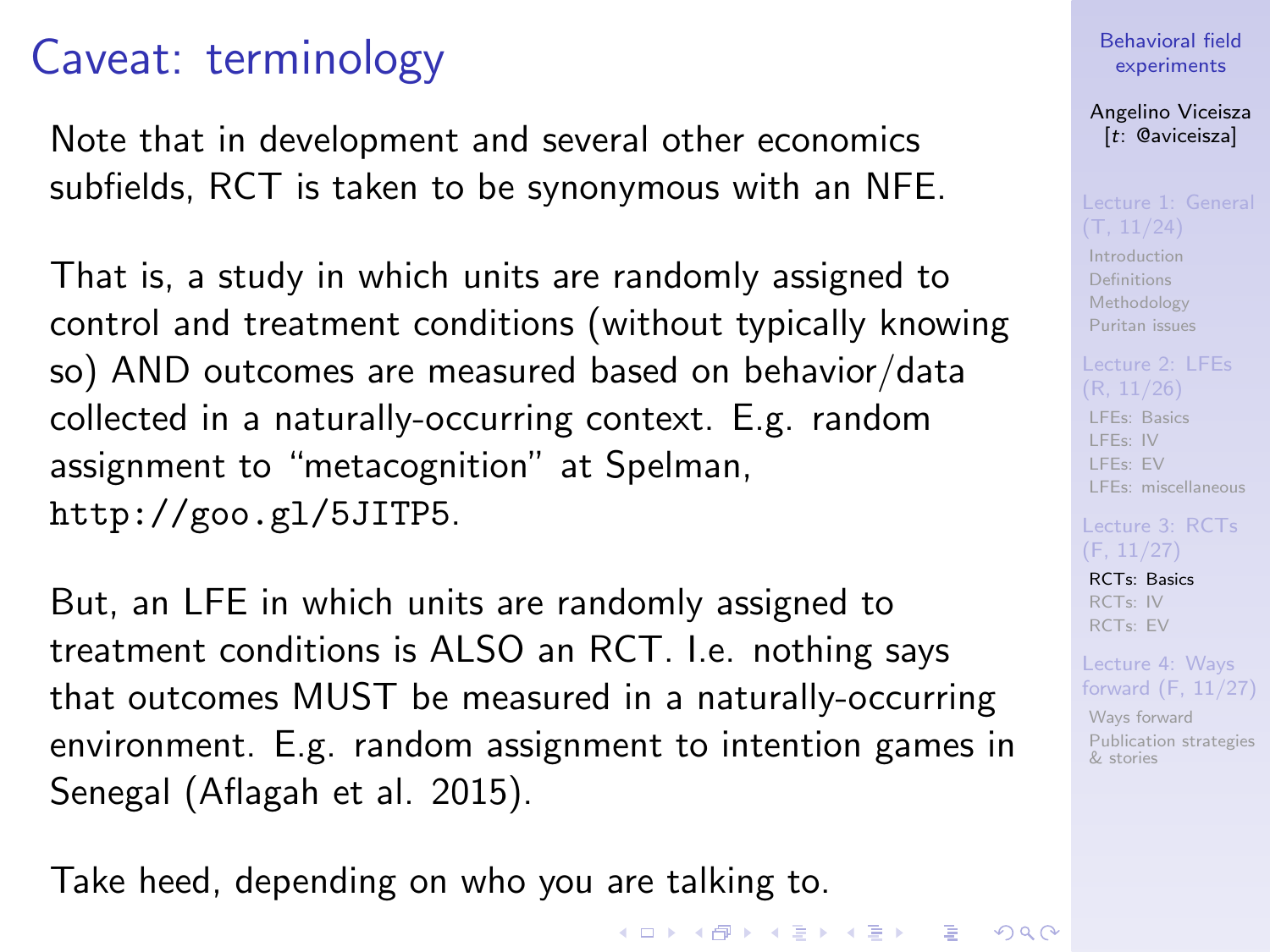# RCT reference

Main reference on RCTs as defined in development: Duflo et al. (2007), <http://economics.mit.edu/files/806>.

Some of the issues discussed for LFEs "generalize" to RCTs (no pun intended).

### [Behavioral field](#page-0-0) experiments

Angelino Viceisza [t: @aviceisza]

[Introduction](#page-3-0) [Definitions](#page-7-0) [Methodology](#page-9-0) [Puritan issues](#page-20-0)

## [LFEs: Basics](#page-29-0) [LFEs: IV](#page-31-0)

[LFEs: EV](#page-40-0) [LFEs: miscellaneous](#page-48-0)

[RCTs: Basics](#page-53-0) [RCTs: IV](#page-57-0) [RCTs: EV](#page-80-0)

**KORKA SERKER ORA** 

Lecture 4: Ways [forward \(F, 11/27\)](#page-91-0)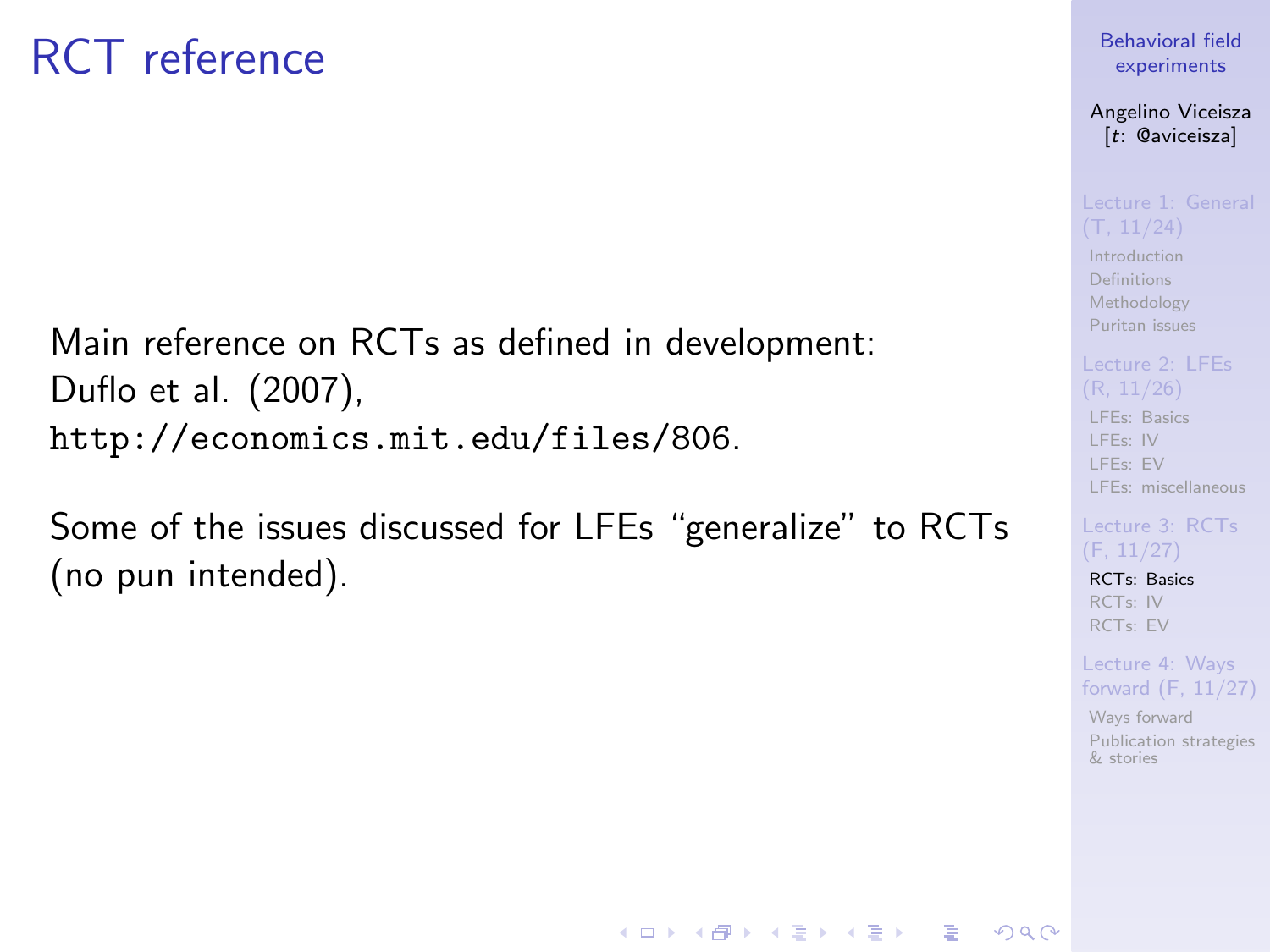# <span id="page-57-0"></span>RCT IV 1

Earlier it was said that RCTs are sometimes considered the "gold standard" for identifying causal effects.

Some dispute this – see later discussions of Deaton (2010).

Even if one accepts the "gold standard" statement, it is only true if the research design is internally valid! I.e. if a design does not achieve IV, an RCT could potentially lead to the same complications as non-experimental work.

So, let us discuss some design principles and potential threats to IV in RCTs.

### [Behavioral field](#page-0-0) experiments

Angelino Viceisza [t: @aviceisza]

[Introduction](#page-3-0) [Definitions](#page-7-0) [Methodology](#page-9-0) [Puritan issues](#page-20-0)

[LFEs: Basics](#page-29-0) [LFEs: IV](#page-31-0) [LFEs: EV](#page-40-0) [LFEs: miscellaneous](#page-48-0)

[RCTs: Basics](#page-53-0) [RCTs: IV](#page-57-0) [RCTs: EV](#page-80-0)

Lecture 4: Ways [forward \(F, 11/27\)](#page-91-0)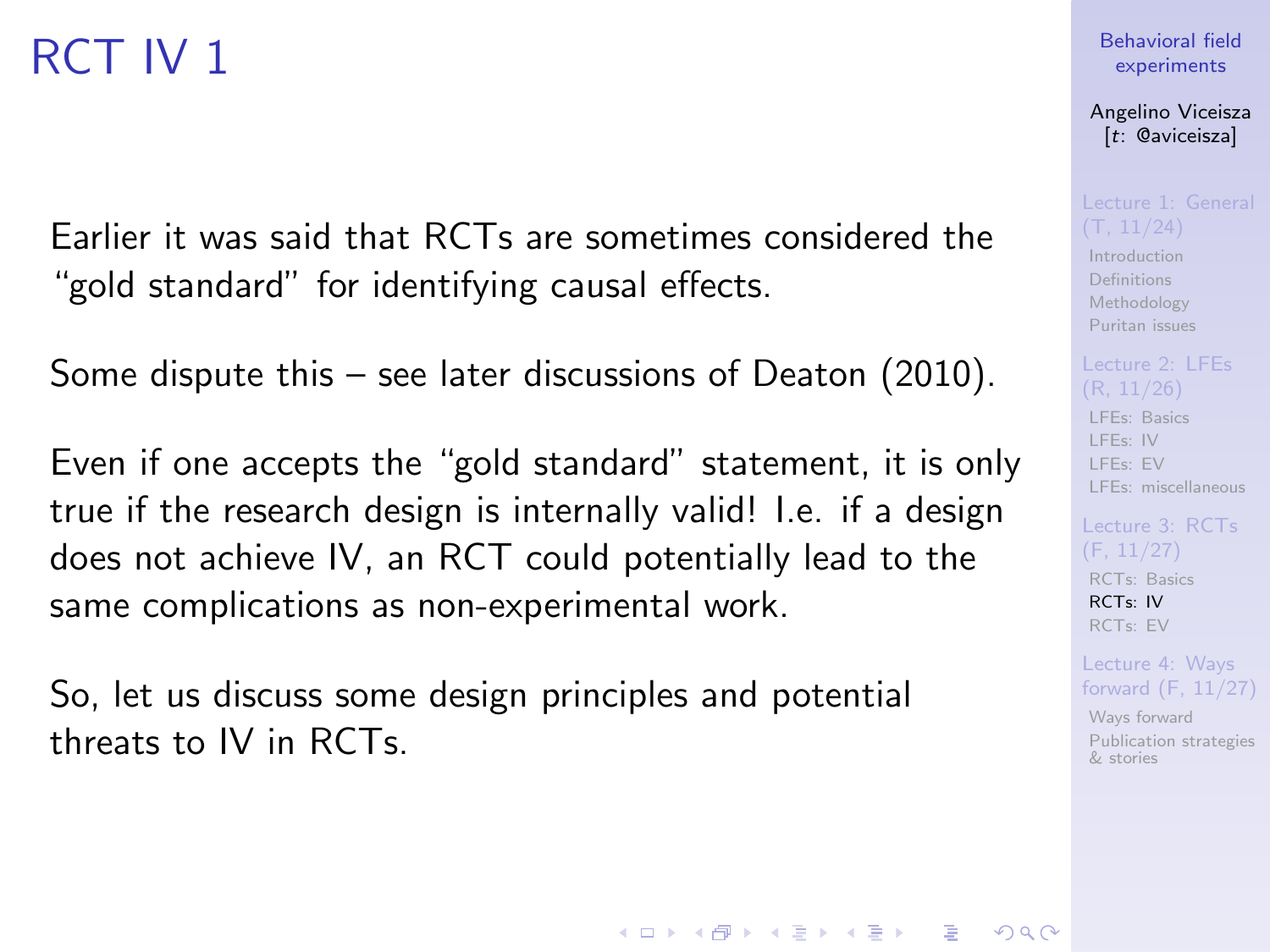# RCT IV: Principle 1

Find a reliable implementing partner.

Most RCTs are conducted in conjunction with an existing agency (NGO, government, firm, school system, etc.).

This reduces recruitment costs, increases credibility, and ensures non-intrusive access to subjects (people not necessarily knowing that they are in an experiment).

 $\triangleright$  Can you see links with Al-Ubaydli and List (2015) discussion of NFEs potentially rendering more "control"?

Reliable partner: Understands and respects IV and why randomization achieves IV.

### [Behavioral field](#page-0-0) experiments

Angelino Viceisza [t: @aviceisza]

[Introduction](#page-3-0) [Definitions](#page-7-0) [Methodology](#page-9-0) [Puritan issues](#page-20-0)

[LFEs: Basics](#page-29-0) [LFEs: IV](#page-31-0)

[LFEs: EV](#page-40-0) [LFEs: miscellaneous](#page-48-0)

[RCTs: Basics](#page-53-0) [RCTs: IV](#page-57-0) [RCTs: EV](#page-80-0)

Lecture 4: Ways [forward \(F, 11/27\)](#page-91-0)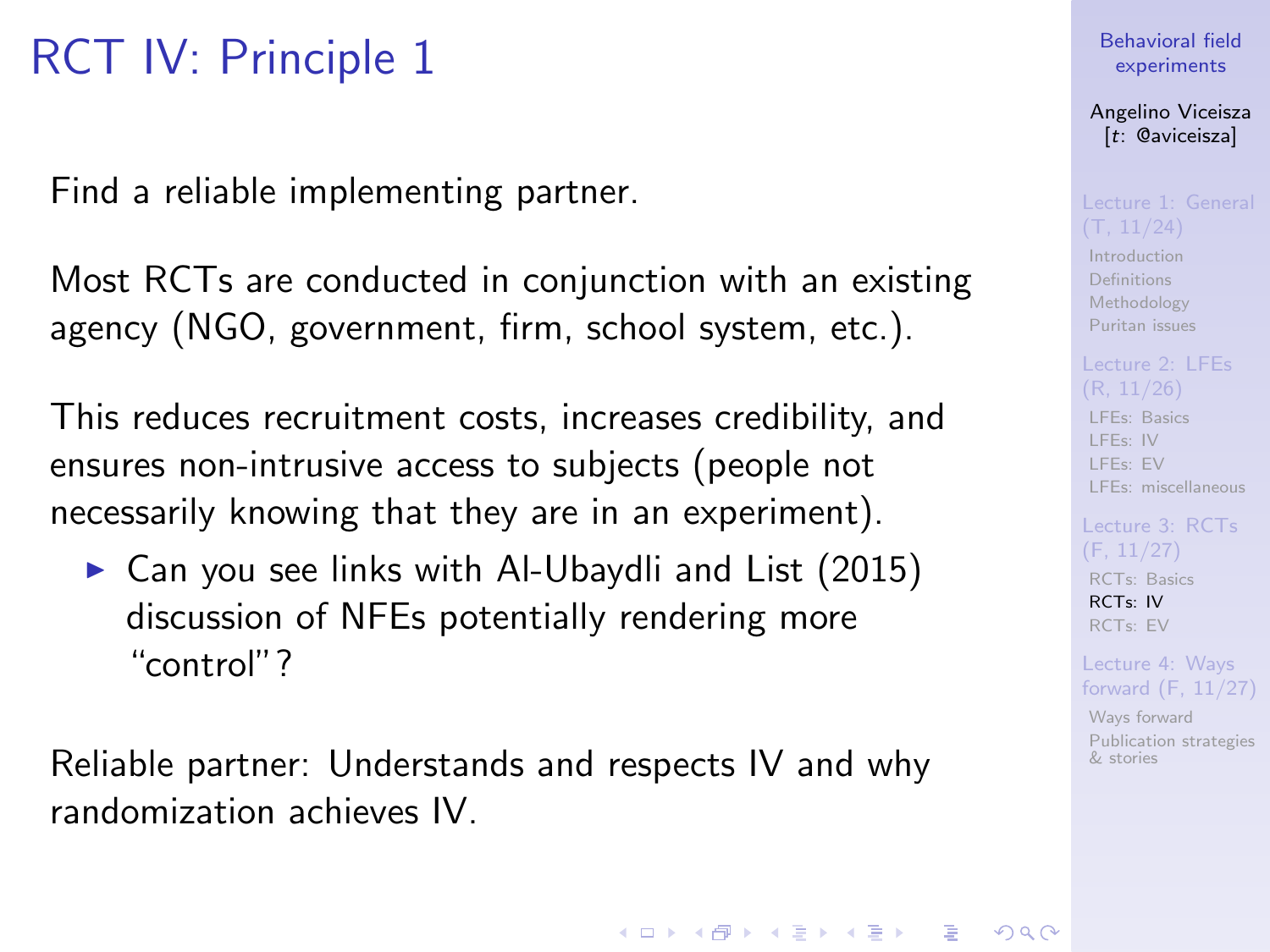## RCT IV: Principle 1 – Exercise: Q

### How can an implementing partner pose a threat to IV?

[Behavioral field](#page-0-0) experiments

Angelino Viceisza [t: @aviceisza]

[Introduction](#page-3-0) [Definitions](#page-7-0) [Methodology](#page-9-0) [Puritan issues](#page-20-0)

[LFEs: Basics](#page-29-0)

[LFEs: IV](#page-31-0) [LFEs: EV](#page-40-0) [LFEs: miscellaneous](#page-48-0)

[RCTs: Basics](#page-53-0) [RCTs: IV](#page-57-0) [RCTs: EV](#page-80-0)

Lecture 4: Ways [forward \(F, 11/27\)](#page-91-0)

[Ways forward](#page-92-0) [Publication strategies](#page-103-0) & stories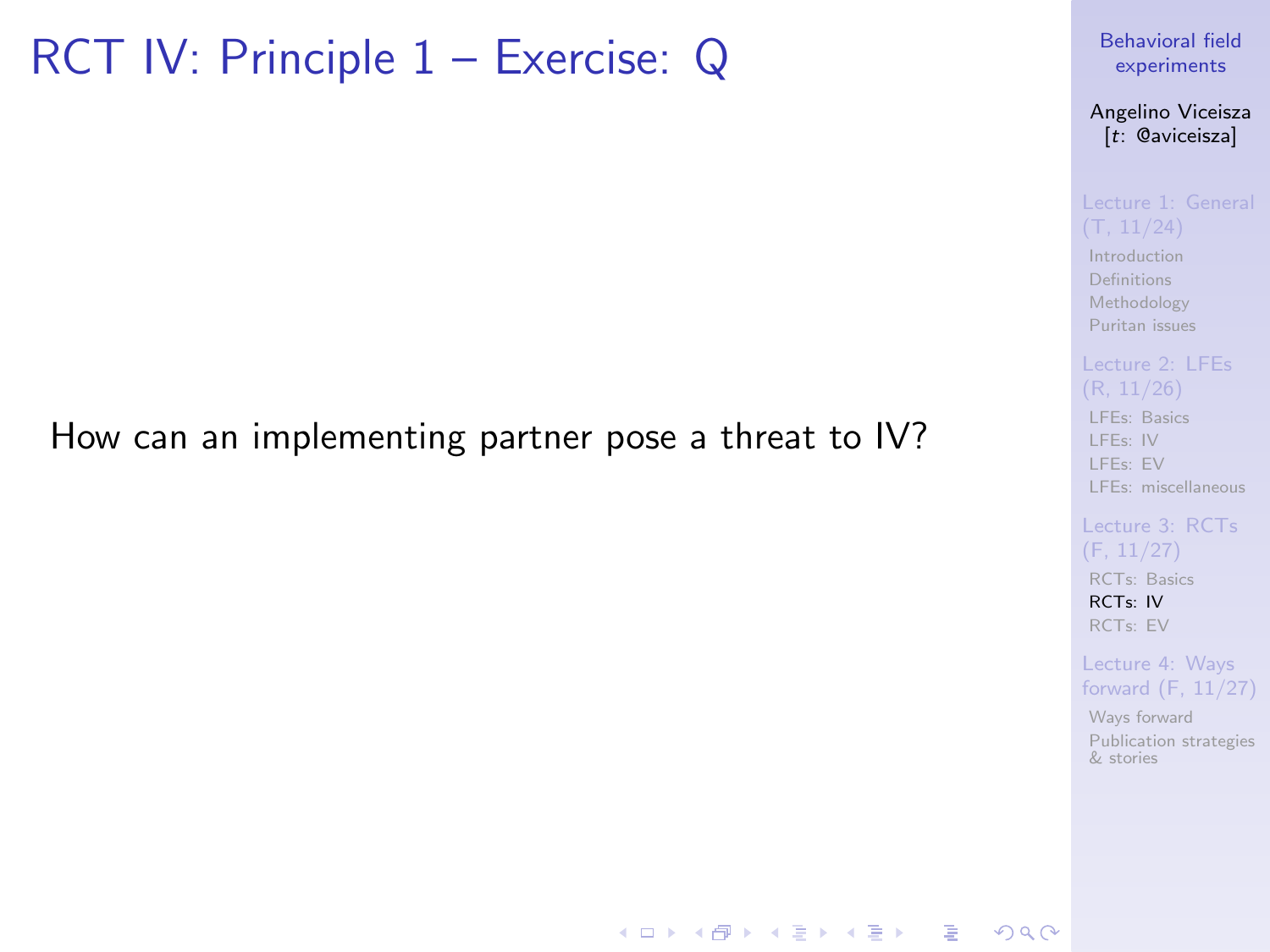## RCT IV: Principle 1 – Threat 1

### Incentives to depart from randomization, e.g. friends or elites not in treatment group.

[Behavioral field](#page-0-0) experiments

Angelino Viceisza [t: @aviceisza]

[Introduction](#page-3-0) [Definitions](#page-7-0) [Methodology](#page-9-0) [Puritan issues](#page-20-0)

[LFEs: Basics](#page-29-0) [LFEs: IV](#page-31-0) [LFEs: EV](#page-40-0) [LFEs: miscellaneous](#page-48-0)

[RCTs: Basics](#page-53-0) [RCTs: IV](#page-57-0) [RCTs: EV](#page-80-0)

Lecture 4: Ways [forward \(F, 11/27\)](#page-91-0)

[Ways forward](#page-92-0) [Publication strategies](#page-103-0) & stories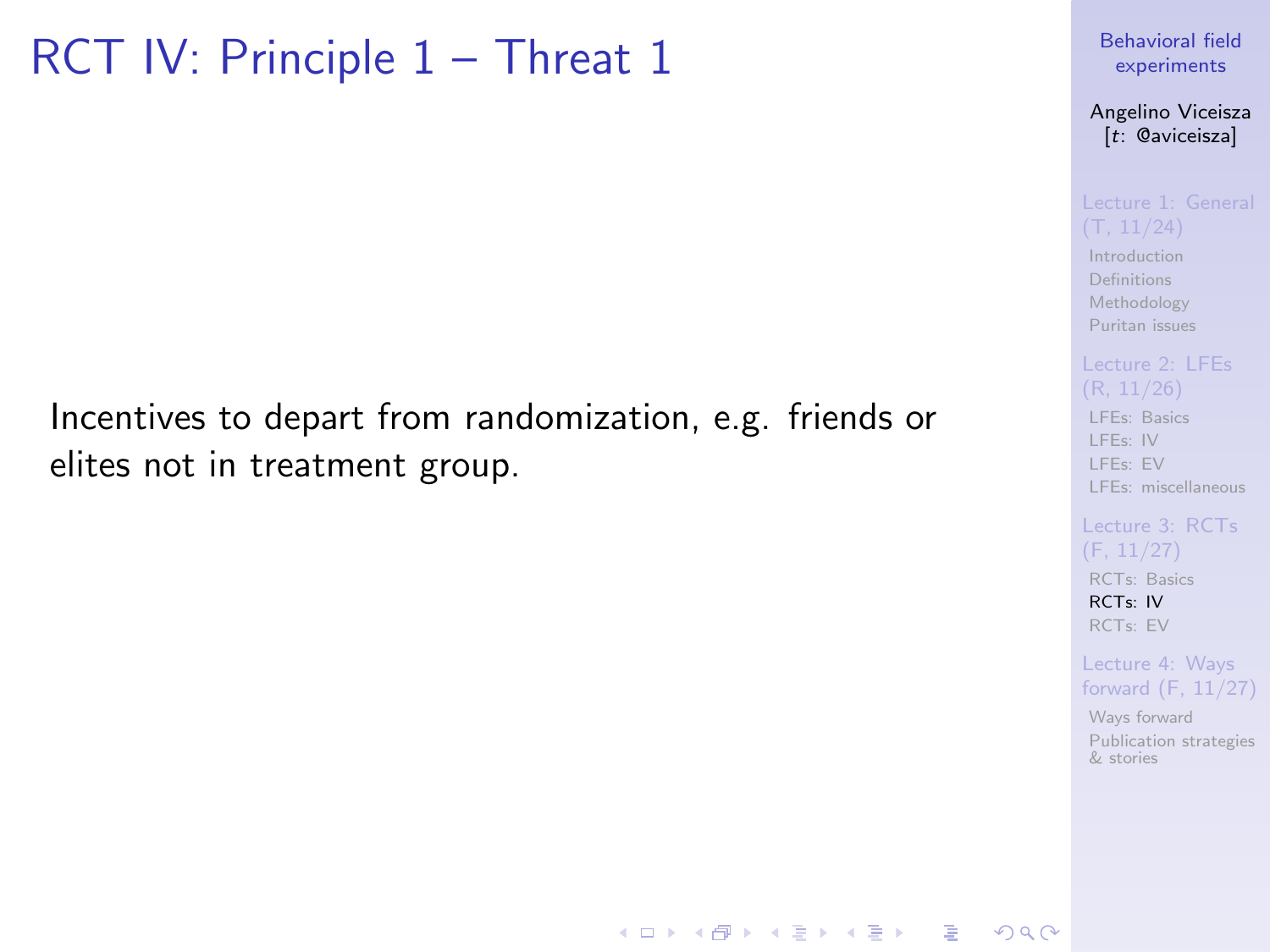## RCT IV: Principle 1 – Dealing with Threat 1

Retaining control of randomization (clearly).

Stressing importance of protocol. If this is messed up, it reduces lessons learned for their own purposes.

Separate "church and state" (avoid collusion). Make sure that tasks are performed by people with different incentives.

Track participants through the whole process – unique id, not just name – match on different characteristics. E.g. bring official ids (state-issued, firm-issued).

[Behavioral field](#page-0-0) experiments

Angelino Viceisza [t: @aviceisza]

[Introduction](#page-3-0) [Definitions](#page-7-0) [Methodology](#page-9-0) [Puritan issues](#page-20-0)

[LFEs: Basics](#page-29-0) [LFEs: IV](#page-31-0) [LFEs: EV](#page-40-0) [LFEs: miscellaneous](#page-48-0)

[Lecture 3: RCTs](#page-52-0) [RCTs: Basics](#page-53-0) [RCTs: IV](#page-57-0) [RCTs: EV](#page-80-0)

Lecture 4: Ways [forward \(F, 11/27\)](#page-91-0)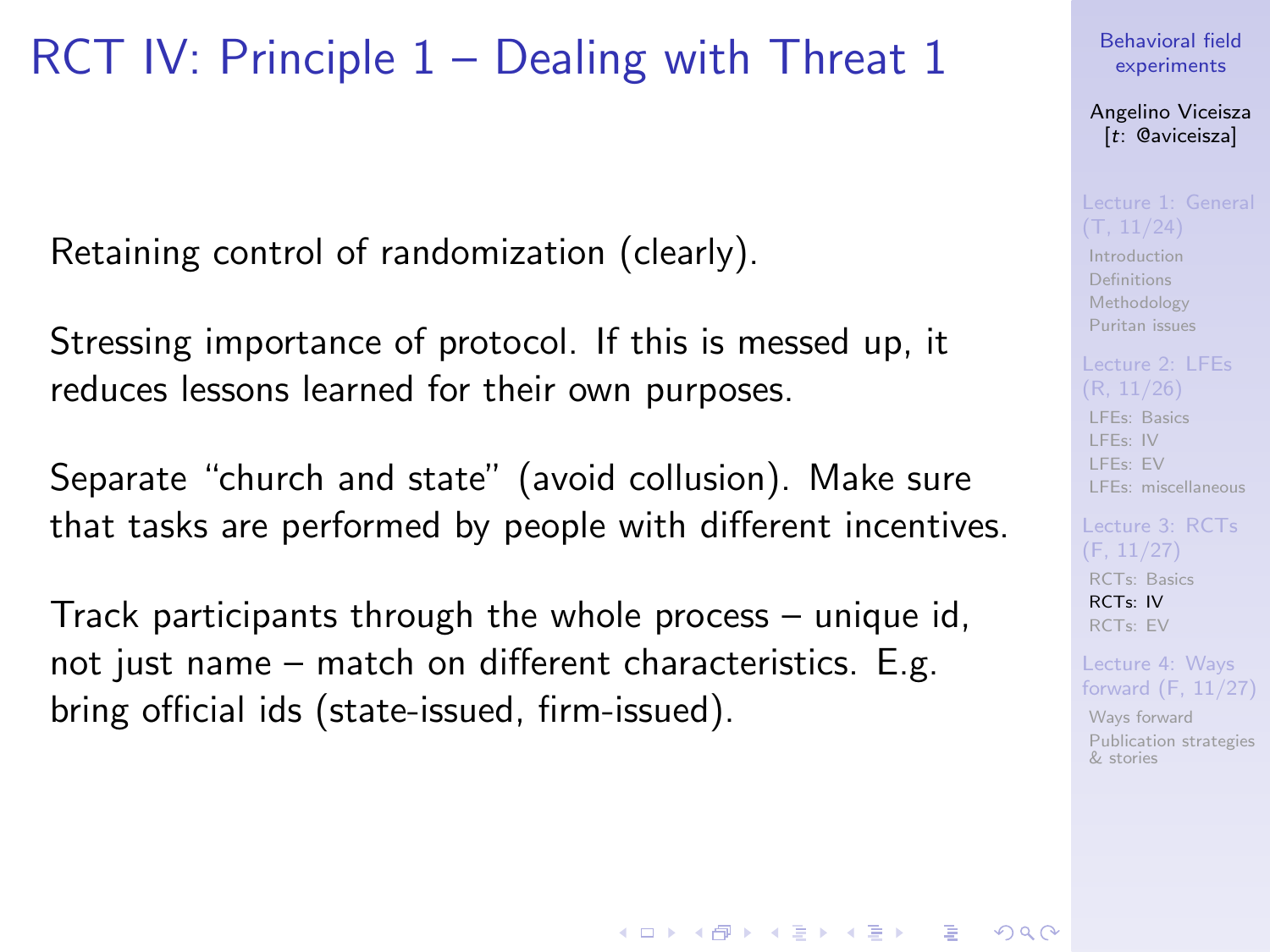# RCT IV: Principle 1 – Dealing with Threat 1

Take pictures during information sessions (if applicable).

Conduct randomized audits ex post to check who showed up/was exposed to treatment.

Most importantly: You want this to act as an ex ante incentive to behave properly – so, let people know, but do not disclose full details such that there is low probability of cheating!

Potentially more important than avoiding manipulation is knowing if and when it occurred such that one can control for *it*<sup>l</sup>

[Behavioral field](#page-0-0) experiments

Angelino Viceisza [t: @aviceisza]

[Introduction](#page-3-0) [Definitions](#page-7-0) [Methodology](#page-9-0) [Puritan issues](#page-20-0)

[LFEs: Basics](#page-29-0) [LFEs: IV](#page-31-0) [LFEs: EV](#page-40-0) [LFEs: miscellaneous](#page-48-0)

[RCTs: Basics](#page-53-0) [RCTs: IV](#page-57-0) [RCTs: EV](#page-80-0)

Lecture 4: Ways [forward \(F, 11/27\)](#page-91-0)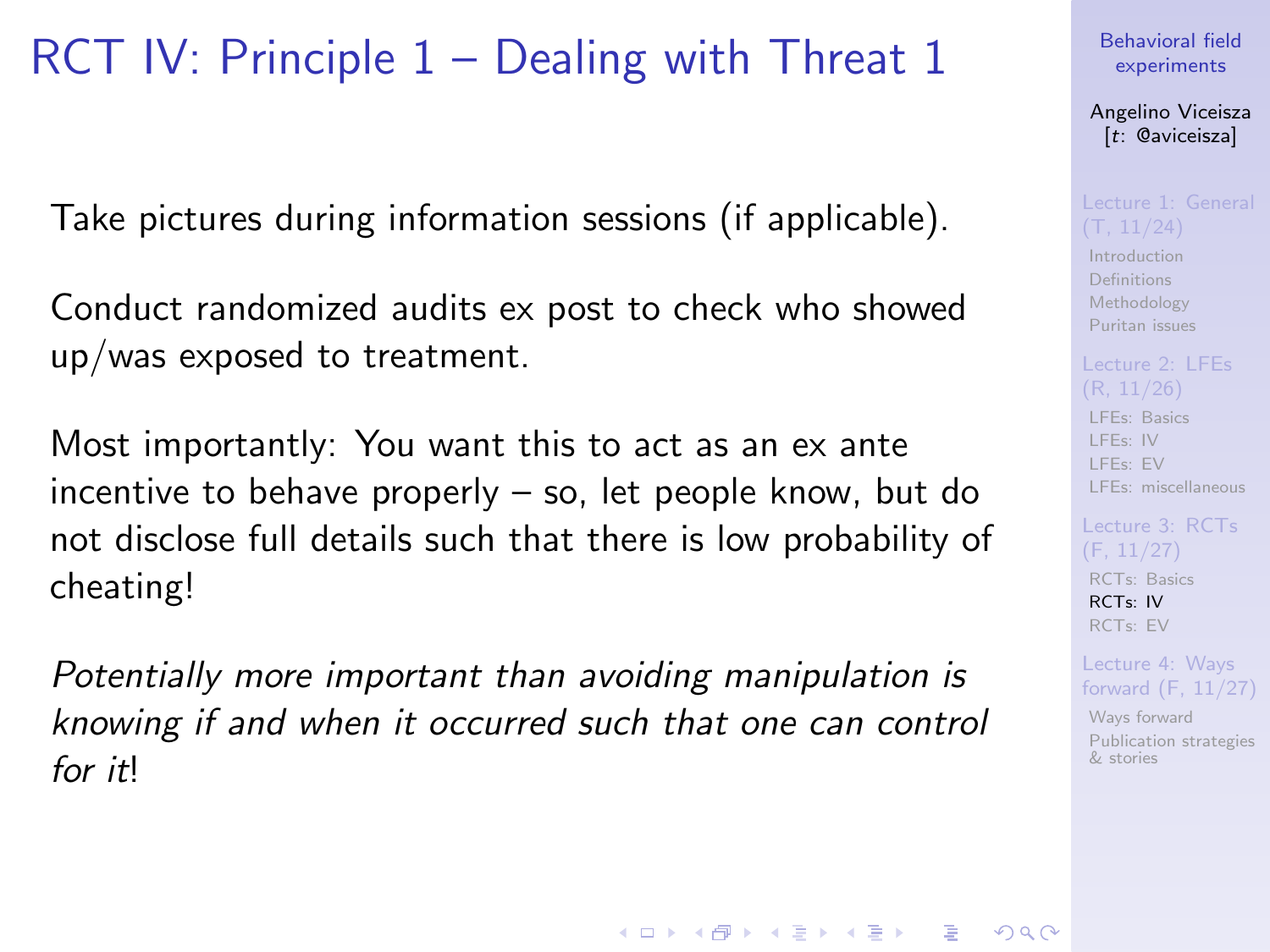## RCT IV: Principle 1 – Dealing with Threat 1

The worst is thinking all is OK when it is not.

Some manipulations may manifest themselves in imbalances of certain characteristics, but what if they do not?

What to do if you suspect problems? Treat data as if non-experimental. Correct for potential selection (classic methods as applicable).

### [Behavioral field](#page-0-0) experiments

Angelino Viceisza [t: @aviceisza]

[Introduction](#page-3-0) [Definitions](#page-7-0) [Methodology](#page-9-0) [Puritan issues](#page-20-0)

### [LFEs: Basics](#page-29-0) [LFEs: IV](#page-31-0) [LFEs: EV](#page-40-0) [LFEs: miscellaneous](#page-48-0)

[RCTs: Basics](#page-53-0) [RCTs: IV](#page-57-0) [RCTs: EV](#page-80-0)

Lecture 4: Ways [forward \(F, 11/27\)](#page-91-0)

[Ways forward](#page-92-0) [Publication strategies](#page-103-0) & stories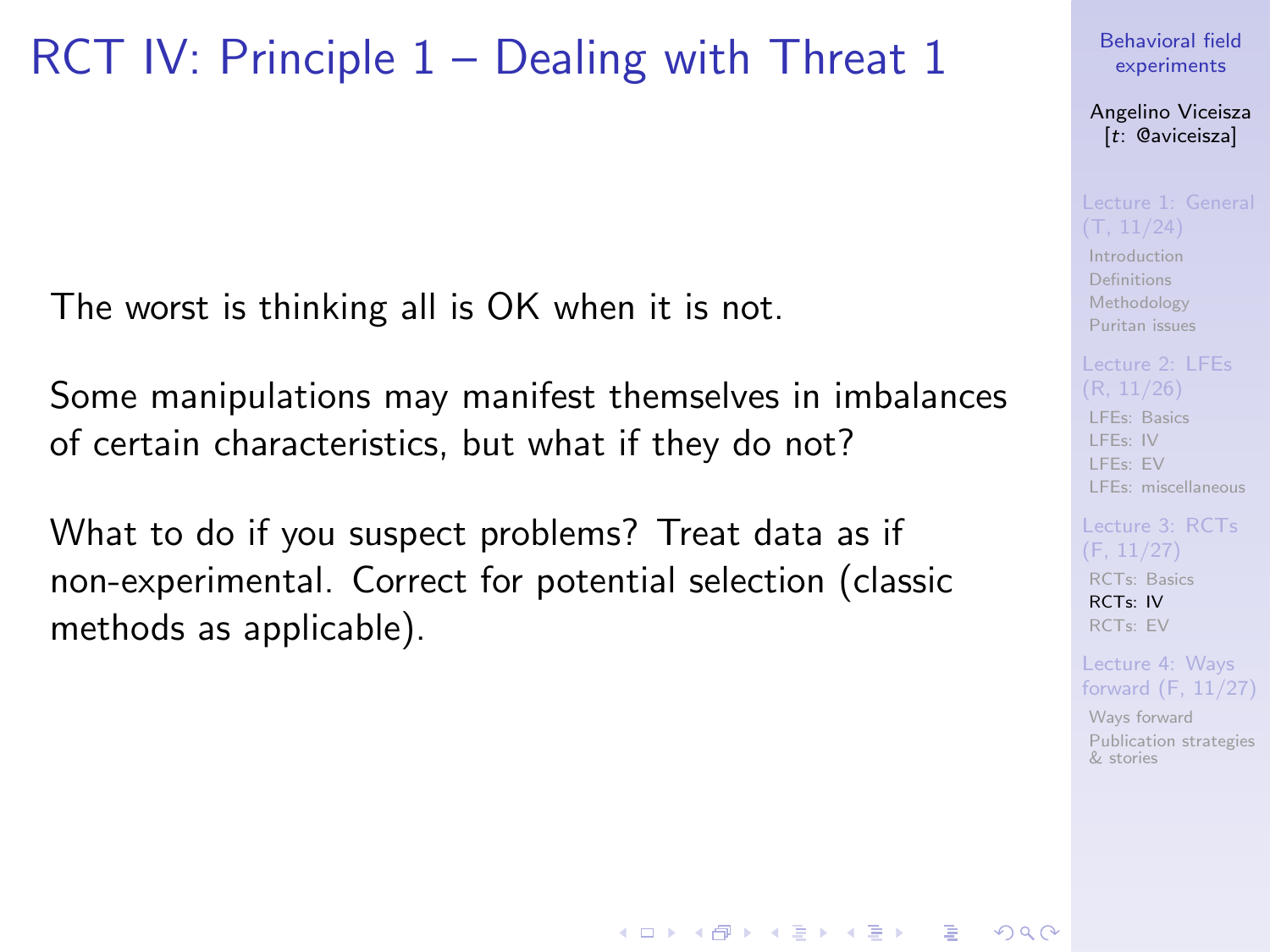## Punchline

It is important to find a trustworthy and reliable implementing partner.

Examine their incentives for manipulation.

Bandiera et al. (2011), [http://pubs.aeaweb.org/doi/](http://pubs.aeaweb.org/doi/pdfplus/10.1257/jep.25.3.63) [pdfplus/10.1257/jep.25.3.63](http://pubs.aeaweb.org/doi/pdfplus/10.1257/jep.25.3.63).

### [Behavioral field](#page-0-0) experiments

Angelino Viceisza [t: @aviceisza]

[Introduction](#page-3-0) [Definitions](#page-7-0) [Methodology](#page-9-0) [Puritan issues](#page-20-0)

[LFEs: Basics](#page-29-0) [LFEs: IV](#page-31-0) [LFEs: EV](#page-40-0) [LFEs: miscellaneous](#page-48-0)

[RCTs: Basics](#page-53-0) [RCTs: IV](#page-57-0) [RCTs: EV](#page-80-0)

### Lecture 4: Ways [forward \(F, 11/27\)](#page-91-0)

[Ways forward](#page-92-0) [Publication strategies](#page-103-0) & stories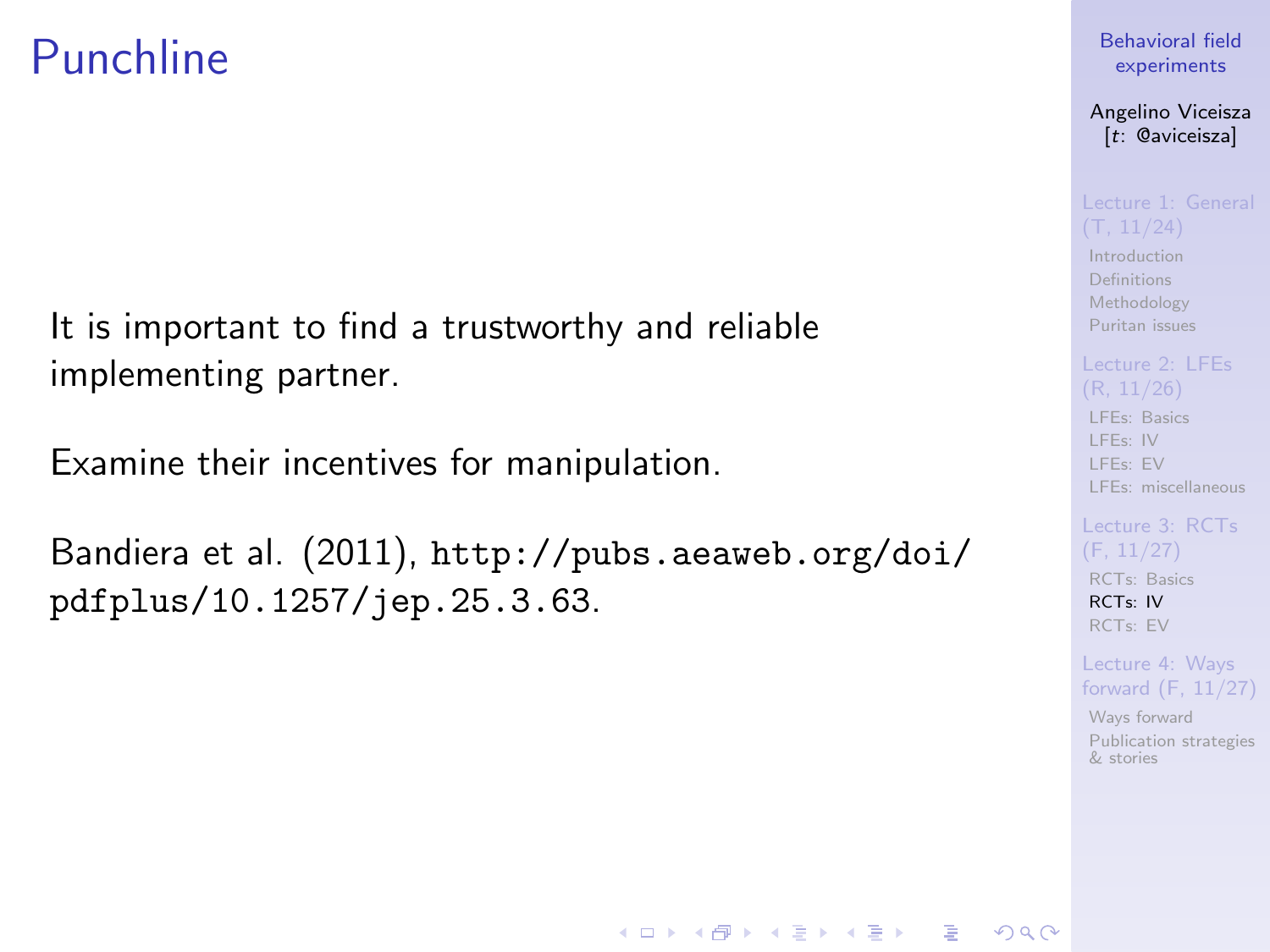# RCT IV: Principle 2

### Think carefully about (1) population, (2) sample, (3) sample size, and 4) power.

### [Behavioral field](#page-0-0) experiments

### Angelino Viceisza [t: @aviceisza]

[Introduction](#page-3-0) [Definitions](#page-7-0) [Methodology](#page-9-0) [Puritan issues](#page-20-0)

[LFEs: Basics](#page-29-0) [LFEs: IV](#page-31-0) [LFEs: EV](#page-40-0) [LFEs: miscellaneous](#page-48-0)

[RCTs: Basics](#page-53-0) [RCTs: IV](#page-57-0) [RCTs: EV](#page-80-0)

Lecture 4: Ways [forward \(F, 11/27\)](#page-91-0)

[Ways forward](#page-92-0) [Publication strategies](#page-103-0) & stories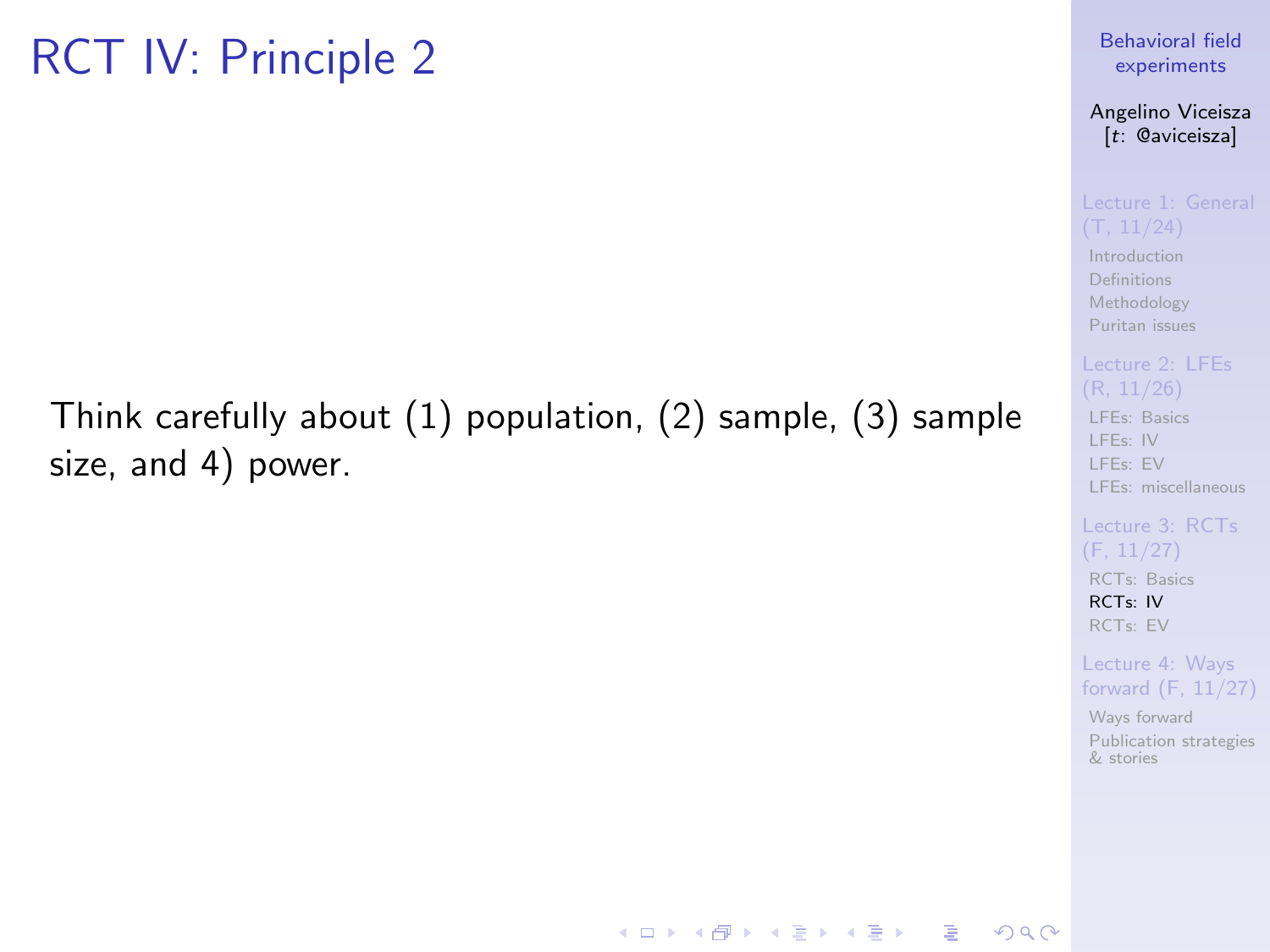## RCT IV: Principle 2 – Exercise: Q

### How can sample size and power pose a threat to IV?

[Behavioral field](#page-0-0) experiments

Angelino Viceisza [t: @aviceisza]

[Introduction](#page-3-0) [Definitions](#page-7-0) [Methodology](#page-9-0) [Puritan issues](#page-20-0)

[LFEs: Basics](#page-29-0) [LFEs: IV](#page-31-0) [LFEs: EV](#page-40-0) [LFEs: miscellaneous](#page-48-0)

[RCTs: Basics](#page-53-0) [RCTs: IV](#page-57-0) [RCTs: EV](#page-80-0)

Lecture 4: Ways [forward \(F, 11/27\)](#page-91-0)

[Ways forward](#page-92-0) [Publication strategies](#page-103-0) & stories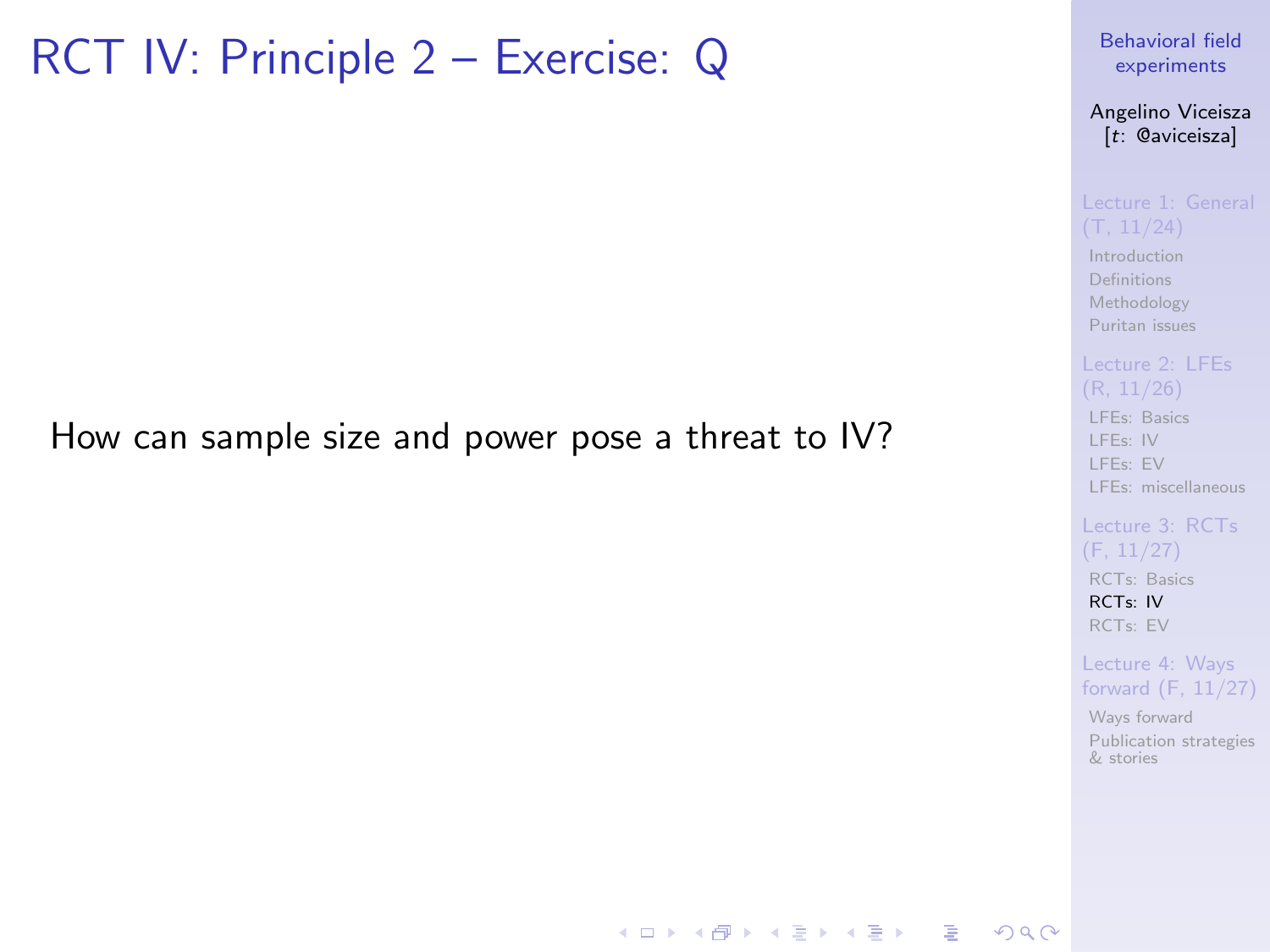# RCT IV: Principle 2 – Threat 2

Too few observations within each treatment condition may lead to a study that is underpowered and unable to detect effects.

While this is not a lack of IV per se, one wants to be confident that a null-effect is a true effect!

In that sense, an underpowered study is a badly designed study.

Recall Optimal Design software discussed for LFE.

### [Behavioral field](#page-0-0) experiments

Angelino Viceisza [t: @aviceisza]

[Introduction](#page-3-0) **[Definitions](#page-7-0)** [Methodology](#page-9-0) [Puritan issues](#page-20-0)

[LFEs: Basics](#page-29-0) [LFEs: IV](#page-31-0) [LFEs: EV](#page-40-0) [LFEs: miscellaneous](#page-48-0)

[RCTs: Basics](#page-53-0) [RCTs: IV](#page-57-0) [RCTs: EV](#page-80-0)

Lecture 4: Ways [forward \(F, 11/27\)](#page-91-0)

[Ways forward](#page-92-0) [Publication strategies](#page-103-0) & stories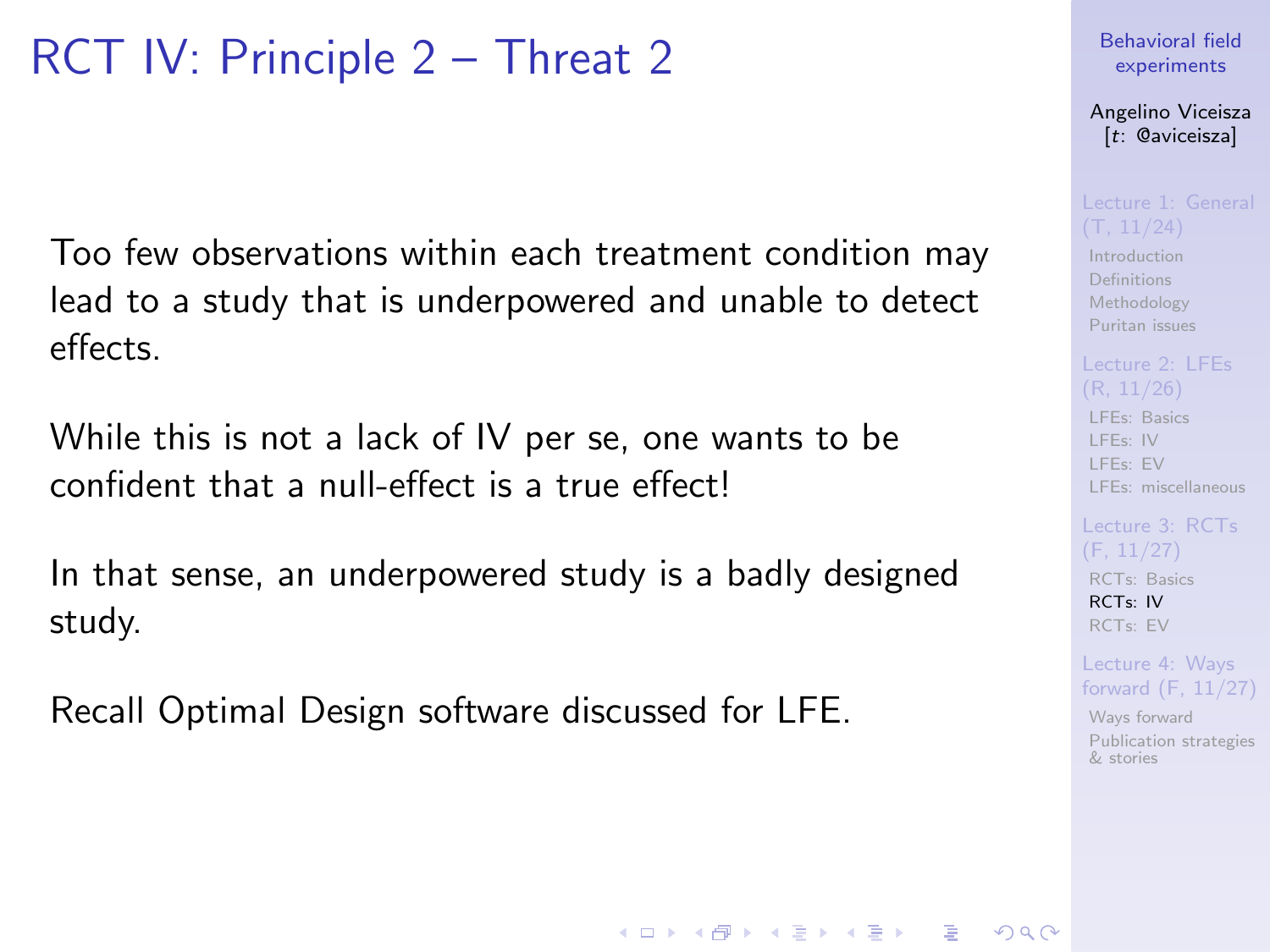# RCT IV: Principle 2 – Threat 2

To assess power, one must consider not just the sample size, but also the outcome variable(s) under consideration  $$ malleability, distribution (variation).

Some outcomes may be easier to manipulate than others (e.g. perceptions versus actual behavior).

This still begs the question of short, medium, and long run impacts.

### [Behavioral field](#page-0-0) experiments

Angelino Viceisza [t: @aviceisza]

[Introduction](#page-3-0) [Definitions](#page-7-0) [Methodology](#page-9-0) [Puritan issues](#page-20-0)

[LFEs: Basics](#page-29-0) [LFEs: IV](#page-31-0) [LFEs: EV](#page-40-0) [LFEs: miscellaneous](#page-48-0)

[RCTs: Basics](#page-53-0) [RCTs: IV](#page-57-0) [RCTs: EV](#page-80-0)

Lecture 4: Ways [forward \(F, 11/27\)](#page-91-0)

[Ways forward](#page-92-0) [Publication strategies](#page-103-0) & stories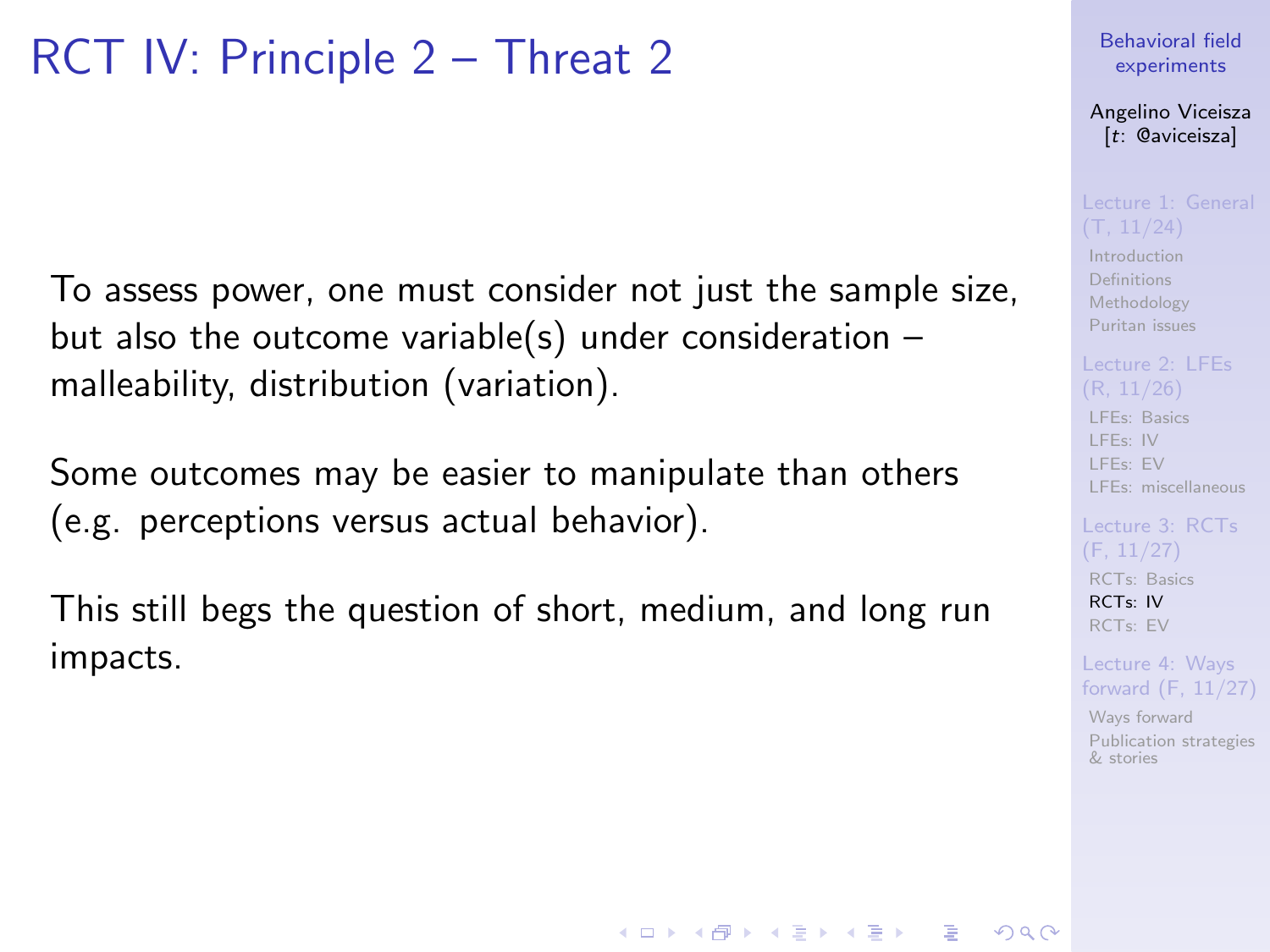# RCT IV: Principle 2 – Threat 2

What do you do if a study is underpowered?

One approach is to collect additional data, but that is costly and not clean.

You can potentially use small-sample estimation strategies.

Also see literature on bootstrapping.

But, preferably, avoid such situations.

It is better to cut the number of treatments and increase N/treatment!

[Behavioral field](#page-0-0) experiments

Angelino Viceisza [t: @aviceisza]

[Introduction](#page-3-0) [Definitions](#page-7-0) [Methodology](#page-9-0) [Puritan issues](#page-20-0)

[LFEs: Basics](#page-29-0) [LFEs: IV](#page-31-0) [LFEs: EV](#page-40-0) [LFEs: miscellaneous](#page-48-0)

[RCTs: Basics](#page-53-0) [RCTs: IV](#page-57-0) [RCTs: EV](#page-80-0)

Lecture 4: Ways [forward \(F, 11/27\)](#page-91-0)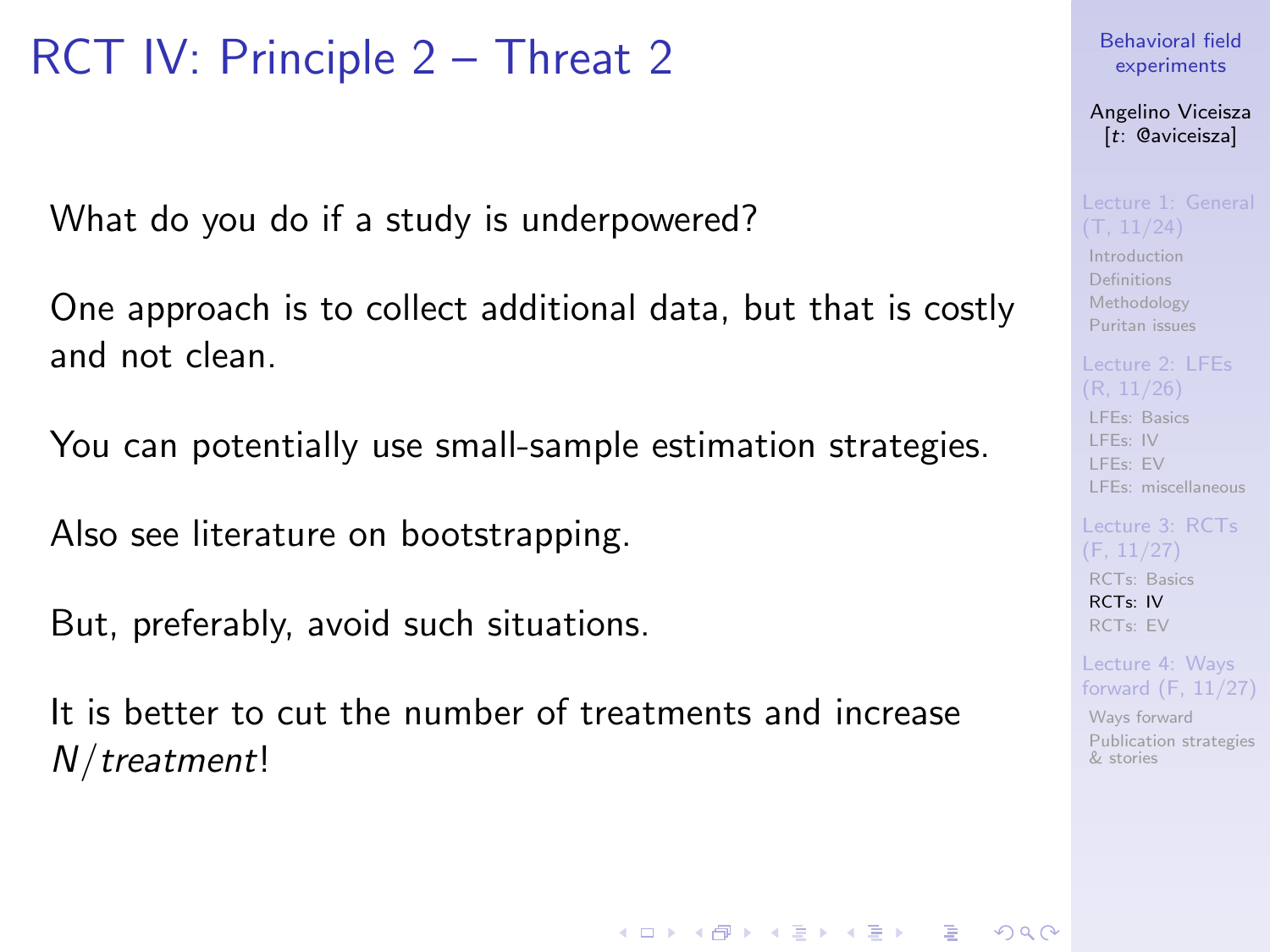# RCT IV: Principle 3

Think carefully about issues raised in Principle 2 PLUS level/unit of randomization.

E.g. level of randomization may mitigate spillovers.

### [Behavioral field](#page-0-0) experiments

Angelino Viceisza [t: @aviceisza]

[Introduction](#page-3-0) **[Definitions](#page-7-0)** [Methodology](#page-9-0) [Puritan issues](#page-20-0)

[LFEs: Basics](#page-29-0) [LFEs: IV](#page-31-0) [LFEs: EV](#page-40-0) [LFEs: miscellaneous](#page-48-0)

[RCTs: Basics](#page-53-0) [RCTs: IV](#page-57-0) [RCTs: EV](#page-80-0)

Lecture 4: Ways [forward \(F, 11/27\)](#page-91-0)

[Ways forward](#page-92-0) [Publication strategies](#page-103-0) & stories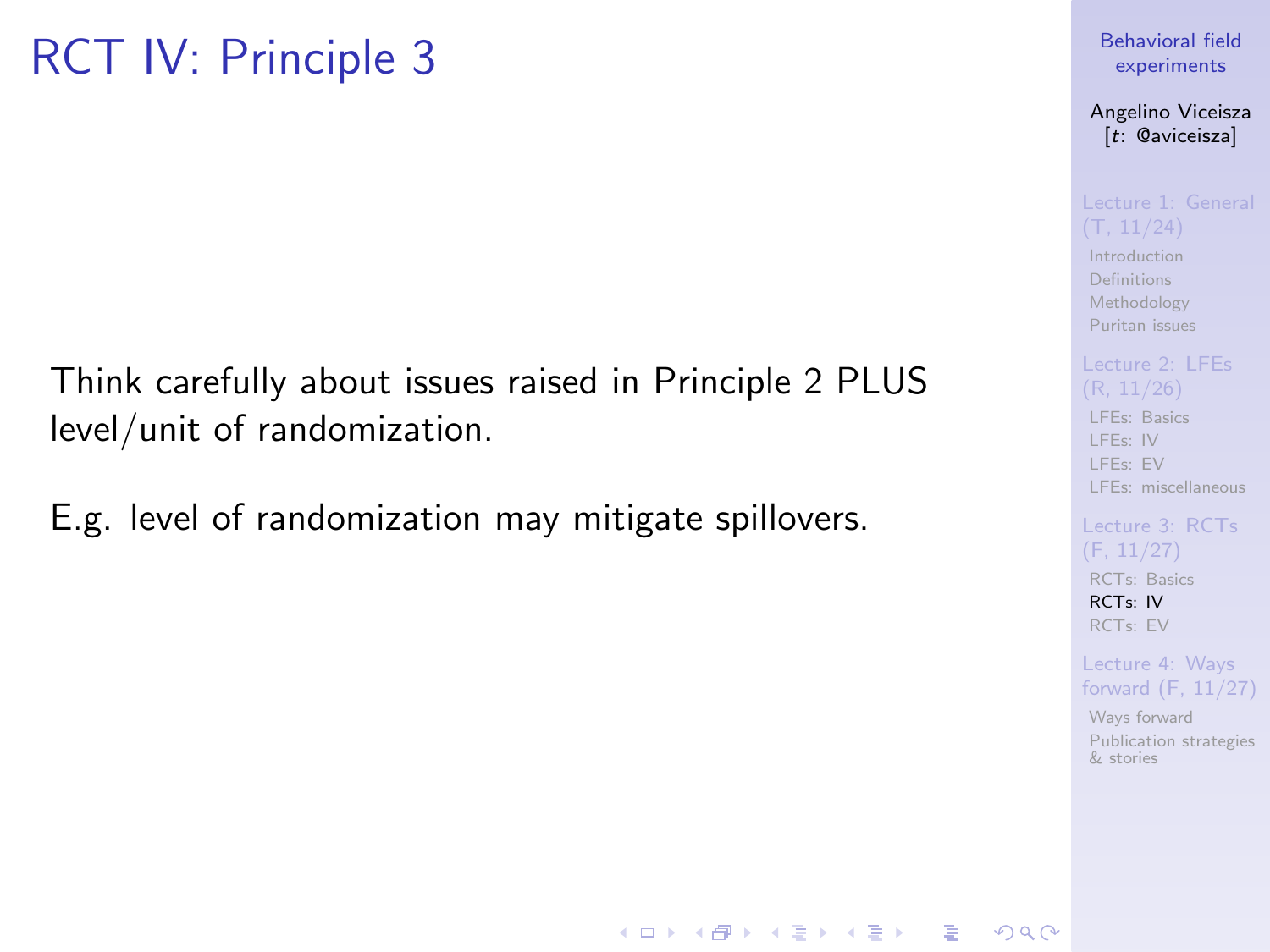## RCT IV: Principle 3 – Exercise: Qs

### How can the level of randomization increase IV?

[Behavioral field](#page-0-0) experiments

Angelino Viceisza [t: @aviceisza]

[Introduction](#page-3-0) [Definitions](#page-7-0) [Methodology](#page-9-0) [Puritan issues](#page-20-0)

[LFEs: Basics](#page-29-0) [LFEs: IV](#page-31-0) [LFEs: EV](#page-40-0) [LFEs: miscellaneous](#page-48-0)

[RCTs: Basics](#page-53-0) [RCTs: IV](#page-57-0) [RCTs: EV](#page-80-0)

Lecture 4: Ways [forward \(F, 11/27\)](#page-91-0)

[Ways forward](#page-92-0) [Publication strategies](#page-103-0) & stories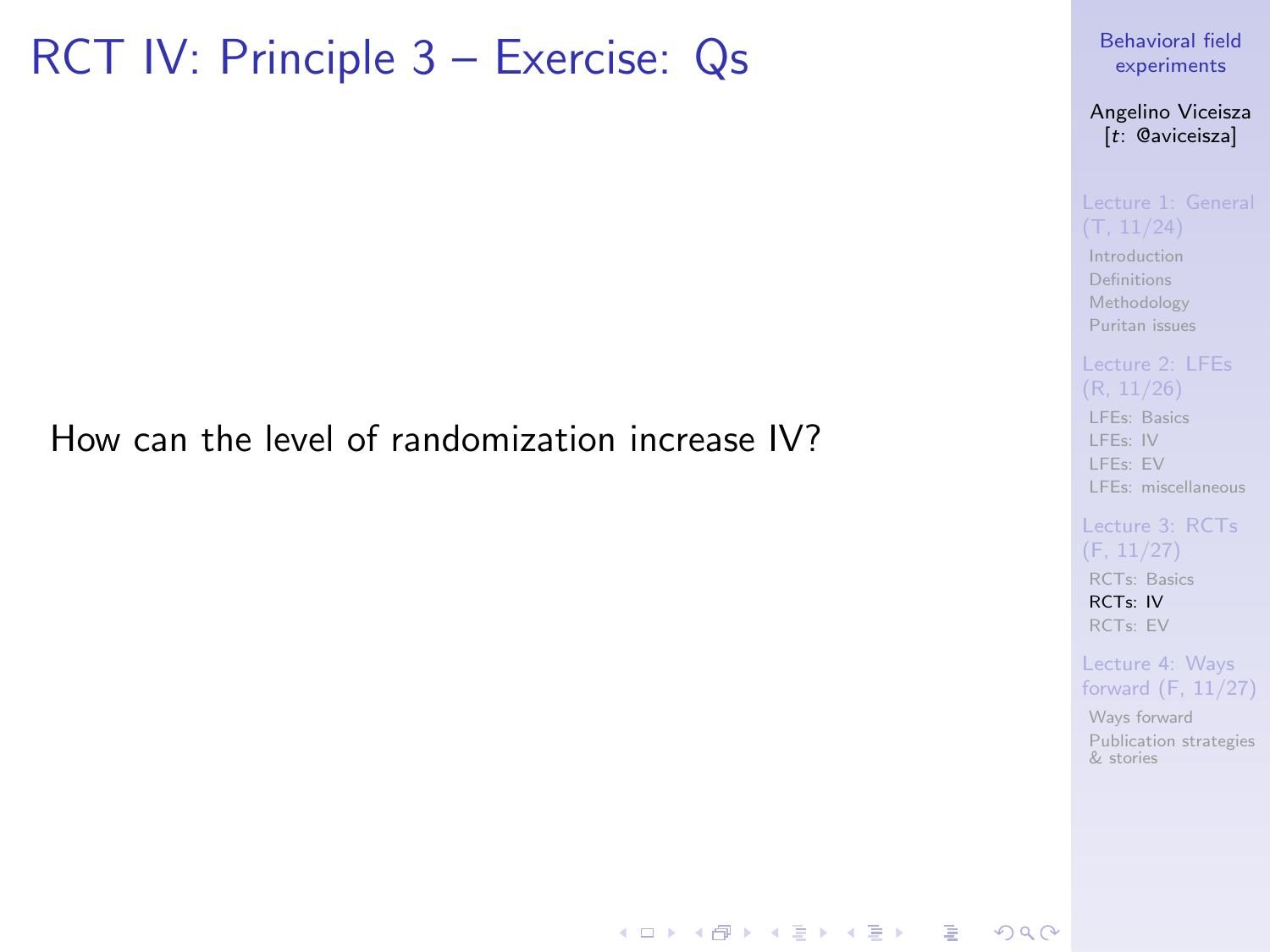## RCT IV: Principle 3 – Threat 3

Example:

- 1. You want to study the impact of a health information campaign on beliefs and cleanliness practices.
- 2. You randomize 2000 individuals in 50 villages across an information treatment and a control.
- 3. Is there a concern?

[Behavioral field](#page-0-0) experiments

Angelino Viceisza [t: @aviceisza]

[Introduction](#page-3-0) [Definitions](#page-7-0) [Methodology](#page-9-0) [Puritan issues](#page-20-0)

[LFEs: Basics](#page-29-0) [LFEs: IV](#page-31-0) [LFEs: EV](#page-40-0) [LFEs: miscellaneous](#page-48-0)

[RCTs: Basics](#page-53-0) [RCTs: IV](#page-57-0) [RCTs: EV](#page-80-0)

Lecture 4: Ways [forward \(F, 11/27\)](#page-91-0)

[Ways forward](#page-92-0) [Publication strategies](#page-103-0) & stories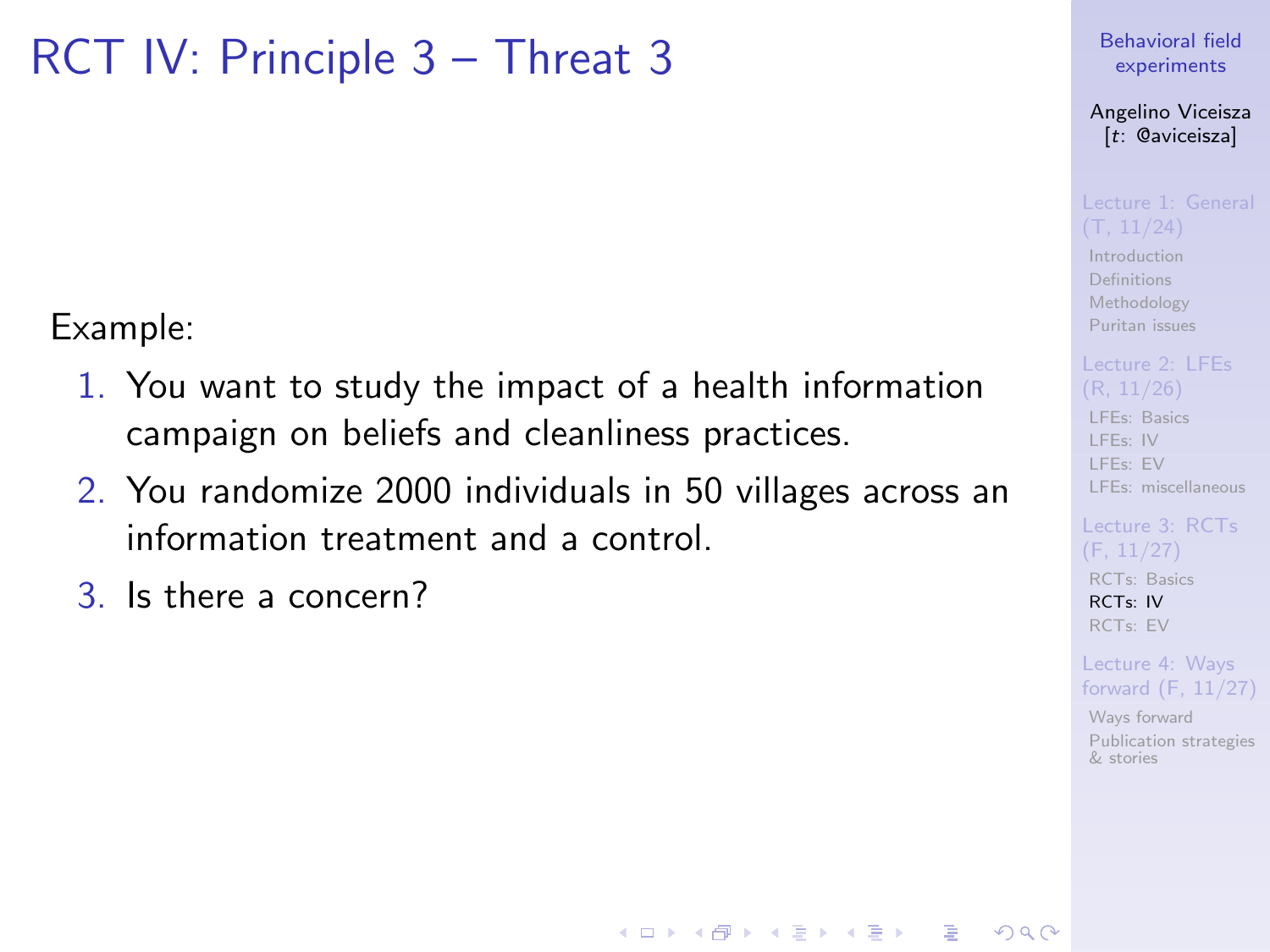## RCT IV: Principle 3 – Threat 3

Example:

- 1. Given you have individuals who are treated and untreated in the same village, this is problematic.
- 2. Spillovers could cause treatment and control individuals to behave virtually the same.
- 3. If you find an effect, great, since spillovers work against you, BUT what if you do NOT find an effect?
- 4. You could also try to elicit social networks and control for spillovers. In fact, this may be interesting nonetheless.
- 5. Also, see Duflo et al. (2007), pp. 56-58.

[Behavioral field](#page-0-0) experiments

Angelino Viceisza [t: @aviceisza]

[Introduction](#page-3-0) [Definitions](#page-7-0) [Methodology](#page-9-0) [Puritan issues](#page-20-0)

[LFEs: Basics](#page-29-0) [LFEs: IV](#page-31-0) [LFEs: EV](#page-40-0) [LFEs: miscellaneous](#page-48-0)

[RCTs: Basics](#page-53-0) [RCTs: IV](#page-57-0) [RCTs: EV](#page-80-0)

Lecture 4: Ways [forward \(F, 11/27\)](#page-91-0)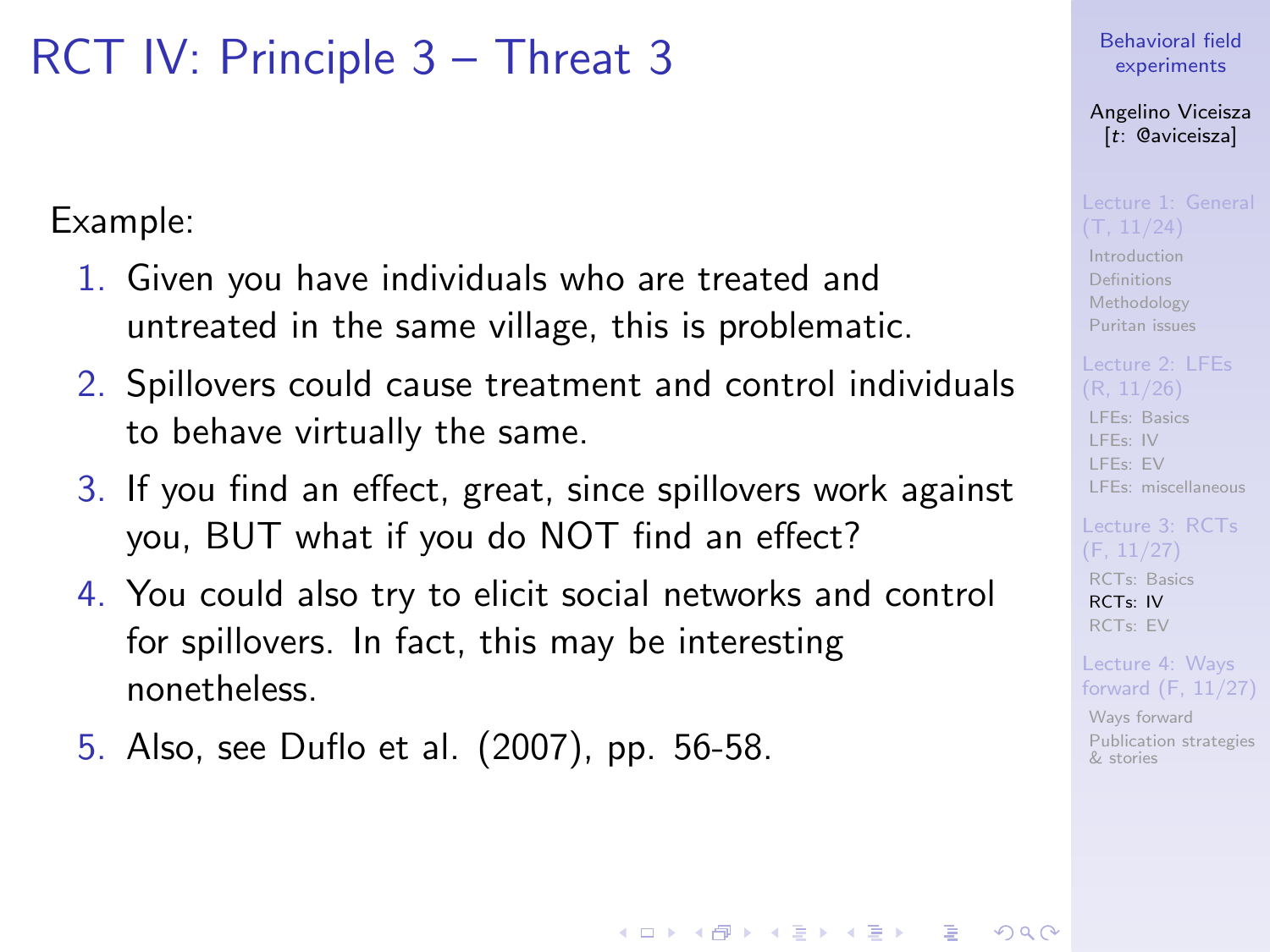## RCT IV: Principle 3 – Threat 3

How to deal with this?

- 1. Well, what if you randomize at the village level?
- 2. I.e.  $N = 25$  treatment villages and  $N = 25$  control villages.
- 3. You can still perform individual-level analysis, but control for village fixed effects/cluster standard errors at the village level.
- 4. Spillovers are less likely.
- 5. You could also do  $N = 10$  where randomization is within village to study spillovers and then remaining  $N = 40$  over treatment and control.
- 6. Clearly, randomization at a higher level comes at a cost.

### [Behavioral field](#page-0-0) experiments

Angelino Viceisza [t: @aviceisza]

[Introduction](#page-3-0) [Definitions](#page-7-0) [Methodology](#page-9-0) [Puritan issues](#page-20-0)

[LFEs: Basics](#page-29-0) [LFEs: IV](#page-31-0) [LFEs: EV](#page-40-0) [LFEs: miscellaneous](#page-48-0)

[RCTs: Basics](#page-53-0) [RCTs: IV](#page-57-0) [RCTs: EV](#page-80-0)

Lecture 4: Ways [forward \(F, 11/27\)](#page-91-0)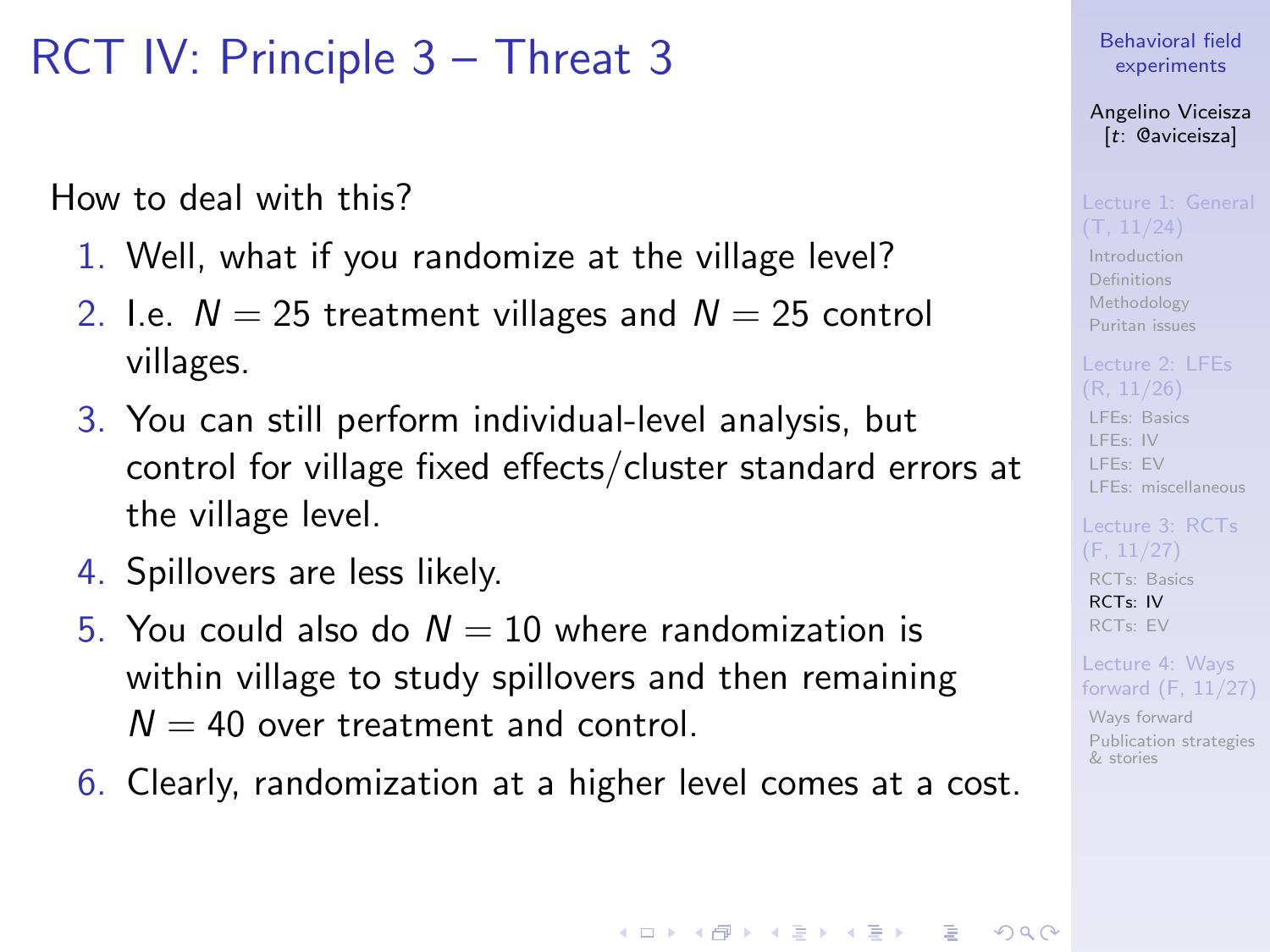Think carefully about whether or not the actual treatment is the same as the intention to treat!

E.g. participants decline to participate (cannot force).

E.g. attrition – participants agree to participate, but do not show up or drop out over time.

### [Behavioral field](#page-0-0) experiments

Angelino Viceisza [t: @aviceisza]

[Introduction](#page-3-0) [Definitions](#page-7-0) [Methodology](#page-9-0) [Puritan issues](#page-20-0)

[LFEs: Basics](#page-29-0) [LFEs: IV](#page-31-0) [LFEs: EV](#page-40-0) [LFEs: miscellaneous](#page-48-0)

[RCTs: Basics](#page-53-0) [RCTs: IV](#page-57-0) [RCTs: EV](#page-80-0)

Lecture 4: Ways [forward \(F, 11/27\)](#page-91-0)

[Ways forward](#page-92-0) [Publication strategies](#page-103-0) & stories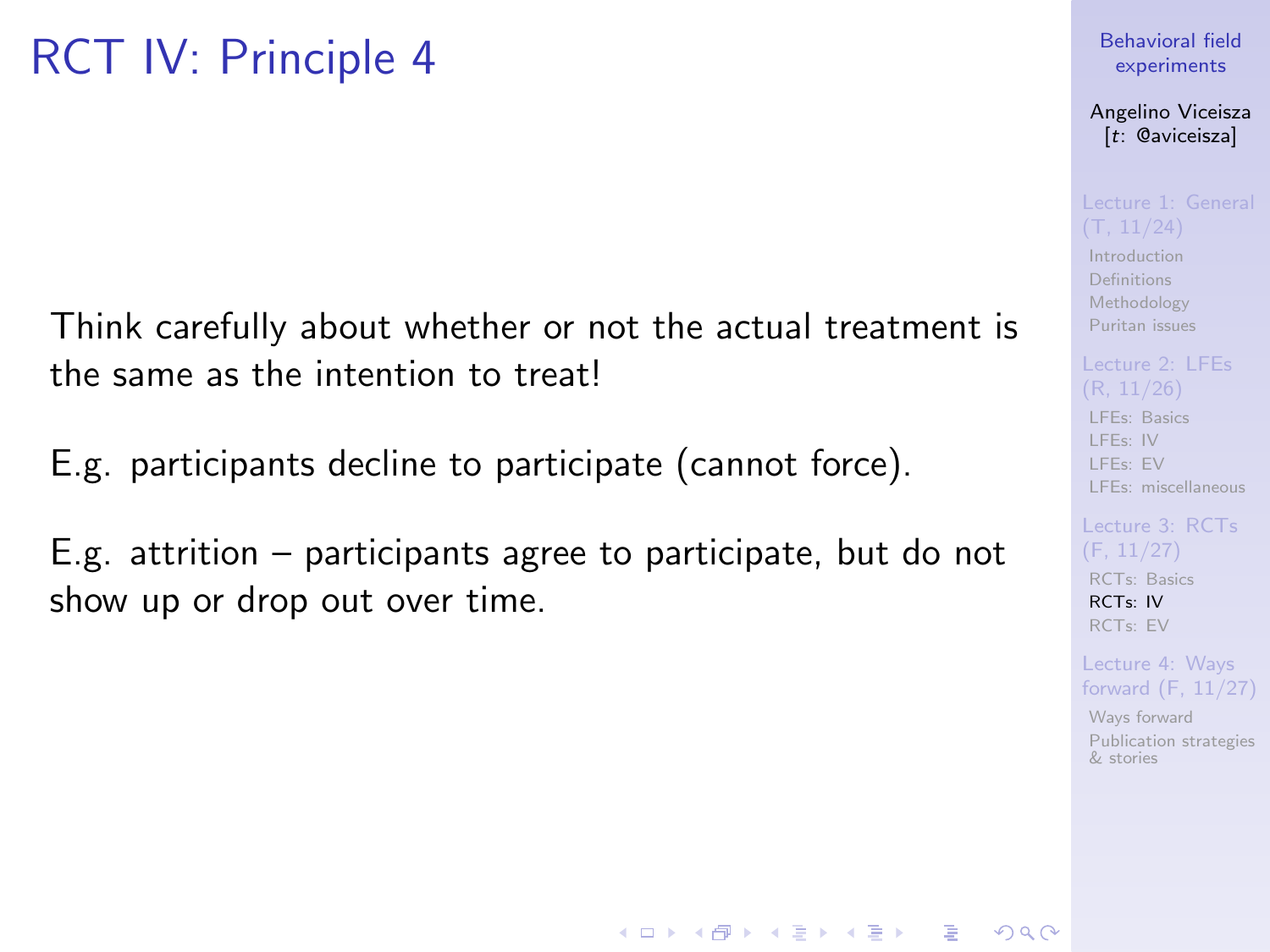## RCT IV: Principle 4 – Exercise: Qs

How can the above impact IV?

[Behavioral field](#page-0-0) experiments

Angelino Viceisza [t: @aviceisza]

[Introduction](#page-3-0) [Definitions](#page-7-0) [Methodology](#page-9-0) [Puritan issues](#page-20-0)

[LFEs: Basics](#page-29-0)

[LFEs: IV](#page-31-0) [LFEs: EV](#page-40-0) [LFEs: miscellaneous](#page-48-0)

(F, 11/27) [RCTs: Basics](#page-53-0) [RCTs: IV](#page-57-0) [RCTs: EV](#page-80-0)

Lecture 4: Ways [forward \(F, 11/27\)](#page-91-0)

[Ways forward](#page-92-0) [Publication strategies](#page-103-0) & stories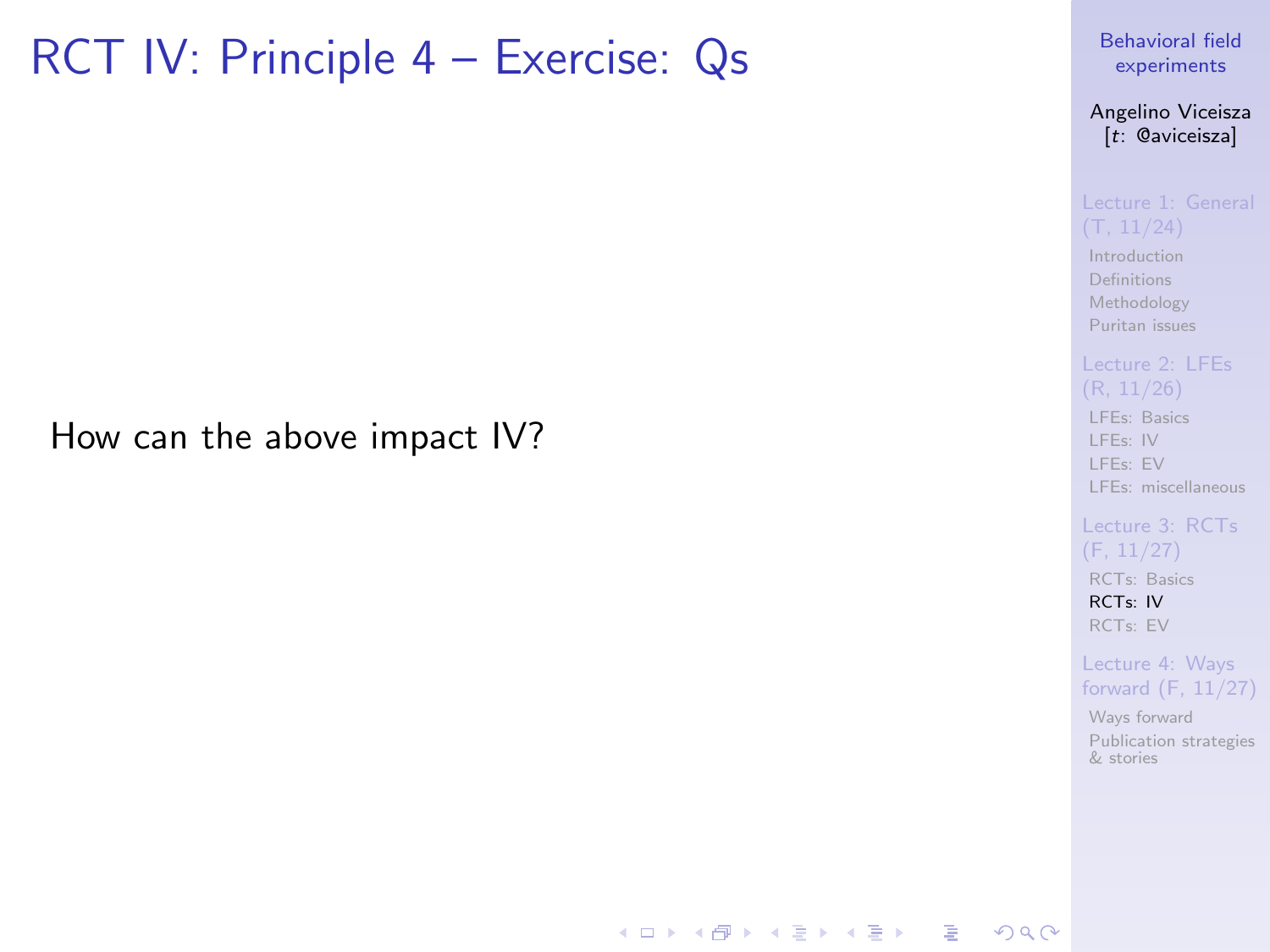## RCT IV: Principle 4 – Threat 4

If participants systematically decline to participate or drop out and this is correlated with treatment status, this is problematic.

It could be like selection bias.

What to do? Intent-to-treat  $\rightarrow$  instrument actual treatment with randomized treatment (intent-to-treat). See Duflo et al. (2007), pp. 50-56.

### [Behavioral field](#page-0-0) experiments

Angelino Viceisza [t: @aviceisza]

[Introduction](#page-3-0) [Definitions](#page-7-0) [Methodology](#page-9-0) [Puritan issues](#page-20-0)

## [LFEs: Basics](#page-29-0) [LFEs: IV](#page-31-0) [LFEs: EV](#page-40-0) [LFEs: miscellaneous](#page-48-0)

[RCTs: Basics](#page-53-0) [RCTs: IV](#page-57-0) [RCTs: EV](#page-80-0)

Lecture 4: Ways [forward \(F, 11/27\)](#page-91-0)

[Ways forward](#page-92-0) [Publication strategies](#page-103-0) & stories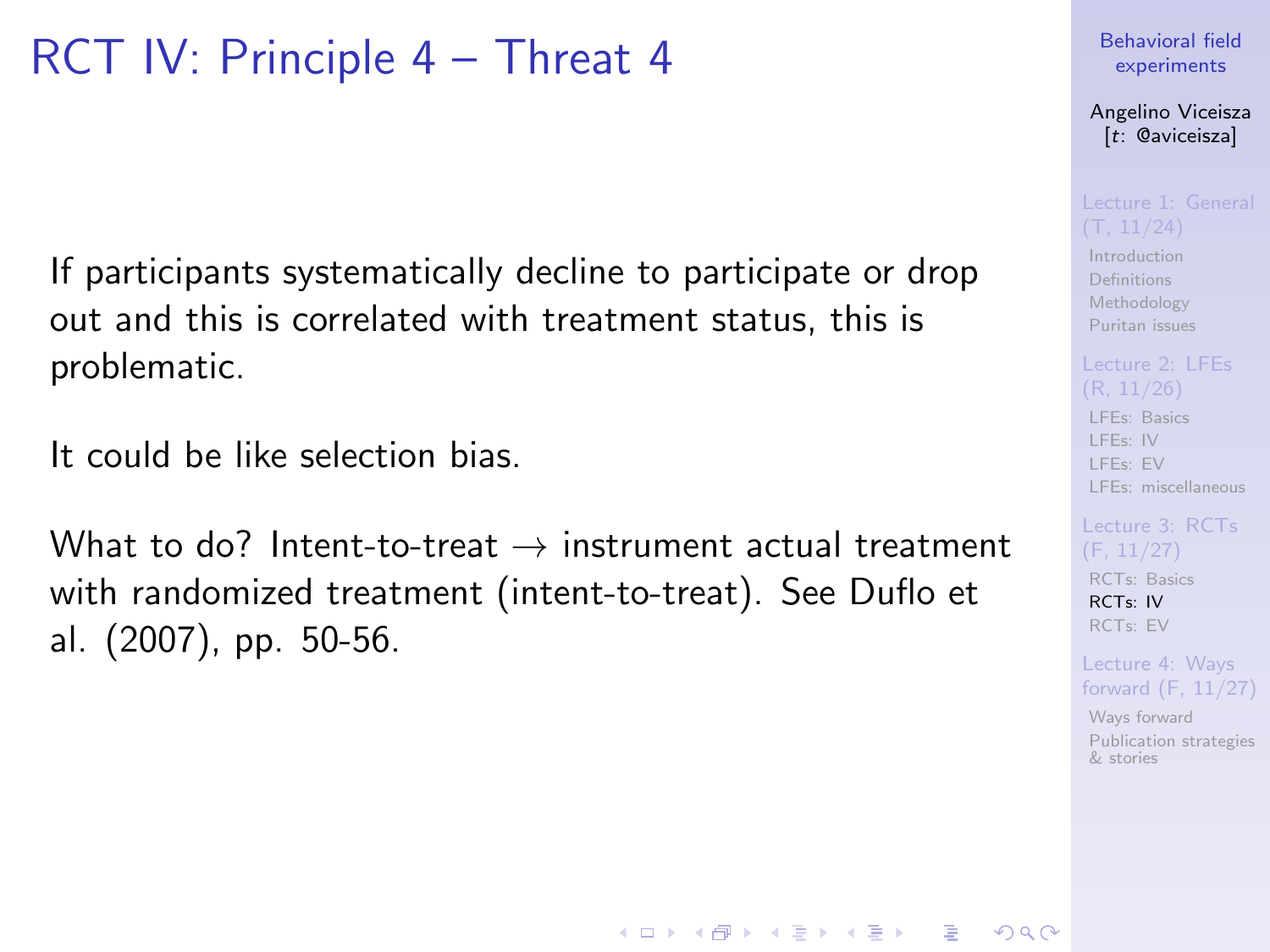## RCT IV: Principle 4 – Threat 4

## What to do with attrition?

- 1. Report attrition statistics and the extent to which it appears balanced across treatments and controls.
- 2. Even if balanced, it may be problematic. Assess to what extent attrition is correlated with other observables.
- 3. Are those who drop out significantly different from those who do not or the population? Compare on observables at baseline for full sample.
- 4. See Duflo et al. (2007), pp. 58-61 for parametric and non-parametric references such as Manski-Lee bounds.

### [Behavioral field](#page-0-0) experiments

### Angelino Viceisza [t: @aviceisza]

[Introduction](#page-3-0) [Definitions](#page-7-0) [Methodology](#page-9-0) [Puritan issues](#page-20-0)

# [LFEs: Basics](#page-29-0)

[LFEs: IV](#page-31-0) [LFEs: EV](#page-40-0) [LFEs: miscellaneous](#page-48-0)

[RCTs: Basics](#page-53-0) [RCTs: IV](#page-57-0) [RCTs: EV](#page-80-0)

Lecture 4: Ways [forward \(F, 11/27\)](#page-91-0)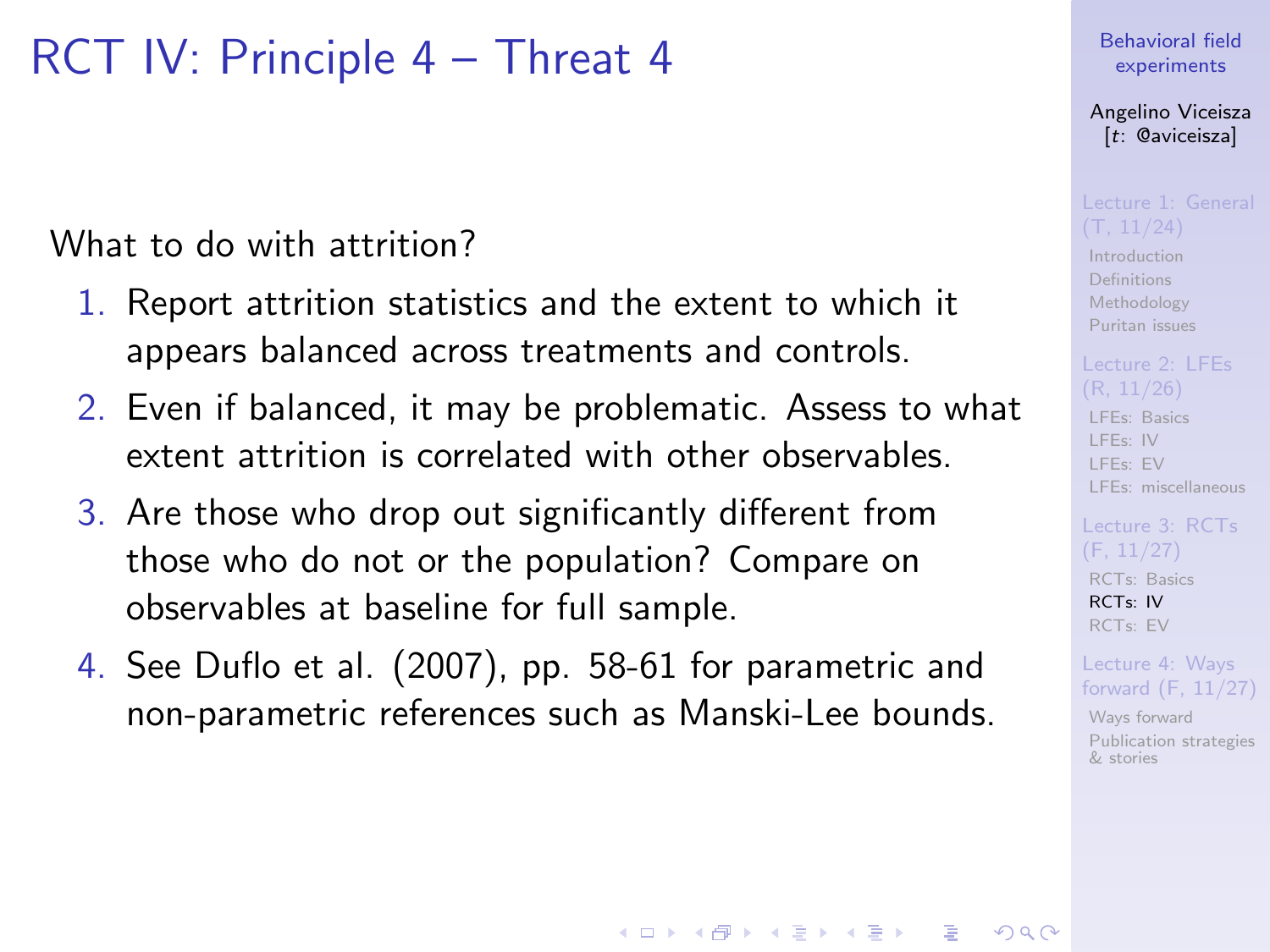## RCT IV: Principle 4 – Threat 4

Significant attrition will reduce power of the study.

This is another reason for thinking carefully about N during the experimental design phase.

This is of particular importance if you have a panel study in mind. I.e. tracking subjects over multiple years. Especially, if subject pool is likely to migrate.

Recall importance of tracking principles discussed previously. They come into play here too!

### [Behavioral field](#page-0-0) experiments

Angelino Viceisza [t: @aviceisza]

[Introduction](#page-3-0) [Definitions](#page-7-0) [Methodology](#page-9-0) [Puritan issues](#page-20-0)

[LFEs: Basics](#page-29-0) [LFEs: IV](#page-31-0) [LFEs: EV](#page-40-0) [LFEs: miscellaneous](#page-48-0)

[Lecture 3: RCTs](#page-52-0) [RCTs: Basics](#page-53-0) [RCTs: IV](#page-57-0) [RCTs: EV](#page-80-0)

Lecture 4: Ways [forward \(F, 11/27\)](#page-91-0)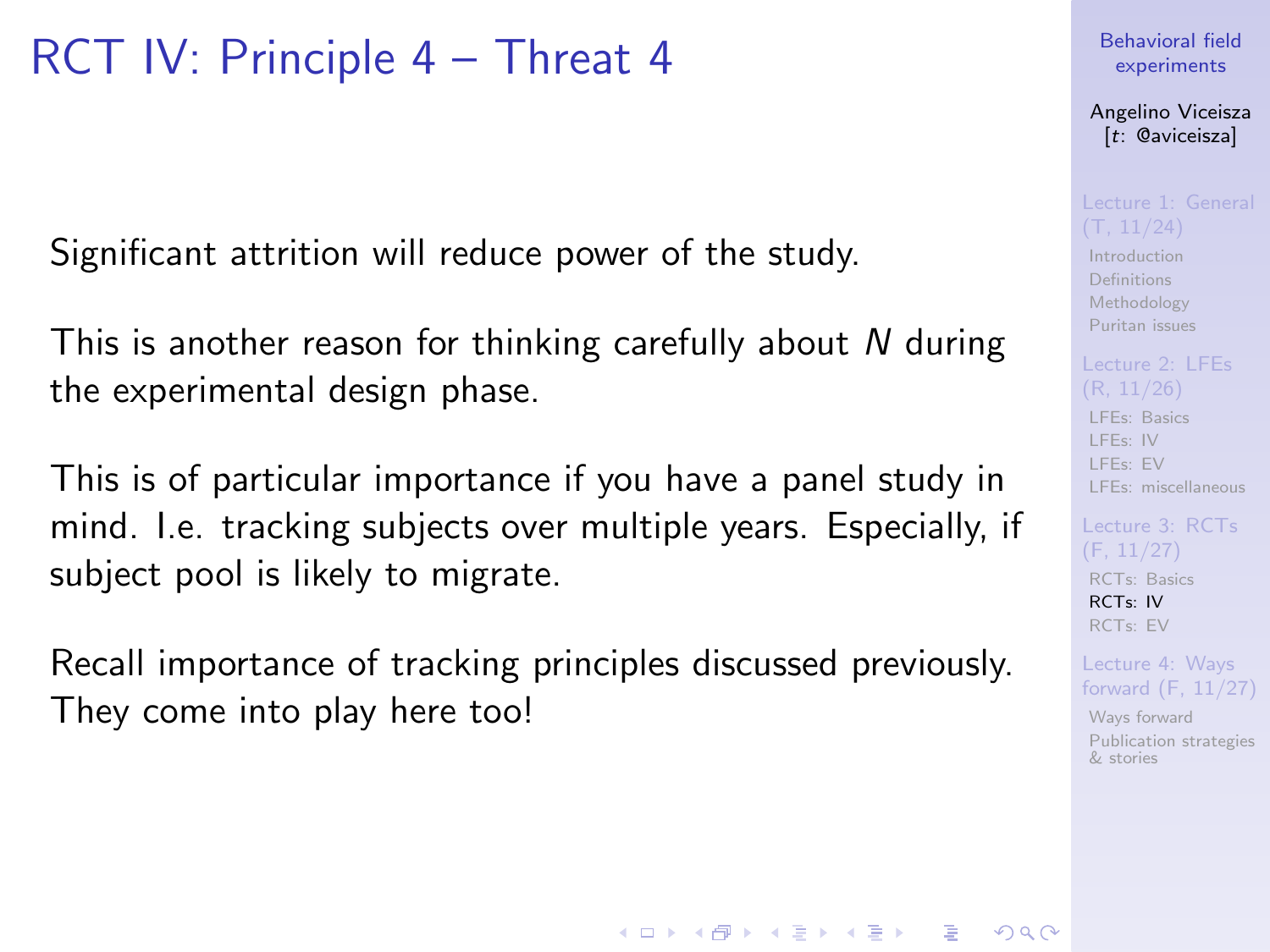## <span id="page-80-0"></span>RCT EV: Exercise: Qs

## Why may EV be a concern in RCTs?

[Behavioral field](#page-0-0) experiments

Angelino Viceisza [t: @aviceisza]

[Introduction](#page-3-0) [Definitions](#page-7-0) [Methodology](#page-9-0) [Puritan issues](#page-20-0)

[LFEs: Basics](#page-29-0)

[LFEs: IV](#page-31-0) [LFEs: EV](#page-40-0) [LFEs: miscellaneous](#page-48-0)

(F, 11/27) [RCTs: Basics](#page-53-0) [RCTs: IV](#page-57-0) [RCTs: EV](#page-80-0)

Lecture 4: Ways [forward \(F, 11/27\)](#page-91-0)

[Ways forward](#page-92-0) [Publication strategies](#page-103-0) & stories

**KORK EXTER A BY A GACK**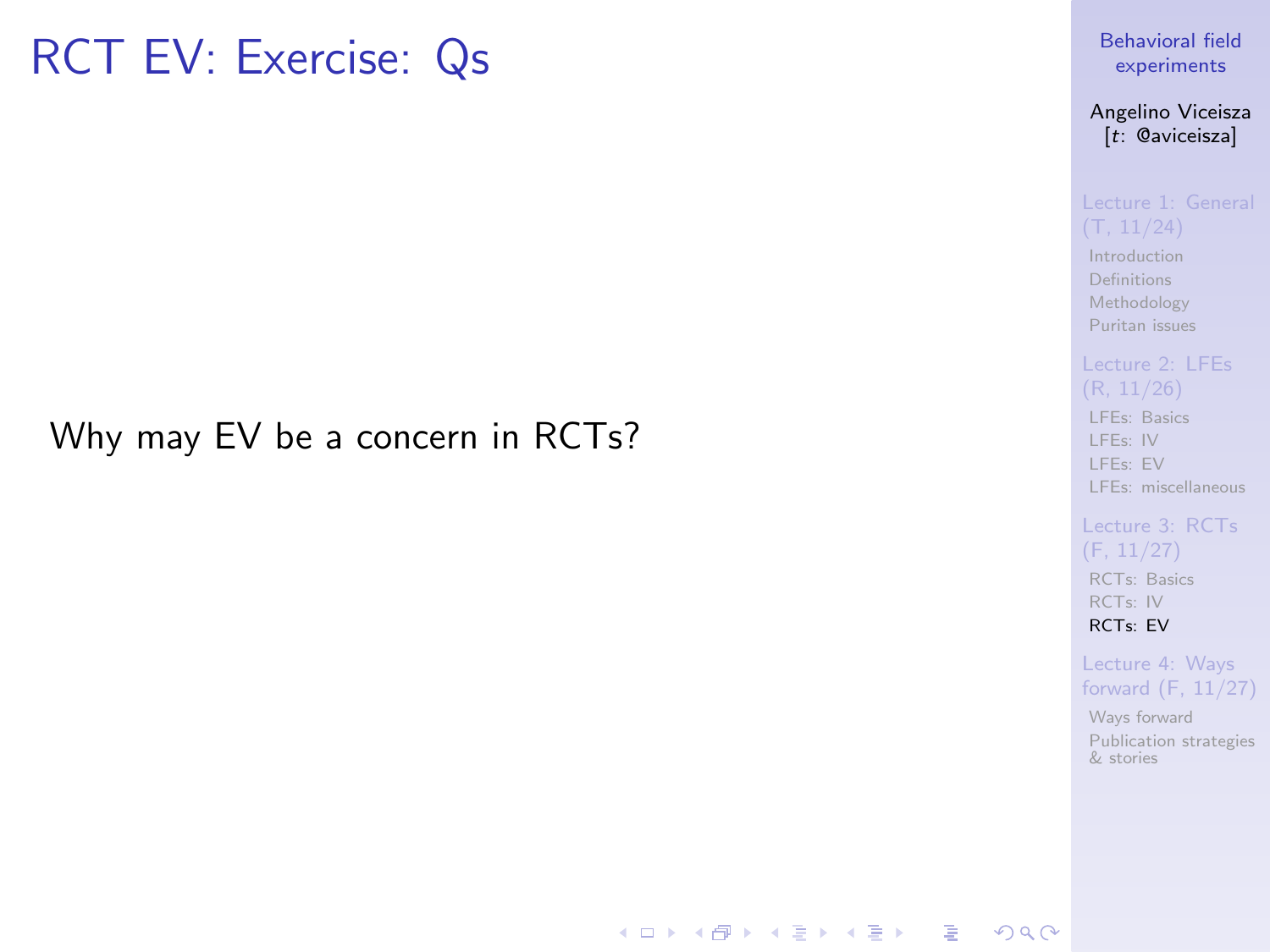For the same reasons that it was a concern in LFEs.

People will ask whether the findings of an RCT generalize to the naturally-occurring environment.

Particularly when the RCT is intended to inform policy.

Also see Duflo et al.'s (2007) discussion RE ITT versus ATE in the context of policy recommendation.

**KORKA SERKER ORA** 

[Behavioral field](#page-0-0) experiments

Angelino Viceisza [t: @aviceisza]

[Introduction](#page-3-0) [Definitions](#page-7-0) [Methodology](#page-9-0) [Puritan issues](#page-20-0)

[LFEs: Basics](#page-29-0) [LFEs: IV](#page-31-0) [LFEs: EV](#page-40-0) [LFEs: miscellaneous](#page-48-0)

[RCTs: Basics](#page-53-0) [RCTs: IV](#page-57-0) [RCTs: EV](#page-80-0)

Lecture 4: Ways [forward \(F, 11/27\)](#page-91-0)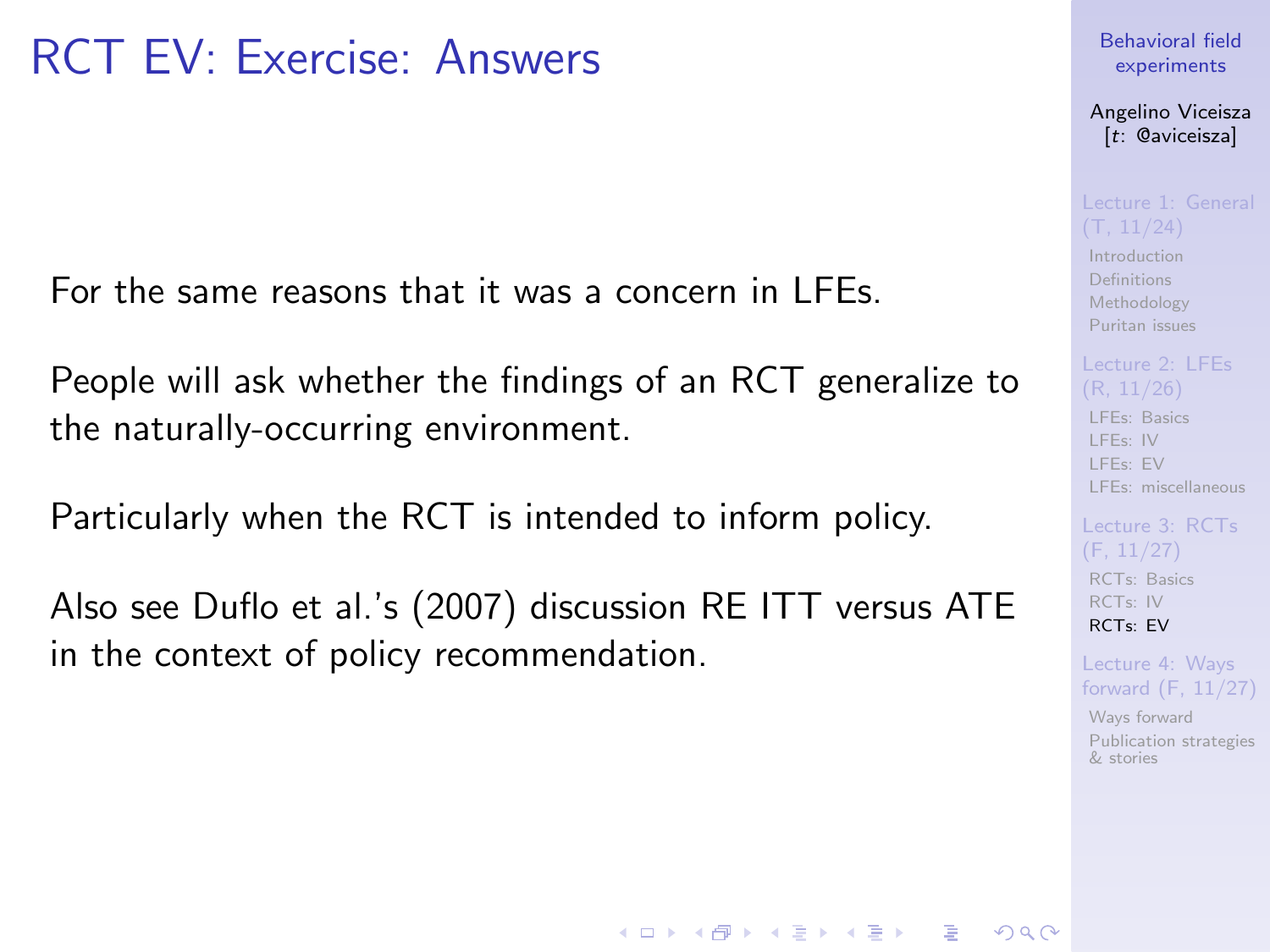Models can guide the extent to which an effect may be expected to generalize.

This can be combined with data to do out-of-sample predictions or simulations.

Recall that it is about the extent to which a treatment effect generalizes and therefore, we must know something about mechanisms and conditions.

### [Behavioral field](#page-0-0) experiments

Angelino Viceisza [t: @aviceisza]

[Introduction](#page-3-0) [Definitions](#page-7-0) [Methodology](#page-9-0) [Puritan issues](#page-20-0)

[LFEs: Basics](#page-29-0) [LFEs: IV](#page-31-0) [LFEs: EV](#page-40-0)

[LFEs: miscellaneous](#page-48-0)

[RCTs: Basics](#page-53-0) [RCTs: IV](#page-57-0) [RCTs: EV](#page-80-0)

Lecture 4: Ways [forward \(F, 11/27\)](#page-91-0)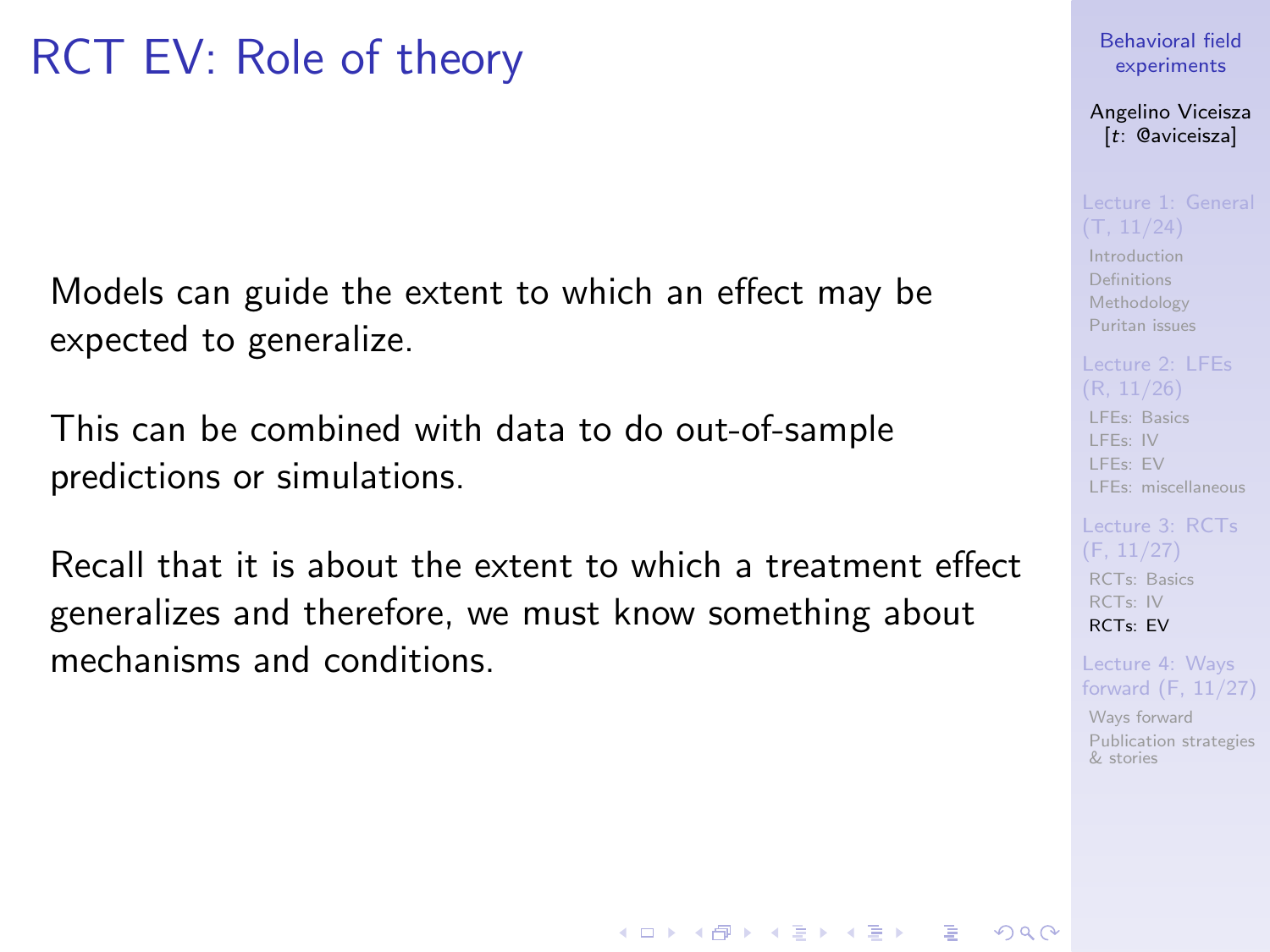Key article: Deaton (2010), [http://pubs.aeaweb.org/](http://pubs.aeaweb.org/doi/pdfplus/10.1257/jel.48.2.424) [doi/pdfplus/10.1257/jel.48.2.424](http://pubs.aeaweb.org/doi/pdfplus/10.1257/jel.48.2.424).

A must read!

In what follows, selected quotes/aspects raised.

### [Behavioral field](#page-0-0) experiments

Angelino Viceisza [t: @aviceisza]

[Introduction](#page-3-0) [Definitions](#page-7-0) [Methodology](#page-9-0) [Puritan issues](#page-20-0)

[LFEs: Basics](#page-29-0)

[LFEs: IV](#page-31-0) [LFEs: EV](#page-40-0) [LFEs: miscellaneous](#page-48-0)

[RCTs: Basics](#page-53-0) [RCTs: IV](#page-57-0) [RCTs: EV](#page-80-0)

Lecture 4: Ways [forward \(F, 11/27\)](#page-91-0)

[Ways forward](#page-92-0) [Publication strategies](#page-103-0) & stories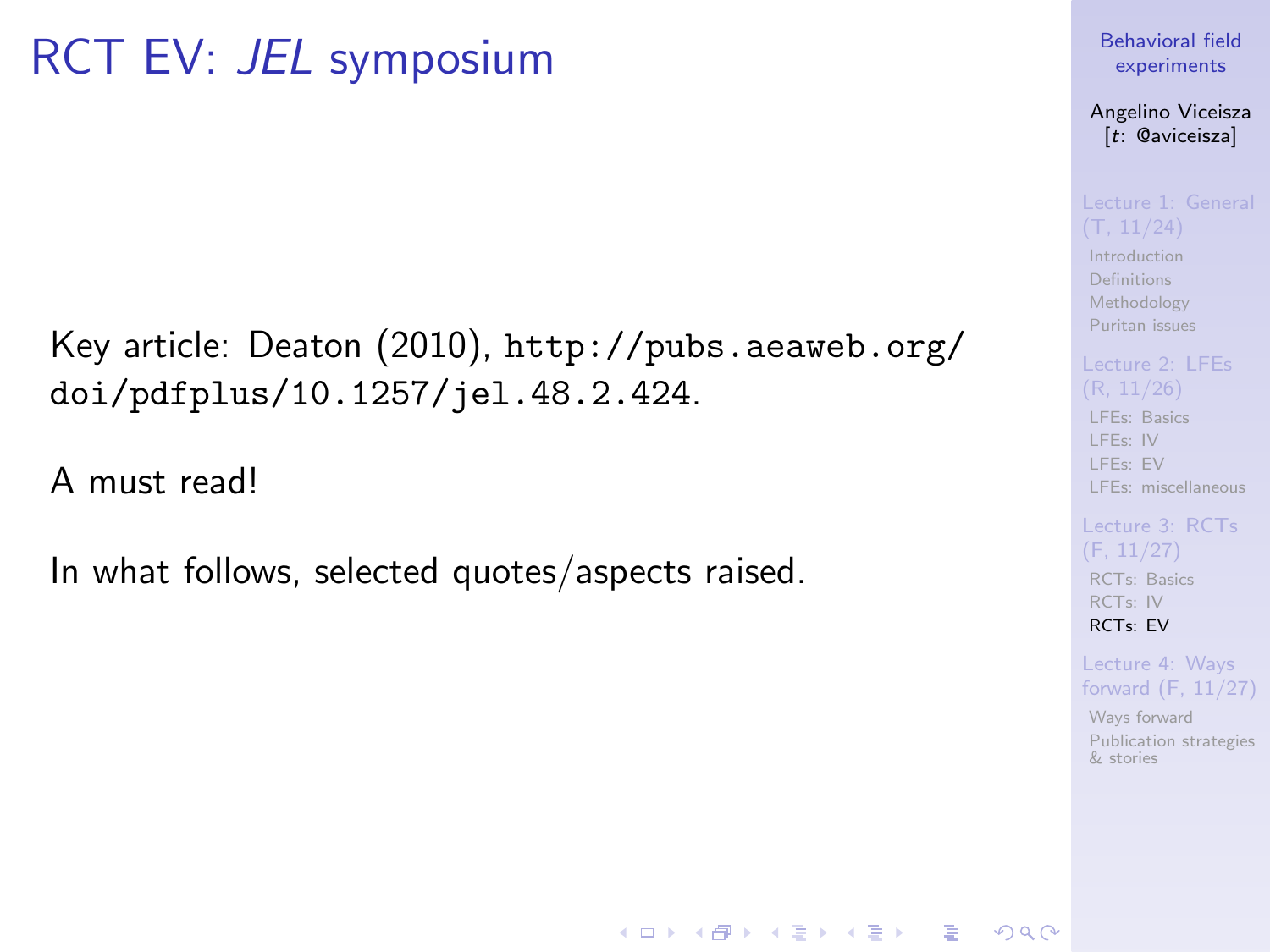"...instrumental variables have moved from being solutions to a well-defined problem of inference to being devices that induce quasi-randomization..."

See his examples on pp. 427-30.

### [Behavioral field](#page-0-0) experiments

Angelino Viceisza [t: @aviceisza]

**[Introduction](#page-3-0)** [Definitions](#page-7-0) [Methodology](#page-9-0) [Puritan issues](#page-20-0)

[LFEs: Basics](#page-29-0) [LFEs: IV](#page-31-0)

[LFEs: EV](#page-40-0) [LFEs: miscellaneous](#page-48-0)

[RCTs: Basics](#page-53-0) [RCTs: IV](#page-57-0) [RCTs: EV](#page-80-0)

Lecture 4: Ways [forward \(F, 11/27\)](#page-91-0)

[Ways forward](#page-92-0) [Publication strategies](#page-103-0) & stories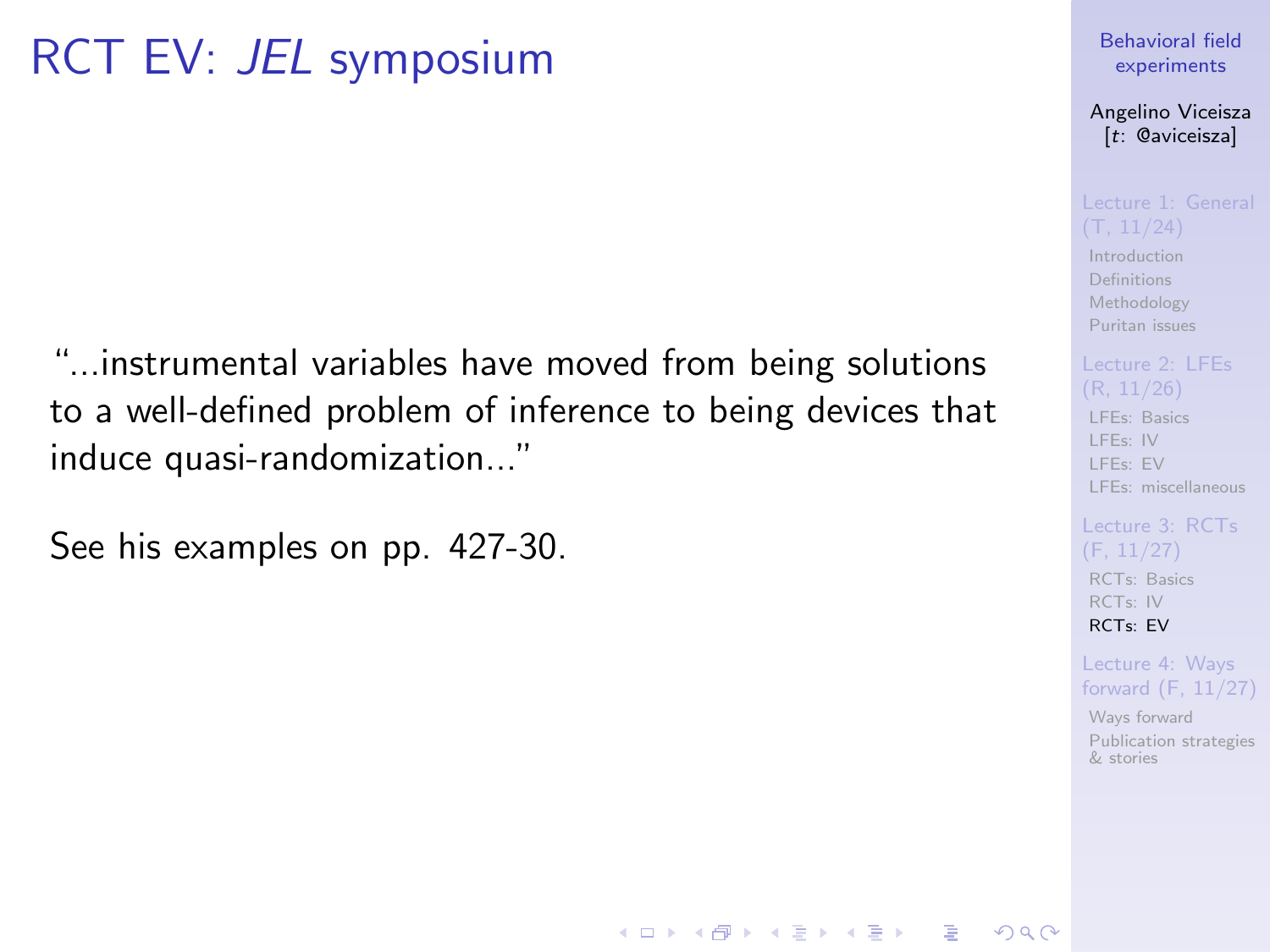"...I shall argue that, under ideal circumstances, randomized evaluations of projects are useful for obtaining a convincing estimate of the average effect of a program or project. The price for this success is a focus that is too narrow and too local to tell us "what works" in development, to design policy, or to advance scientific knowledge about development processes..."

### [Behavioral field](#page-0-0) experiments

Angelino Viceisza [t: @aviceisza]

[Introduction](#page-3-0) [Definitions](#page-7-0) [Methodology](#page-9-0) [Puritan issues](#page-20-0)

[LFEs: Basics](#page-29-0) [LFEs: IV](#page-31-0) [LFEs: EV](#page-40-0)

[LFEs: miscellaneous](#page-48-0)

[RCTs: Basics](#page-53-0) [RCTs: IV](#page-57-0) [RCTs: EV](#page-80-0)

Lecture 4: Ways [forward \(F, 11/27\)](#page-91-0)

[Ways forward](#page-92-0) [Publication strategies](#page-103-0) & stories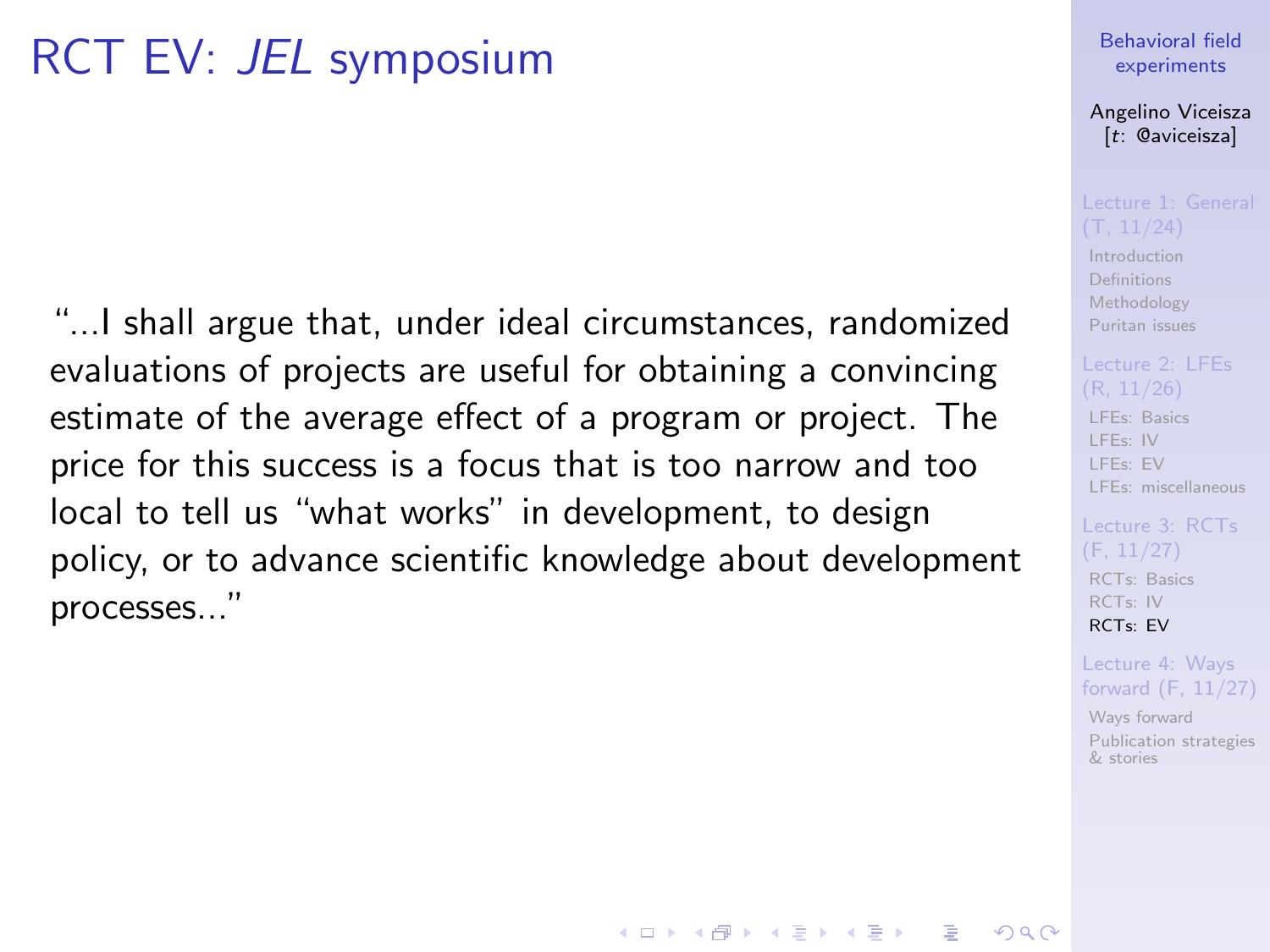"...I argue that evidence from randomized controlled trials can have no special priority. Randomization is not a gold standard because "there is no gold standard" Cartwright (2007a.) Randomized controlled trials cannot automatically trump other evidence, they do not occupy any special place in some hierarchy of evidence..."

"...More positively, I shall argue that the analysis of projects needs to be refocused toward the investigation of potentially generalizable mechanisms that explain why and in what contexts projects can be expected to work..."

### [Behavioral field](#page-0-0) experiments

Angelino Viceisza [t: @aviceisza]

[Introduction](#page-3-0) [Definitions](#page-7-0) [Methodology](#page-9-0) [Puritan issues](#page-20-0)

# [LFEs: Basics](#page-29-0)

[LFEs: IV](#page-31-0) [LFEs: EV](#page-40-0) [LFEs: miscellaneous](#page-48-0)

[RCTs: Basics](#page-53-0) [RCTs: IV](#page-57-0) [RCTs: EV](#page-80-0)

Lecture 4: Ways [forward \(F, 11/27\)](#page-91-0)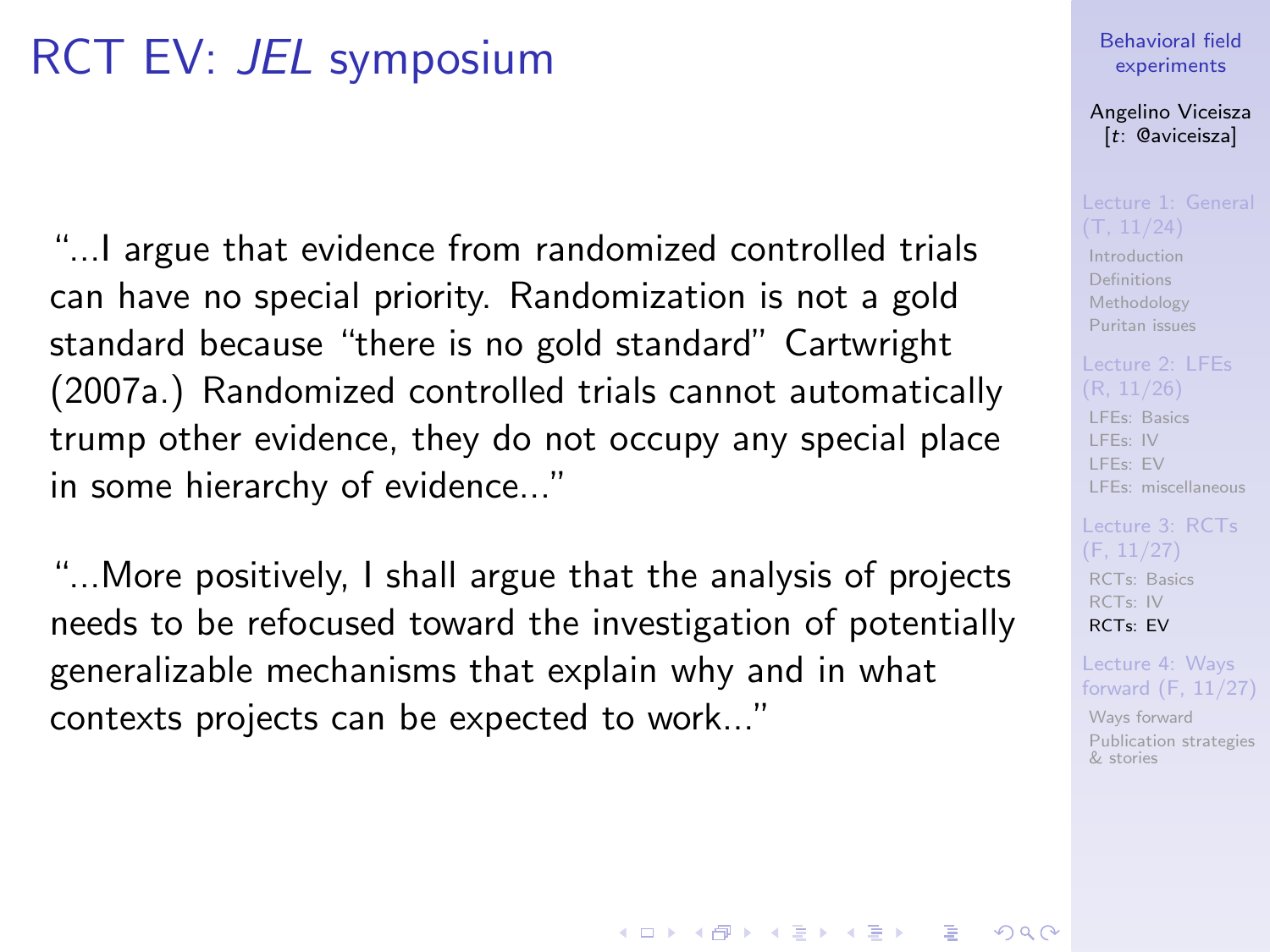Deaton (2010) draws a distinction between "external" variables and "exogenous" variables.

Are these the same? If not, how are they different? Which is stronger?

Which more closely resembles our "current" use of the term "exogeneity"?

**KORKA SERKER ORA** 

[Behavioral field](#page-0-0) experiments

Angelino Viceisza [t: @aviceisza]

[Introduction](#page-3-0) [Definitions](#page-7-0) [Methodology](#page-9-0) [Puritan issues](#page-20-0)

[LFEs: Basics](#page-29-0) [LFEs: IV](#page-31-0) [LFEs: EV](#page-40-0) [LFEs: miscellaneous](#page-48-0)

[RCTs: Basics](#page-53-0) [RCTs: IV](#page-57-0) [RCTs: EV](#page-80-0)

Lecture 4: Ways [forward \(F, 11/27\)](#page-91-0)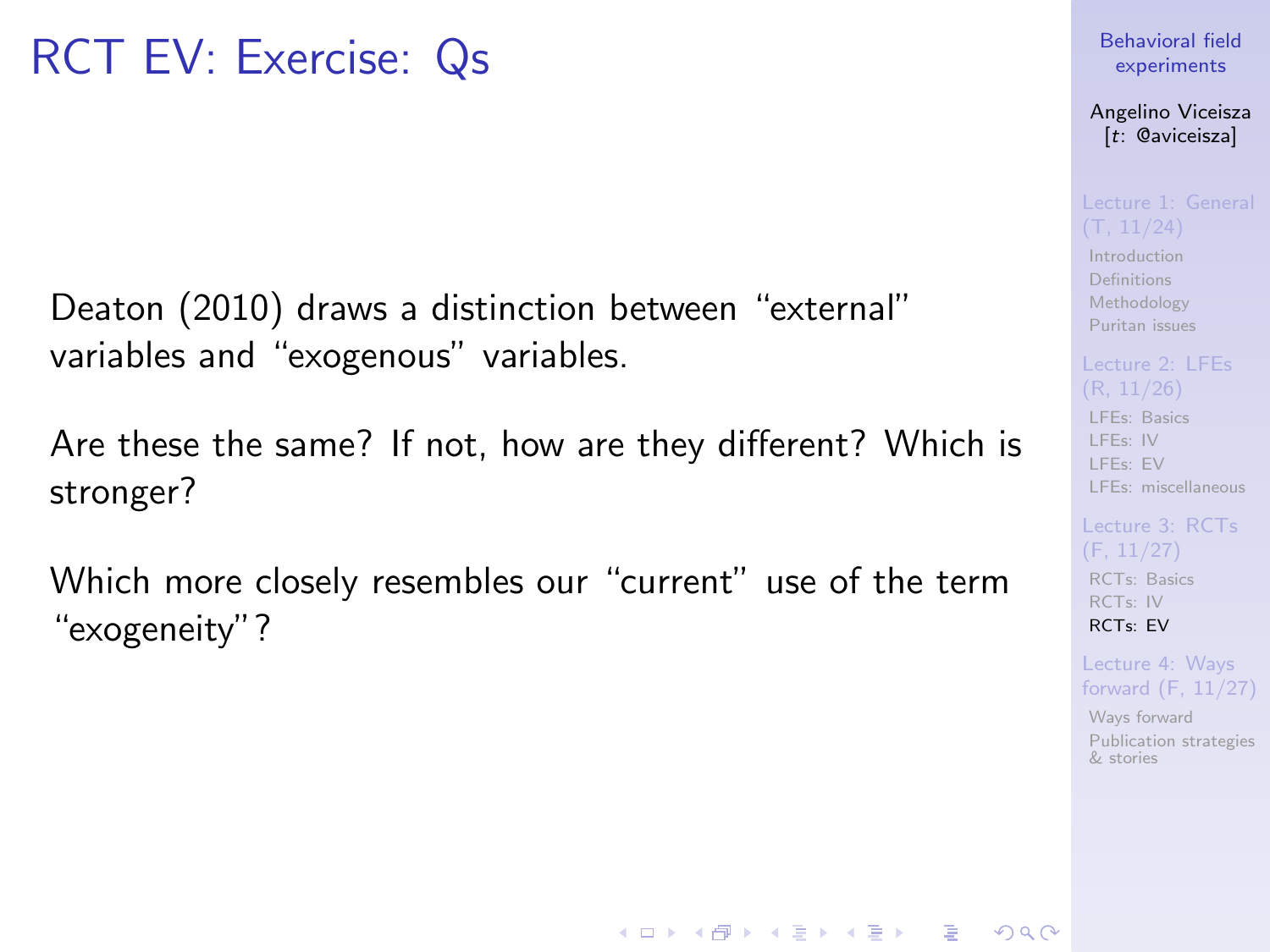Exogeneity is a stronger requirement than externality.

Exogeneity requires that an instrument meet the exclusion restriction, be orthogonal to the error term.

There is no empirical test for it, as it is an identifying assumption that must be made prior to the analysis.

### [Behavioral field](#page-0-0) experiments

Angelino Viceisza [t: @aviceisza]

[Introduction](#page-3-0) [Definitions](#page-7-0) [Methodology](#page-9-0) [Puritan issues](#page-20-0)

# [LFEs: Basics](#page-29-0)

[LFEs: IV](#page-31-0) [LFEs: EV](#page-40-0) [LFEs: miscellaneous](#page-48-0)

[RCTs: Basics](#page-53-0) [RCTs: IV](#page-57-0) [RCTs: EV](#page-80-0)

Lecture 4: Ways [forward \(F, 11/27\)](#page-91-0)

[Ways forward](#page-92-0) [Publication strategies](#page-103-0) & stories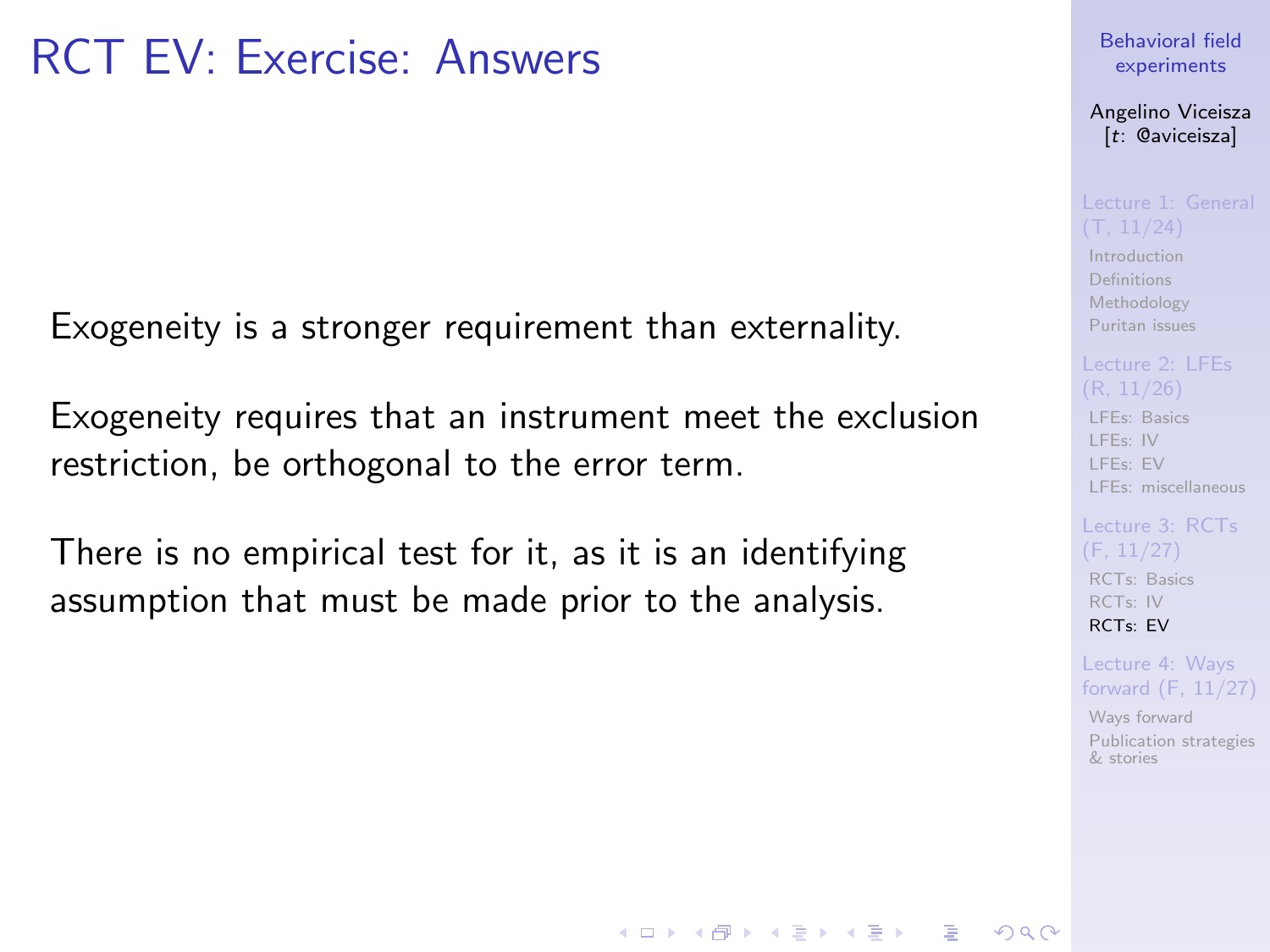Section 4:

- 1. Assume one implements an ideal RCT.
- 2. It tells you something about the average treatment effect, but not distributional effects per se; see pp. 438-39.
- 3. It is also incorrect to estimate

 $Y_i = \beta_0 + \beta_1 * T_i + \sum_j \theta_j * X_{ij} + \sum_j \phi_j * X_{ij} * T_i + u_i.$ Technically, one needs to run (new) RCTs on those subgroups.

- 4. As he argues, it is tempting to run such regressions to test mechanisms (via heterogeneous impacts), but that does not fit the strict RCT standard!
- 5. See any links with pre-analysis plans?

### [Behavioral field](#page-0-0) experiments

Angelino Viceisza [t: @aviceisza]

[Introduction](#page-3-0) [Definitions](#page-7-0) [Methodology](#page-9-0) [Puritan issues](#page-20-0)

[LFEs: Basics](#page-29-0) [LFEs: IV](#page-31-0) [LFEs: EV](#page-40-0) [LFEs: miscellaneous](#page-48-0)

[RCTs: Basics](#page-53-0) [RCTs: IV](#page-57-0) [RCTs: EV](#page-80-0)

Lecture 4: Ways [forward \(F, 11/27\)](#page-91-0)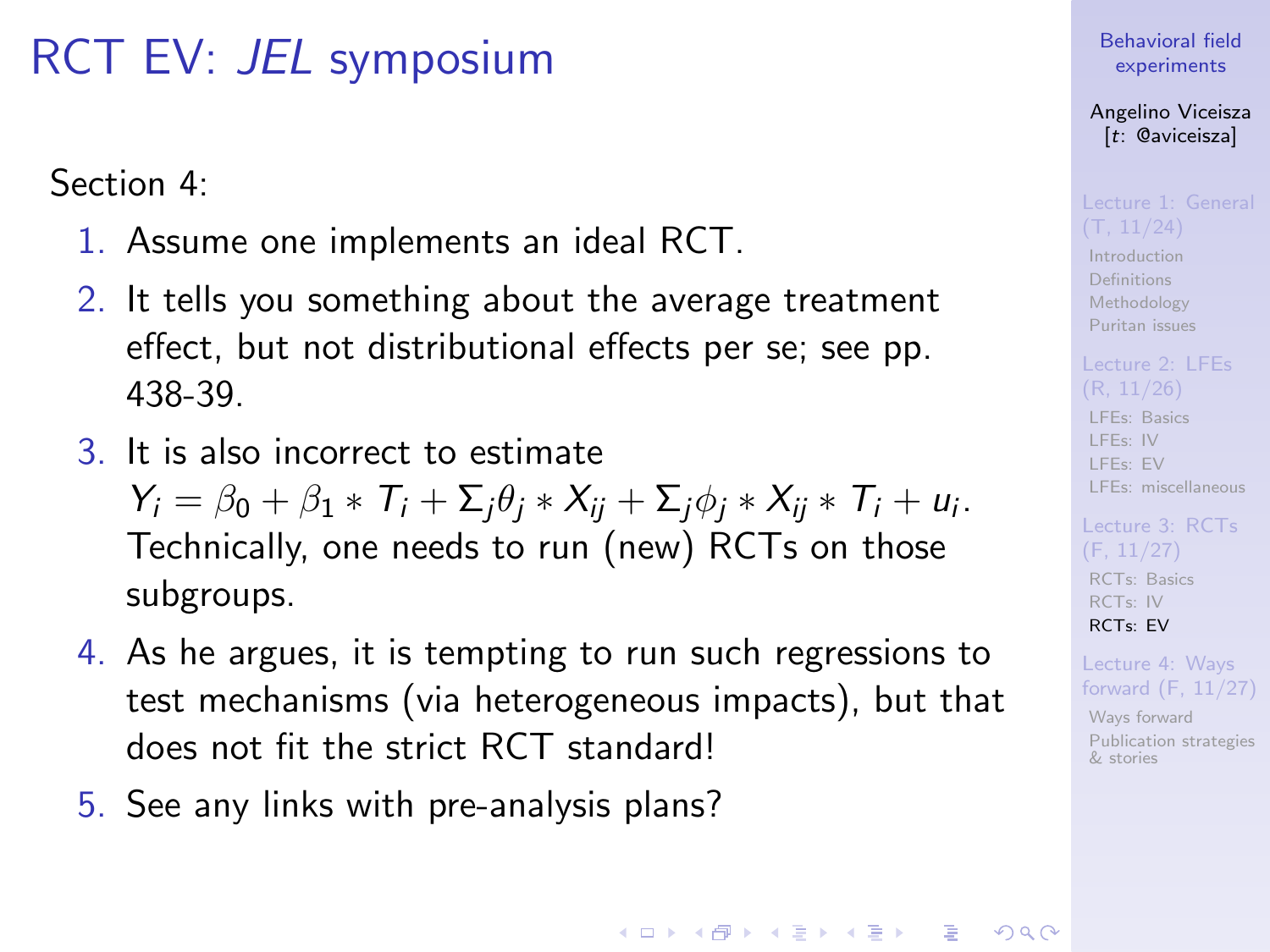Section 4:

- 1. Most RCTs are NOT ideal, as discussed before.
- 2. It is often incorrect to just compare means or run OLS on  $Y_i = \beta_0 + \beta_1 * T_i + u_i$  because variances of treatments and controls are impacted by intervention.
- 3. It is also incorrect to estimate  $Y_i = \beta_0 + \beta_1 * T_i + \sum_j \theta_j * X_{ij} + u_i.$
- 4. Several aspects of concern; in particular, data mining.

**KORKA SERKER ORA** 

5. See any links with pre-analysis plans?

### [Behavioral field](#page-0-0) experiments

Angelino Viceisza [t: @aviceisza]

[Introduction](#page-3-0) [Definitions](#page-7-0) [Methodology](#page-9-0) [Puritan issues](#page-20-0)

[LFEs: Basics](#page-29-0) [LFEs: IV](#page-31-0) [LFEs: EV](#page-40-0) [LFEs: miscellaneous](#page-48-0)

[RCTs: Basics](#page-53-0) [RCTs: IV](#page-57-0) [RCTs: EV](#page-80-0)

Lecture 4: Ways [forward \(F, 11/27\)](#page-91-0)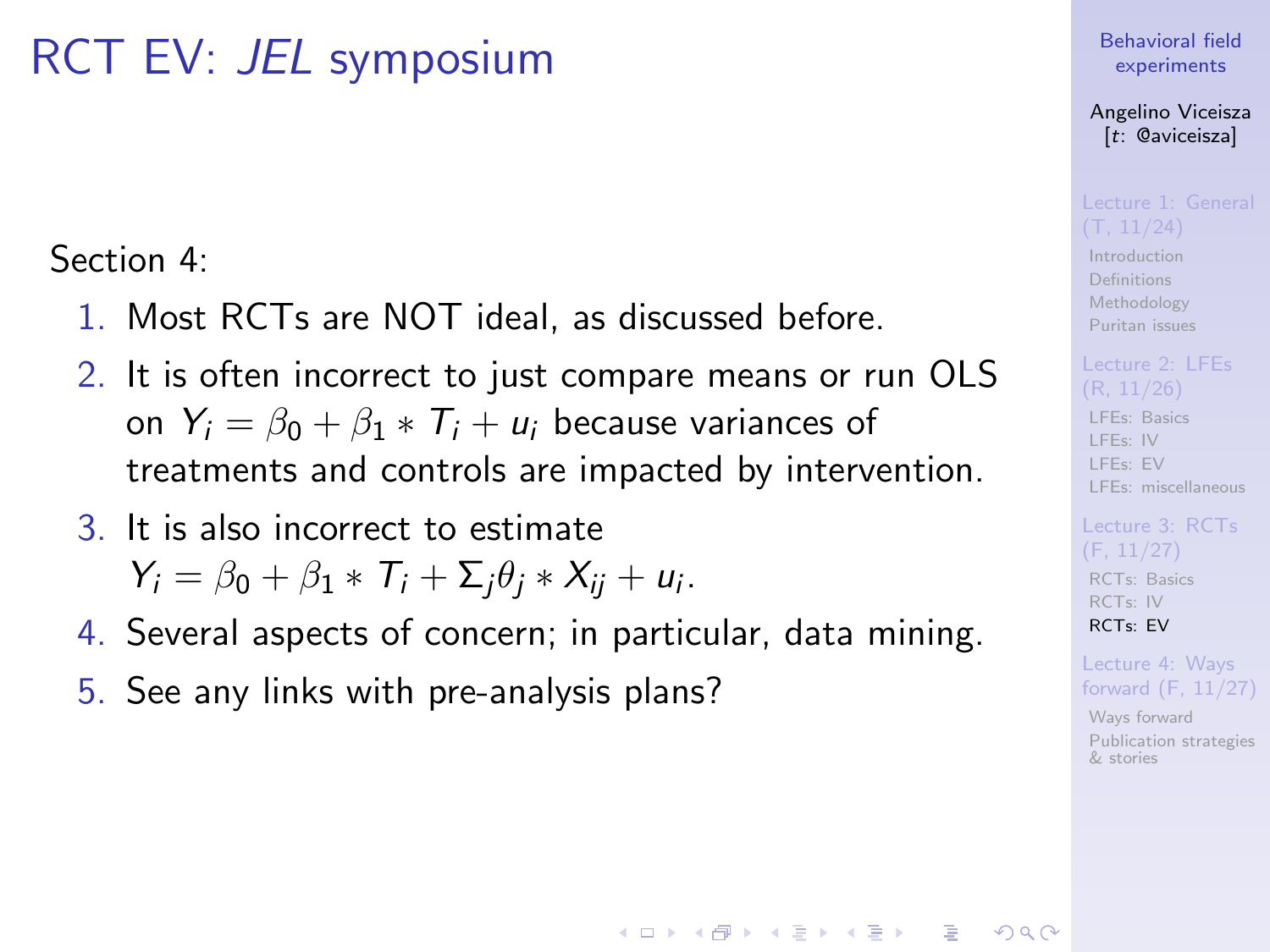## <span id="page-91-0"></span>Lecture 4: Ways forward (F, 11/27)

[Behavioral field](#page-0-0) experiments

Angelino Viceisza [t: @aviceisza]

[Introduction](#page-3-0) [Definitions](#page-7-0) [Methodology](#page-9-0) [Puritan issues](#page-20-0)

[LFEs: Basics](#page-29-0) [LFEs: IV](#page-31-0) [LFEs: EV](#page-40-0) [LFEs: miscellaneous](#page-48-0)

[Lecture 3: RCTs](#page-52-0) (F, 11/27) [RCTs: Basics](#page-53-0) [RCTs: IV](#page-57-0) [RCTs: EV](#page-80-0)

Lecture 4: Ways [forward \(F, 11/27\)](#page-91-0)

[Ways forward](#page-92-0) [Publication strategies](#page-103-0) & stories

**KORK EXTER A BY A GACK**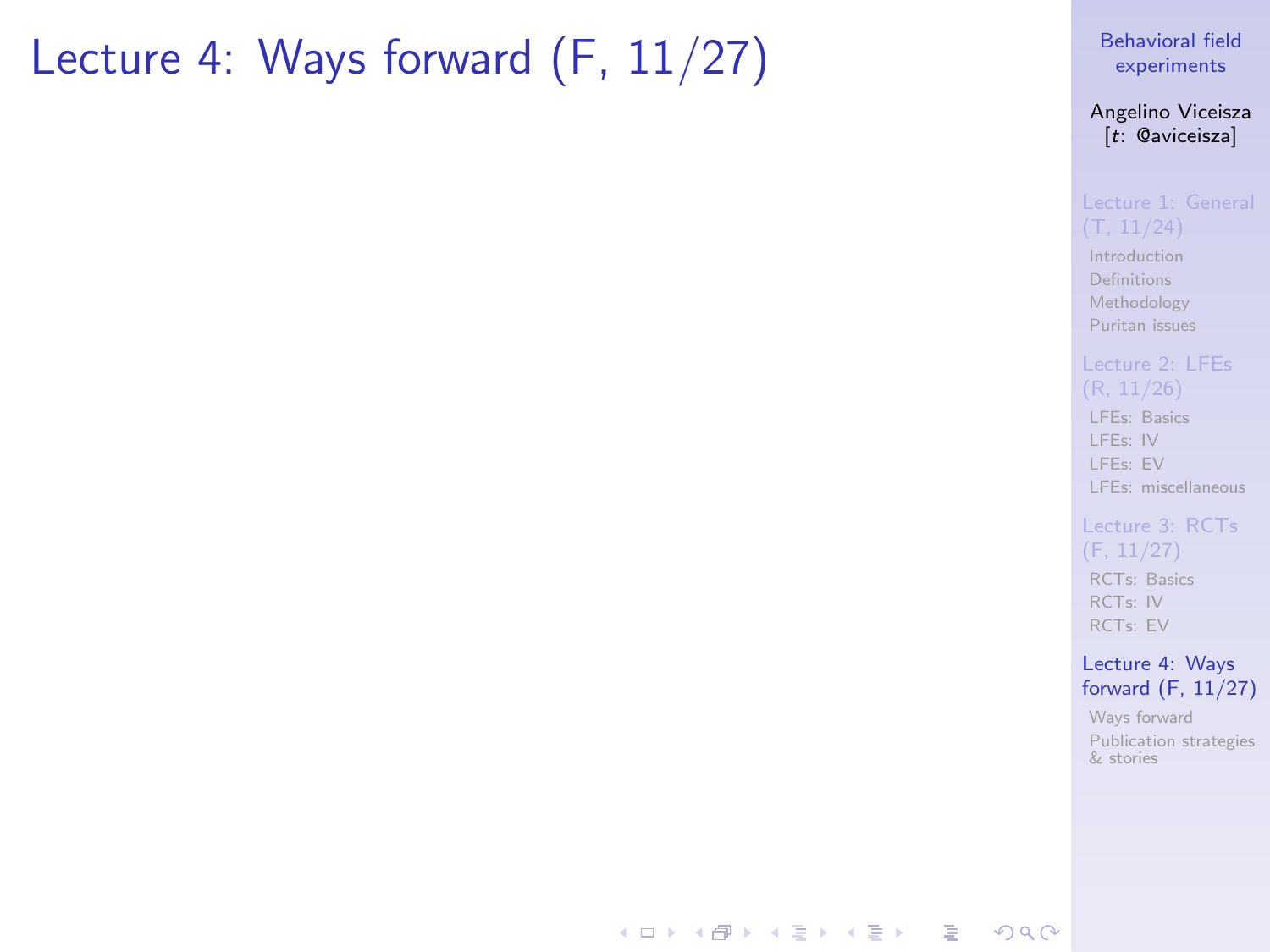<span id="page-92-0"></span>Note that while the term 'experiment' is somewhat popular nowadays, a paper will not get published just because it is based on an experiment!

Several considerations impact publication:

- 1. Design, IV, EV, novelty, policy relevance.
- 2. Your network who you know; are you part of a mafia?

**KORKA SERKER ORA** 

- 3. Editor's preferences.
- 4. More when discussing publication strategies.

### [Behavioral field](#page-0-0) experiments

Angelino Viceisza [t: @aviceisza]

[Introduction](#page-3-0) [Definitions](#page-7-0) [Methodology](#page-9-0) [Puritan issues](#page-20-0)

[LFEs: Basics](#page-29-0) [LFEs: IV](#page-31-0) [LFEs: EV](#page-40-0) [LFEs: miscellaneous](#page-48-0)

[RCTs: Basics](#page-53-0) [RCTs: IV](#page-57-0) [RCTs: EV](#page-80-0)

Lecture 4: Ways [forward \(F, 11/27\)](#page-91-0)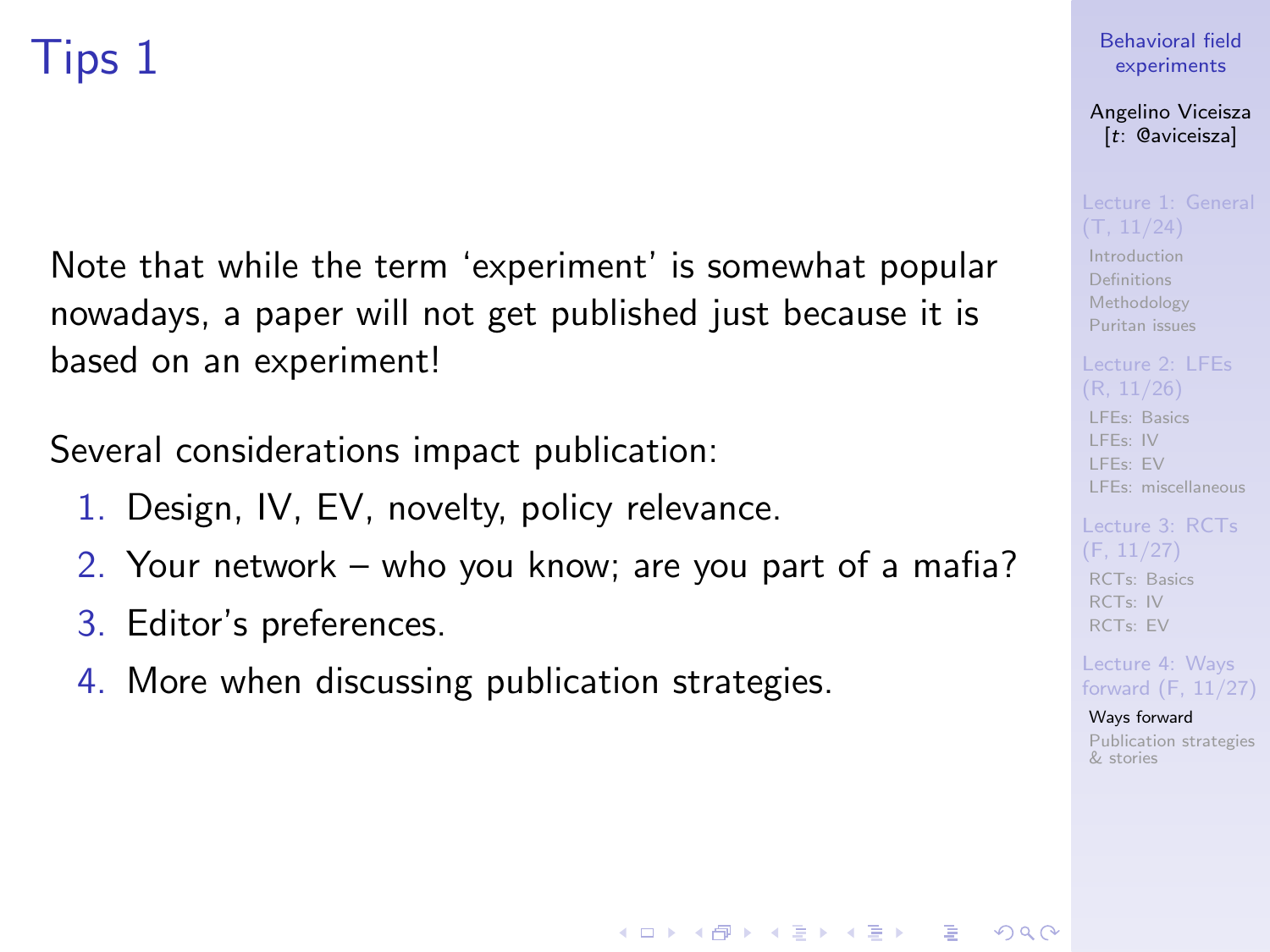Ask yourself if an experiment is the best way to test your question?

If so, what type of experiment or experimentS?

LFE, NFE/RCT, Lab, Natural experiment in isolation or combined with each other or other methods such as structural based on survey/admin data?

Always think through the role for theory (or at least a conceptual framework).

In development/ag-econ, it is not uncommon for reviewers to disclaim your model as unrealistic/restrictive. So, sometimes, let reviewers tell you what they want in a model. [Behavioral field](#page-0-0) experiments

Angelino Viceisza [t: @aviceisza]

[Introduction](#page-3-0) [Definitions](#page-7-0) [Methodology](#page-9-0) [Puritan issues](#page-20-0)

[LFEs: Basics](#page-29-0)

[LFEs: IV](#page-31-0) [LFEs: EV](#page-40-0) [LFEs: miscellaneous](#page-48-0)

[RCTs: Basics](#page-53-0) [RCTs: IV](#page-57-0) [RCTs: EV](#page-80-0)

Lecture 4: Ways [forward \(F, 11/27\)](#page-91-0)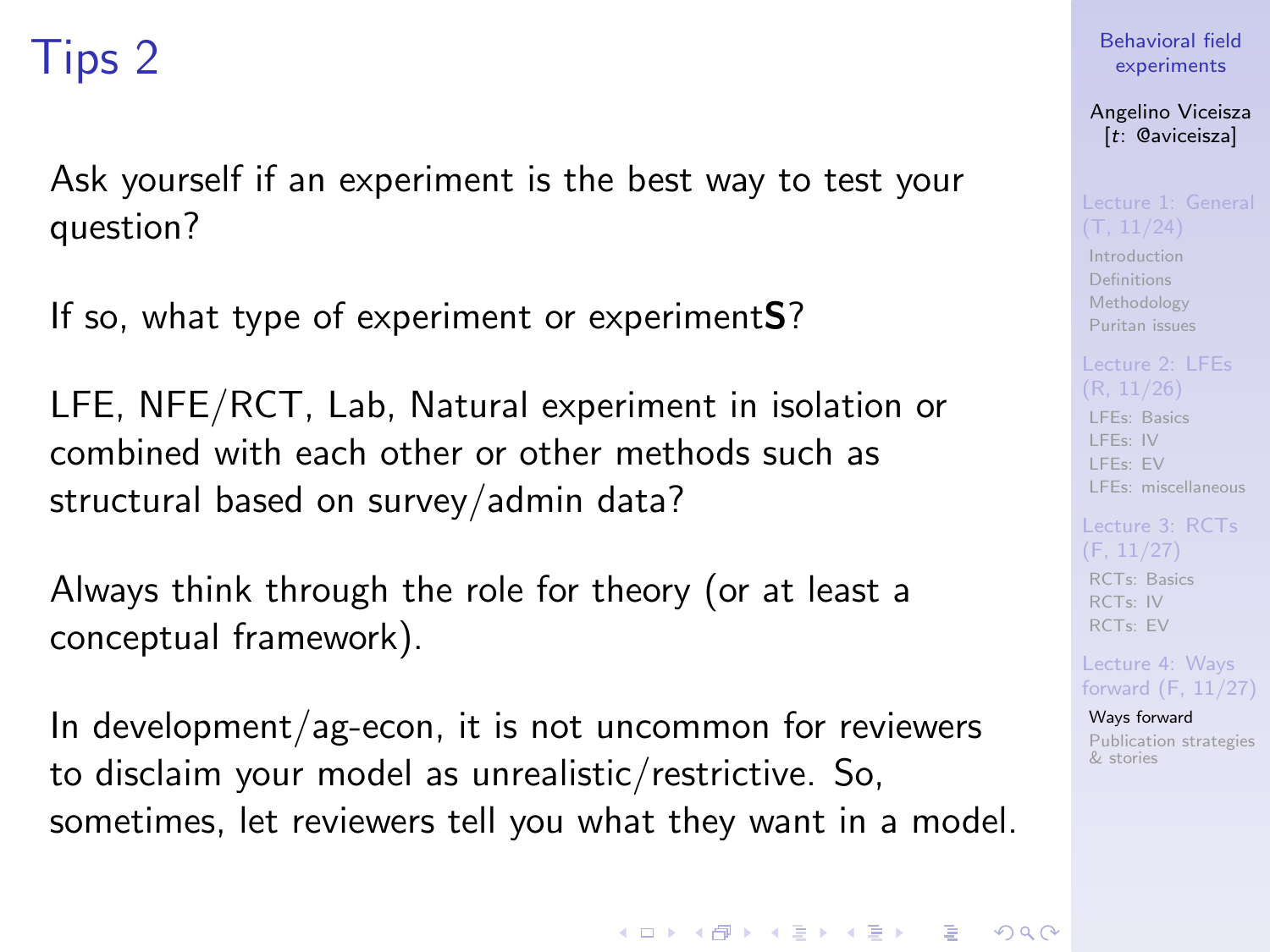We return to the core: What is the question you would like to ask/answer?

Assume an experiment is part of the way to answer this question.

What is popular nowadays?

### [Behavioral field](#page-0-0) experiments

Angelino Viceisza [t: @aviceisza]

[Introduction](#page-3-0) [Definitions](#page-7-0) [Methodology](#page-9-0) [Puritan issues](#page-20-0)

[LFEs: Basics](#page-29-0) [LFEs: IV](#page-31-0)

[LFEs: EV](#page-40-0) [LFEs: miscellaneous](#page-48-0)

[Lecture 3: RCTs](#page-52-0) [RCTs: Basics](#page-53-0) [RCTs: IV](#page-57-0) [RCTs: EV](#page-80-0)

Lecture 4: Ways [forward \(F, 11/27\)](#page-91-0)

[Ways forward](#page-92-0) [Publication strategies](#page-103-0) & stories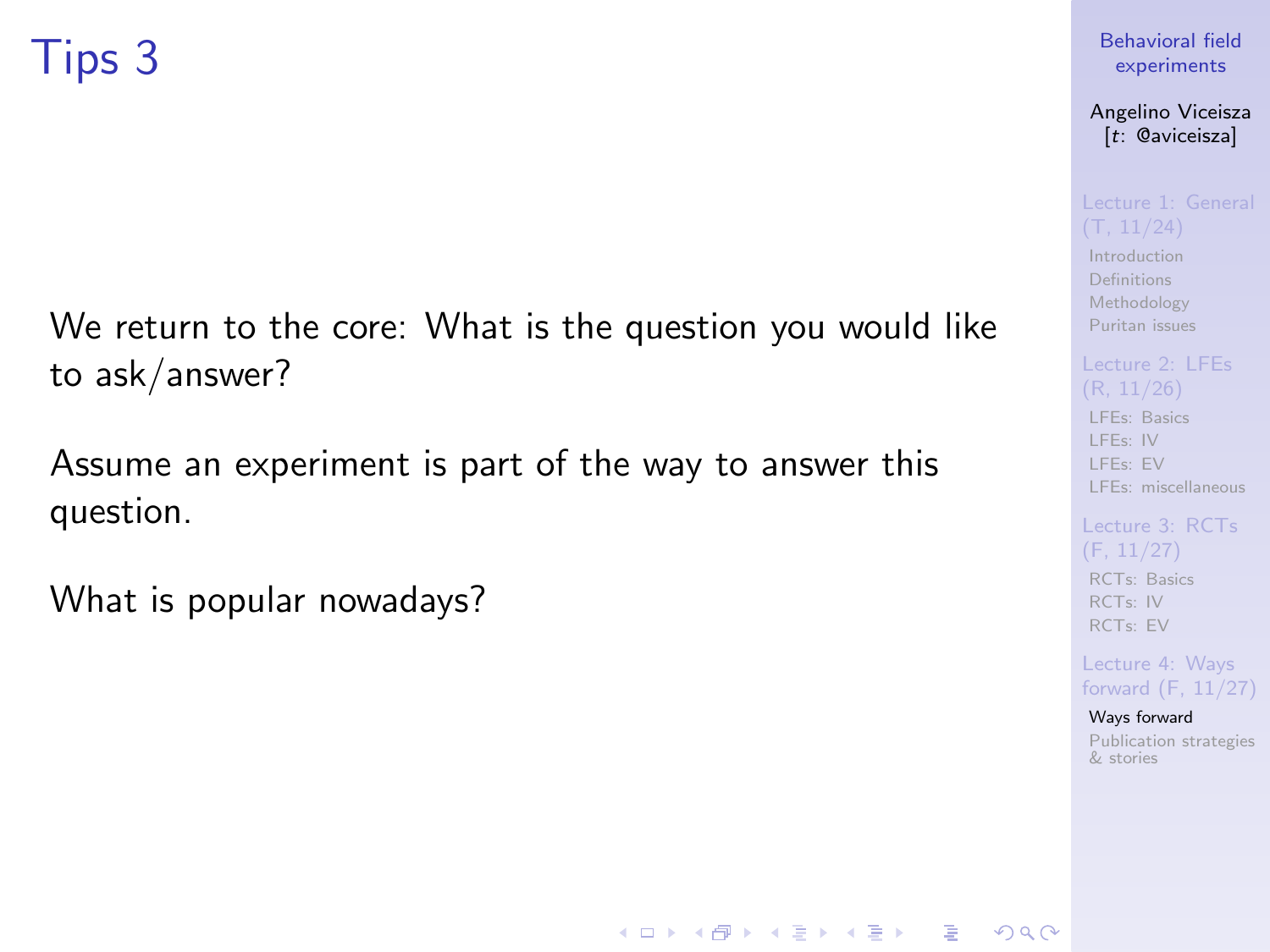Combined experiments: Lab or LFE combined with RCT.

```
See Viceisza (JES, 2015) – conclusion.
```
Examples abound in the literature – some of my own; Aflagah et al. (2015a, 2015b); Bernard et al. (2015a, 2015b).

See Camerer (2015), [http://papers.ssrn.com/sol3/](http://papers.ssrn.com/sol3/papers.cfm?abstract_id=1977749) [papers.cfm?abstract\\_id=1977749](http://papers.ssrn.com/sol3/papers.cfm?abstract_id=1977749).

Better yet: Combined experiments with other methods (structural)?

[Behavioral field](#page-0-0) experiments

Angelino Viceisza [t: @aviceisza]

[Introduction](#page-3-0) [Definitions](#page-7-0) [Methodology](#page-9-0) [Puritan issues](#page-20-0)

[LFEs: Basics](#page-29-0) [LFEs: IV](#page-31-0) [LFEs: EV](#page-40-0) [LFEs: miscellaneous](#page-48-0)

[RCTs: Basics](#page-53-0) [RCTs: IV](#page-57-0) [RCTs: EV](#page-80-0)

Lecture 4: Ways [forward \(F, 11/27\)](#page-91-0)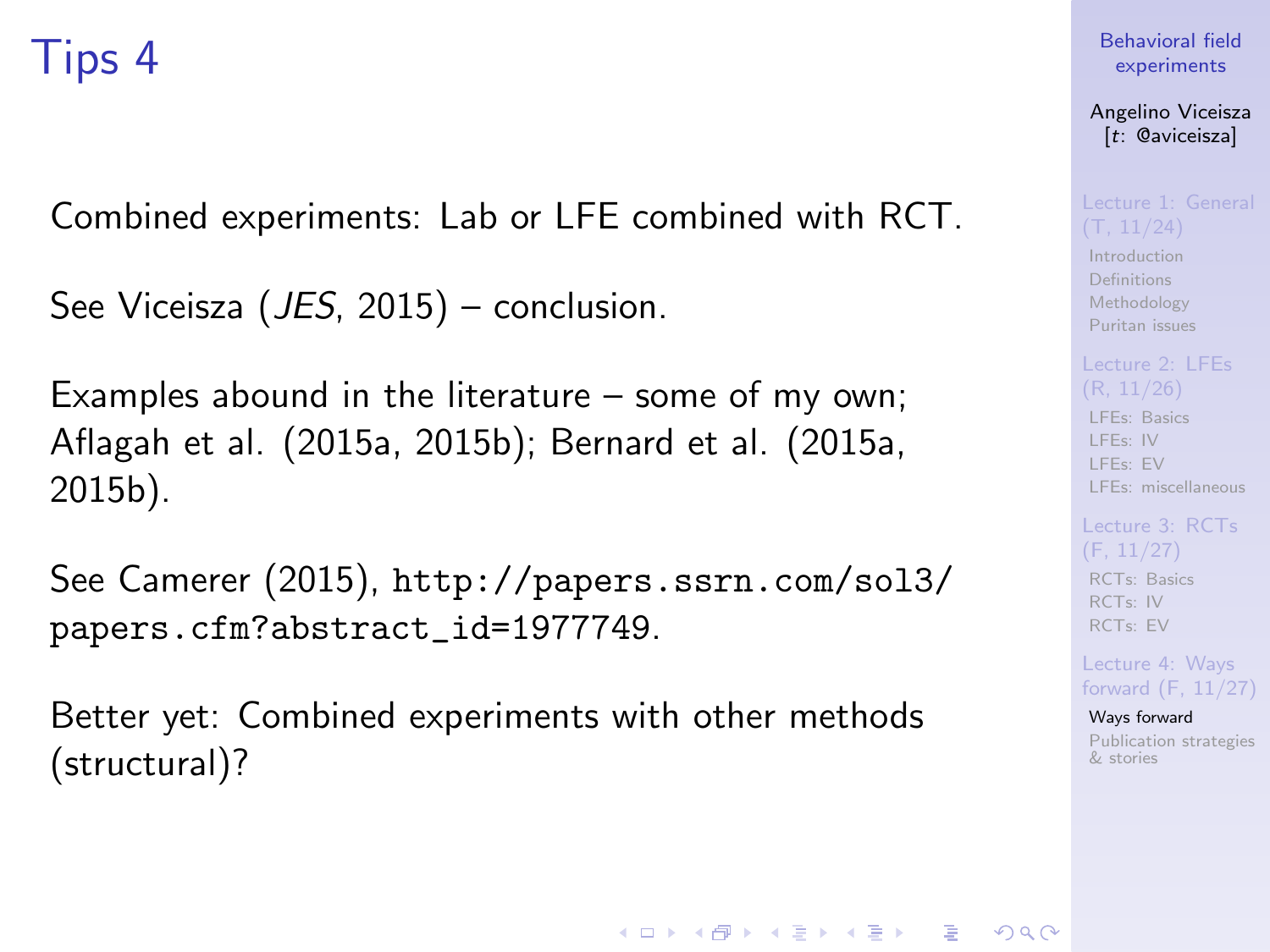Link to presentation: <https://goo.gl/TBG7xh>.

LFEs: coordination & intentions.

RCTs: control & intentions treatments.

Use findings from LFE to argue empirical strategy/mechanisms in RCT.

### [Behavioral field](#page-0-0) experiments

Angelino Viceisza [t: @aviceisza]

[Introduction](#page-3-0) [Definitions](#page-7-0) [Methodology](#page-9-0) [Puritan issues](#page-20-0)

[LFEs: Basics](#page-29-0) [LFEs: IV](#page-31-0) [LFEs: EV](#page-40-0) [LFEs: miscellaneous](#page-48-0)

## (F, 11/27) [RCTs: Basics](#page-53-0) [RCTs: IV](#page-57-0) [RCTs: EV](#page-80-0)

Lecture 4: Ways [forward \(F, 11/27\)](#page-91-0)

### [Ways forward](#page-92-0) [Publication strategies](#page-103-0) & stories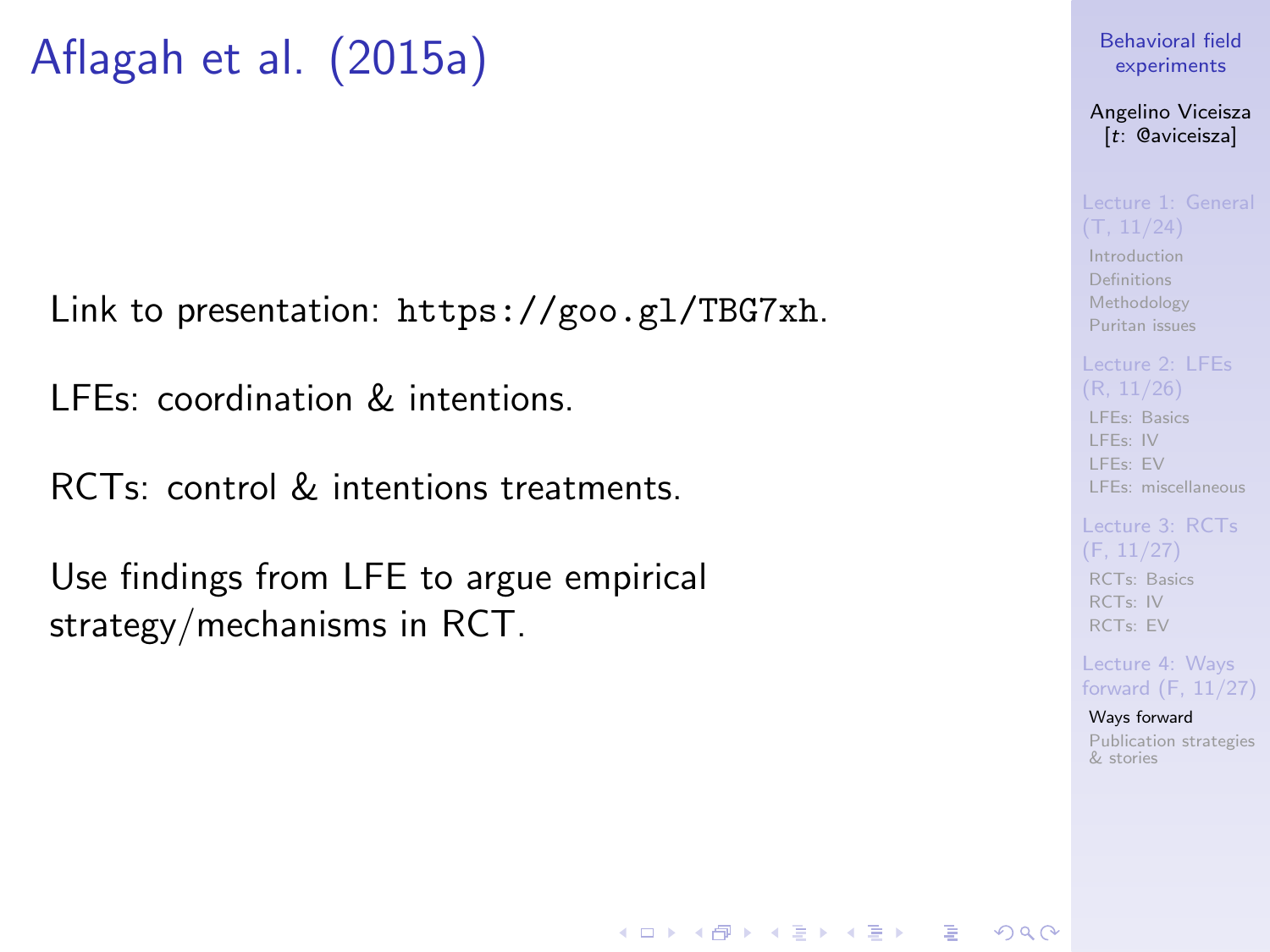## Aflagah et al. (2015b)

Link to presentation: <https://goo.gl/TBG7xh>.

LFEs: coordination & intentions.

RCTs: control & intentions treatments.

Exploit individual- and group-level variation in exposure to LFEs to identify impacts on behavior in RCT. Claim: Lab experiments can impact naturally-occurring behavior.

Do we see the link with Camerer-List debate?

### [Behavioral field](#page-0-0) experiments

Angelino Viceisza [t: @aviceisza]

[Introduction](#page-3-0) [Definitions](#page-7-0) [Methodology](#page-9-0) [Puritan issues](#page-20-0)

[LFEs: Basics](#page-29-0) [LFEs: IV](#page-31-0) [LFEs: EV](#page-40-0) [LFEs: miscellaneous](#page-48-0)

[RCTs: Basics](#page-53-0) [RCTs: IV](#page-57-0) [RCTs: EV](#page-80-0)

Lecture 4: Ways [forward \(F, 11/27\)](#page-91-0)

[Ways forward](#page-92-0) [Publication strategies](#page-103-0) & stories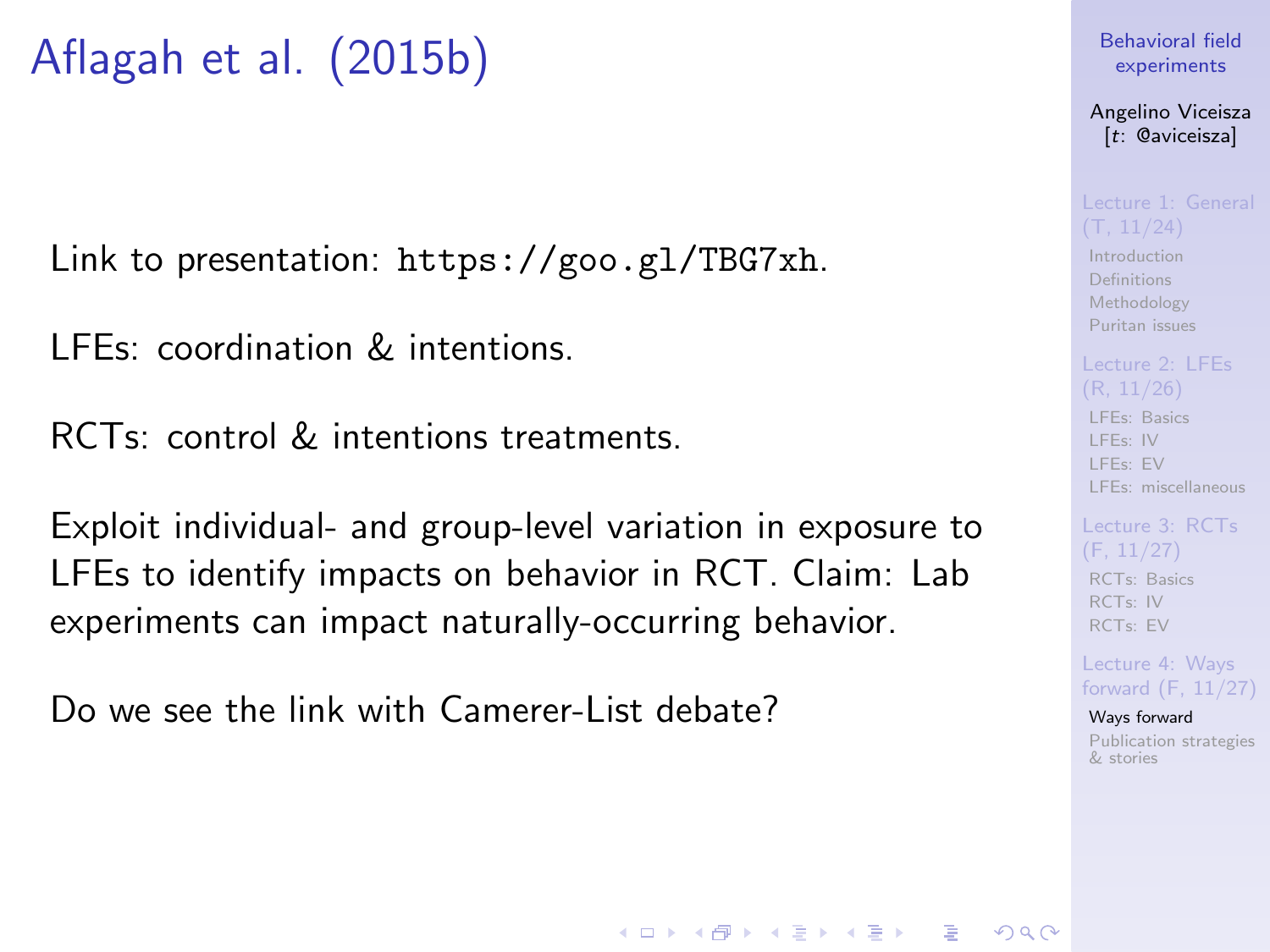If just an LFE, think carefully about:

- 1. What is the question I would like to ask/answer?
- 2. Can I answer it with just the data from the LFE?
- 3. What do I gain from conducting an LFE relative to a lab experiment?
	- $\triangleright$  Note: The answer should NOT just rest on the subject pool!
- 4. If the question is policy-relevant, be concerned about generalizability.
- 5. Can you combine these data with pre- and post-survey and administrative data?
- 6. Can the LFE complement other empirical methods?

[Behavioral field](#page-0-0) experiments

Angelino Viceisza [t: @aviceisza]

[Introduction](#page-3-0) [Definitions](#page-7-0) [Methodology](#page-9-0) [Puritan issues](#page-20-0)

[LFEs: Basics](#page-29-0) [LFEs: IV](#page-31-0) [LFEs: EV](#page-40-0) [LFEs: miscellaneous](#page-48-0)

[RCTs: Basics](#page-53-0) [RCTs: IV](#page-57-0) [RCTs: EV](#page-80-0)

Lecture 4: Ways [forward \(F, 11/27\)](#page-91-0)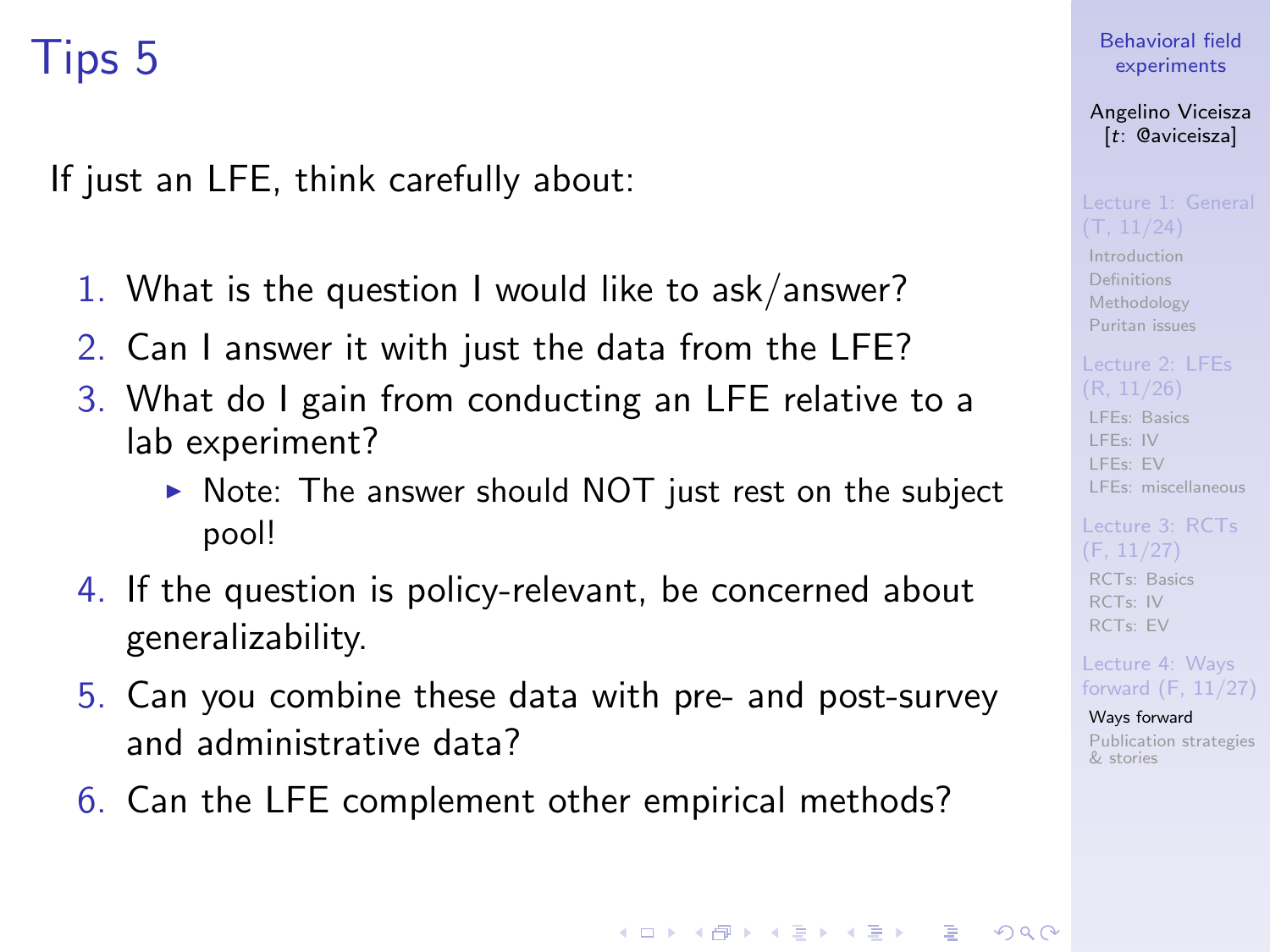Combined empirical methods, i.e. experiments & non-experiments.

Example 1: Mahajan and Tarozzi (2011), <https://are.berkeley.edu/~aprajit/DDC.pdf>.

Approach: Combine an LFE on time preferences with a structural model. Specifically, use LFE to identify parameters of naiveté.

Example 2: Avis, Ferraz, and Finan (2015).

Approach: Natural experiment of government audits combined with structural model/simulation to identify mechanisms.

[Behavioral field](#page-0-0) experiments

Angelino Viceisza [t: @aviceisza]

[Introduction](#page-3-0) [Definitions](#page-7-0) [Methodology](#page-9-0) [Puritan issues](#page-20-0)

[LFEs: Basics](#page-29-0) [LFEs: IV](#page-31-0) [LFEs: EV](#page-40-0) [LFEs: miscellaneous](#page-48-0)

[RCTs: Basics](#page-53-0) [RCTs: IV](#page-57-0) [RCTs: EV](#page-80-0)

Lecture 4: Ways [forward \(F, 11/27\)](#page-91-0)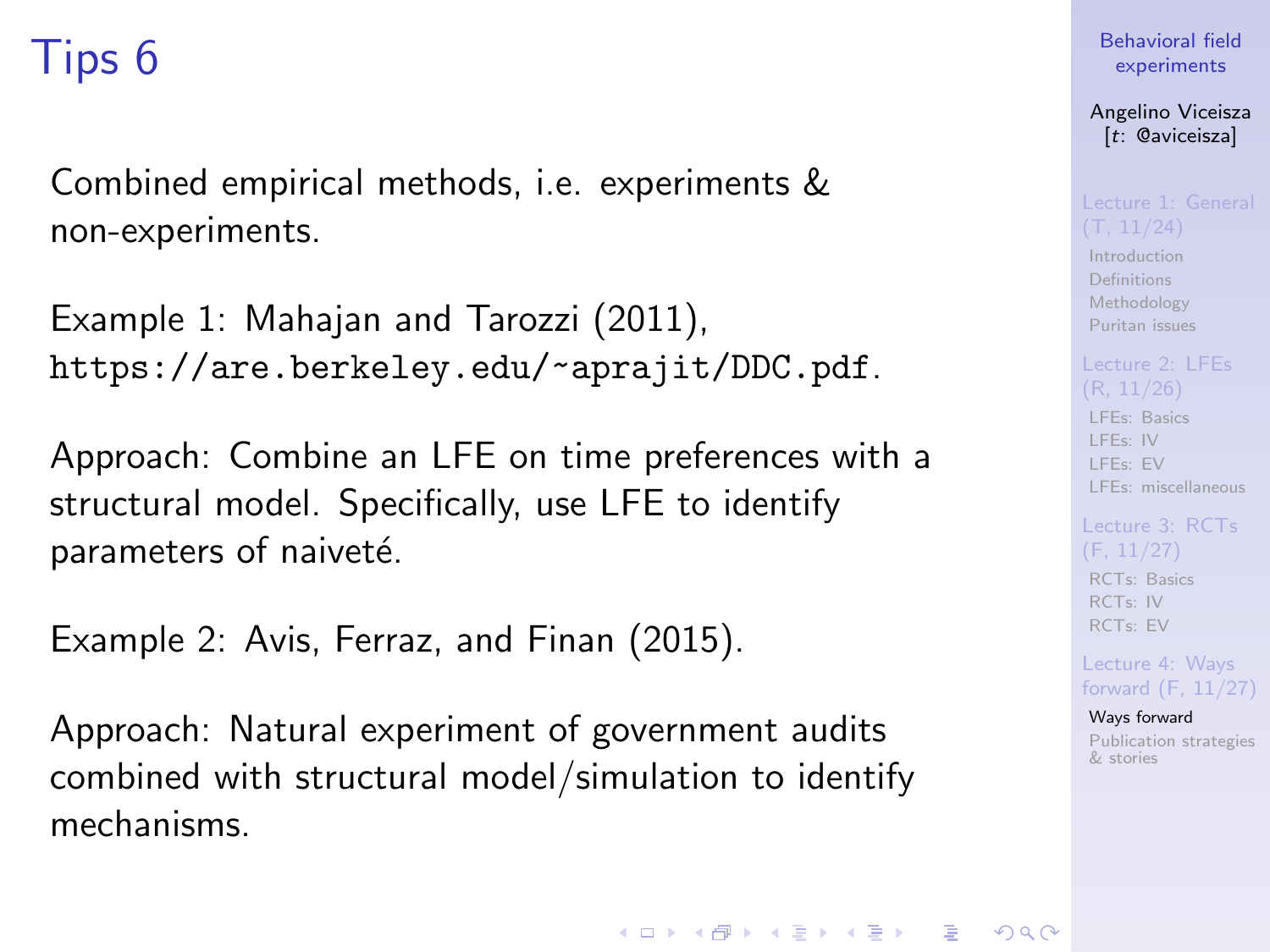Other considerations:

- 1. Multiple experiments over time.
- 2. Long-run impacts, e.g. Schaner (2015) [http://www.dartmouth.edu/~sschaner/main\\_](http://www.dartmouth.edu/~sschaner/main_files/Schaner_LongRun.pdf) [files/Schaner\\_LongRun.pdf](http://www.dartmouth.edu/~sschaner/main_files/Schaner_LongRun.pdf).
- 3. Behavioral dimensions Mullainathan-Shafir-type stuff.
- 4. Neuro- and bio-economic data  $-$  e.g. Giné et al. (2012) – [http://econweb.umd.edu/~goldberg/docs/gine\\_](http://econweb.umd.edu/~goldberg/docs/gine_goldberg_yang_AER2012.pdf) [goldberg\\_yang\\_AER2012.pdf](http://econweb.umd.edu/~goldberg/docs/gine_goldberg_yang_AER2012.pdf).

**KORKA SERKER ORA** 

### [Behavioral field](#page-0-0) experiments

### Angelino Viceisza [t: @aviceisza]

[Introduction](#page-3-0) [Definitions](#page-7-0) [Methodology](#page-9-0) [Puritan issues](#page-20-0)

## [LFEs: Basics](#page-29-0) [LFEs: IV](#page-31-0)

[LFEs: EV](#page-40-0) [LFEs: miscellaneous](#page-48-0)

[RCTs: Basics](#page-53-0) [RCTs: IV](#page-57-0) [RCTs: EV](#page-80-0)

Lecture 4: Ways [forward \(F, 11/27\)](#page-91-0)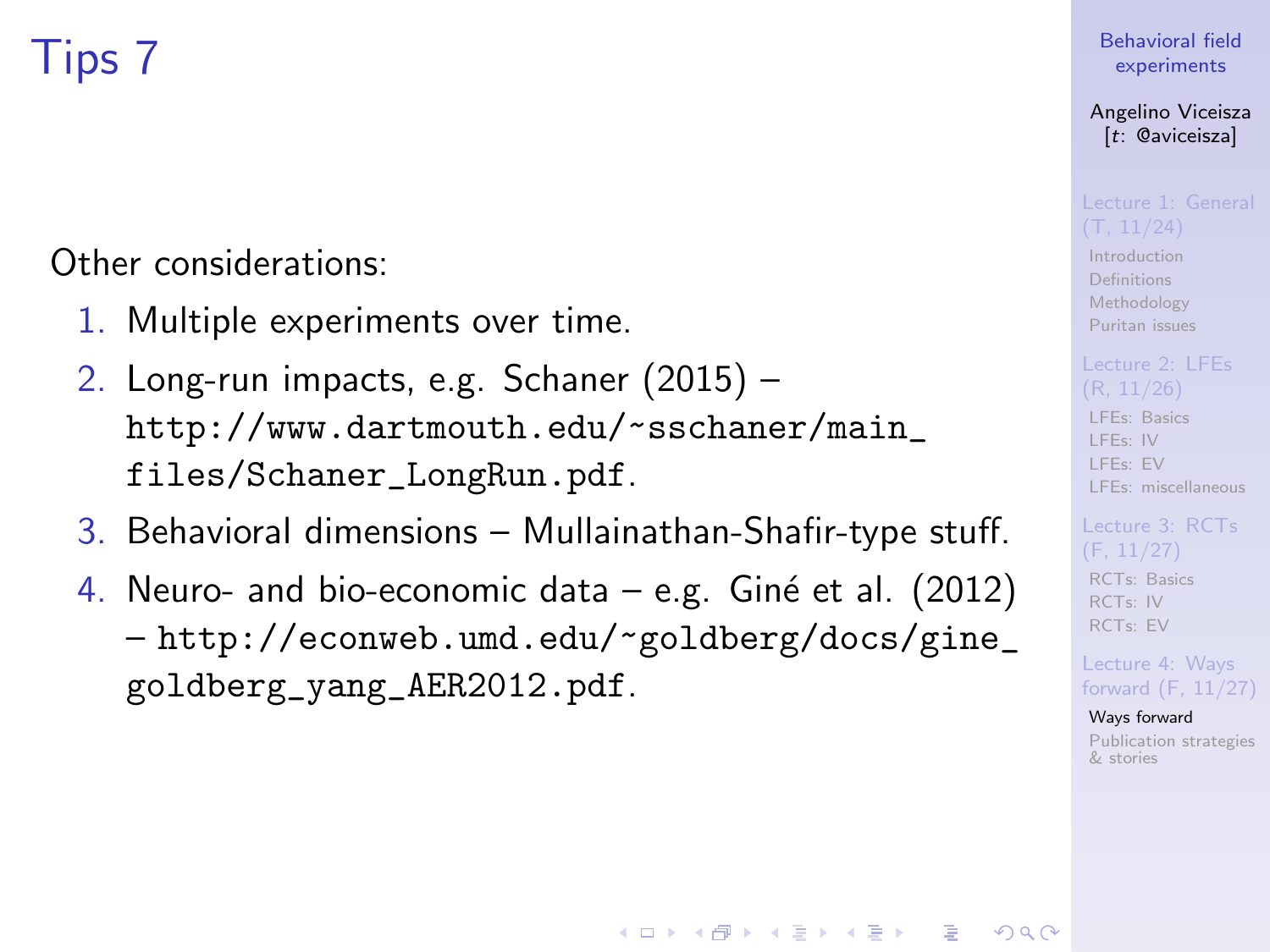One significant area where more work is needed in developing country contexts: methodology.

E.g. risk, time, demand, framing, long-run, etc.

But, beware: Reviewers (both for grant proposals and publications) are very critical of methodological papers.

Also, agencies may be unwilling to fund methodology, as they prefer policy relevance. So, build methodology into policy.

As a general rule, always diversify your portfolio of treatments – unfortunately, for better or worse, there is publication bias towards nonzero/non-null effects!

### [Behavioral field](#page-0-0) experiments

Angelino Viceisza [t: @aviceisza]

[Introduction](#page-3-0) [Definitions](#page-7-0) [Methodology](#page-9-0) [Puritan issues](#page-20-0)

[LFEs: Basics](#page-29-0) [LFEs: IV](#page-31-0) [LFEs: EV](#page-40-0) [LFEs: miscellaneous](#page-48-0)

[RCTs: Basics](#page-53-0) [RCTs: IV](#page-57-0) [RCTs: EV](#page-80-0)

Lecture 4: Ways [forward \(F, 11/27\)](#page-91-0)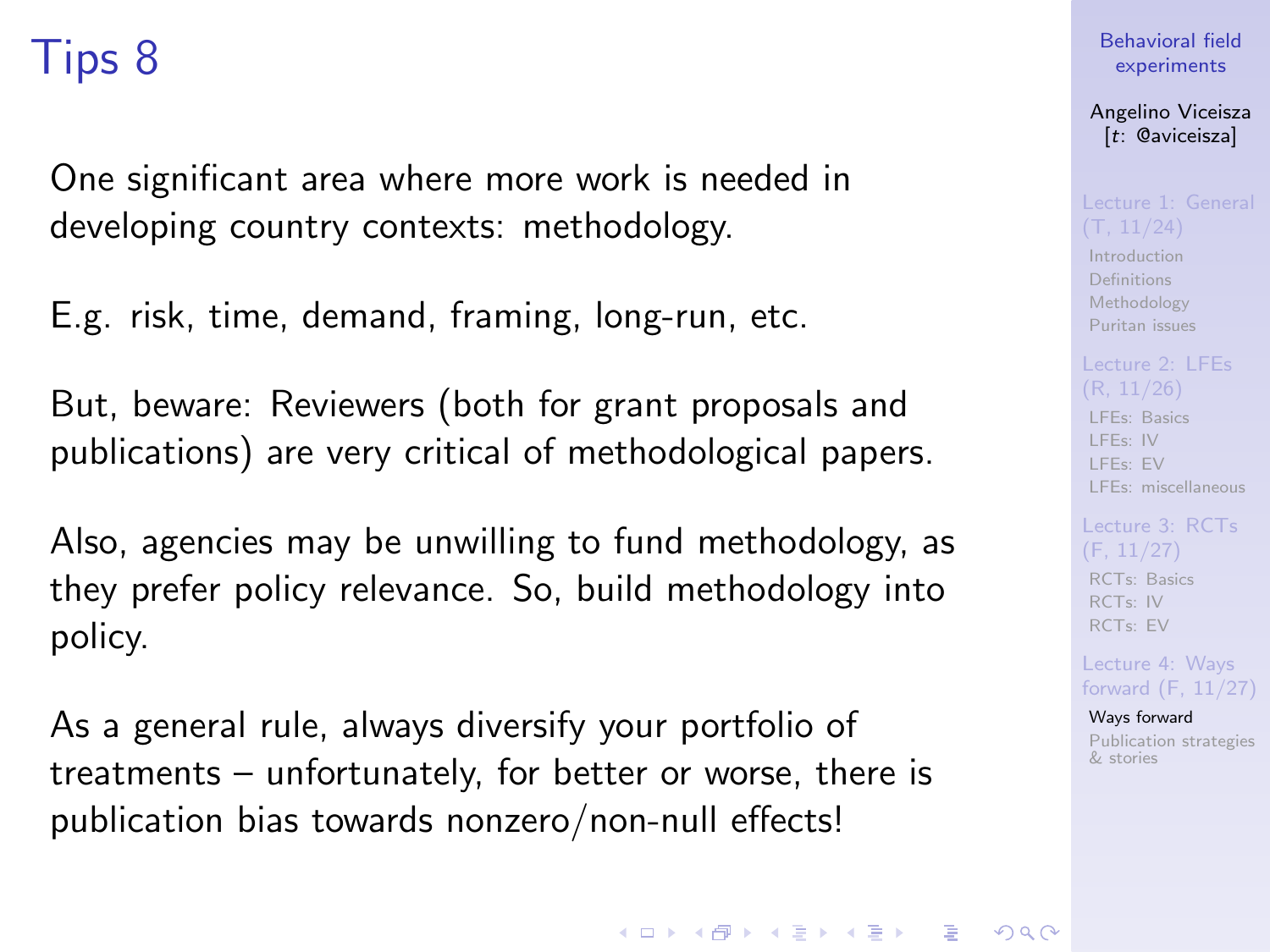Again: Given your focus, many of you may be drawn to conduct LFEs in developing country contexts.

Ask yourself why a particular experiment in that context?

For example, is a conventional lab experiment better suited?

Is an RCT better suited? Think with "contributions" in mind first; then, with your wallet!

We really are in a world of combined methods; both within and outside economics...

### [Behavioral field](#page-0-0) experiments

Angelino Viceisza [t: @aviceisza]

[Introduction](#page-3-0) [Definitions](#page-7-0) [Methodology](#page-9-0) [Puritan issues](#page-20-0)

[LFEs: Basics](#page-29-0) [LFEs: IV](#page-31-0) [LFEs: EV](#page-40-0) [LFEs: miscellaneous](#page-48-0)

[RCTs: Basics](#page-53-0) [RCTs: IV](#page-57-0) [RCTs: EV](#page-80-0)

Lecture 4: Ways [forward \(F, 11/27\)](#page-91-0)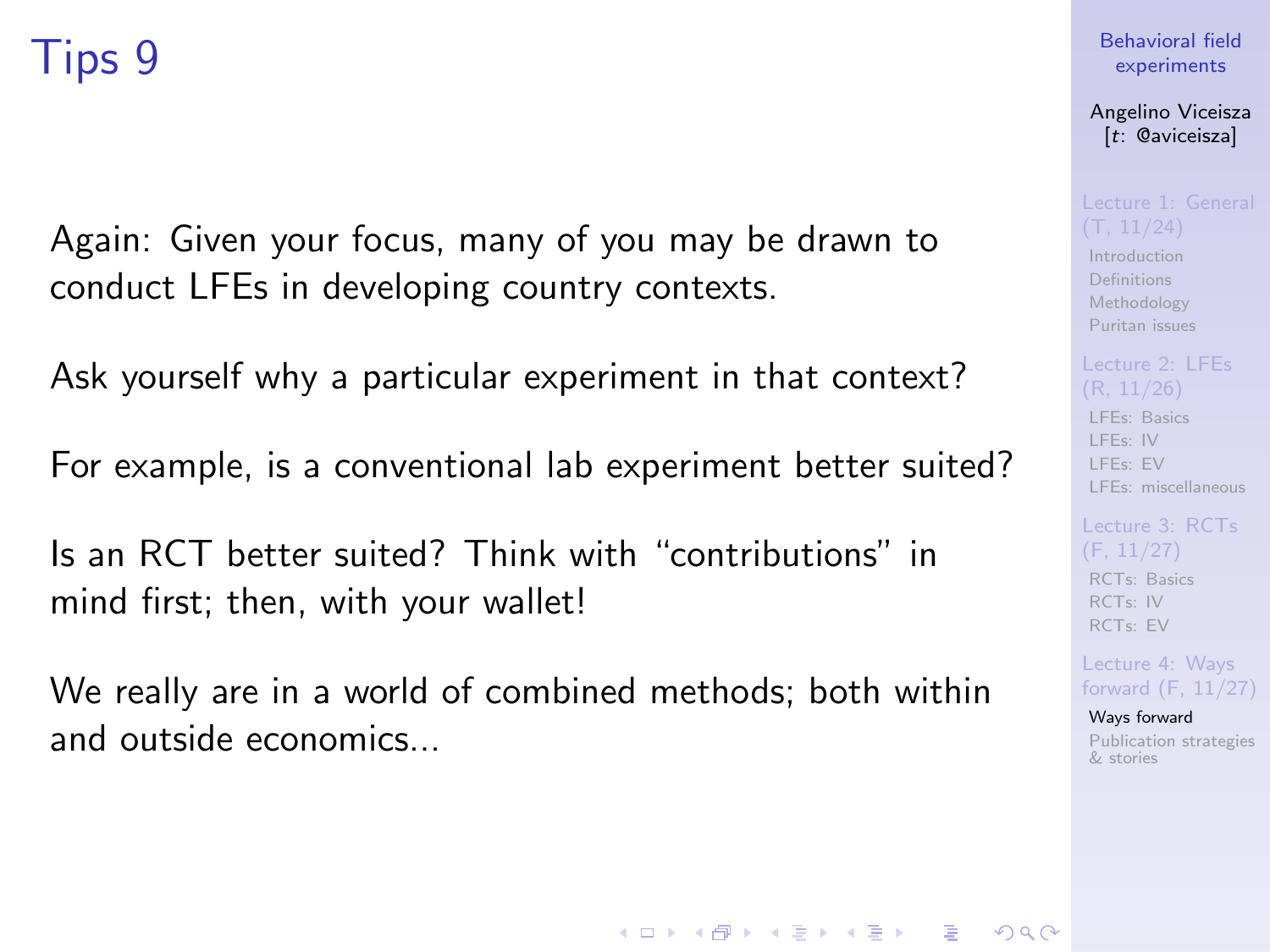<span id="page-103-0"></span>What do you consider a good publication?

Specifically, what do you consider the top journal(s) in your field?

[Behavioral field](#page-0-0) experiments

Angelino Viceisza [t: @aviceisza]

[Introduction](#page-3-0) [Definitions](#page-7-0) [Methodology](#page-9-0) [Puritan issues](#page-20-0)

[LFEs: Basics](#page-29-0) [LFEs: IV](#page-31-0) [LFEs: EV](#page-40-0) [LFEs: miscellaneous](#page-48-0)

[RCTs: Basics](#page-53-0) [RCTs: IV](#page-57-0) [RCTs: EV](#page-80-0)

Lecture 4: Ways [forward \(F, 11/27\)](#page-91-0)

[Ways forward](#page-92-0) [Publication strategies](#page-103-0) & stories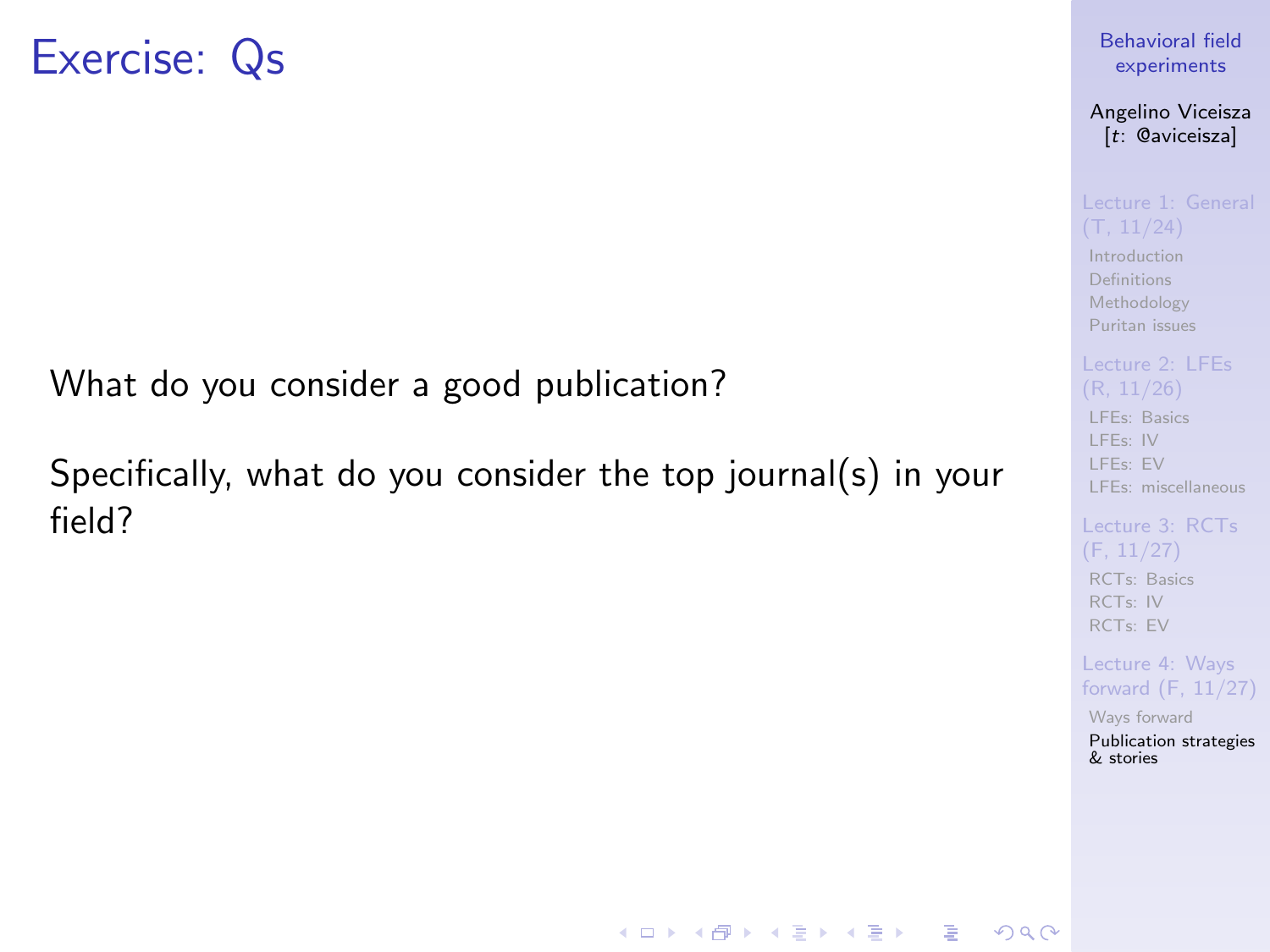## Exercise: Answers 1

Australia has a ranking across disciplines: [http://www.abdc.edu.au/pages/](http://www.abdc.edu.au/pages/abdc-journal-quality-list-2013.html) [abdc-journal-quality-list-2013.html](http://www.abdc.edu.au/pages/abdc-journal-quality-list-2013.html).

Tinbergen also has a ranking within econ/finance: [http:](http://www.tinbergen.nl/discussionpaper/?paper=2283) [//www.tinbergen.nl/discussionpaper/?paper=2283](http://www.tinbergen.nl/discussionpaper/?paper=2283).

### [Behavioral field](#page-0-0) experiments

Angelino Viceisza [t: @aviceisza]

[Introduction](#page-3-0) [Definitions](#page-7-0) [Methodology](#page-9-0) [Puritan issues](#page-20-0)

# [LFEs: Basics](#page-29-0)

[LFEs: IV](#page-31-0) [LFEs: EV](#page-40-0) [LFEs: miscellaneous](#page-48-0)

## [RCTs: Basics](#page-53-0) [RCTs: IV](#page-57-0) [RCTs: EV](#page-80-0)

Lecture 4: Ways [forward \(F, 11/27\)](#page-91-0)

[Ways forward](#page-92-0) [Publication strategies](#page-103-0) & stories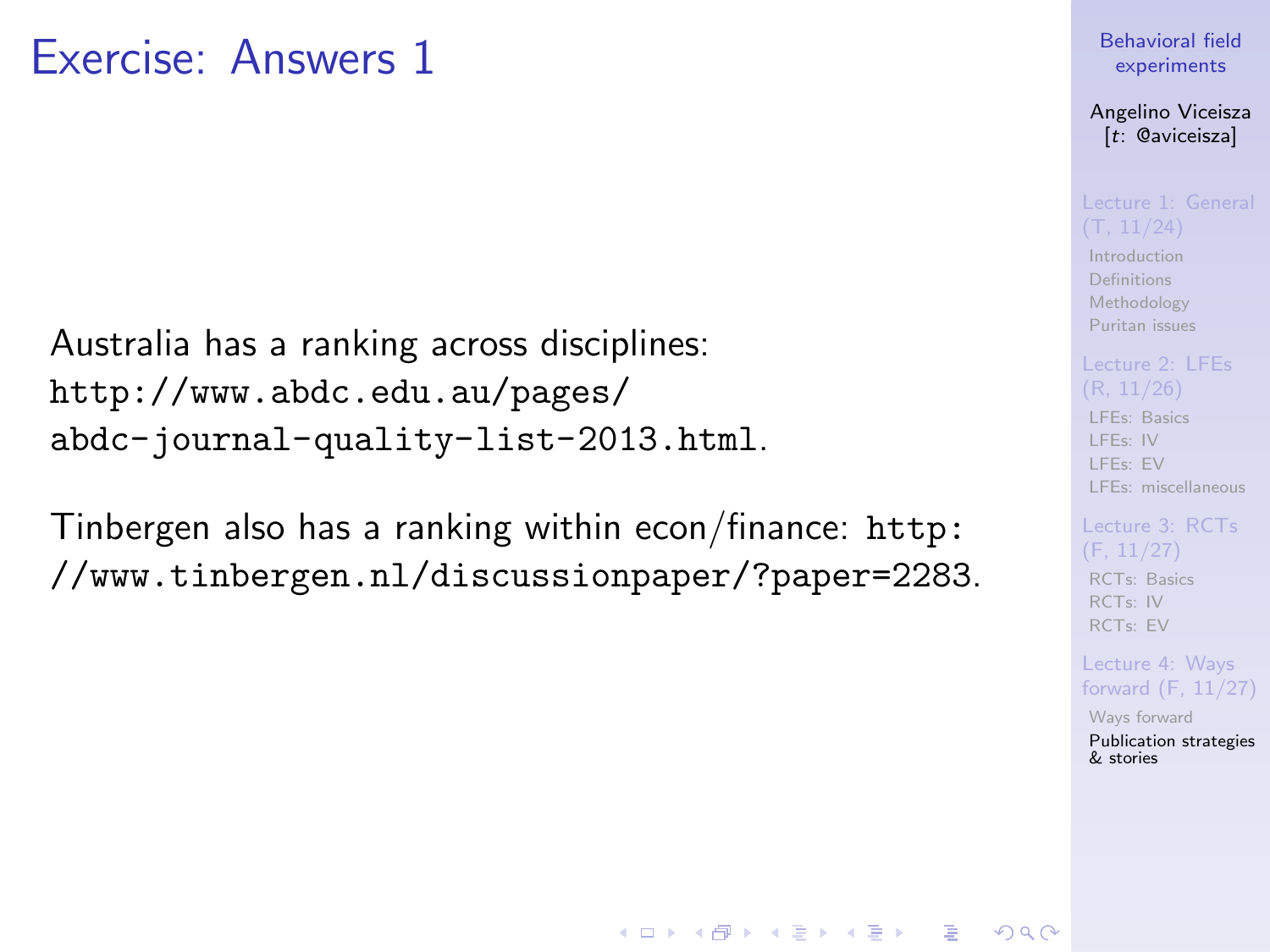## Exercise: Answers 2

Economics: AER, Econometrica, JPE (Chicago), QJE (Harvard Econ), ReStat (Harvard KSG), ReStud (EU), EJ (UK/RES).

Experimental: GEB, Experimental, JEBO [JEPsych, JESA, RoBE]

Development: AEJ: Applied, JDE, ∼ JPubE, ∼ JoLE [EDCC]

Ag-Econ: AJAE, above [Ag. Econ, ERAE, FP]

### [Behavioral field](#page-0-0) experiments

Angelino Viceisza [t: @aviceisza]

[Introduction](#page-3-0) [Definitions](#page-7-0) [Methodology](#page-9-0) [Puritan issues](#page-20-0)

[LFEs: Basics](#page-29-0) [LFEs: IV](#page-31-0) [LFEs: EV](#page-40-0) [LFEs: miscellaneous](#page-48-0)

[RCTs: Basics](#page-53-0) [RCTs: IV](#page-57-0) [RCTs: EV](#page-80-0)

Lecture 4: Ways [forward \(F, 11/27\)](#page-91-0)

[Ways forward](#page-92-0) [Publication strategies](#page-103-0) & stories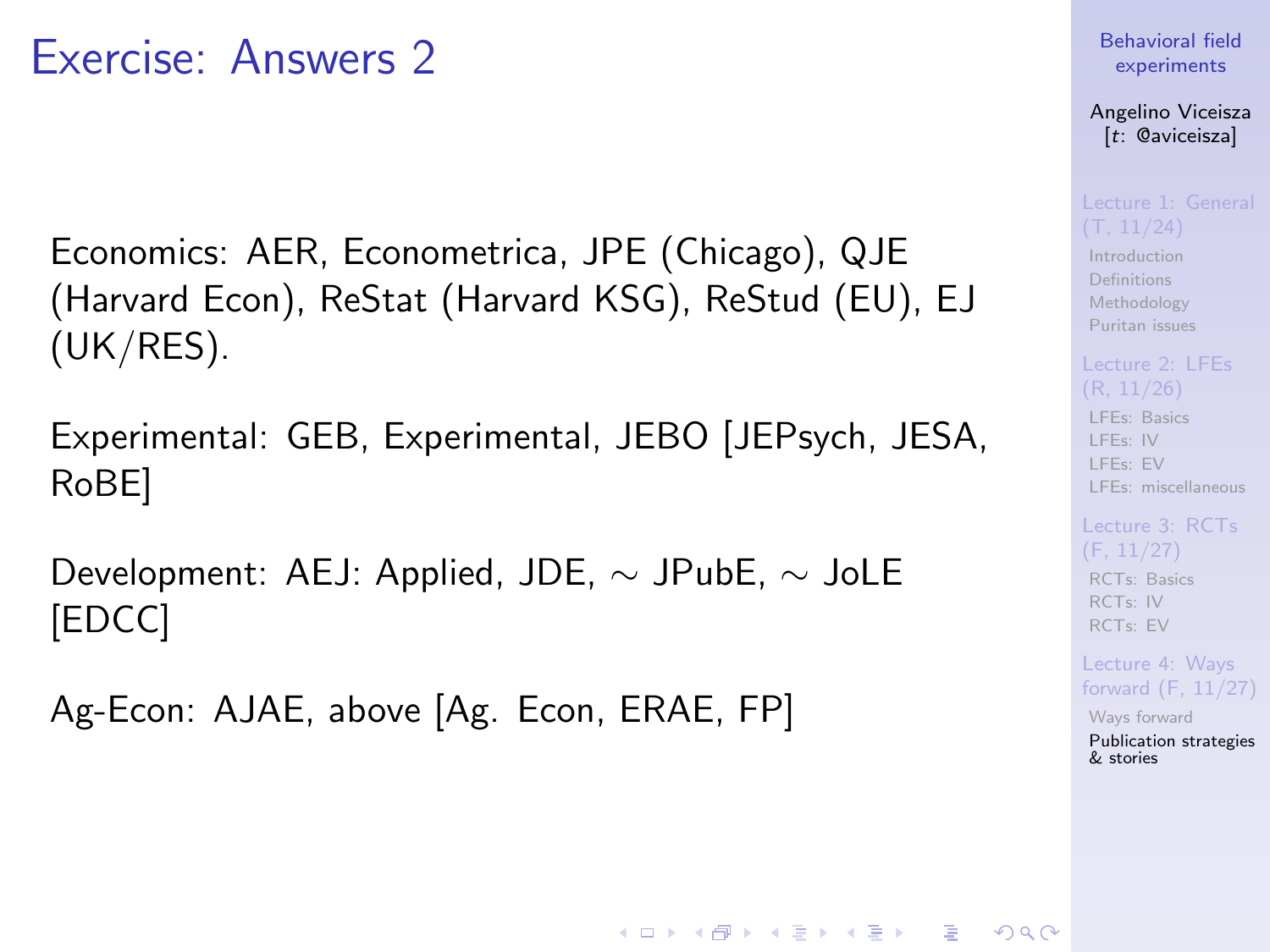You should ask yourself: Where do I want to publish and why?

Given the answer to this question, you should have a submission strategy in place!

What follows are necessary, but not sufficient conditions for publication in top journals (general interest or field, with second-tier as fallback).

### [Behavioral field](#page-0-0) experiments

Angelino Viceisza [t: @aviceisza]

[Introduction](#page-3-0) [Definitions](#page-7-0) [Methodology](#page-9-0) [Puritan issues](#page-20-0)

[LFEs: Basics](#page-29-0) [LFEs: IV](#page-31-0) [LFEs: EV](#page-40-0)

[LFEs: miscellaneous](#page-48-0)

[RCTs: Basics](#page-53-0) [RCTs: IV](#page-57-0) [RCTs: EV](#page-80-0)

Lecture 4: Ways [forward \(F, 11/27\)](#page-91-0)

[Ways forward](#page-92-0) [Publication strategies](#page-103-0) & stories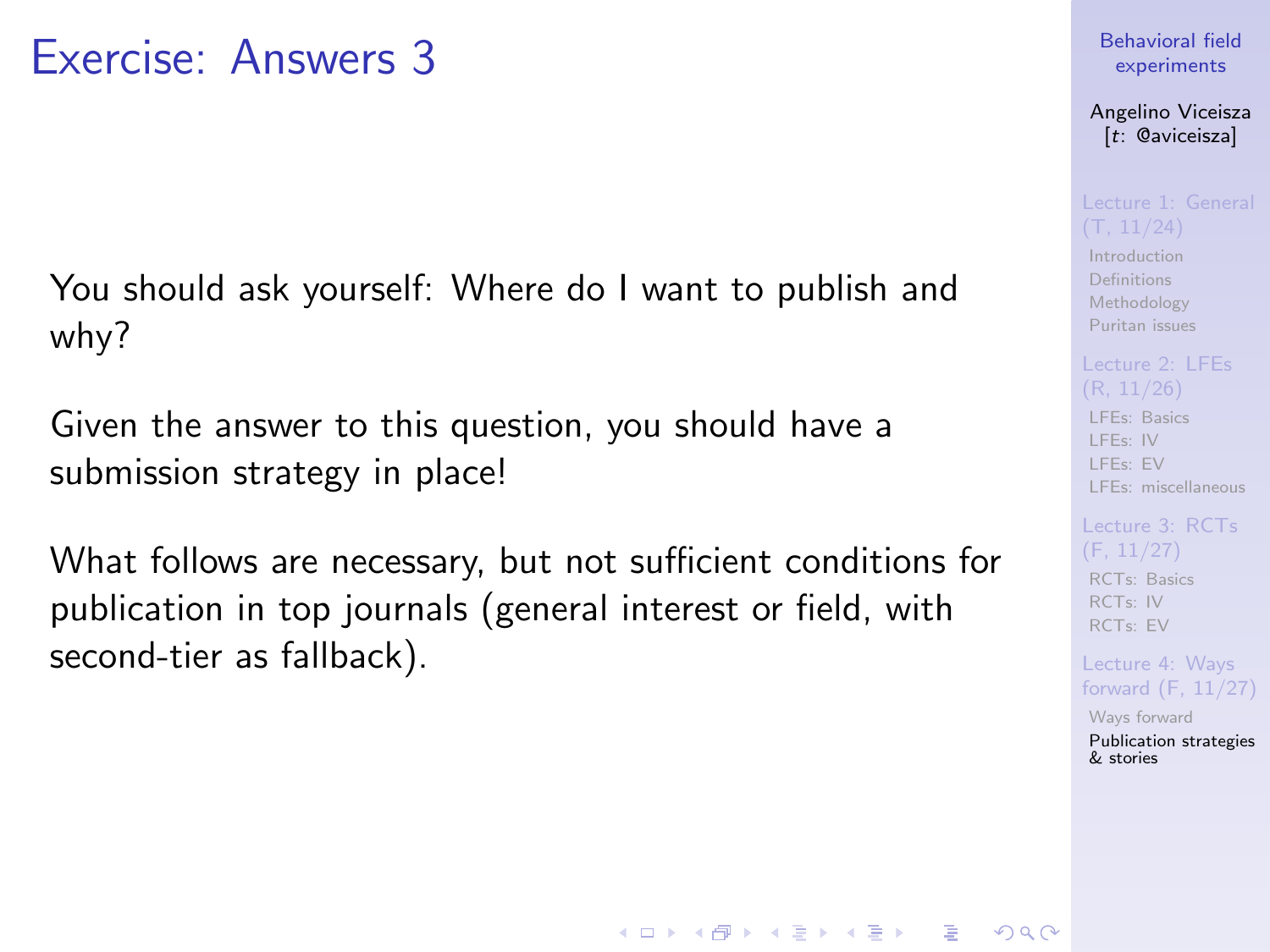## My two worst (lack of) publication stories...

- 1. 11-month review followed by a rejection.
- 2. 10-month resubmission review followed by an acceptance.

### [Behavioral field](#page-0-0) experiments

Angelino Viceisza [t: @aviceisza]

[Introduction](#page-3-0) [Definitions](#page-7-0) [Methodology](#page-9-0) [Puritan issues](#page-20-0)

[LFEs: Basics](#page-29-0) [LFEs: IV](#page-31-0) [LFEs: EV](#page-40-0) [LFEs: miscellaneous](#page-48-0)

[Lecture 3: RCTs](#page-52-0) [RCTs: Basics](#page-53-0) [RCTs: IV](#page-57-0) [RCTs: EV](#page-80-0)

Lecture 4: Ways [forward \(F, 11/27\)](#page-91-0)

[Ways forward](#page-92-0) [Publication strategies](#page-103-0) & stories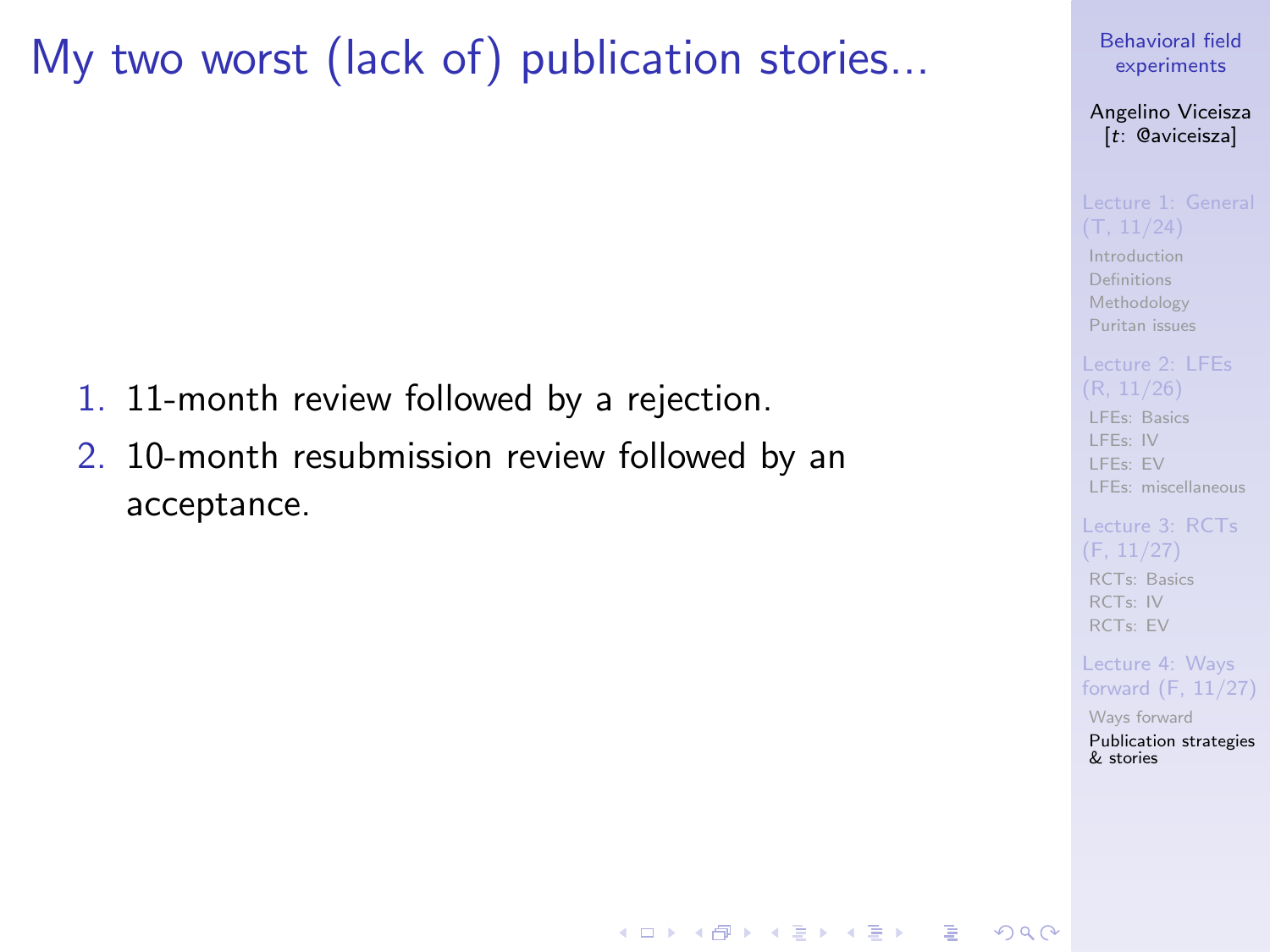## My two best publication stories...

- 1. Relatively quick rejection with 1 review claiming deception followed by a 3-month R&R with 1 out of 2 reviews claiming the best design.
- 2. Editors disagreeing with reviewers & accepting paper subject to revisions, which improved the paper.

### [Behavioral field](#page-0-0) experiments

Angelino Viceisza [t: @aviceisza]

**[Introduction](#page-3-0)** [Definitions](#page-7-0) [Methodology](#page-9-0) [Puritan issues](#page-20-0)

# [LFEs: Basics](#page-29-0)

[LFEs: IV](#page-31-0) [LFEs: EV](#page-40-0) [LFEs: miscellaneous](#page-48-0)

[RCTs: Basics](#page-53-0) [RCTs: IV](#page-57-0) [RCTs: EV](#page-80-0)

Lecture 4: Ways [forward \(F, 11/27\)](#page-91-0)

[Ways forward](#page-92-0) [Publication strategies](#page-103-0) & stories

**KORKA SERKER ORA**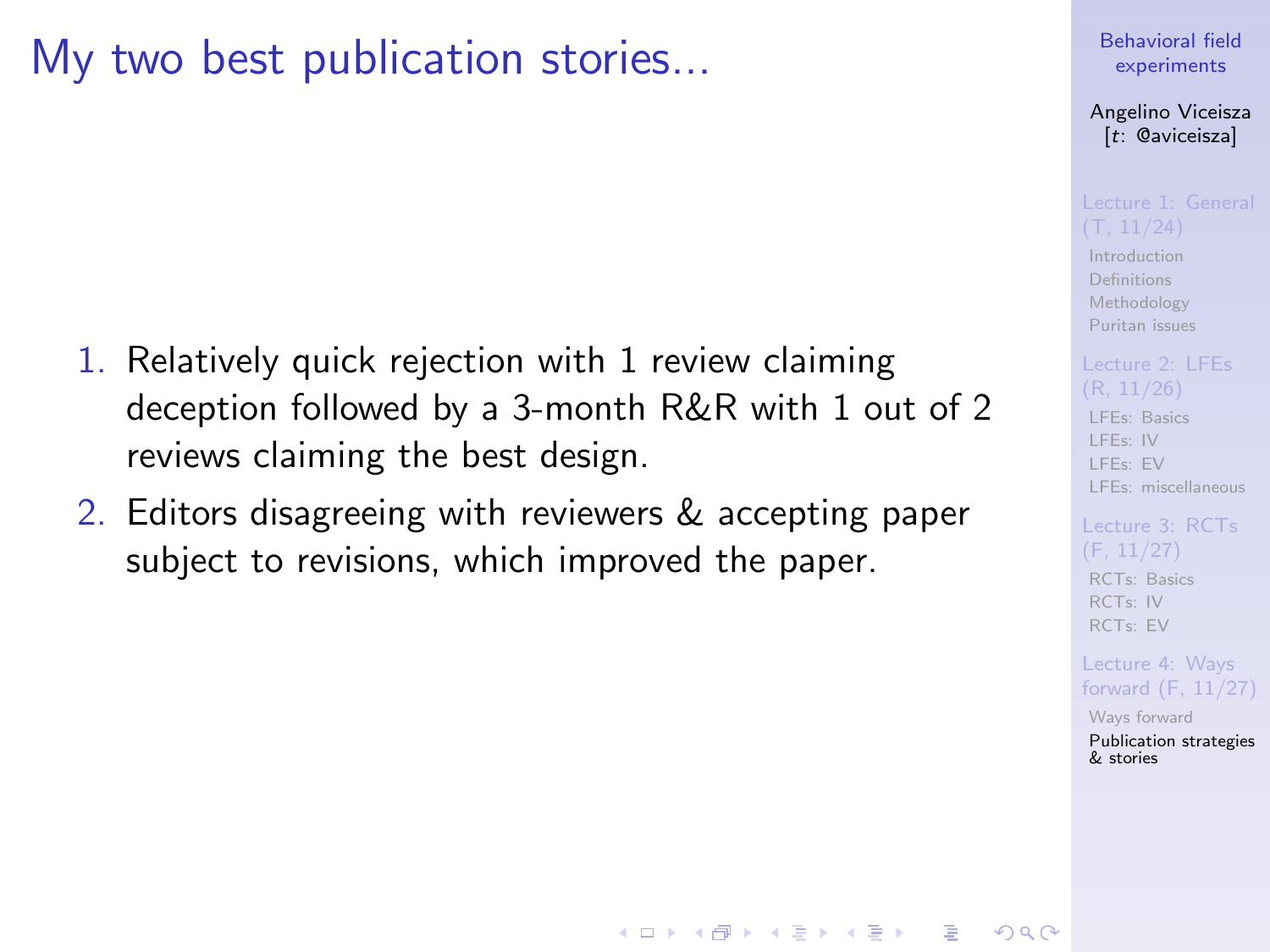Desk rejections and then what?

Passed on to me: "The cigarette break" anecdote.

One thing is certain: If you do NOT submit, you will NOT get in!

So, at the end of your career, you do not want to say: "I didn't get in, cause I never submitted there!"

### [Behavioral field](#page-0-0) experiments

Angelino Viceisza [t: @aviceisza]

[Introduction](#page-3-0) [Definitions](#page-7-0) [Methodology](#page-9-0) [Puritan issues](#page-20-0)

[LFEs: Basics](#page-29-0) [LFEs: IV](#page-31-0) [LFEs: EV](#page-40-0) [LFEs: miscellaneous](#page-48-0)

[RCTs: Basics](#page-53-0) [RCTs: IV](#page-57-0) [RCTs: EV](#page-80-0)

Lecture 4: Ways [forward \(F, 11/27\)](#page-91-0)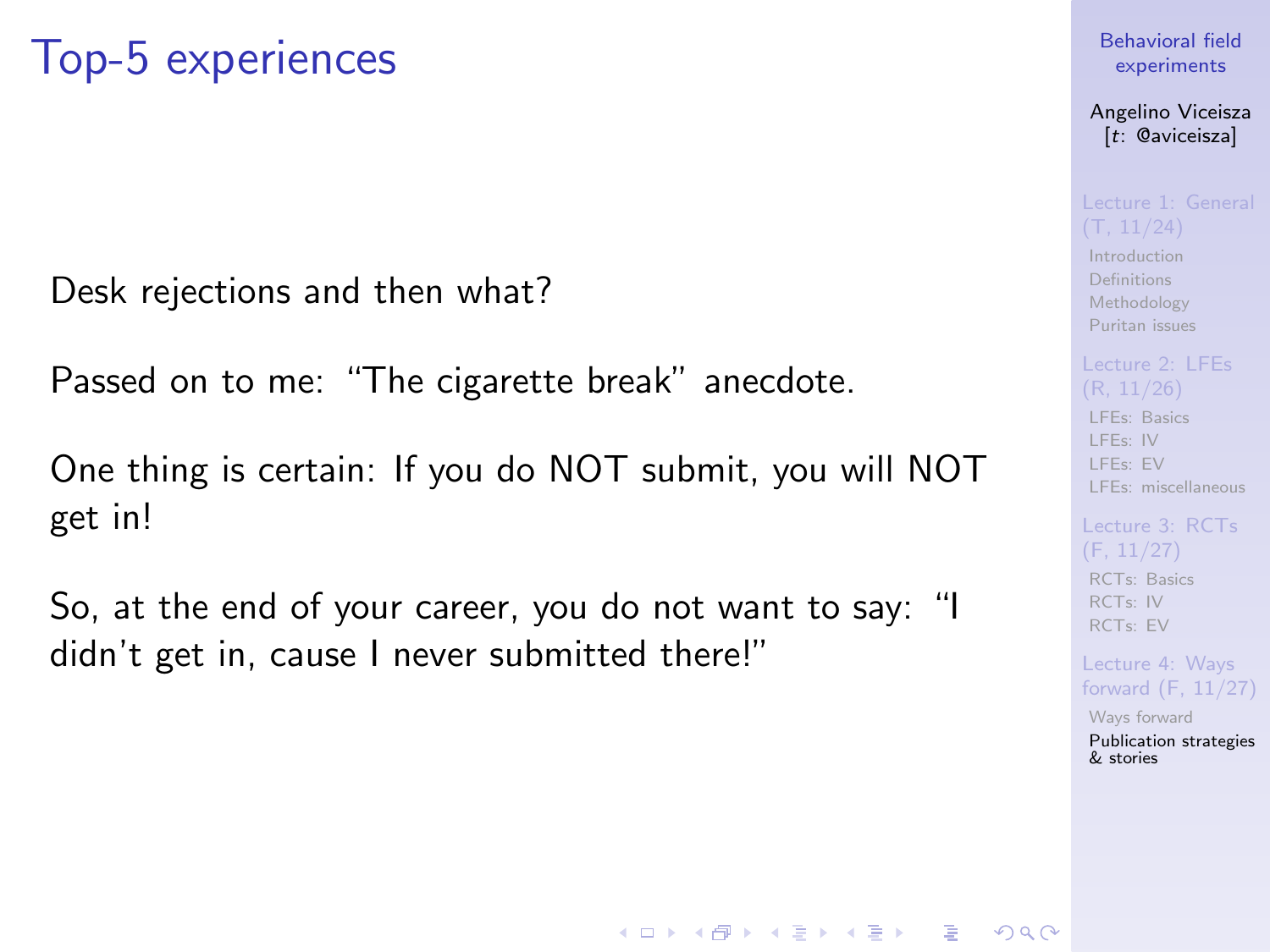## **References**

Most of what follows is borrowed from presentations by Tim Cason, Yan Chen, and Daniel Houser at the ESA International Meetings.

See this link, [https://www.economicscience.org/](https://www.economicscience.org/resourceDisplay.html?catId=1) [resourceDisplay.html?catId=1](https://www.economicscience.org/resourceDisplay.html?catId=1).

Note that Marie Claire Villeval also has some useful tips in that same presentation. Due to time limitations, I have not included them here. Time permitting, we will review some of them.

### [Behavioral field](#page-0-0) experiments

Angelino Viceisza [t: @aviceisza]

[Introduction](#page-3-0) [Definitions](#page-7-0) [Methodology](#page-9-0) [Puritan issues](#page-20-0)

[LFEs: Basics](#page-29-0) [LFEs: IV](#page-31-0) [LFEs: EV](#page-40-0) [LFEs: miscellaneous](#page-48-0)

[RCTs: Basics](#page-53-0) [RCTs: IV](#page-57-0) [RCTs: EV](#page-80-0)

Lecture 4: Ways [forward \(F, 11/27\)](#page-91-0) [Ways forward](#page-92-0)

[Publication strategies](#page-103-0) & stories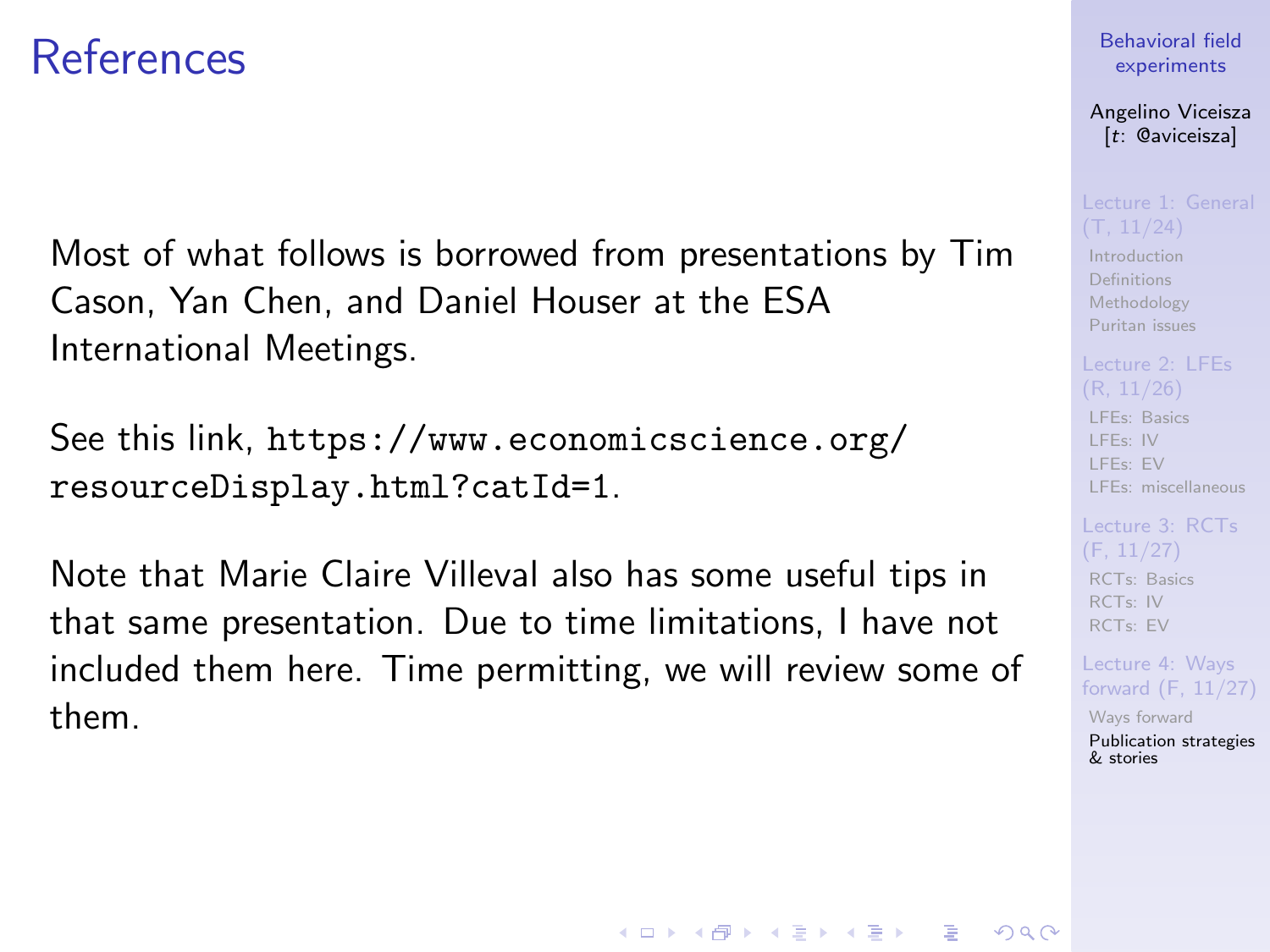## Dan Houser: Advice

- 1. A good paper is only as long as it needs to be.
- 2. Papers must be written in native English there is no shame in asking (or paying) for a paper to be edited by a native speaker.
- 3. Hypotheses must be compellingly motivated and, ideally, tested using simple procedures.
- 4. Conclusions must be supported by the data; a strong prior with inconclusive data is not generally sufficient (or why run the experiment?)

### [Behavioral field](#page-0-0) experiments

Angelino Viceisza [t: @aviceisza]

[Introduction](#page-3-0) [Definitions](#page-7-0) [Methodology](#page-9-0) [Puritan issues](#page-20-0)

[LFEs: Basics](#page-29-0) [LFEs: IV](#page-31-0) [LFEs: EV](#page-40-0) [LFEs: miscellaneous](#page-48-0)

[RCTs: Basics](#page-53-0) [RCTs: IV](#page-57-0) [RCTs: EV](#page-80-0)

Lecture 4: Ways [forward \(F, 11/27\)](#page-91-0)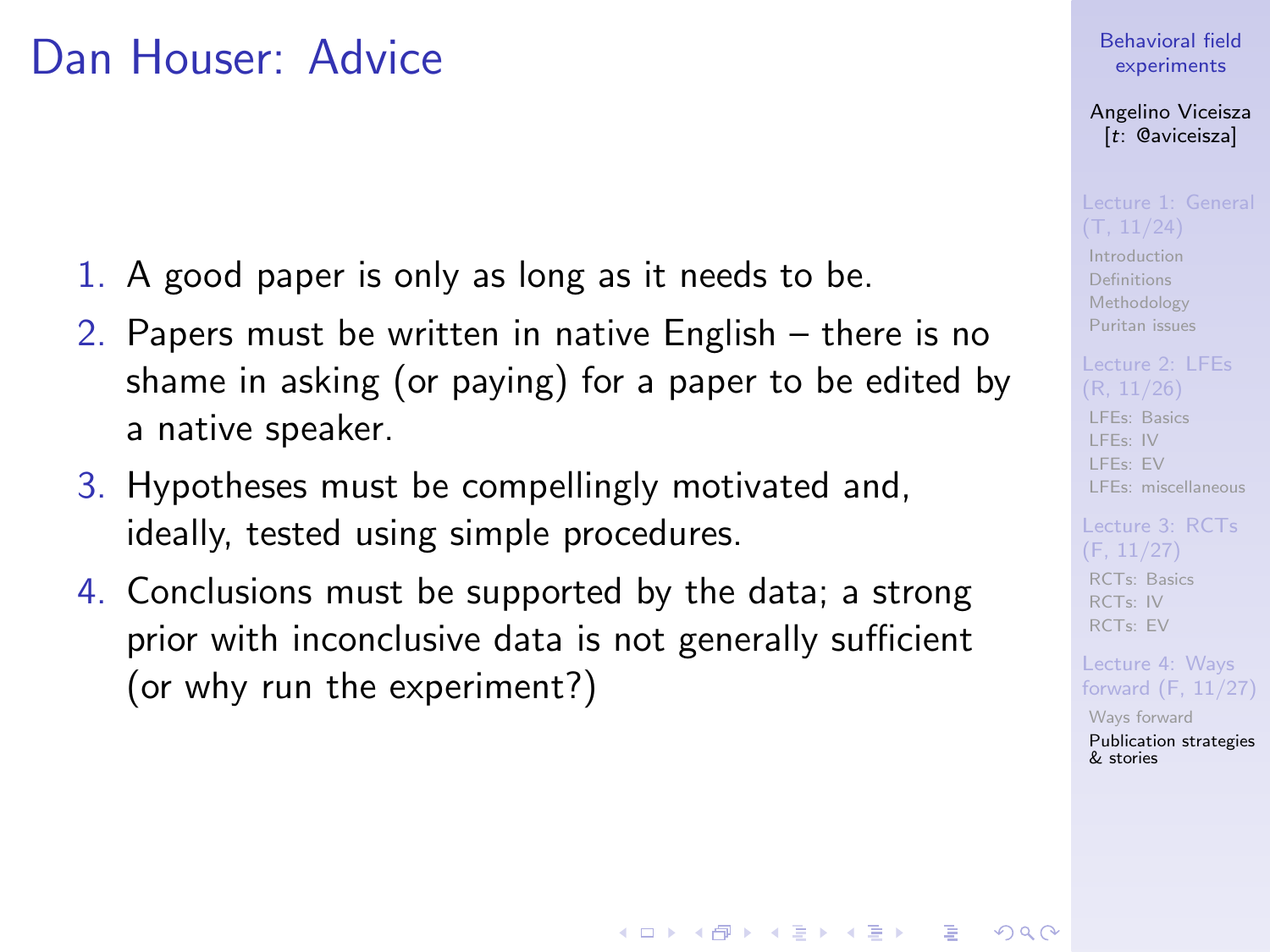## Yan Chen: Advice 1

- 1. Present your paper at many venues and use feedback.
- 2. Ask yourself whether an idea is AER-worthy.
- 3. After a paper is polished (i.e., copy edited), you should circulate it among experts (potential referees). Reduce the expert's search cost: "Your paper is cited on page 17".
- 4. How to get invited? Invite yourself, e.g., when you circulate your paper. Reduce your host's cost (combining with conferences). Organize seminars at your department.

### [Behavioral field](#page-0-0) experiments

Angelino Viceisza [t: @aviceisza]

[Introduction](#page-3-0) [Definitions](#page-7-0) [Methodology](#page-9-0) [Puritan issues](#page-20-0)

[LFEs: Basics](#page-29-0) [LFEs: IV](#page-31-0) [LFEs: EV](#page-40-0) [LFEs: miscellaneous](#page-48-0)

[RCTs: Basics](#page-53-0) [RCTs: IV](#page-57-0) [RCTs: EV](#page-80-0)

Lecture 4: Ways [forward \(F, 11/27\)](#page-91-0)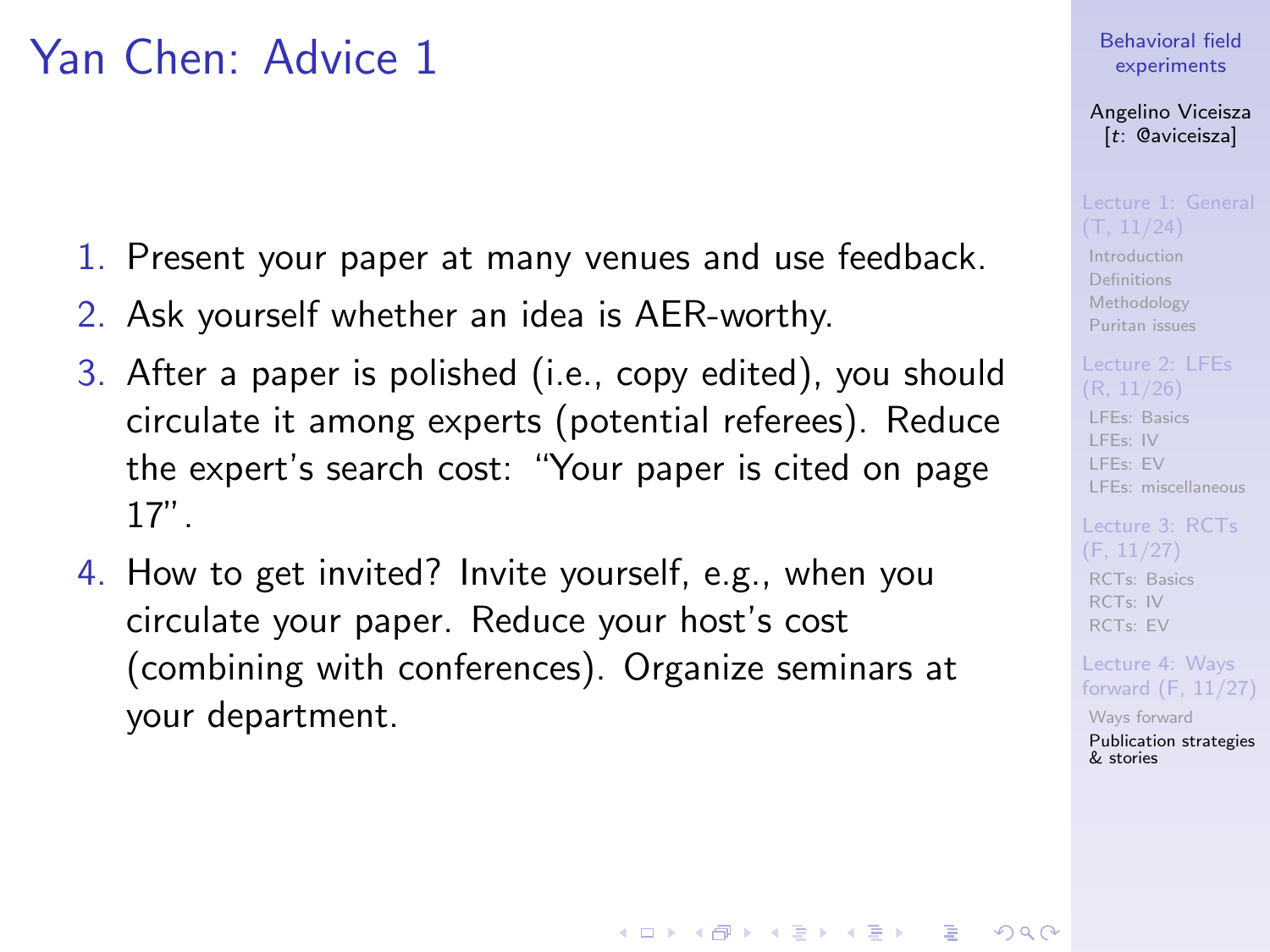## Yan Chen: Advice 2

- 1. Management Science:  $DE \rightarrow AE$  (anonymous)  $\rightarrow$ referees  $\rightarrow$  AF  $\rightarrow$  DE.
- 2. When you suggest AEs and referees, do not waste slots. Suggest relevant referees, e.g., on your reference list. Suggested referees should not be too senior.
- 3. Games and Economic Behavior: You cannot suggest AEs, but might influence who handles your paper (through citation).
- 4. Other journals: should you suggest referees? Yes!

### [Behavioral field](#page-0-0) experiments

Angelino Viceisza [t: @aviceisza]

[Introduction](#page-3-0) [Definitions](#page-7-0) [Methodology](#page-9-0) [Puritan issues](#page-20-0)

[LFEs: Basics](#page-29-0) [LFEs: IV](#page-31-0) [LFEs: EV](#page-40-0) [LFEs: miscellaneous](#page-48-0)

[RCTs: Basics](#page-53-0) [RCTs: IV](#page-57-0) [RCTs: EV](#page-80-0)

Lecture 4: Ways [forward \(F, 11/27\)](#page-91-0)

[Ways forward](#page-92-0) [Publication strategies](#page-103-0) & stories

**KORKA SERKER ORA**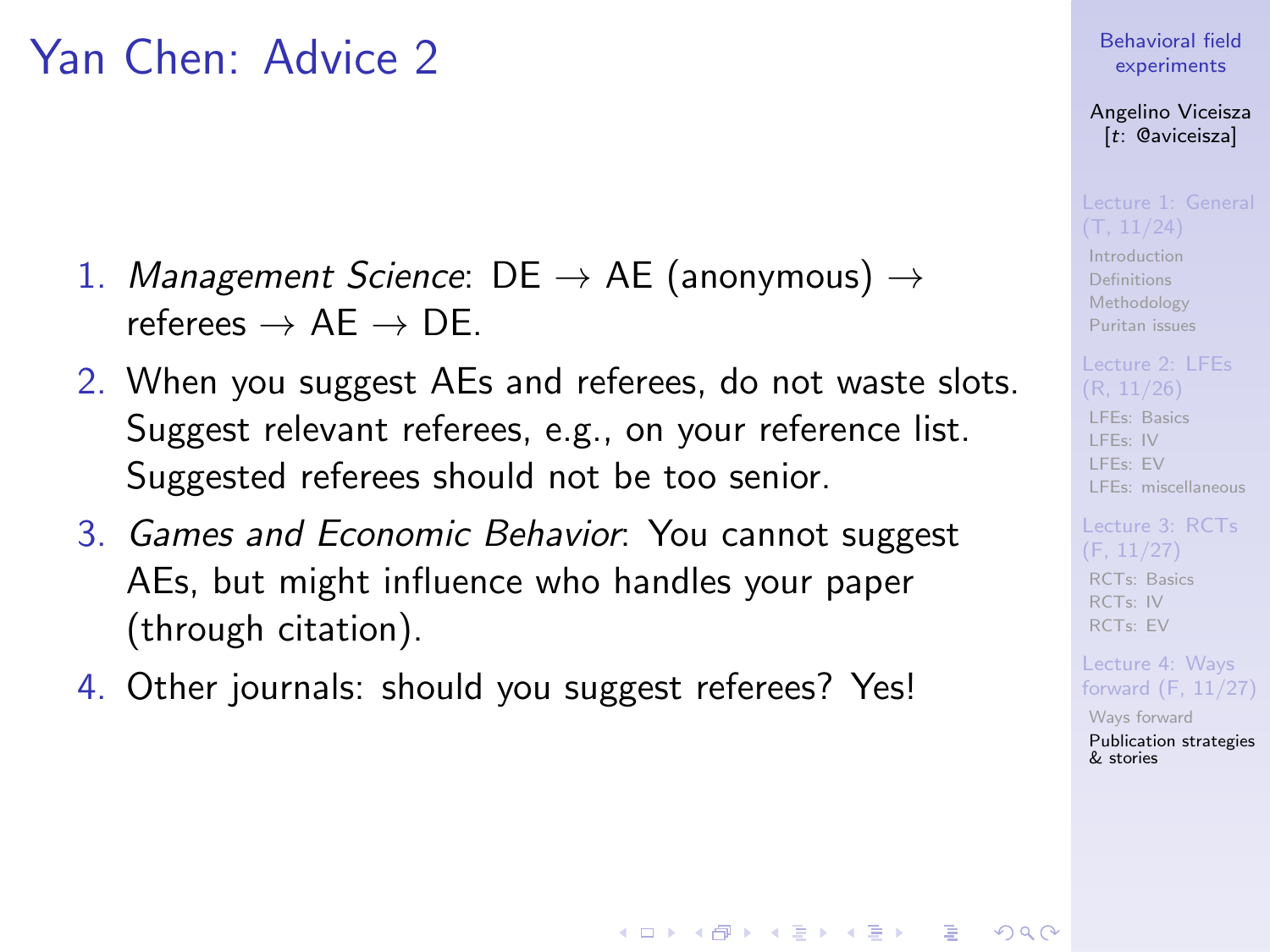## Tim Cason: Advice 1

What to submit?

- 1. Length. Is shorter always better? Usually.
- 2. Include appropriate appendices to ensure a thorough review (see old Econometrica guidelines) such as exact experiment instructions. And, translate them correctly!
- 3. Supplemental materials  $-$  be judicious; do not show everything you tried in the analysis that was not interesting enough to include in the paper.
- 4. Inserted by Viceisza: A dissertation chapter, essay, or job market paper is typically NOT a paper ready for submission, unless you really wrote it in that style!

### [Behavioral field](#page-0-0) experiments

Angelino Viceisza [t: @aviceisza]

[Introduction](#page-3-0) [Definitions](#page-7-0) [Methodology](#page-9-0) [Puritan issues](#page-20-0)

[LFEs: Basics](#page-29-0) [LFEs: IV](#page-31-0) [LFEs: EV](#page-40-0) [LFEs: miscellaneous](#page-48-0)

[RCTs: Basics](#page-53-0) [RCTs: IV](#page-57-0) [RCTs: EV](#page-80-0)

Lecture 4: Ways [forward \(F, 11/27\)](#page-91-0)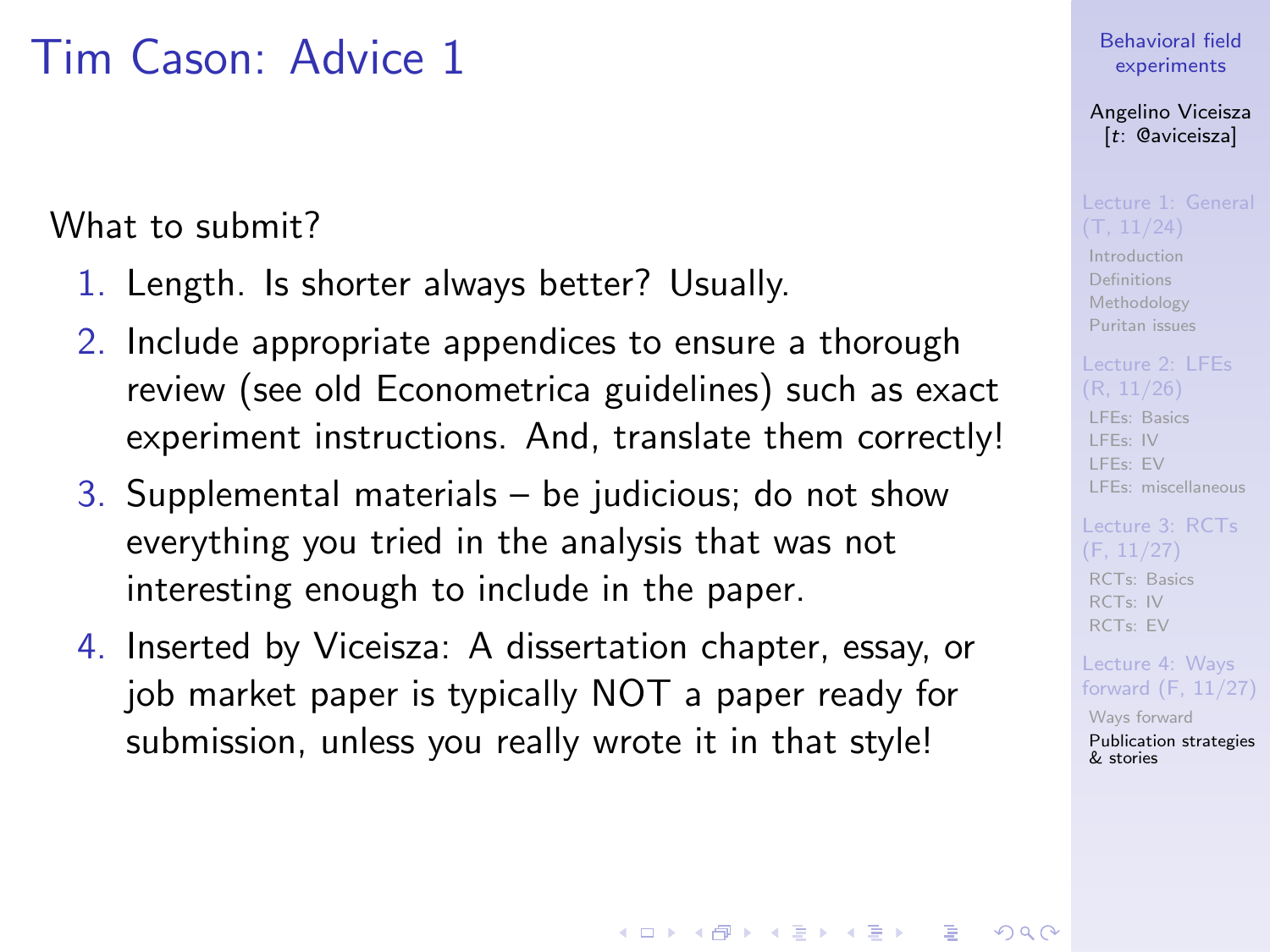## Tim Cason: Advice 2

Dealing with resubmissions and rejections:

- 1. Drop everything so that you can do a thorough revision quickly (especially when your tenure clock is ticking!)
- 2. Response letters should be detailed, explaining how each point is addressed.
- 3. Rejections can be good. Sometimes they provide the best feedback on your paper.
- 4. If a referee did not get an important aspect of your paper, it is your fault not the referee's.
- 5. Inserted by Viceisza: Address important comments even in a rejection – you are likely to get that referee again at another journal!

### [Behavioral field](#page-0-0) experiments

Angelino Viceisza [t: @aviceisza]

[Introduction](#page-3-0) [Definitions](#page-7-0) [Methodology](#page-9-0) [Puritan issues](#page-20-0)

[LFEs: Basics](#page-29-0) [LFEs: IV](#page-31-0) [LFEs: EV](#page-40-0) [LFEs: miscellaneous](#page-48-0)

[RCTs: Basics](#page-53-0) [RCTs: IV](#page-57-0) [RCTs: EV](#page-80-0)

Lecture 4: Ways [forward \(F, 11/27\)](#page-91-0)